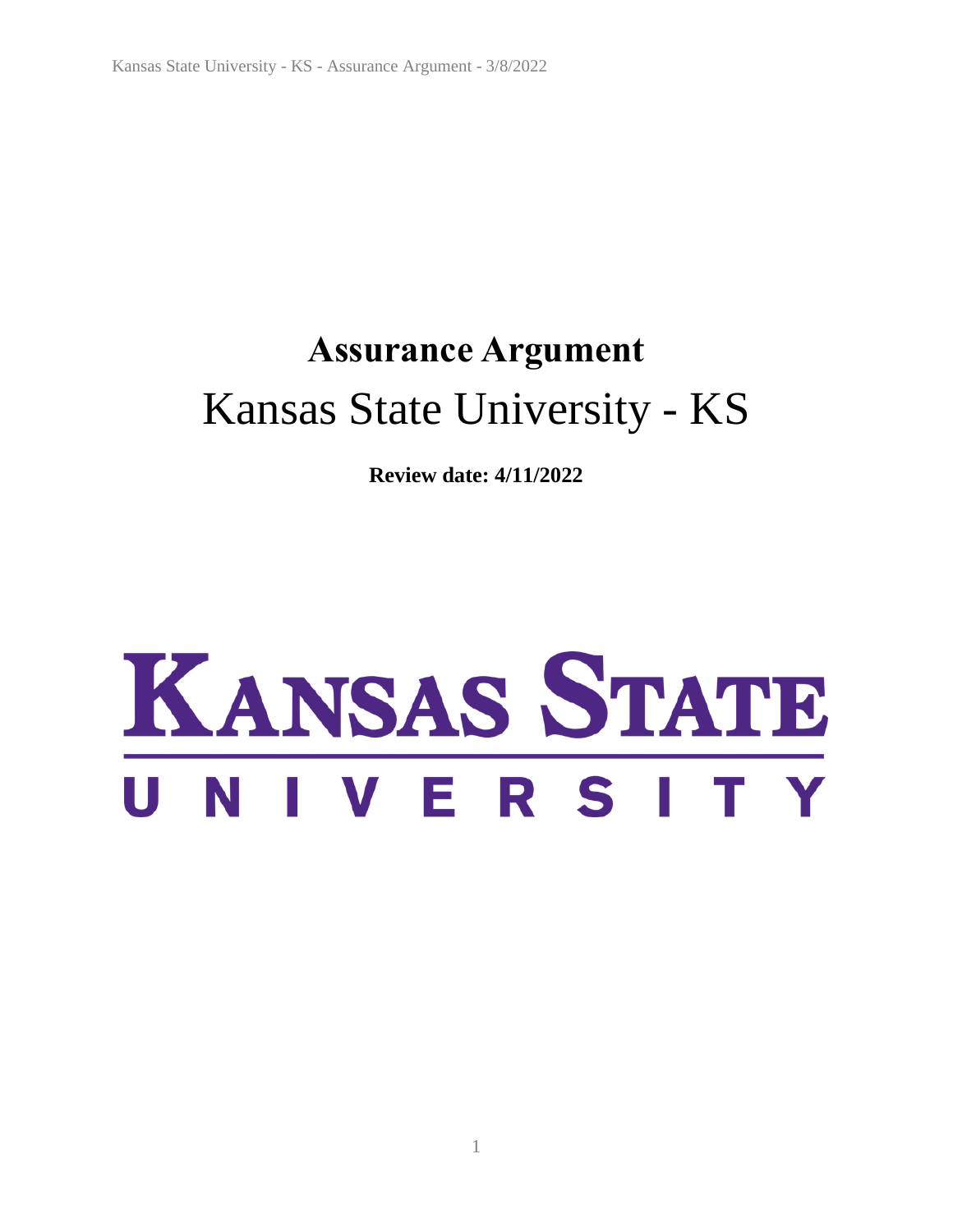## **Contents**

|                                                          | Page |
|----------------------------------------------------------|------|
| <b>Criterion 1 – Mission</b>                             | 5    |
| <b>Core Component 1.A</b>                                | 5    |
| 1.A.1                                                    | 5    |
| 1.A.2                                                    | 6    |
| 1.A.3                                                    | 7    |
| 1.A.4                                                    | 9    |
| 1.A.5                                                    | 11   |
| <b>Core Component 1.B</b>                                | 12   |
| 1.B.1                                                    | 12   |
| 1.B.2                                                    | 13   |
| 1.B.3                                                    | 13   |
| <b>Core Component 1.C</b>                                | 14   |
| 1.C.1                                                    | 15   |
| 1.C.2                                                    | 16   |
| 1.C.3                                                    | 19   |
| <b>Criterion 1 - Summary</b>                             | 20   |
| Criterion 2 - Integrity: Ethical and Responsible Conduct | 22   |
| <b>Core Component 2.A</b>                                | 22   |
| 2.A.1                                                    | 22   |
| 2.A.2                                                    | 22   |
| <b>Core Component 2.B</b>                                | 26   |
| 2.B.1                                                    | 26   |
| 2.B.2                                                    | 28   |
| <b>Core Component 2.C</b>                                | 28   |
| 2.C.1                                                    | 28   |
| 2.C.2                                                    | 29   |
| 2.C.3                                                    | 29   |
| 2.C.4                                                    | 30   |
| 2.C.5                                                    | 30   |
| <b>Core Component 2.D</b>                                | 30   |
| 2.D                                                      | 31   |
| <b>Core Component 2.E</b>                                | 31   |
| 2.E.1                                                    | 32   |
| 2.E.2                                                    | 32   |
| 2.E.3                                                    | 32   |
| 2.E.4                                                    | 33   |
| <b>Criterion 2 - Summary</b>                             | 33   |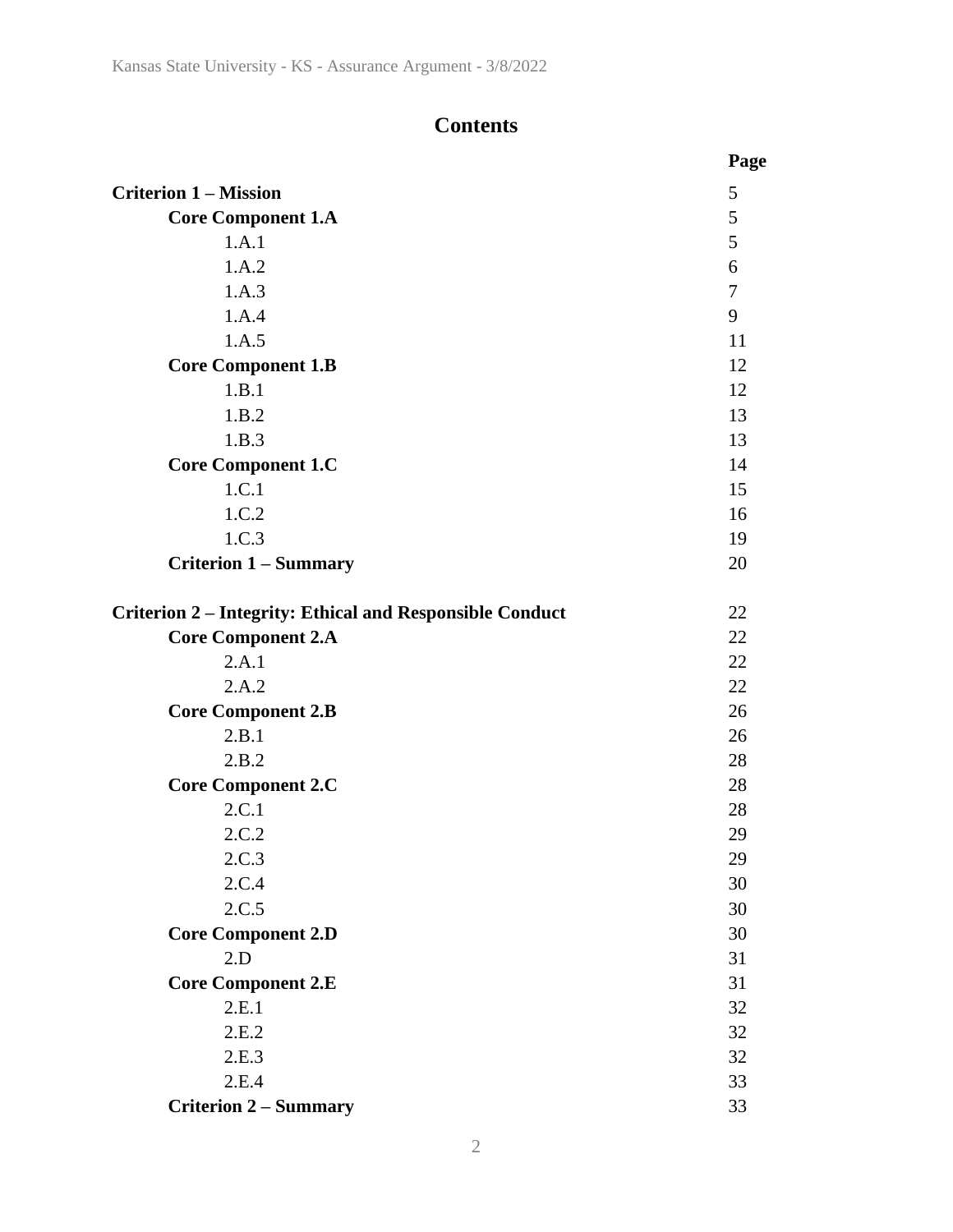| Criterion 3 – Teaching and Learning: Quality, Resources and Support | 35 |
|---------------------------------------------------------------------|----|
| <b>Core Component 3.A</b>                                           | 35 |
| 3.A.1                                                               | 35 |
| 3.A.2                                                               | 36 |
| 3.A.3                                                               | 37 |
| <b>Core Component 3.B</b>                                           | 39 |
| 3.B.1                                                               | 39 |
| 3.B.2                                                               | 40 |
| 3.B.3                                                               | 40 |
| 3.B.4                                                               | 41 |
| <b>Core Component 3.C</b>                                           | 42 |
| 3.C.1                                                               | 42 |
| 3.C.2                                                               | 43 |
| 3.C.3                                                               | 43 |
| 3.C.4                                                               | 44 |
| 3.C.5                                                               | 44 |
| 3.C.6                                                               | 46 |
| 3.C.7                                                               | 47 |
| <b>Core Component 3.D</b>                                           | 48 |
| 3.D.1                                                               | 49 |
| 3.D.2                                                               | 50 |
| 3.D.3                                                               | 50 |
| 3.D.4                                                               | 52 |
| <b>Criterion 3 – Summary</b>                                        | 53 |
| Criterion 4 – Teaching and Learning: Evaluation and Improvement     | 55 |
| <b>Core Component 4.A</b>                                           | 55 |
| 4.A.1                                                               | 55 |
| 4.A.2                                                               | 56 |
| 4.A.3                                                               | 57 |
| 4.A.4                                                               | 57 |
| 4.A.5                                                               | 59 |
| 4.A.6                                                               | 59 |
| <b>Core Component 4.B</b>                                           | 60 |
| 4.B.1                                                               | 60 |
| 4.B.2                                                               | 61 |
| 4.B.3                                                               | 63 |
| <b>Core Component 4.C</b>                                           | 64 |
| 4.C.1                                                               | 65 |
| 4.C.2                                                               | 66 |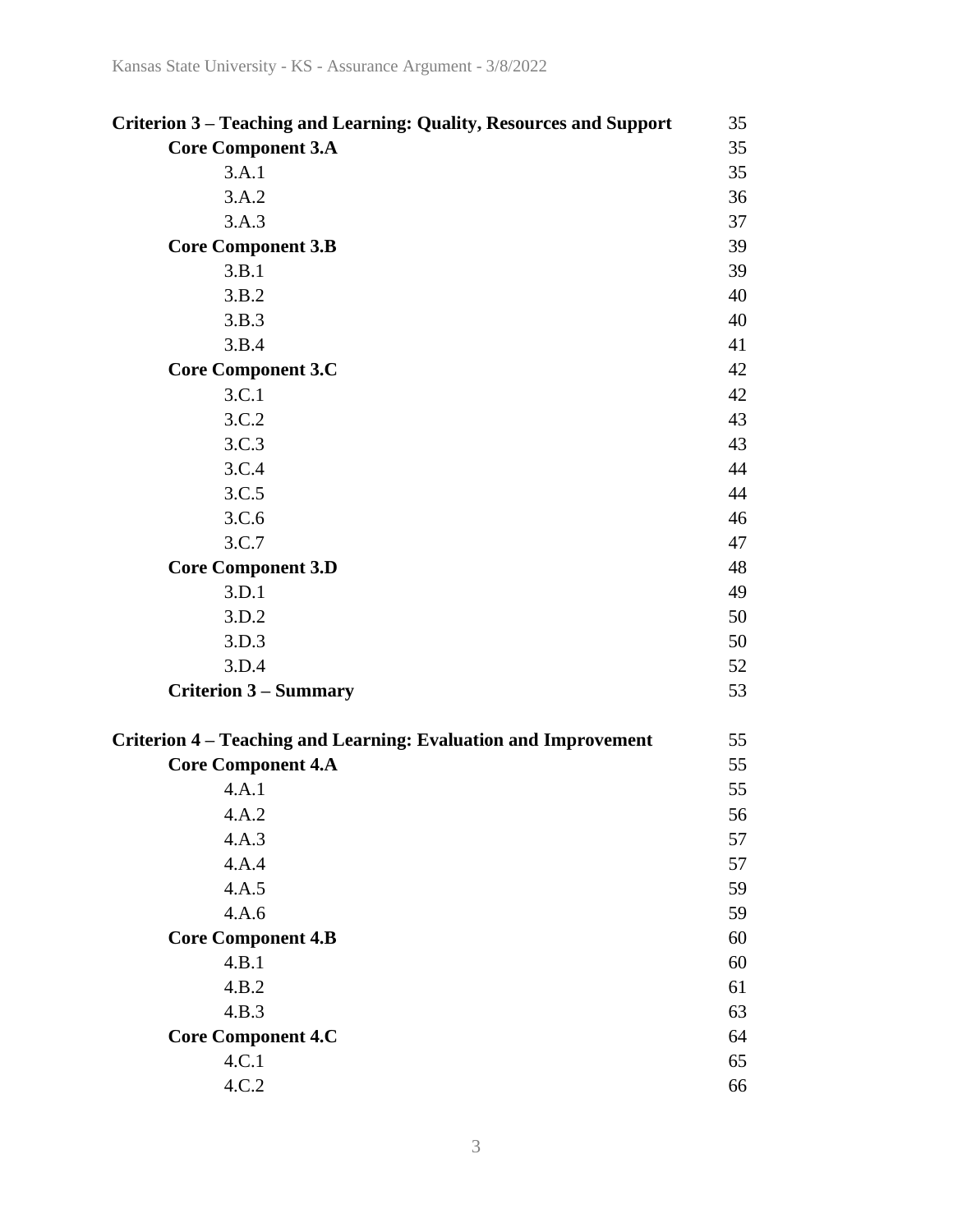| 4.C.3                                                             | 66 |
|-------------------------------------------------------------------|----|
| 4.C.4                                                             | 70 |
| <b>Criterion 4 – Summary</b>                                      | 71 |
| Criterion 5 – Institutional Effectiveness, Resources and Planning | 72 |
| <b>Core Component 5.A</b>                                         | 72 |
| 5.A.1                                                             | 72 |
| 5.A.2                                                             | 73 |
| 5.A.3                                                             | 74 |
| <b>Core Component 5.B</b>                                         | 76 |
| 5.B.1                                                             | 76 |
| 5.B.2                                                             | 79 |
| 5.B.3                                                             | 80 |
| 5.B.4                                                             | 81 |
| <b>Core Component 5.C</b>                                         | 82 |
| 5.C.1                                                             | 83 |
| 5.C.2                                                             | 85 |
| 5.C.3                                                             | 86 |
| 5.C.4                                                             | 88 |
| 5.C.5                                                             | 89 |
| 5.C.6                                                             | 90 |
| <b>Criterion 5 – Summary</b>                                      | 92 |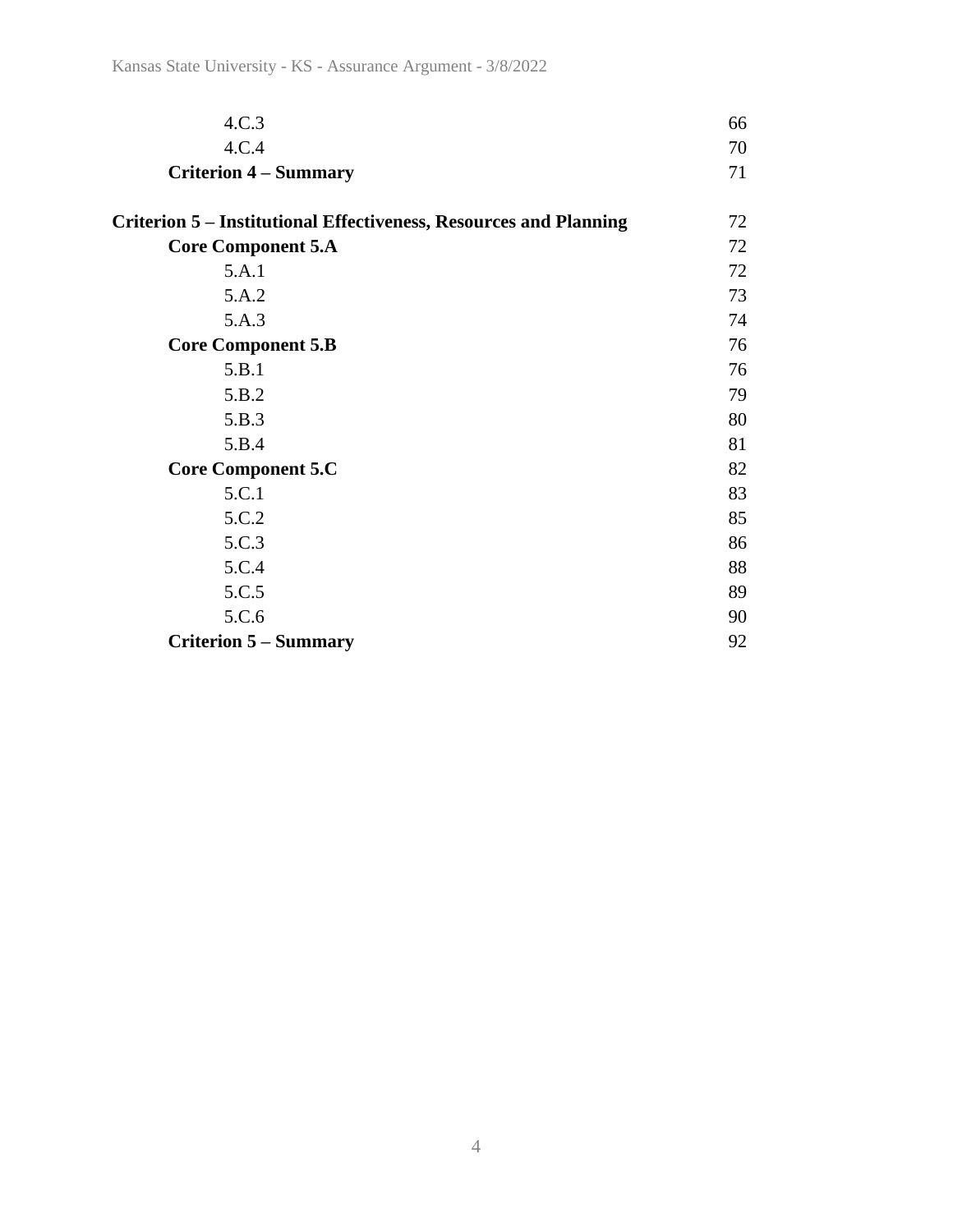## **Criterion 1 - Mission**

The institution's mission is clear and articulated publicly; it guides the institution's operations.

## **Core Component 1.A**

The institution's mission is articulated publicly and operationalized throughout the institution.

- 1. The mission was developed through a process suited to the context of the institution.
- 2. The mission and related statements are current and reference the institution's emphasis on the various aspects of its mission, such as instruction, scholarship, research, application of research, creative works, clinical service, public service, economic development and religious or cultural purpose.
- 3. The mission and related statements identify the nature, scope and intended constituents of the higher education offerings and services the institution provides.
- 4. The institution's academic offerings, student support services and enrollment profile are consistent with its stated mission.
- 5. The institution clearly articulates its mission through public information, such as statements of purpose, vision, values, goals, plans or institutional priorities.

#### **Argument**

#### **1.A.1**

The most recent iteration of the Kansas State University (K-State) [mission statement](file:///C:/Users/evidence/viewfile%3ffileid=1307012) was developed by a representative group of faculty, administrators, and staff, and approved by all appropriate stakeholders in 2008, including the Kansas Board of Regents (KBOR). This statement refers to the broad mission of K-State as a land grant university, with its tripartite focus on research, teaching, and service. In 2010, K-State began an ambitious [strategic planning](file:///C:/Users/evidence/viewfile%3ffileId=1400321)  [initiative](file:///C:/Users/evidence/viewfile%3ffileId=1400321) with a visionary goal to become a Top 50 public research university by 2025. After an 18 month process involving hundreds of students, faculty, staff, alumni, and friends, the [K-State](file:///C:/Users/evidence/viewfile%3ffileId=1392955)  [2025 Visionary Plan](file:///C:/Users/evidence/viewfile%3ffileId=1392955) was launched in September 2011. The K-State 2025 initiative included a universitywide planning [framework](file:///C:/Users/evidence/viewfile%3ffileid=1393201) based on common [metrics and definitions,](file:///C:/Users/evidence/viewfile%3ffileId=1316097) as well as a [template](file:///C:/Users/evidence/viewfile%3ffileId=1316090) for creating college/major unit/department level plans that align with the university framework. The development of the college, major, unit, and departmental plans involved hundreds of faculty and staff in all units, as well as external constituents such as advisory boards and alumni. Former President Kirk Schulz initially presented the [strategic vision](file:///C:/Users/evidence/viewfile%3ffileId=1316091) [to the KBOR](file:///C:/Users/evidence/viewfile%3ffileid=1316091) in 2010.

When current President Richard Myers was named in 2016, he continued the progress toward the goals of K-State 2025. Since 2011, the President and Provost have held annual 2025 fall visits with the colleges and major units to share progress on the university plan and priorities. During these visits, the deans, vice presidents, and other university leaders also share their annual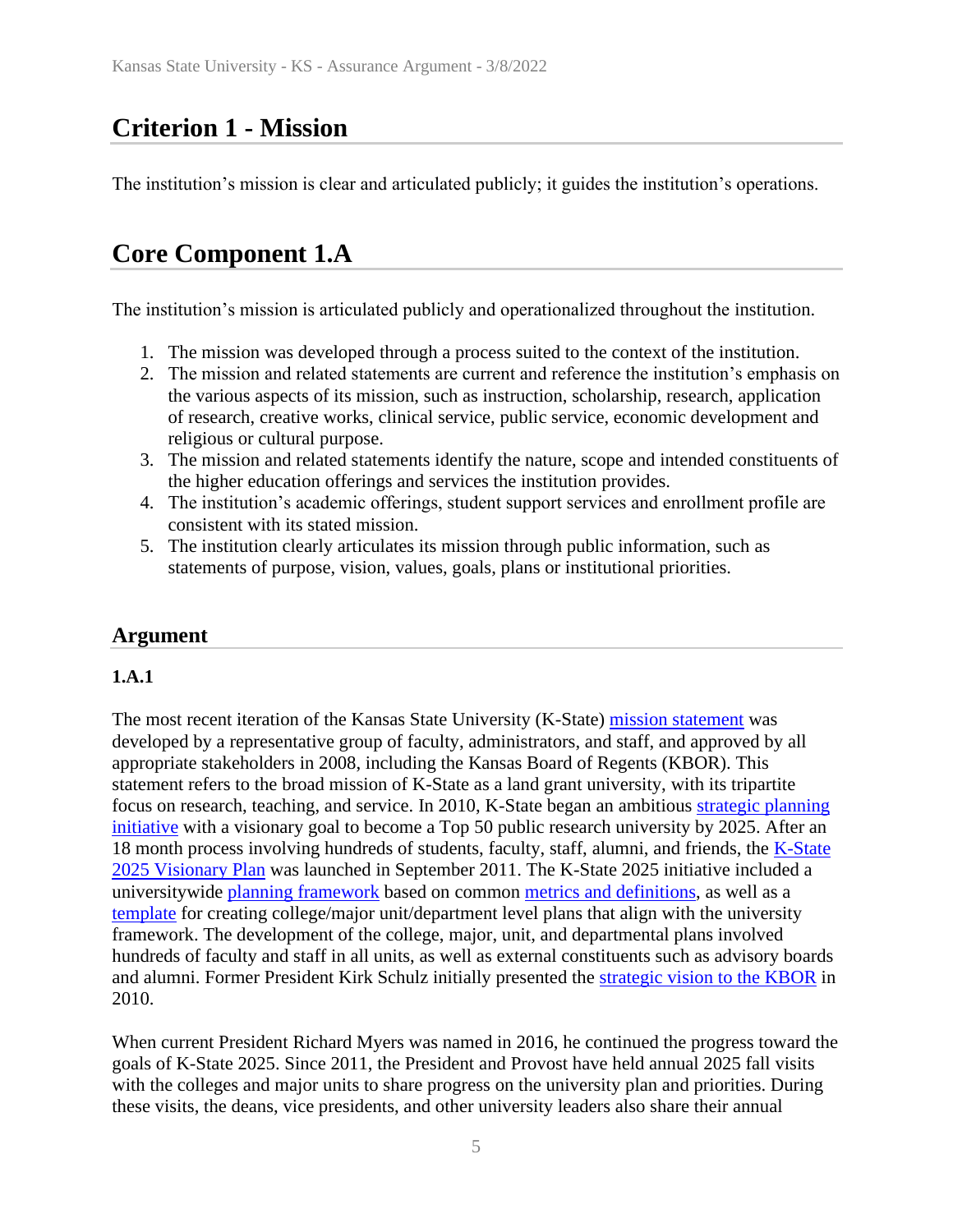progress reports in open meetings with their units. These [progress reports](file:///C:/Users/evidence/viewfile%3ffileId=1393202) are all available to the university community and the public on the K-State 2025 website. The President also provided updates on 2025 progress and university metrics during the annual State of the University address and in reports to the KBOR. A refresh [of the K-State 2025 plan](file:///C:/Users/evidence/viewfile%3ffileId=1316096) was scheduled for fall 2019–January 2021, however, the COVID-19 pandemic and the announcement of [President](file:///C:/Users/evidence/viewfile%3ffileid=1315561)  [Myers' retirement](file:///C:/Users/evidence/viewfile%3ffileid=1315561) at the end of 2021 delayed those plans.

As K-State and the higher education landscape changed over the past decade, the K-State 2025 framework was adapted to include additional strategic areas of focus that cut across and support the strategic plan's themes and common elements. These include strategic enrollment management; student wellness; innovation in education; aviation; global food, health, and biosecurity; and the cyber land grant university. [K-State's 15th President,](file:///C:/Users/evidence/viewfile%3ffileId=1360992) Dr. Richard Linton, recently took office on February 14, 2022. His new leadership, vision, and long-term experiences at multiple land grant institutions will undoubtedly add a new vision for the K-State 2025 strategic initiative.

In addition to the K-State 2025 strategic initiative, K-State's [Economic Prosperity Initiative](file:///C:/Users/evidence/viewfile%3ffileId=1361030) has been formally unveiled, which establishes [partnerships](file:///C:/Users/evidence/viewfile%3ffileid=1361029) [for economic engagement](file:///C:/Users/evidence/viewfile%3ffileid=1361029) at the local, regional, state, and national levels. The Economic Prosperity Initiative is part of the KBOR Strategic Plan, [Building a Future](file:///C:/Users/evidence/viewfile%3ffileId=1361032) (see page 25). Additionally, K-State has been designated an [Innovation and Economic Prosperity University](file:///C:/Users/evidence/viewfile%3ffileId=1361031) by the Association of Public Land-grant Universities.

#### **1.A.2**

The K-State mission statement was updated in 2008. Consistent with the university's status as a comprehensive, land grant institution, the mission clearly states a tripartite emphases on teaching, research, and outreach/service.

- The teaching mission states: "The university is committed to provide all students with opportunities to develop the knowledge, understanding, and skills characteristic of an educated person. It is also pledged to prepare students for successful employment or advanced studies through a variety of disciplinary and professional degree programs."
- The research mission is defined as: "All faculty members contribute to the discovery and dissemination of new knowledge, applications and products. These efforts, supported by public and private resources, are conducted in an atmosphere of open inquiry and academic freedom. Basic to the pursuit of this mission is the university's commitment to broad-based programs in graduate education at both the master's and doctoral levels."
- The outreach/service mission is: "Faculty, staff, and administrators share their expertise through service to the university and disciplinary organizations via outreach, engagement and extension-related activities. Their work provides support to numerous projects related to the goals, missions or aspirations of the departments, colleges of the university, and to the members of the professional community. Through outreach and engagement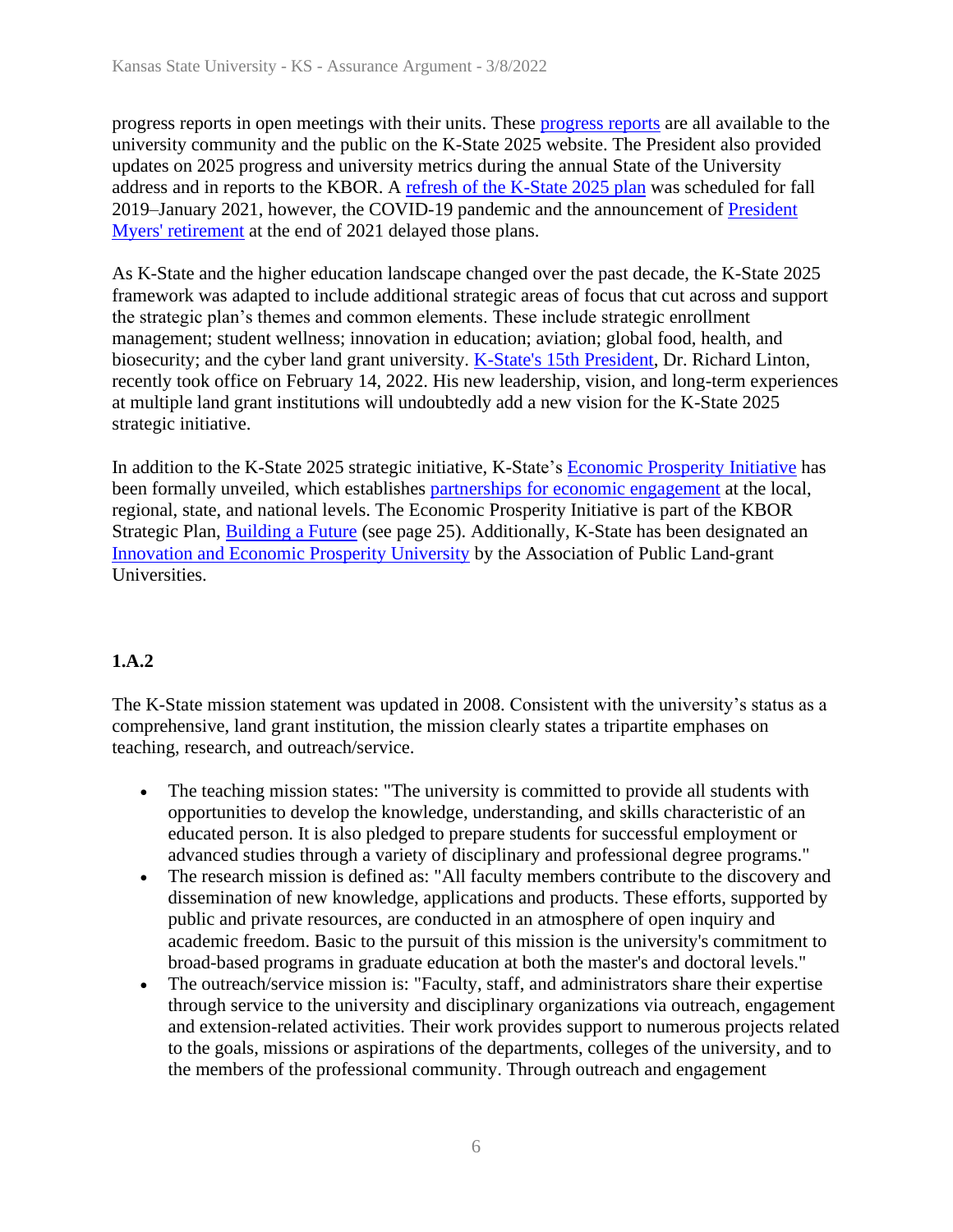initiatives, partnerships are established with various stakeholders to translate knowledge and basic research into applications that address public needs."

The mission defines K-State's commitment to serving the people of Kansas, the nation, and the world. The faculty, staff, and administrators serve the university, disciplinary organizations, and a diverse group of stakeholders by sharing their expertise through research and outreach and engagement initiatives integrally related to the land grant mission.

The Extension system is comprised of a network of local extension professionals and volunteers in all 105 counties in Kansas who link the university's faculty, the National Cooperative Extension System and the United States Department of Agriculture to assess needs and conduct local educational programming.

Within the K-State 2025 vision, the university developed [strategic action plans](file:///C:/Users/evidence/viewfile%3ffileId=1316105) for seven themes. These plans provide long and short-term goals for each theme:

- [Research, Scholarly and Creative Activity, and Discovery](file:///C:/Users/evidence/viewfile%3ffileId=1316099)
- [Undergraduate Educational Experience](file:///C:/Users/evidence/viewfile%3ffileId=1316100)
- [Graduate Scholarly Experience](file:///C:/Users/evidence/viewfile%3ffileId=1316102)
- [Engagement, Outreach, Extension, and Service](file:///C:/Users/evidence/viewfile%3ffileId=1316101)
- [Faculty and Staff](file:///C:/Users/evidence/viewfile%3ffileId=1316103)
- [Facilities and Infrastructure](file:///C:/Users/evidence/viewfile%3ffileId=1316104)
- [Athletics](file:///C:/Users/evidence/viewfile%3ffileId=1316106)

The university's [response to the COVID-19](file:///C:/Users/evidence/viewfile%3ffileId=1316107) pandemic demonstrated alignment with its mission. Initiatives such as a university-community partnership to ease COVID-19 testing shortages, research studies to identify possible COVID-19 treatments, students helping with local contact tracing, students and employees manufacturing PPE face shields and cloth masks, creating a global web-based resource to support universities worldwide transitioning to online/remote learning with the Keep Teaching: Resources for Higher Ed, developing the Remote Learning P-12 community educational resource for teachers, supporting infrastructure vulnerabilities for food supply chains, providing resources for COVID-19 financial stress and children coping during crisis, and distributing consumer information about food safety and shopping during COVID-19.

#### **1.A.3**

The nature and scope of disciplines at K-State stem from the original land grant areas of agriculture, engineering, veterinary medicine, and human sciences, to the arts, humanities, social and physical sciences, and professional programs in architecture, planning, design, and business, education, technology, and aviation, as well as health related fields. This spectrum of programs supports the mission to "develop a highly skilled and educated citizenry necessary to advancing the well-being of Kansas, the nation, and the international community."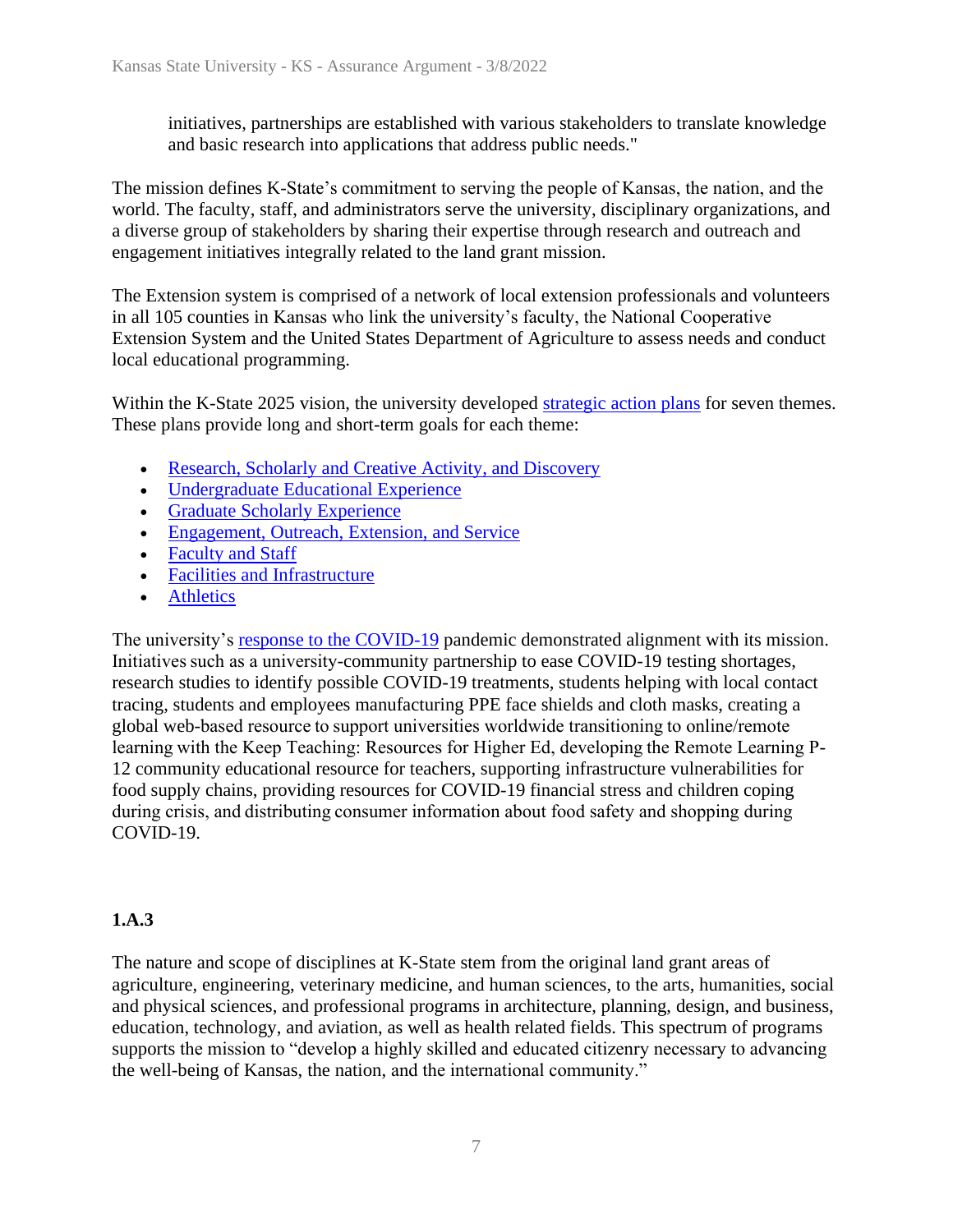The scope of academic programs extends across undergraduate and graduate levels. There are over 250 [undergraduate majors,](file:///C:/Users/evidence/viewfile%3ffileid=1316156) minors, and certificates. At the graduate level, there are over [160](file:///C:/Users/evidence/viewfile%3ffileId=1316149)  master's, [doctoral, and certificate](file:///C:/Users/evidence/viewfile%3ffileId=1316149) programs. The majority of colleges, academic units, and programs are located on the Manhattan campus and include Agriculture; Architecture, Planning and Design; Arts and Sciences; Business; Education; Engineering; Health and Human Services; Library; Veterinary Medicine; and Leadership Studies.

The [Kansas State University Salina Aerospace and Technology Campus](file:///C:/Users/evidence/viewfile%3ffileId=1316152) focuses on both manned and unmanned aviation, applied business and technology, and engineering technology. The [K-](file:///C:/Users/evidence/viewfile%3ffileId=1316146)[State Olathe](file:///C:/Users/evidence/viewfile%3ffileId=1316146) location focuses on graduate programs related to animal health and nutrition, food safety and security, and scientific and business skills that complement those industries. The [K-](file:///C:/Users/evidence/viewfile%3ffileId=1316143)[State Global Campus](file:///C:/Users/evidence/viewfile%3ffileId=1316143) offers more than 125 online programs to students across the U.S. and around the world. [Distance education](file:///C:/Users/evidence/viewfile%3ffileId=1316155) at K-State originated through the Kansas Cooperative Extension Service, which brought the [research and education](file:///C:/Users/evidence/viewfile%3ffileId=1316153) from the university into local communities.

Regarding intended constituents of K-State's programs, the mission indicates that the programs serve "students and the people of Kansas, the nation, and the world." This encompasses students of all types: traditional and non-traditional, on campus and online, Kansas citizens and those beyond the Kansas borders, including international students, and all races and ethnicities. According to the [K-State](file:///C:/Users/evidence/viewfile%3ffileid=1342078) [Factbook,](file:///C:/Users/evidence/viewfile%3ffileId=1342078) K-State's undergraduate enrollments include 25% firstgeneration college students (fall 2021); students from ethnic minority groups make up 17% of the total enrollment (fall 2021). Regardless of campus setting, the university prides itself on a welcoming environment for all students and that welcome extends into the local community. The [Princeton Review](file:///C:/Users/evidence/viewfile%3ffileId=1353280) consistently ranks K-State high for town-gown relations and quality of life.

The K-State land grant mission, first and foremost, implies accessibility to all types of students, no matter their race, socioeconomic class, or background. K-State adjusted its [admission](file:///C:/Users/evidence/viewfile%3ffileId=1316151)  [standards](file:///C:/Users/evidence/viewfile%3ffileId=1316151) effective in the fall 2021 to remain more accessible. The KBOR allows institutions to admit 10% of new enrollees who do not meet the standards to enter through an exception window. In this status, students agree to an academic performance plan, which follows them throughout their college career. The university's commitment to access aligns with the KBOR's Building a Future strategic plan, found within the [family](file:///C:/Users/evidence/viewfile%3ffileId=1316150) pillar which focuses on affordability, access, and success.

K-State's research programs are focused on advancing knowledge and, in turn, society, as defined across the variety of disciplines in the institution. K-State faculty apply for and receive grant funding from agencies such as the National Science Foundation, National Institutes of Health, the U.S. Department of Agriculture, and others, as profiled in K-State's research magazine, [Seek.](file:///C:/Users/evidence/viewfile%3ffileId=1361138) One of the metrics of K-State 2025 was to increase the research expenditures from grants and contracts. Performance shows a steady increase in [research expenditures](file:///C:/Users/evidence/viewfile%3ffileId=1316154) since 2010. K-State is also engaged in research that focuses on broad areas for teams of interdisciplinary faculty to work together. One such focus is on [global food systems,](file:///C:/Users/evidence/viewfile%3ffileId=1316148) which investigates advancements in all phases of the food system and related processes, from seeds, food production and food security to delivery and supply chains. This focus has influenced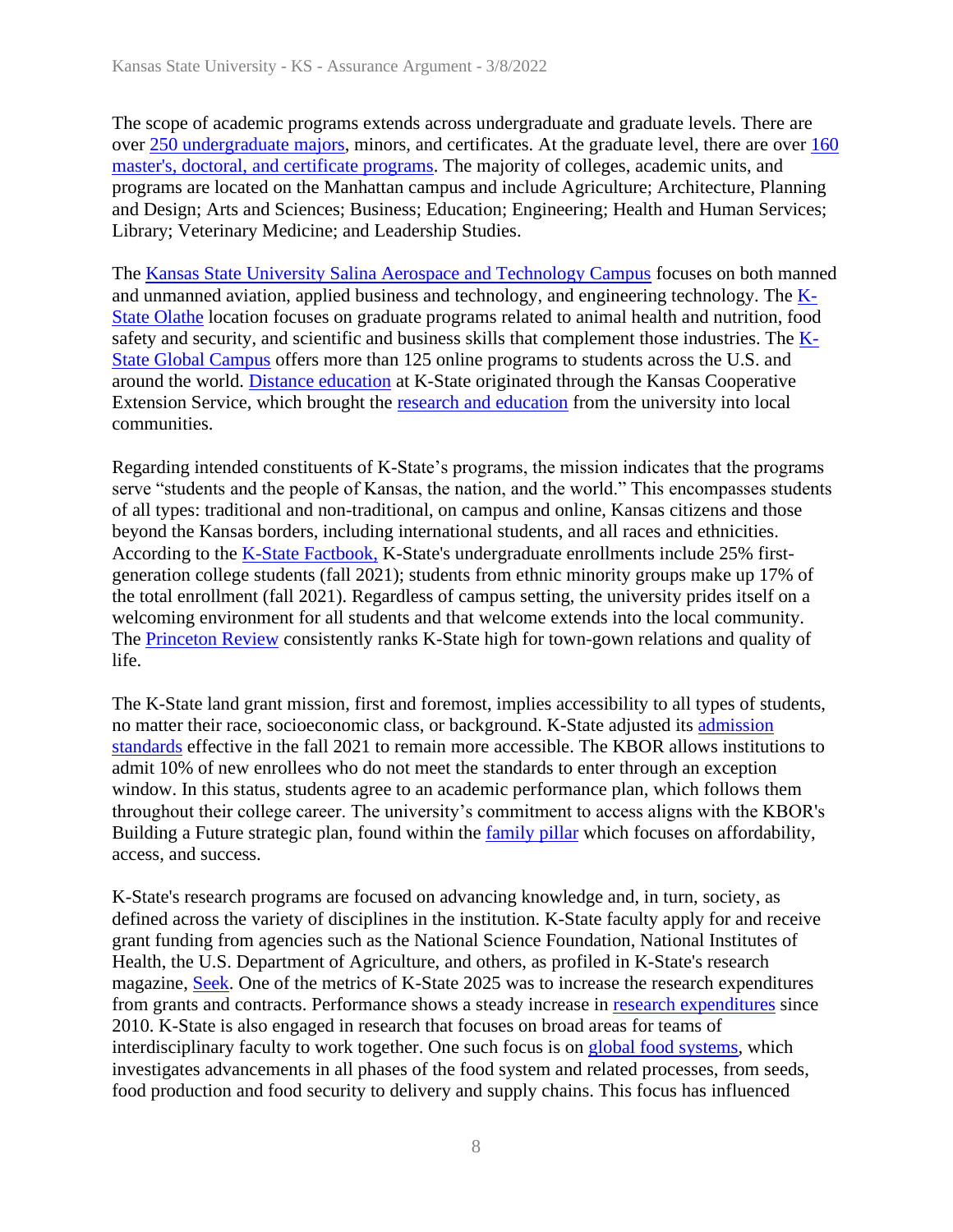interdisciplinary research efforts across the Colleges of Agriculture, Engineering, Veterinary Medicine, Arts & Sciences, as well as related departments, Kansas Government and industry. Today, K-State is the only university in the country with four USAID Feed the Future Innovation Labs.

Outreach, through Extension programs or other engagement activities, serves the people of Kansas and beyond. In 2010, K-State was in the inaugural classification as a [Carnegie](file:///C:/Users/evidence/viewfile%3ffileId=1400326)  [Foundation Community-Engaged University.](file:///C:/Users/evidence/viewfile%3ffileId=1400326) The university was renewed for this classification in 2020, as one of over 360 public universities to receive this recognition for our community engagement work. An important part of our engagement mission is [K-State Research and](file:///C:/Users/evidence/viewfile%3ffileId=1316144)  [Extension](file:///C:/Users/evidence/viewfile%3ffileId=1316144) (KSRE). The KSRE programs are documented in a variety of publications and reports (e.g. 2020 Annual Report).

Building from the foundation laid by the Center for Engagement and Community Development, or CECD, the [Office of Engagement](file:///C:/Users/evidence/viewfile%3ffileId=1392961) was established in 2021 to serve as a catalyst and university resource promoting engaged community partnerships. Another example of community engagement is [K-State's UFM Community Learning Center](file:///C:/Users/evidence/viewfile%3ffileId=1361137) that has served as a bridge between the campus and Manhattan communities for over 50 years. In addition to credit and noncredit classes, UFM currently facilitates a teen mentoring program, the oldest community garden in Kansas, programming for older adults, an enrichment program for special needs adults, and a social justice lecture series.

#### **1.A.4**

The university's mission focuses on advancing the well-being of Kansas, the nation, and the international community. As a land grant university, there is an expressed commitment "to the discovery of knowledge, the education of undergraduate and graduate students, and improvement in the quality of life and standard of living of those we serve." K-State's academic programs, student support services, and enrollment profile reflect these aspects of our mission.

As noted in 1.A.3, the academic programs are directly related to the original land grant mission (agriculture, science, engineering, human sciences, and veterinary medicine), with social science, humanities, technology, professional programs such as business and architecture, aviation and health fields extending the mission over the years. The undergraduate catalog shows that the institution offers over 250 majors, over 100 minors, and over 40 graduate and undergraduate certificate programs for students.

In support of the mission of accessibility, K-State implemented a test-optional admission policy beginning in the fall of 2021. Posted [admissions standards](file:///C:/Users/evidence/viewfile%3ffileid=1316151) support the mission of accessibility. To support undergraduate students, a variety of support services are available to incoming and retained students. The university launched a five-year [strategic enrollment management](file:///C:/Users/evidence/viewfile%3ffileId=1400327) (SEM) plan with support from the Huron Consulting Group. As a result of the SEM initiative, functional areas were realigned in a new structure and new positions were created. The inaugural [Vice](file:///C:/Users/evidence/viewfile%3ffileId=1316191)  [Provost of Enrollment Management](file:///C:/Users/evidence/viewfile%3ffileId=1316191) was named in 2019. this position oversees the offices of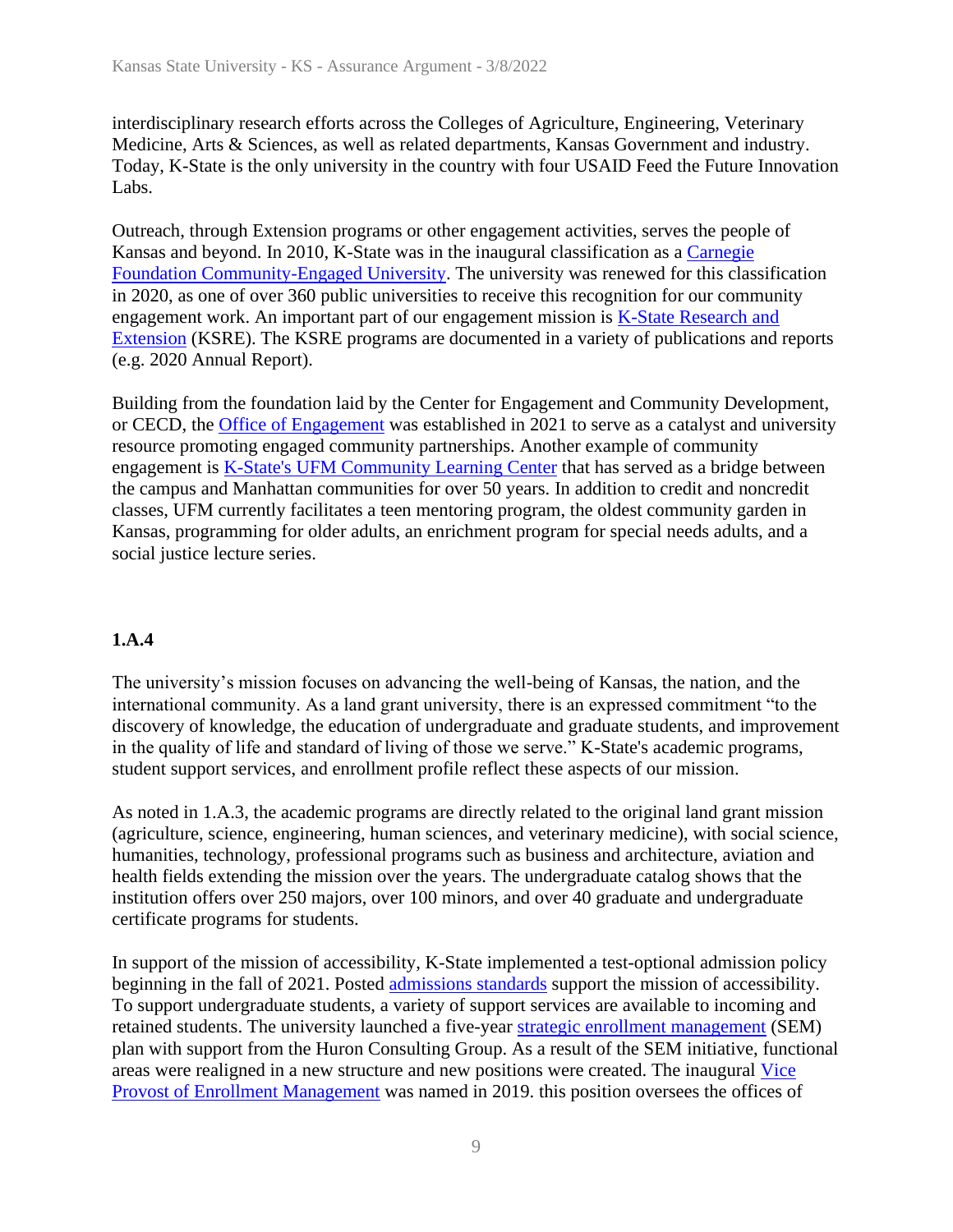Student Financial Assistance, Registrar, Recruitment and Admissions, and College Advising Corps. The university also created the position of [Vice Provost for Student Success](file:///C:/Users/evidence/viewfile%3ffileId=1316189) in 2020 to oversee all academic advising, the University Honors program, the Office of Undergraduate Research and Creative Inquiry, the implementation of the Student Success Collaborative, the university first-year program (K-State First), and other programs aimed at supporting student success. In order to better coordinate with colleges and academic programs to recruit and retain students, these two new positions and their respective functions report to the Provost and Executive Vice President rather than to the Vice President of Student Life, which was the previous structure. 

Over the past ten years, the university has engaged in new initiatives to support student success. [Navigate,](file:///C:/Users/evidence/viewfile%3ffileid=1316192) from the Student Success Collaborative, was introduced in 2016 and the university reemphasized its commitment to expanding the use of the tool as part of the SEM plan. This allows academic advisors and student support services at K-State to provide consistent and coordinated care for students. The[Student Success Canvas Course](file:///C:/Users/evidence/viewfile%3ffileid=1316190) was launched in fall 2021. The online resource is a student hub to access information and support. The university has also adopted a shared mission and vision for [academic advising.](file:///C:/Users/evidence/viewfile%3ffileid=1316188)

[Enrollment data](file:///C:/Users/evidence/viewfile%3ffileid=1316147) show that over 75% of our undergraduate students are from in-state. Additionally, K-State enrolls an average of about 1,500 transfer students each fall, based on the [Common Data Set,](file:///C:/Users/evidence/viewfile%3ffileid=1316147) 62.5% of whom are from Kansas. Our [transfer portal](file:///C:/Users/evidence/viewfile%3ffileId=1320858) allows students from any institution to quickly assess whether courses from their institution will transfer toward their prospective degree program at K-State. K-State, as part of the KBOR system, also participates in the [Transfer and Articulation Council](file:///C:/Users/evidence/viewfile%3ffileId=1320859) (TAAC), which includes representatives from all four-year institutions in the state system, as well as many of the community and technical colleges. The TAAC works toward developing courses that will transfer system-wide across all institutions. At present, there are more than 110 courses that are approved for system-wide transfer. Enrollment data, the transfer portal, and TAAC efforts indicate that we provide educational access to Kansas citizens.

Fostering a culture of student well-being is an important part of attracting students to the university from Kansas and beyond and in helping them to be retained at the university. In the spring of 2020, K-State became a [JED Foundation campus](file:///C:/Users/evidence/viewfile%3ffileId=1339850) to strengthen mental health, substance misuse and suicide prevention programs. More than just a student services effort, the JED initiative brings together multiple university stakeholders to focus on the well-being of students. Action steps include an online well-being resource platform available to all K-State students, faculty, and staff, the consolidation of University Counseling Services with Lafene Health Center, and a student-focused program to leverage peer support for those experiencing distress.

The K-State mission challenges the university to also enhance the well-being of the nation. K-State Global Campus offers online market focused [academic programs,](file:///C:/Users/evidence/viewfile%3ffileId=1322070) that emanate from college departments/programs, which educate approximately 5,000 students of all ages from every state in the country, as well as around the world, who earn their degrees solely online. K-State Global Campus offers a number of [student services](file:///C:/Users/evidence/viewfile%3ffileId=1322071) that focus on the specific needs of online students, from working adults to military personnel to traditional students seeking alternative means for attaining their degrees.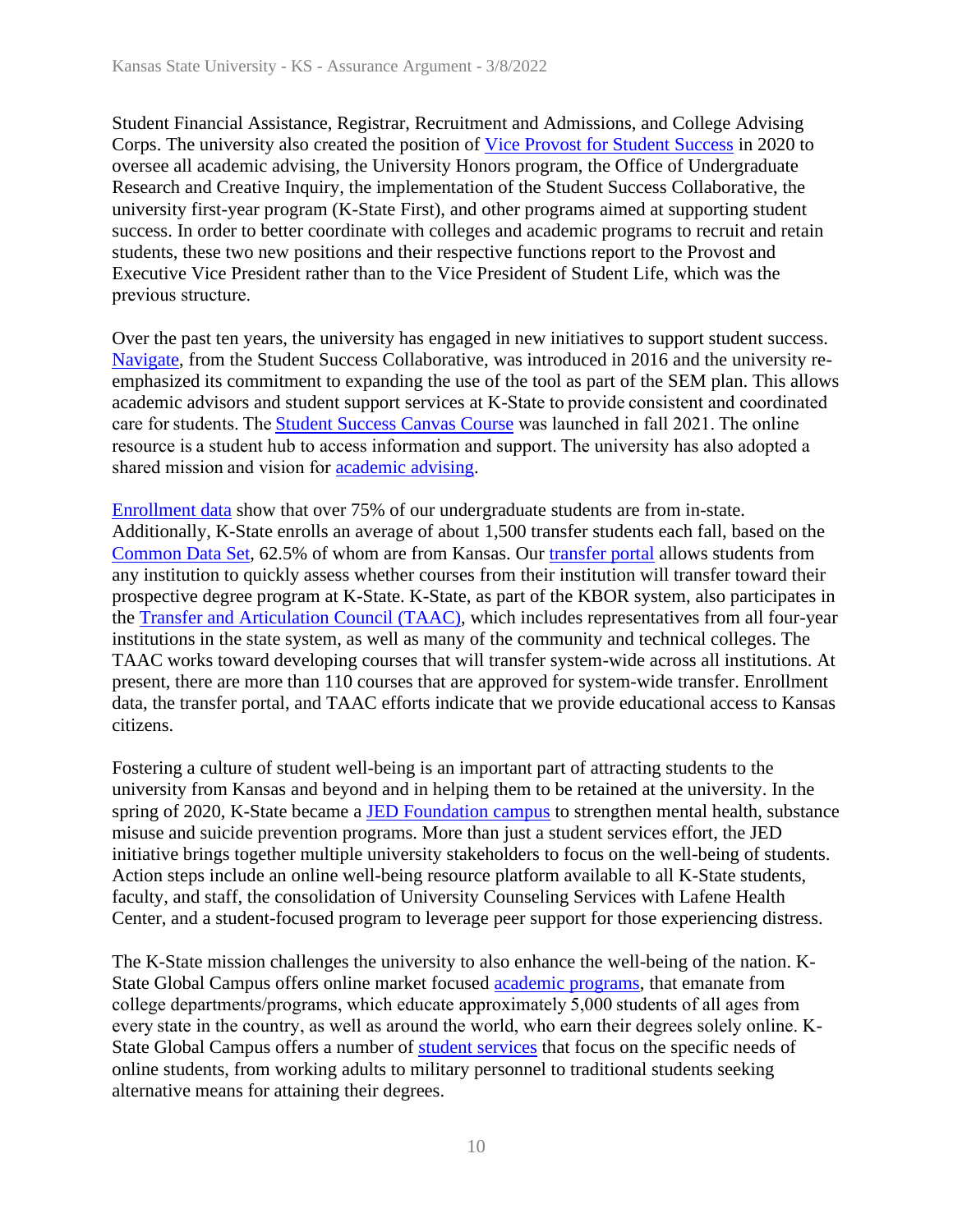The K-State mission is also focused on enhancing the well-being of its international students. Like many domestic universities, the number of international students has dropped in the past five years (8.3% of total enrollment in 2016 to 5.6% in 2020). Still, the Office of International Programs provides assistance to nonresident students through a variety of academic and targeted services are offered, which include the [English Language Program](file:///C:/Users/evidence/viewfile%3ffileId=1400329) and [International Student and](file:///C:/Users/evidence/viewfile%3ffileId=1322072)  [Scholar Services.](file:///C:/Users/evidence/viewfile%3ffileId=1322072)

#### **1.A.5**

See Core Component 1.A for websites to the university mission and K-State 2025 vision, plans, and updates. [K-State Today,](file:///C:/Users/evidence/viewfile%3ffileId=1322932) the daily news feed for the university, is sent to all faculty, staff, and students, as well as alumni, and local and state community members who sign up for an email account. This daily publication provides updates on all university plans, goals, changes, highlights, and other news.

The Division of Communications and Marketing provides [news releases](file:///C:/Users/evidence/viewfile%3ffileId=1322931) and featured content to internal and external audiences. They also support K-State's presence on various [social media](file:///C:/Users/evidence/viewfile%3ffileid=1323243)  [outlets.](file:///C:/Users/evidence/viewfile%3ffileid=1323243)

The university launched a new **[brand campaign](file:///C:/Users/evidence/viewfile%3ffileId=1323236)** in fall 2019. Through the SEM initiative, the university identified the need for a comprehensive strategic brand review. The [brand framework](file:///C:/Users/evidence/viewfile%3ffileid=1392928) is consistent with the university mission and incorporated in electronic and print media representing the university to external constituents. An example is this [institutional](file:///C:/Users/evidence/viewfile%3ffileId=1323240) marketing [video.](file:///C:/Users/evidence/viewfile%3ffileId=1323240)

The President, Provost, and other leaders address periodic letters to the university community that provide insight into the vision and values of the university, as well as operational plans, to the public. In addition to university leadership messages, mission-related information is also promoted via social media, alumni publications and newsletters from colleges, campuses, and divisions, such as:

- [College of Agriculture](file:///C:/Users/evidence/viewfile%3ffileId=1323232)
- [College of Architecture, Planning and Design](file:///C:/Users/evidence/viewfile%3ffileId=1322933)
- [College of Arts and Sciences](file:///C:/Users/evidence/viewfile%3ffileId=1400330)
- [College of Business Administration](file:///C:/Users/evidence/viewfile%3ffileId=1323233)
- [College of Education](file:///C:/Users/evidence/viewfile%3ffileId=1323234)
- [College of Health and Human Sciences](file:///C:/Users/evidence/viewfile%3ffileId=1323235)
- [K-State Salina Aerospace and Technology Campus](file:///C:/Users/evidence/viewfile%3ffileId=1323239)
- [College of Veterinary Medicine](file:///C:/Users/evidence/viewfile%3ffileId=1323241)
- [Graduate School](file:///C:/Users/evidence/viewfile%3ffileId=1342077)
- [K-State Olathe Campus](file:///C:/Users/evidence/viewfile%3ffileid=1361257)
- [K-State Global Campus](file:///C:/Users/evidence/viewfile%3ffileId=1361322)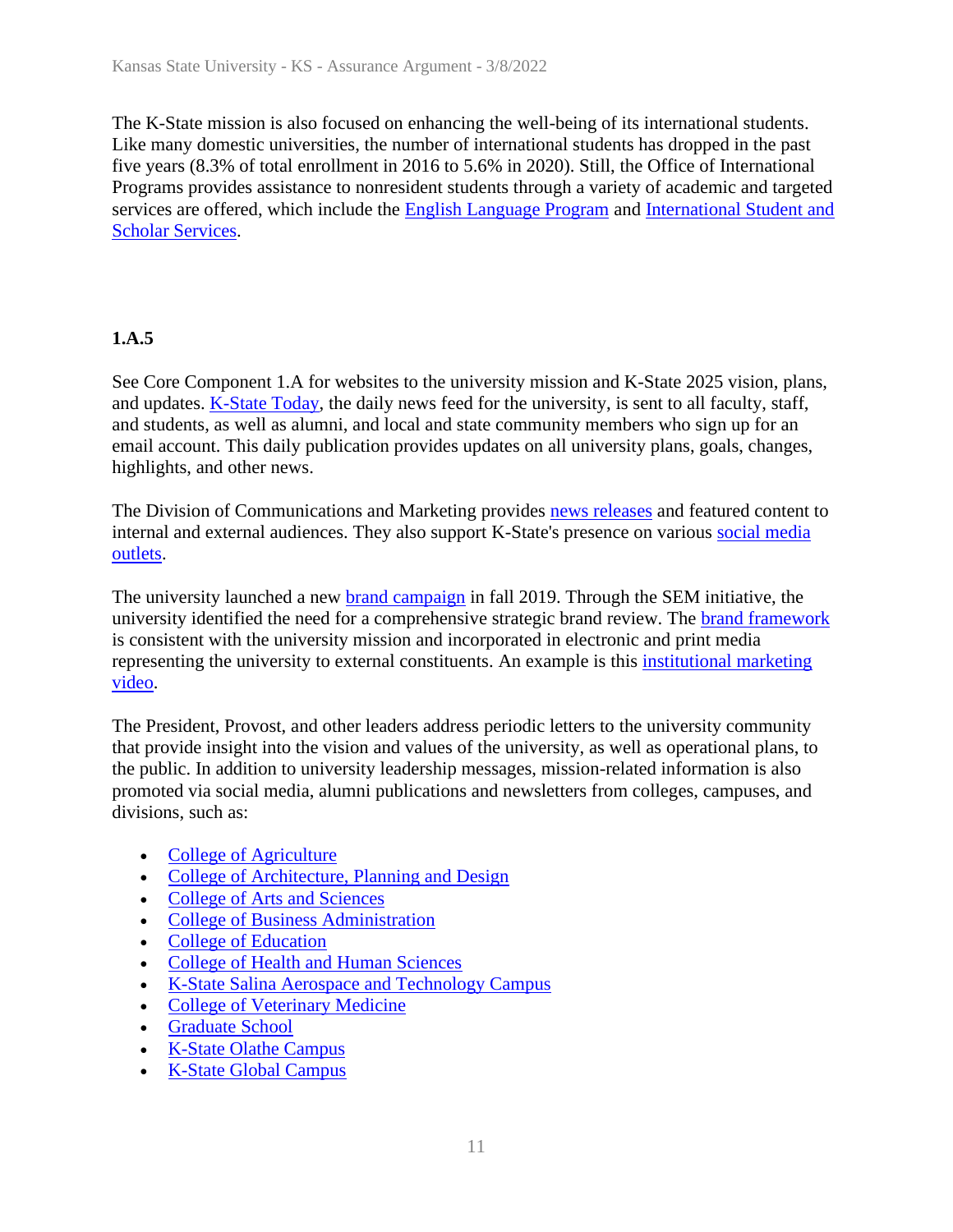Affiliated agencies such as the [K-State Alumni Association](file:///C:/Users/evidence/viewfile%3ffileId=1323237) and [KSU Foundation,](file:///C:/Users/evidence/viewfile%3ffileId=1323269) also communicate with donors, alumni and friends of the university.

## **Core Component 1.B**

The institution's mission demonstrates commitment to the public good.

- 1. The institution's actions and decisions demonstrate that its educational role is to serve the public, not solely the institution or any superordinate entity.
- 2. The institution's educational responsibilities take primacy over other purposes, such as generating financial returns for investors, contributing to a related or parent organization, or supporting external interests.
- 3. The institution engages with its external constituencies and responds to their needs as its mission and capacity allow.

#### **Argument**

#### **1.B.1**

Kansas State University (K-State) fully understands and is committed to its role as the land grant university serving the state of Kansas. Discussions in Core Component 1.A describe the tripartite land grant mission and the university's commitment to the public obligation that underlie such a land grant institution. For its academic programs, the university operates within the system of the Kansas Board of Regents (KBOR), whose members are appointed by the governor. The Constitution of the State of Kansas describes how the KBOR is provided for by the state legislature, who are the elected representatives of the people of Kansas. The responsibilities of the KBOR are shown in their [Board Policy](file:///C:/Users/evidence/viewfile%3ffileId=1322232) Manual. Thus, most of the major actions and decisions at K-State are overseen by the KBOR, as required by the state's Constitution.

In addition to academic programs, K-State offers programs and activities under the category of public service and engagement. [K-State Research and Extension](file:///C:/Users/evidence/viewfile%3ffileId=1400417) provides many programs specifically for the citizens of Kansas, from agricultural assistance to nutrition programs for youth and community development for Kansas citizens. In addition, Theme 4 of the K-State 2025 plan is [Engagement, Extension, Outreach, and Service.](file:///C:/Users/evidence/viewfile%3ffileId=1323280) Engagement and public service are a significant aspect of the K-State mission. As noted earlier in Core Component 1.A.3, K-State was renewed in 2020 by the Carnegie Foundation as a Community Engaged University.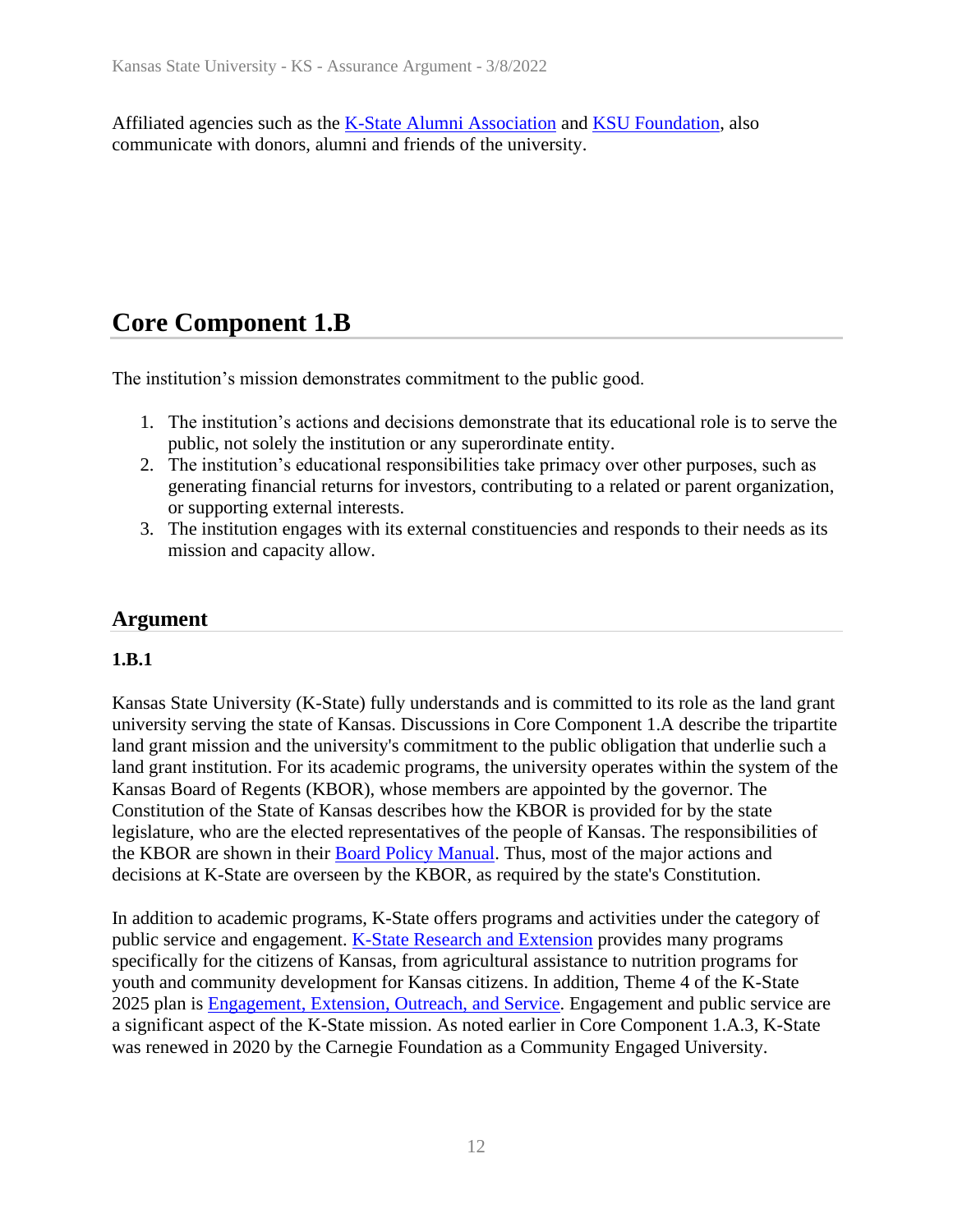#### **1.B.2**

K-State is a state supported university, thus there are no financial returns nor any investors, parent organizations or other external interest groups other than the state of Kansas. For fiscal year 2021-2022, the university's [budget allocations](file:///C:/Users/evidence/viewfile%3ffileId=1342081) indicate that K-State devotes 53.8% of the general use funds to educational programs (instruction, academic support, student services, and institutional support), with another 12.0% for public service, and 28.8% for research and public service. The remaining 5.4% is devoted to physical plant needs.

#### **1.B.3**

Regarding the teaching mission, the university utilizes numerous structures to communicate with external constituencies and communities of interest. Each of the nine colleges has an advisory board composed of alumni, representatives from industries relevant to the respective college's mission, and others who have an interest in the success of the college. In addition, many departments have also initiated advisory boards composed of similar representatives with more targeted interests. Advisory boards meet regularly with the colleges, deans, or department to learn more about the work of the unit, provide input into curriculum matters, interact with students, and serve as donors to assist the needs of students or the unit. Examples of such boards include the following:

- [College of Arts and Sciences](file:///C:/Users/evidence/viewfile%3ffileId=1323711)
- [College of Architecture, Planning and Design](file:///C:/Users/evidence/viewfile%3ffileId=1323710)
- [College of Business Administration](file:///C:/Users/evidence/viewfile%3ffileId=1323713)
- [College of Health and Human Sciences](file:///C:/Users/evidence/viewfile%3ffileId=1323712)
- [Carl R. Ice College of Engineering](file:///C:/Users/evidence/viewfile%3ffileId=1323714)
- [Salina Aerospace and Technology Campus](file:///C:/Users/evidence/viewfile%3ffileId=1361330)

Some departments also utilize student advisory boards in order to gain specific feedback from the students in their programs. These groups usually advise the dean or the leadership team in the college but may also have a broader role. Examples of student advisory boards can be found in the [College of Agriculture,](file:///C:/Users/evidence/viewfile%3ffileId=1323725) the [College of Health and Human Sciences,](file:///C:/Users/evidence/viewfile%3ffileId=1323719) and the [College of](file:///C:/Users/evidence/viewfile%3ffileId=1323726)  [Education.](file:///C:/Users/evidence/viewfile%3ffileId=1323726) Additionally, colleges and departments have initiated mentoring programs to facilitate direct interaction between students and industry professionals. Examples of professional mentoring programs include the [College of Business Administration](file:///C:/Users/evidence/viewfile%3ffileId=1323734) and the [College of Health and Human Sciences.](file:///C:/Users/evidence/viewfile%3ffileId=1323724)

K-State demonstrates outreach by interacting with the citizens of Kansas and its communities through the Kansas State Research and Extension (see Core Component 1.B.1. above for more information) and as evidenced by its renewed status as a Carnegie Engaged University (see Core Component 1.A.3). In addition, the [Office of Engagement,](file:///C:/Users/evidence/viewfile%3ffileId=1400418) formerly called the Center for Engagement and Community Development, coordinates numerous projects of outreach and community development and capacity building. The Center hosted the [Engagement Symposium,](file:///C:/Users/evidence/viewfile%3ffileid=1323730)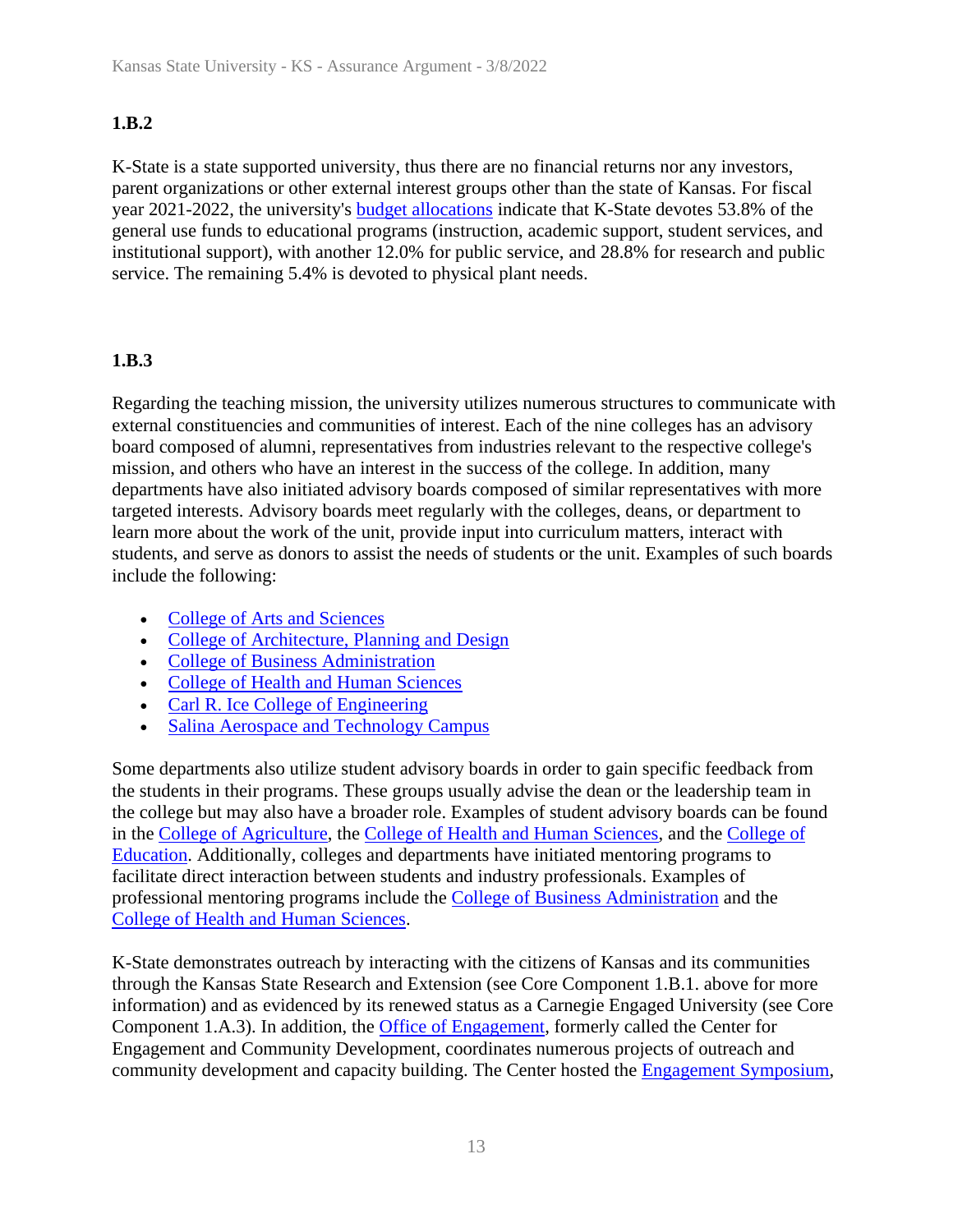a national effort aimed at developing thoughts on university engagement and community development.

One specific example of outreach is the [Kansas Healthy Food Initiative,](file:///C:/Users/evidence/viewfile%3ffileId=1323717) a public-private partnership that aims to increase access to affordable, healthy food in order to improve the health and economic development of Kansans and their communities. Another example of outreach is the [Institute for Civic](file:///C:/Users/evidence/viewfile%3ffileId=1323732) Discourse and Democracy, which engages in research, education, and facilitation of civic conversations to promote greater citizen participation through deliberation and dialogue. Such efforts demonstrate the university's continual efforts to engage with external constituencies and communities of interest.

Another example of responsiveness to constituent needs is the industry collaboration facilitated through the [K-State Innovation Partners.](file:///C:/Users/evidence/viewfile%3ffileid=1361340) Formerly known as the Kansas State University Research Foundation, the K-State Innovation Partners facilitate collaboration between the university, industry, and communities through corporate engagement, technology commercialization and economic development. As part of its efforts, the K-State Innovation Partners and the K-State Vice President of Research released an updated [economic prosperity](file:///C:/Users/evidence/viewfile%3ffileId=1361341)  [plan](file:///C:/Users/evidence/viewfile%3ffileId=1361341) in December 2021. The plan is focused on four foundational focus areas:

- 1. Food and agriculture system innovation
- 2. Digital agriculture and advanced analytics
- 3. Biosecurity and biodefense
- 4. K-State 105: Every Town to Gown

## **Core Component 1.C**

The institution provides opportunities for civic engagement in a diverse, multicultural society and globally connected world, as appropriate within its mission and for the constituencies it serves.

- 1. The institution encourages curricular or cocurricular activities that prepare students for informed citizenship and workplace success.
- 2. The institution's processes and activities demonstrate inclusive and equitable treatment of diverse populations.
- 3. The institution fosters a climate of respect among all students, faculty, staff and administrators from a range of diverse backgrounds, ideas and perspectives.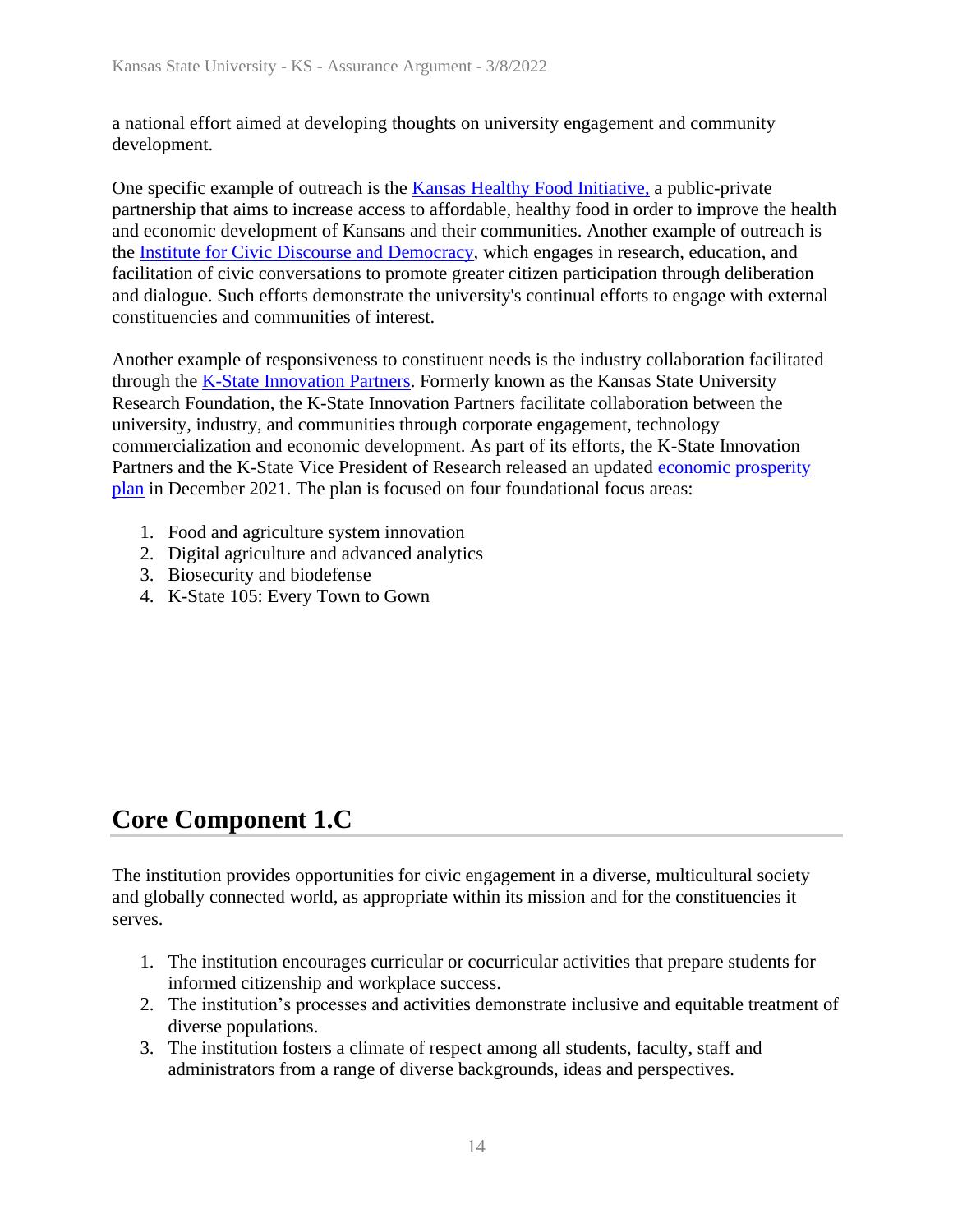#### **Argument**

#### **1.C.1**

As articulated in the Kansas State University (K-State) mission statement, the university is committed to preparing "students for successful employment or advanced studies through a variety of disciplinary and professional degree programs." K-State is dedicated "to providing academic and extracurricular learning experiences which promote and value both excellence and cultural diversity. K-State prepares its students to be informed, productive, and responsible citizens who actively participate in advancing cultural, educational, economic, scientific, and socio-political undertakings."

Given its commitment, K-State has a wide array of curricular and cocurricular experiences that help students become career ready. From a curricular standpoint, many academic programs have pre-professional tracks, first year courses, and senior capstones to connect the classroom to career possibilities. For example, the College of Business Administration offers Career Accelerator (GENBA 205) which is an 8-week course to help students build essential skills and experiences for launching a successful career. There are also more than 100 credit-bearing [internship classes](file:///C:/Users/evidence/viewfile%3ffileId=1393178) offered throughout the university.

A number of academic programs facilitate industry and employer connections through cocurricular activities like the [Engineering Leadership and Innovation Program,](file:///C:/Users/evidence/viewfile%3ffileId=1393181) [APD Pro,](file:///C:/Users/evidence/viewfile%3ffileId=1393180) and a variety of mentoring programs facilitated through [WildcatLink.](file:///C:/Users/evidence/viewfile%3ffileId=1393186) Advisory boards at the college and departmental level also inform curriculum planning and provide valuable networking for students.

In addition to program-specific services, the university's Career Center facilitates the career readiness of all students throughout the K-State community. The center helps students explore majors and careers, develop their potential, tell their stories and connect with employers and opportunities. With coordination by the Career Center, K-State hosts one of the largest career fairs among the Big 12 universities, the All-University Career Fair. The fair takes place in September and typically draws over 300 employers and more than 3,000 students. Even when facing the challenges of COVID-19, the fair went virtual and still drew hundreds of employers.

K-State students also can become career ready by taking advantage of more than 4,000 campus jobs in Manhattan, Salina, and Olathe. The largest on-campus departments providing opportunities include Housing and Dining Services, Bramlage Coliseum, K-State Student Union, and the Division of Facilities. Each year, dozens of students are nominated by their departments for the [Kyle Pelton Student Employee of the Year](file:///C:/Users/evidence/viewfile%3ffileId=1393182) award. Five finalists are specially recognized for their enthusiasm, dedication, and initiative.

Students also become citizen and career ready through their involvement with more than 500 student organizations at K-State. There are major-specific clubs, groups that celebrate culture, opportunities to serve others, and a multitude of special interest groups. The [Center for Student](file:///C:/Users/evidence/viewfile%3ffileId=1400898)  [Involvement](file:///C:/Users/evidence/viewfile%3ffileId=1400898) helps students connect around similar interests and is the point of contact for all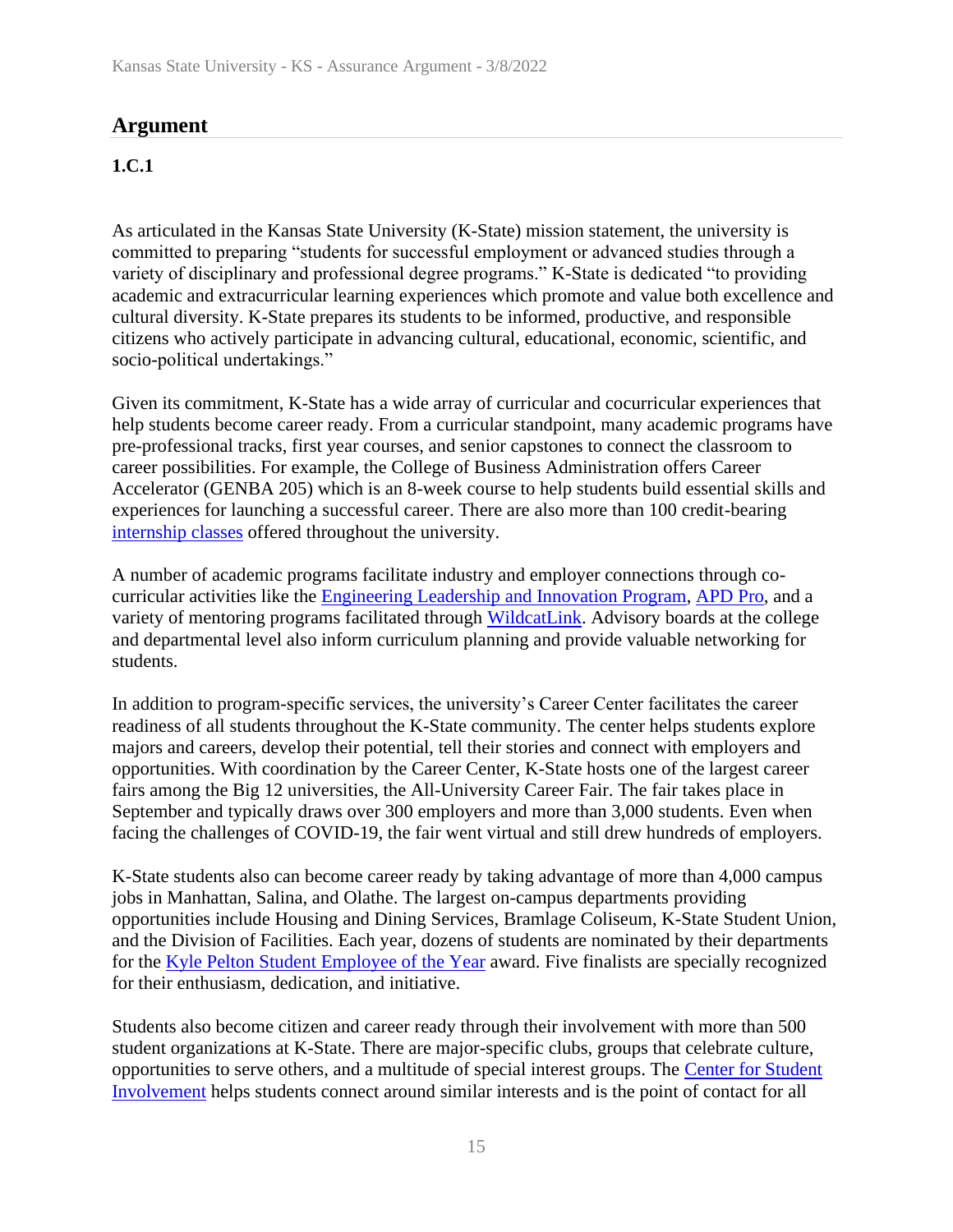registered student organizations. [Sports clubs and intramural sports](file:///C:/Users/evidence/viewfile%3ffileId=1393184) provide students with the opportunity to refine their teamwork skills while staying in shape.

Opportunities for civic and community engagement are plentiful at K-State. The Student Governing Association (SGA) is a robust and active part of the shared governance of the university, presiding over a substantial budget, and involved in all areas of university life, including in the Kansas Board of Regents (KBOR) committee work. Other opportunities include volunteer experiences like those offered through [HandsOn Kansas State.](file:///C:/Users/evidence/viewfile%3ffileId=1393179) Other engagement programs facilitated by the [Staley School of Leadership Studies](file:///C:/Users/evidence/viewfile%3ffileId=1393187) include alternative breaks, academic mentors in over a dozen local schools, international service teams, and the Snyder Leadership Legacy Fellows.

Opening in 2017, the [Cats' Cupboard](file:///C:/Users/evidence/viewfile%3ffileId=1393193) works to prevent food insecurity from being a barrier to student success. Students who want to support the food pantry can be hands-on volunteers or become involved by hosting a donation drive.

Additional curricular and co-curricular opportunities are facilitated through the Institute for Civic Discourse and Democracy. ICDD offers certificates and degrees for exploring civic life, civic engagement, deliberative democracy, and leadership. There are also numerous classroom examples of learning about civic discourse through experience. One example comes from the [Kansas Kitchen Table,](file:///C:/Users/evidence/viewfile%3ffileId=1393183) a project within Communication Studies courses such as Small Group Discussion Methods (COMM 326) and Communication and Democracy (COMM 545). The [Civic Discourse and Democracy](file:///C:/Users/evidence/viewfile%3ffileId=1393177) program offers several additional courses.

#### **1.C.2**

K-State's mission statement asserts that "The university embraces diversity, encourages engagement and is committed to the discovery of knowledge, the education of undergraduate and graduate students, and improvement in the quality of life and standard of living of those we serve."  The university aims to make all curricular and cocurricular activities accessible.

As one of the five universitywide student learning outcomes, diversity must be an element of all programs in the curriculum. The K-State general education program, [K-State 8,](file:///C:/Users/evidence/viewfile%3ffileid=1324675) requires that students take at least one course from each of eight key areas. Two of these areas are Diversity in the U.S. and Global Perspectives. Courses at K-State may be tagged with zero, one, or two K-State 8 areas. One assessment of the K-State 8 examines the average number of credit hours taken in K-State 8 areas by students who graduate from the university. For spring 2020 graduates, students averaged 9.8 hours of courses tagged as Diversity in the U.S., and 11.8 hours of courses tagged as Global Perspectives.

Students have several options for credentials that are based in areas related to diversity, multicultural, and global learning. A new degree offering, [social transformation studies](file:///C:/Users/evidence/viewfile%3ffileId=1400430)**,** was recently created by combing two previously offered degrees, namely American Ethnic Studies, and Gender, Women, and Sexuality Studies. Other minor or certificate programs exist in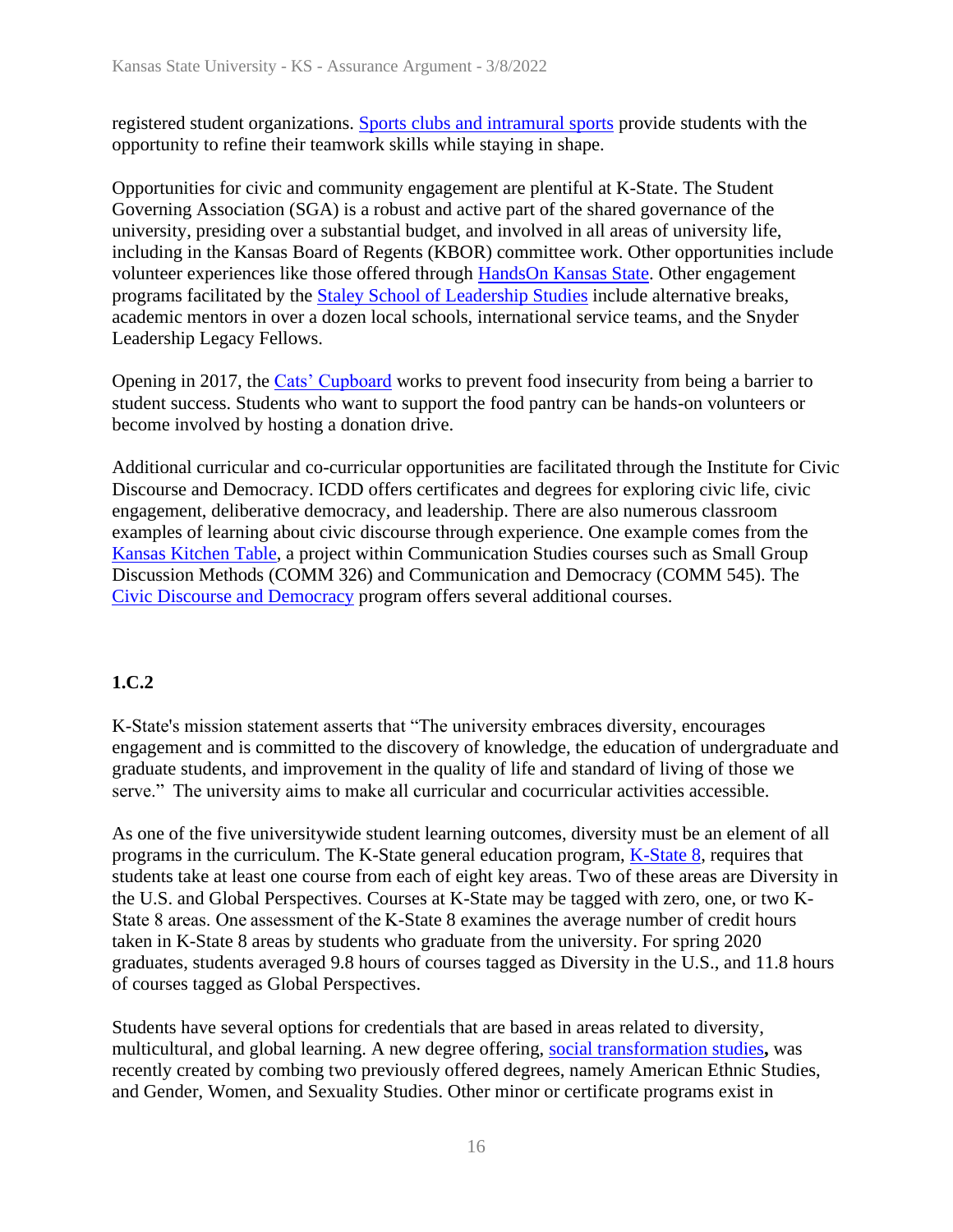[International Business,](file:///C:/Users/evidence/viewfile%3ffileid=1324672) [Global Food Systems](file:///C:/Users/evidence/viewfile%3ffileId=1393194) and [Intercultural Competence.](file:///C:/Users/evidence/viewfile%3ffileid=1324666) Students in the College of Education can also obtain a master's degree in [English as a Second Language.](file:///C:/Users/evidence/viewfile%3ffileid=1324669)

The[Developing Scholars](file:///C:/Users/evidence/viewfile%3ffileid=1324681) program engages students from multicultural backgrounds to work directly with a faculty mentor on a research project. Through these projects, students learn about the research process and culture, and many use the opportunities gained to seek entry into graduate programs related to their research projects. Funding for students in this program offers a means for retention, in addition to the learning and opportunities received.

College-level diversity and inclusion programs have been in place for many years. Each college has developed programs that are designed to address specific issues pertaining to diversity and inclusion within the context of their respective disciplines. Such programs engage students, faculty, and staff in the college. Programs such as Minorities in Agriculture, Natural Resources and Related Sciences [\(MANRRS\)](file:///C:/Users/evidence/viewfile%3ffileid=1324680) in the College of Agriculture, the diversity and inclusion initiatives in Engineering such as the [Multicultural Engineering Program](file:///C:/Users/evidence/viewfile%3ffileid=1324668) and Women in Engineering, the [Multicultural Academic Programs Success](file:///C:/Users/evidence/viewfile%3ffileid=1324682) (MAPS) program, which serves the Colleges of Agriculture, Engineering, and Business, and K-State's Office for the Advancement of Women in Science and Engineering [\(KAWSE\)](file:///C:/Users/evidence/viewfile%3ffileId=1393176), are just a few of the initiatives that help to recruit, retain, and enhance the academic success of students from diverse and underrepresented groups. The Office of Student Success also supports programs that support the recruitment and retention of students from these same groups, including TRIO and many [academic success](file:///C:/Users/evidence/viewfile%3ffileid=1324662)  [programs,](file:///C:/Users/evidence/viewfile%3ffileid=1324662) as well as the [Office of First-Generation Student Success.](file:///C:/Users/evidence/viewfile%3ffileid=1324684)   

In 2018, the university implemented a new central Diversity and Inclusion structure, hiring its first [Chief Diversity and Inclusion Officer](file:///C:/Users/evidence/viewfile%3ffileid=1324661) (CDIO) reporting directly to the President and serving on the President's Cabinet and an Associate Vice President for Student Life for Diversity and Multicultural Student Affairs. This new structure brought additional resources together to focus on diversity and inclusion, replacing the Office of Diversity headed by an Associate Provost for Diversity. The CDIO oversees university-level initiatives and the strategic direction of the university related to the areas of diversity and inclusion. K-State has been awarded the [Higher](file:///C:/Users/evidence/viewfile%3ffileid=1327217)  [Education Excellence in Diversity \(HEED\) Award](file:///C:/Users/evidence/viewfile%3ffileid=1327217) each year from 2014 to the present.

The [Office of Diversity and Multicultural Student Affairs](file:///C:/Users/evidence/viewfile%3ffileid=1324674) (DMSA) was also established in 2018 to provide leadership for student programs, intercultural learning, scholarships, events, and the Morris Family Multicultural Student Center. The DMSA is under the Division of Student Life and provides leadership in building an inclusive campus climate across the many organizations on the campus. This office is engaged in a wide variety of programs supporting students, faculty, and staff across areas such as recruitment and retention of diverse and underrepresented students, scholarship opportunities, programming for students in the areas of diversity and inclusion, supporting the more than [40 multicultural student organizations,](file:///C:/Users/evidence/viewfile%3ffileid=1324679) and links to external organizations.

Specific programming within the Office of DMSA and their campus partnerships include [Project](file:///C:/Users/evidence/viewfile%3ffileid=1324683)  [IMPACT \(](file:///C:/Users/evidence/viewfile%3ffileid=1324683)since 2005) and Wildcat Dialogues. Initiated in 2018, in the Staley School for Leadership Studies, [Wildcat Dialogues](file:///C:/Users/evidence/viewfile%3ffileid=1324677) is an event focused on courageous conversations and building connections for intercultural learning and inclusive leadership development. First-year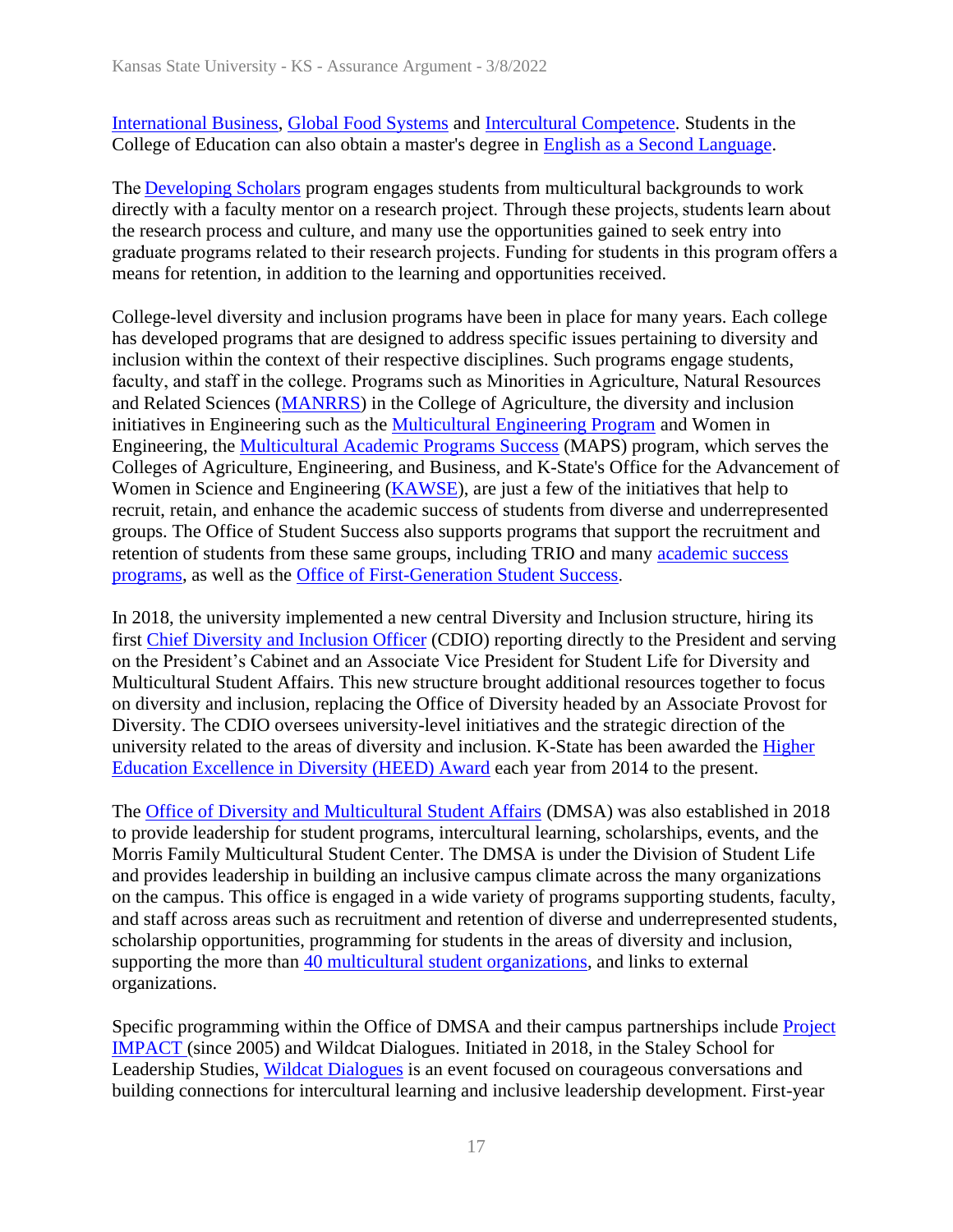students are invited to participate in small group dialogues with trained facilitators. Student Life offers programming on diversity and inclusion by engaging with Housing and Dining Services, the K-State Student Union, the Student Governing Association and their Diversity Programming Council, and others.

December 2020 marked the completion of the [Morris Family Multicultural Student Center.](file:///C:/Users/evidence/viewfile%3ffileid=1324678) This physical structure is a venue for programs, exhibits, and events, and celebrates the culture and heritage of all students.

The [President's Commission on Diversity, Equity, Inclusion and Belonging](file:///C:/Users/evidence/viewfile%3ffileid=1327753) (DEIB; formerly known as the President's Commission on Multicultural Affairs), develops and proposes goals and policies and provides leadership for improving the climate for diversity and inclusion at the university. The DEIB membership includes administrators, faculty, staff, and students from across the broad spectrum of positions, units, colleges, and student organizations. In addition, the [President's Committee on Religious, Spiritual, and Nonreligious Diversity](file:///C:/Users/evidence/viewfile%3ffileId=1327442) is a commission charged with providing leadership and coordination of programs and activities that support a climate of inclusiveness and diversity. The [President's Commission on the Status](file:///C:/Users/evidence/viewfile%3ffileId=1393185) of [Women](file:///C:/Users/evidence/viewfile%3ffileId=1393185) focuses on gender equity and opportunities for women at K-State.

In addition to the longstanding faculty and staff ombudspersons program, the university hired the inaugural [student ombudsperson](file:///C:/Users/evidence/viewfile%3ffileId=1327742) in 2021 to provide guidance and direction to students regarding any concerns, and to observe and report trends related to those concerns. The student ombudsperson also offers guidance on opportunities to enhance and sustain a campus characterized by respect for all students. In addition, each academic college has maintained a designated [Diversity Point Person](file:///C:/Users/evidence/viewfile%3ffileId=1327740) since 2003 to provide insight and guidance and advance diversity and inclusion across the university.

The Student Governing Association [Diversity, Equity and Inclusion Committee](file:///C:/Users/evidence/viewfile%3ffileId=1400469) receives and reviews funding requests for on-campus events that provide cross-cultural learning experiences and education on the topics of diversity and inclusion.

In 2017, a new university wide initiative, [KSUnite,](file:///C:/Users/evidence/viewfile%3ffileid=1324676) emerged out of a series of events that had occurred on campus and in the local community. The university canceled classes for an afternoon in early November and convened all faculty, staff, and students on the lawn in front of Anderson Hall, the main administration building. Speakers, including students, faculty, staff, administrators, and community leaders addressed the concerns of underrepresented populations and pledged the commitment of the university to the mission of diversity and inclusion. The university has continued the tradition of KSUnite, evolving the program from a single day event to a series of activities that takes place throughout the year, now called KSUnite365.

Emerging from nationwide racial justice events of the summer of 2020, K-State developed Walk the Talk: [An Action Plan for a More Inclusive K-State.](file:///C:/Users/evidence/viewfile%3ffileid=1324660) University leadership, working with the faculty, staff, and students, developed eleven action steps to demonstrate progress. Each action step was assigned a high-level team to develop specific plans for implementing improvements for the university. Additional initiatives have included the [Community Action Talks](file:///C:/Users/evidence/viewfile%3ffileid=1324664) and [Difficult Dialogues,](file:///C:/Users/evidence/viewfile%3ffileid=1324673) both aimed to elevate the discussion of issues in diversity and inclusion.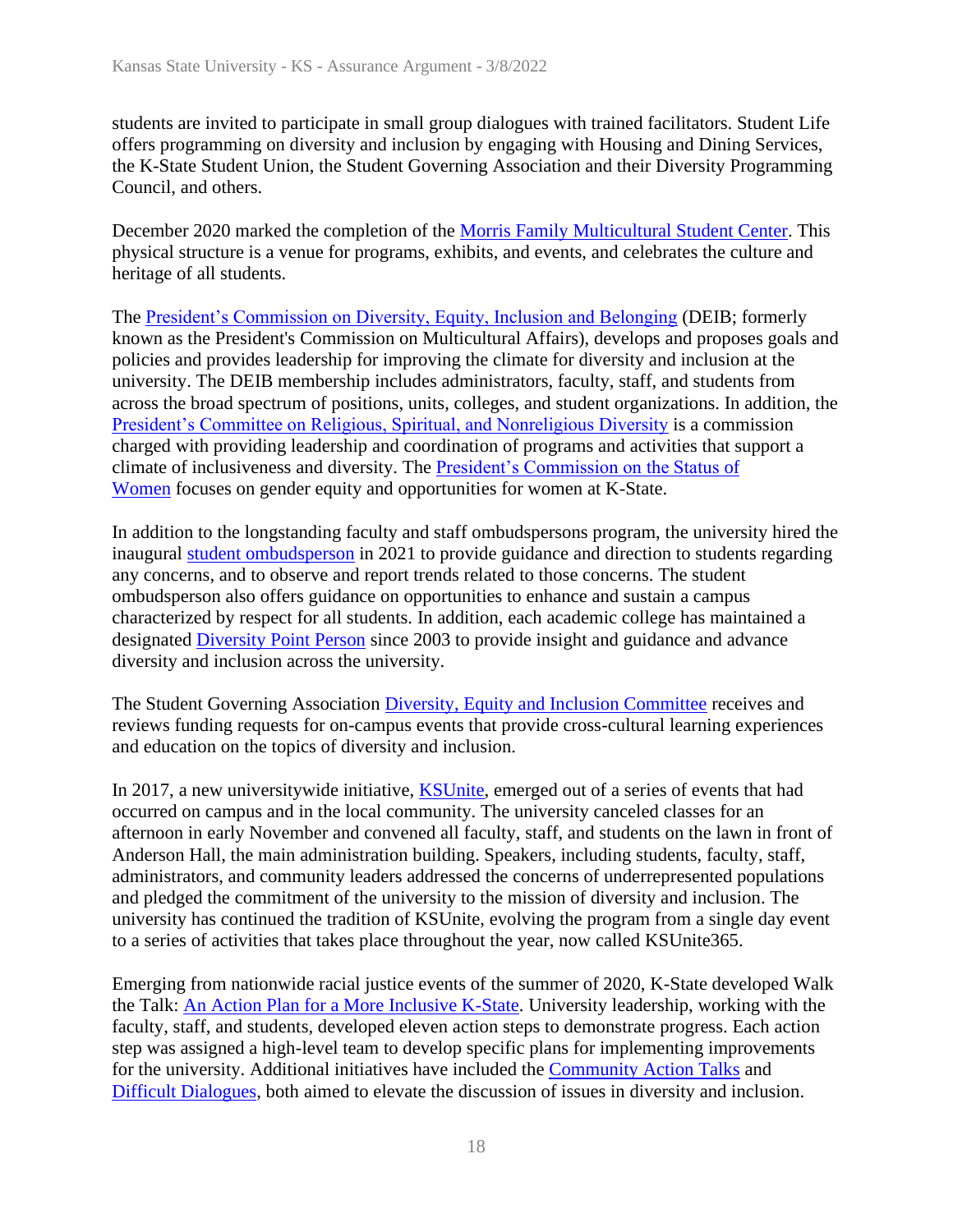Since the early 2000s, [Safe Zone](file:///C:/Users/evidence/viewfile%3ffileid=1324659) offers training for faculty and staff allies in four foundational areas – health and wellness, intercultural confidence, educational development, and student support.

At the state level, the KBOR created a Council of Chief Diversity Officers from institutions across the state. This group meets once per month to discuss statewide strategies and initiatives. The group also provides leadership and strategic direction for the statewide Tilford Conference, an academic conference open to faculty and staff from all state institutions to share new initiatives, teaching ideas, and programs for improving diversity education across the state of Kansas. The Tilford Conference has been in place for over 30 years. K-State typically sends a contingent to the conference each year.

#### **1.C.3**

Resource centers around the university exist in support of students, faculty and staff from all protected groups, including LGBTQ populations, veterans, access-challenged, international, and others. As noted earlier, the university conducted a campus [climate survey](file:///C:/Users/evidence/viewfile%3ffileid=1327768) in 2014.

Another climate survey was conducted in early 2020 (prior to the COVID-19 pandemic). The results of the 2020 survey are publicly displayed on the CDIO's website. The [2020 Climate](file:///C:/Users/evidence/viewfile%3ffileId=1327219)  [Survey](file:///C:/Users/evidence/viewfile%3ffileId=1327219) responses provide a clearer understanding of the respect felt across campus among different groups – students, faculty, staff and administrators. Based on these results, a large percentage of each group feel positively about the climate at K-State, but within each group, there are challenges that exist. Through the [Action Plan for a More Inclusive K-State,](file:///C:/Users/evidence/viewfile%3ffileid=1324660) the draft [Strategic Plan for Diversity and Inclusion,](file:///C:/Users/evidence/viewfile%3ffileId=1327216) and other efforts identified in previous sections, the university is developing plans for focused improvement. Public recognition of K-State's efforts in its support and focus on creating a diverse and inclusive environment include earning the [HEED Award](file:///C:/Users/evidence/viewfile%3ffileId=1327217) for eight years in a row, from 2014–2021, and being ranked number seven in the [Top 50 LGBTQ-friendly Colleges](file:///C:/Users/evidence/viewfile%3ffileId=1327218) by Study.com in 2021.

Efforts to raise the university's consciousness on diversity and inclusion are also dispersed at college and department levels throughout the university. The [Institute for Civic Discourse and](file:///C:/Users/evidence/viewfile%3ffileid=1324671)  [Democracy](file:///C:/Users/evidence/viewfile%3ffileid=1324671) (ICDD) is an interdisciplinary and nonpartisan organization that was formed in 2004. The ICDD "engages research, education, and facilitation of civic conversations to promote greater citizen participation through dialogue and deliberation." The ICDD is based in the Department of Communication Studies and includes leaders and affiliates from across the university, and partners with many organizations in the local and state community.

In addition, the university posts its [Principles of Community](file:///C:/Users/evidence/viewfile%3ffileId=1327215) online and physically in every building on campus. These principles were originally developed in 2001, and were revised and endorsed in the fall of 2019. They are intended to guide communications and interactions within and among the administration, faculty, staff, students, alumni, and all community members.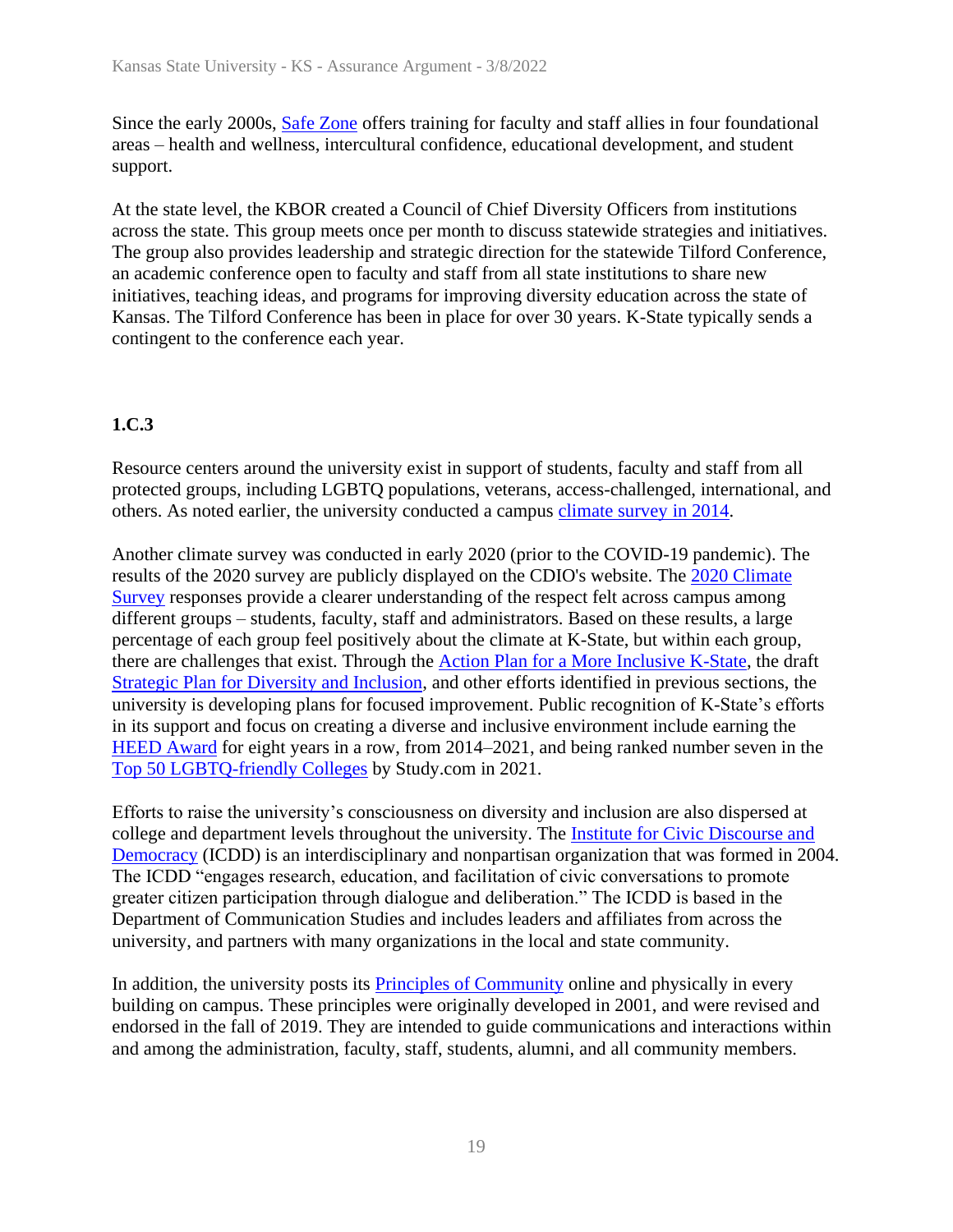There are a number of affinity groups for faculty and staff. These groups provide support and advocacy for the causes of the many diverse populations within the university community. They have regular meetings with university leadership to discuss progress and provide feedback on issues that affect the mission of diversity and inclusion. Examples of these affinity groups include:

- [Black Faculty and Staff Alliance](file:///C:/Users/evidence/viewfile%3ffileid=1327751)
- [Alianza](file:///C:/Users/evidence/viewfile%3ffileid=1327756)
- [Indigenous Faculty and Staff Alliance](file:///C:/Users/evidence/viewfile%3ffileid=1327755)
- [Sexuality and Gender Alliance](file:///C:/Users/evidence/viewfile%3ffileid=1327754)
- LGBTQ<sup>\*</sup> Faculty and Staff Alliance
- Pan-Asian Faculty and Staff Organization

## **Criterion 1 - Summary**

The institution's mission is clear and articulated publicly; it guides the institution's operations.

#### **Summary**

The Kansas State University (K-State) mission statement describes the broad mission of K-State as a land grant university, focusing on teaching, research, and outreach. The mission defines K-State's commitment to serving the people of Kansas, the nation, and the world. Within the overarching K-State 2025 visionary plan, the university developed specific strategic action plans for: Research, Scholarly and Creative Activity, and Discovery; Undergraduate Educational Experience; Graduate Scholarly Experience; Engagement, Outreach, Extension, and Service; Faculty and Staff; Facilities and Infrastructure; and Athletics. It is through these seven broad areas that the university undertakes its day-to-day work.

The nature and scope of disciplines at K-State range from the original land grant areas to other programs that support a "highly skilled and educated citizenry." K-State's research programs are focused on advancing knowledge and the betterment of society. Outreach through extension programs, a full range of online programs and other engagement activities serves the people of Kansas and beyond. K-State's student support services and enrollment profile also reflect its mission. A variety of services are available to incoming and current students whether they are studying in an in-person, blended or online format. Communication about the university mission, vision and programs is managed by the division of communications and marketing in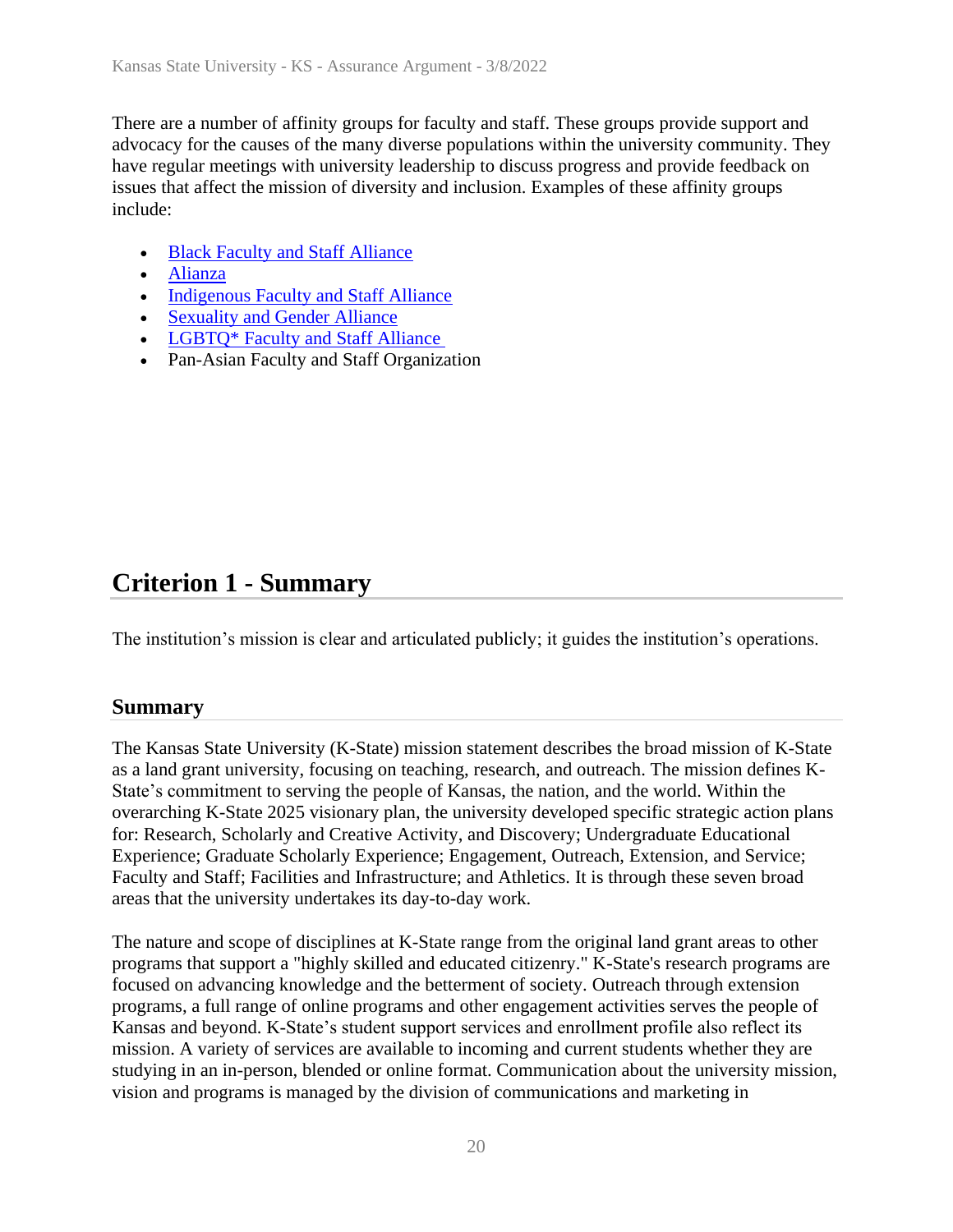collaboration with colleges and campuses. University leaders address periodic letters to the university community and affiliated agencies such as the K-State Alumni Association and KSU Foundation, also communicate with donors, alumni and friends of the university.

K-State operates within the system of the Kansas Board of Regents (KBOR) and actions are overseen by KBOR, as required by the Constitution of the State of Kansas. K-State provides many public service and engagement programs, especially as delivered by K-State Research and Extension. As a state supported university, there are no financial returns nor any investors other than the state of Kansas. The university utilizes structures such as advisory boards to communicate with external constituencies and communities of interest.

The university embeds elements of diversity in the curriculum and a variety of cocurricular activities. As one of the five universitywide student learning outcomes, diversity must be included in the curriculum of all academic programs. Cocurricular activities are institutionally guided by the university Chief Diversity and Inclusion Officer as well as the Office of Diversity and Multicultural Student Affairs. Efforts to raise the university's consciousness on diversity, equity, inclusion, and belonging are also dispersed at college and department levels throughout the university. Universitywide strategy has also been guided by the development of the Action Plan for a More Inclusive K-State.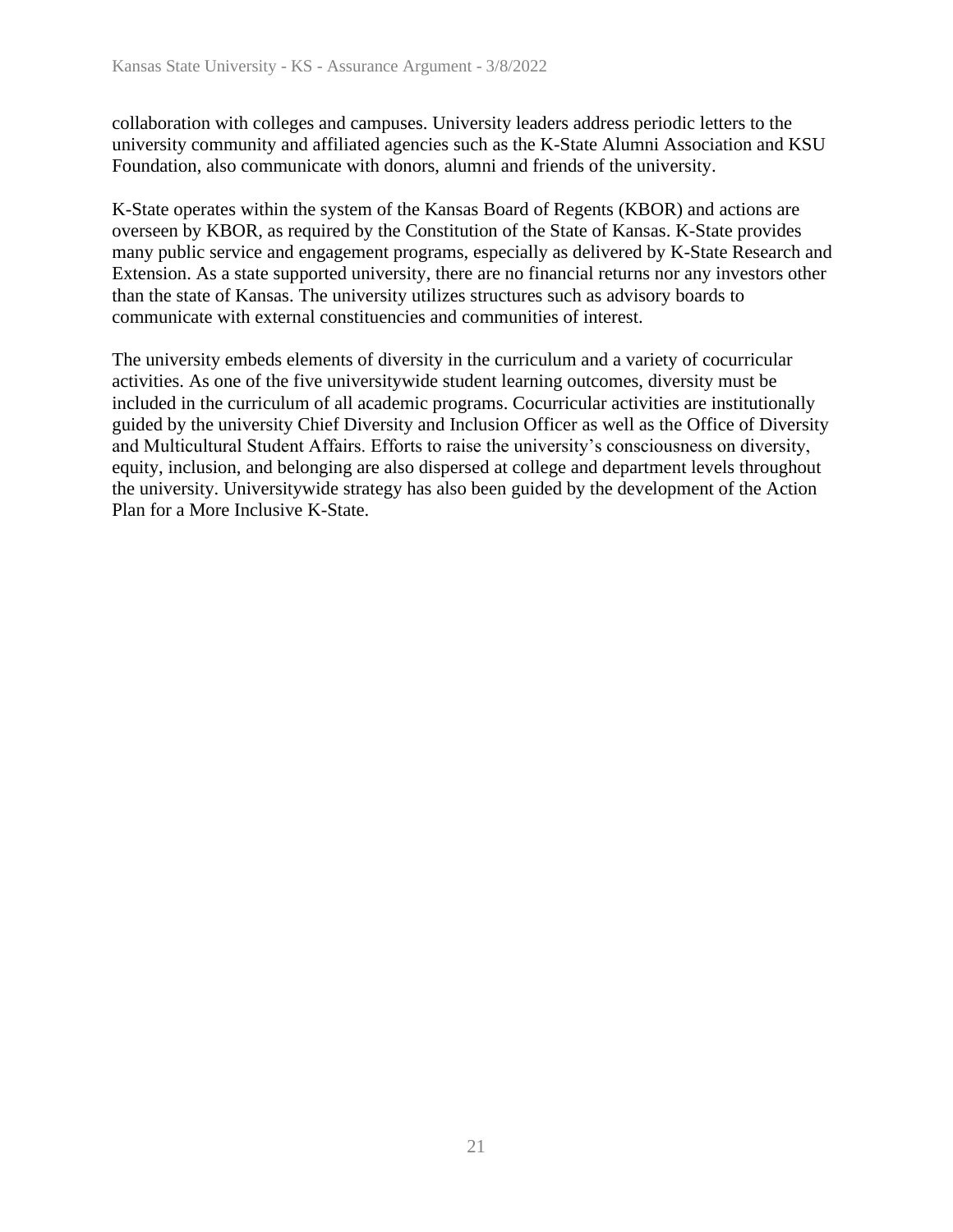## **Criterion 2 - Integrity: Ethical and Responsible Conduct**

The institution acts with integrity; its conduct is ethical and responsible.

## **Core Component 2.A**

The institution establishes and follows policies and processes to ensure fair and ethical behavior on the part of its governing board, administration, faculty and staff.

- 1. The institution develops and the governing board adopts the mission.
- 2. The institution operates with integrity in its financial, academic, human resources and auxiliary functions.

#### **Argument**

#### **2.A.1**

The Kansas State University (K-State) [mission statement](file:///C:/Users/evidence/viewfile%3ffileId=1328175) was updated by a representative group of faculty, administrators, and staff, and approved by all appropriate stakeholders in 2008, including the Kansas Board of Regents (KBOR). This statement refers to the broad mission of K-State as a land grant university, with its tripartite focus on research, teaching and outreach.

#### **2.A.2**

Regarding financial integrity, the university's financial statements are audited at the state level for all KBOR institutions. Funding for budgets include state funding, tuition, grants and contracts, and gifts from donors, with the largest contribution from tuition. All [financial](file:///C:/Users/evidence/viewfile%3ffileId=1328164)  [statements](file:///C:/Users/evidence/viewfile%3ffileId=1328164) are publicly available via the K-State website.

In 2018, K-State adopted a hybrid form of the Responsibility-Centered Management (RCM) [budgeting model.](file:///C:/Users/evidence/viewfile%3ffileId=1328169) Like many public universities across the nation, K-State had been adapting to a changing funding model characterized by declining state and federal support, changing enrollment, and increasing operational costs. The incremental budget model was not dynamic enough to adjust to this new environment. It did not reward units for growth and productivity, funding decisions made decades ago are locked in, and the university was unable to effectively invest in strategic priorities for the future. The new RCM model provides complete transparency of the budgets for revenue producing units and service centers. Budget allocations are shared across all units. Processes under the new model are governed by a multi-tiered structure with the Core Executive Team being the decision-making body. This team provides oversight and leadership for the budget process and communicates to units and the university community any information on the model, changes to processes, or other activity.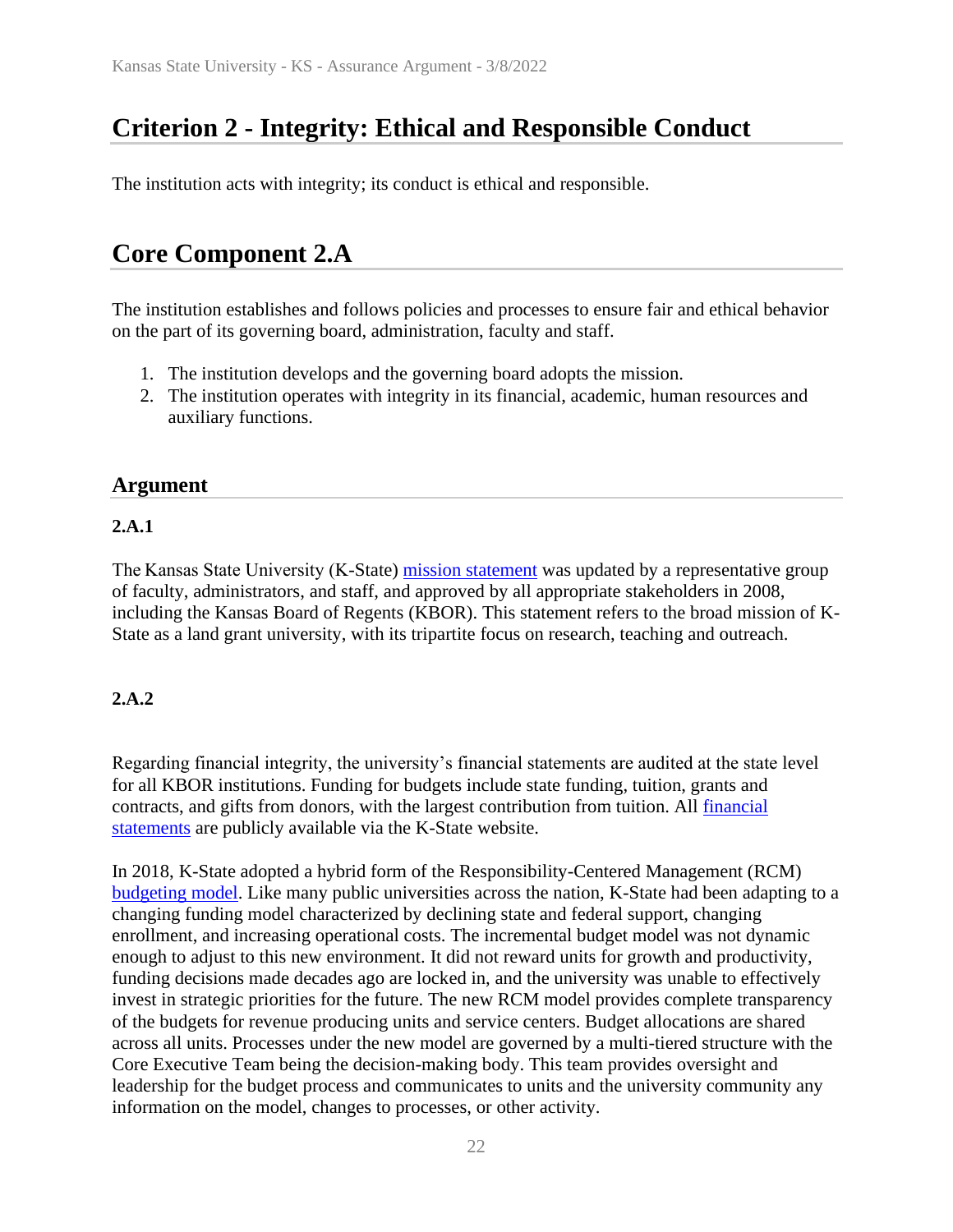Since tuition is an important funding mechanism for the university, the determination of tuition and fee increases begins with institutional budget and finance specialists and then the [Tuition and](file:///C:/Users/evidence/viewfile%3ffileId=1400899)  [Fees Strategies Committee,](file:///C:/Users/evidence/viewfile%3ffileId=1400899) a student-led committee under the Student Governing Association (SGA) reviews the proposed changes. The Student Body President and University President copresent the final tuition increase recommendation to the Board of Regents each year. In FY 2020 and 2021, K-State did not increase its tuition rates for undergraduate resident students. The table below shows a complete tuition and fees history for the past ten years.

|               | <b>Resident</b>                 |          | <b>Non-Resident</b>             |          |
|---------------|---------------------------------|----------|---------------------------------|----------|
| Academic Year | <b>Total Tuition &amp; Fees</b> | % change | <b>Total Tuition &amp; Fees</b> | % change |
| 2012-13       | \$3,291.60                      |          | \$8,131.20                      |          |
| 2013-14       | \$3,509.70                      | 6.63%    | \$8,687.70                      | 6.84%    |
| 2014-15       | \$3,694.90                      | 5.28%    | \$9,130.90                      | 5.10%    |
| 2015-16       | \$3,823.10                      | 3.47%    | \$9,454.70                      | 3.55%    |
| 2016-17       | \$4,035.55                      | 5.56%    | \$9,995.95                      | 5.72%    |
| 2017-18       | \$4,140.20                      | 2.59%    | \$10,273.40                     | 2.78%    |
| 2018-19       | \$4,194.00                      | 1.30%    | \$10,395.60                     | 1.19%    |
| 2019-20       | \$4,222.50                      | 0.68%    | \$10,572.90                     | 1.71%    |
| 2020-21       | \$4,222.50                      | 0.00%    | \$10,572.90                     | 0.00%    |
| 2021-22       | \$4,261.08                      | 0.91%    | \$10,689.48                     | 1.10%    |

*Note: Calculations based on 12 credit hours for undergraduates on the Manhattan campus*

Concerning integrity of its academic affairs, policies covering all academic affairs are found in several places, including:

- [KBOR Policy Manual](file:///C:/Users/evidence/viewfile%3ffileid=1328166)
- [University Handbook](file:///C:/Users/evidence/viewfile%3ffileId=1328186)
- [Policies and Procedures Manual](file:///C:/Users/evidence/viewfile%3ffileid=1328179)
- [All-University Regulations](file:///C:/Users/evidence/viewfile%3ffileid=1328163)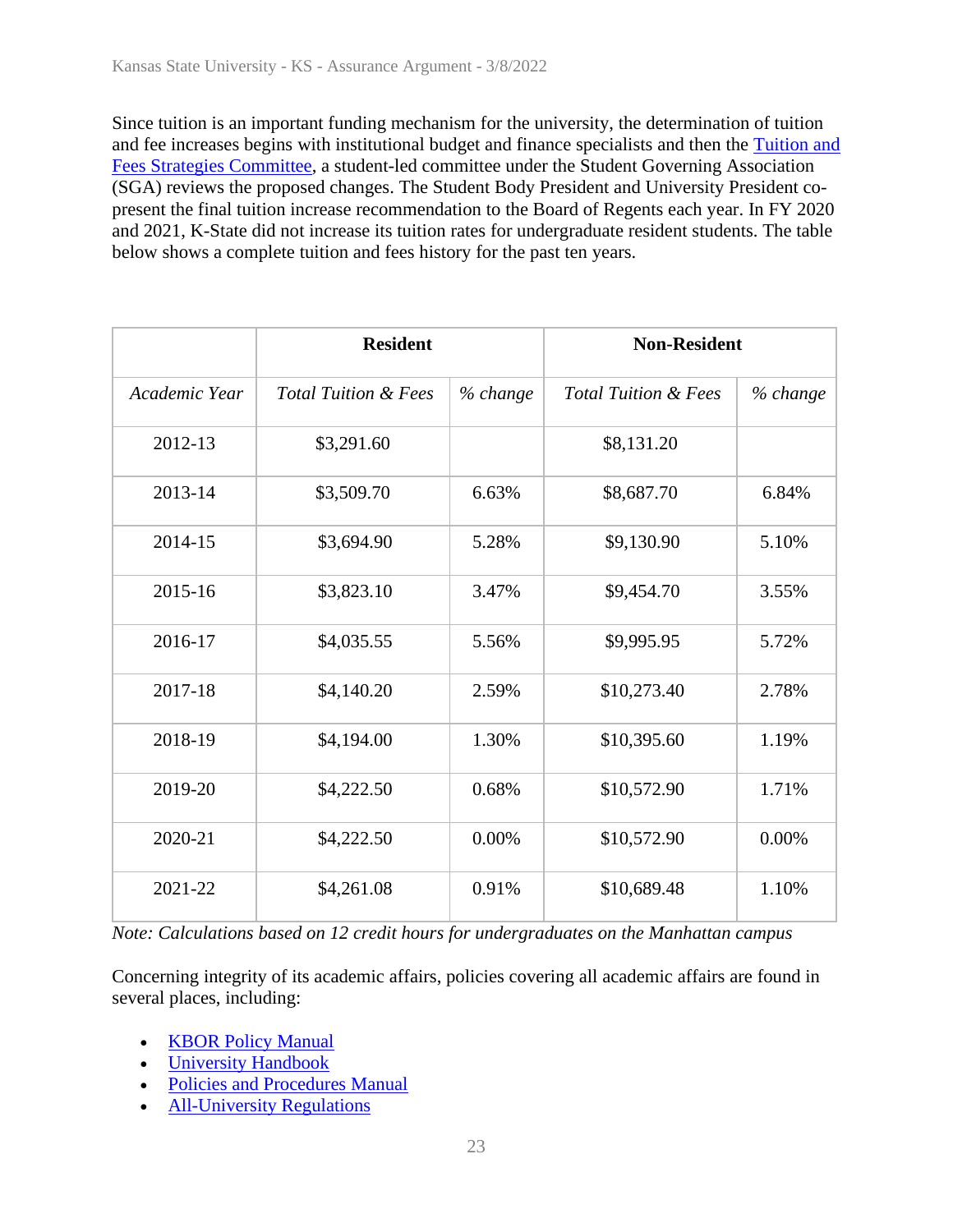- [Graduate Student Handbook](file:///C:/Users/evidence/viewfile%3ffileid=1328171)
- [Other related policies](file:///C:/Users/evidence/viewfile%3ffileid=1328177)

These policy manuals provide guidance and procedures for all aspects of academic activity, including the length of the academic calendar, the structure of the university and duties of administrators, faculty positions and hiring of personnel, all aspects of evaluations and promotions, expectations for classroom teaching, student behavior, the appropriate and ethical use of information technology, and many others. In addition, the university posts its [Principles of](file:///C:/Users/evidence/viewfile%3ffileid=1328180)  [Community](file:///C:/Users/evidence/viewfile%3ffileid=1328180) online and physically in every building on campus. These principles were originally developed in 2001 and then revised and ratified again in 2019 to guide communications and interactions within and among the administration, faculty, staff, students, alumni, and all community members.

K-State operates with integrity through shared governance. As the [faculty senate constitution](file:///C:/Users/evidence/viewfile%3ffileId=1391503) explains the powers of the faculty:

- 1. Faculty have control of all matters dealing with the courses and curriculums offered by the institution, and the granting of degrees. These powers are subject to final approval by KBOR.
- 2. Faculty and unclassified professionals have the power to participate in the establishment of policies for the supervision and control of student affairs, faculty affairs, and unclassified professional affairs. Participation is essential to the establishment of policy relating to many all-university issues.

The President and Provost meet monthly with the leadership of the Faculty Senate. The Provost also meets monthly with the President of Faculty Senate and presents monthly at the general Faculty Senate meeting. The Provost also has liaisons in all standing committees of the faculty senate. The President and Provost meet separately each month with the leaders of the SGA. The provost also meets monthly with the leader of the Graduate Student Association, and has presented at their meetings in the past, as well as those of the SGA. The President meets at least once per semester with the leadership of the University Support Staff Senate. The President and Provost travel to the Salina campus at least once a semester to meet with the campus community. Most high-level committees and task forces, and administrative search committees include representation from these groups. As noted earlier in Core Component 1.A.1, strategic planning regarding the K-State 2025 process included representation from all groups as well. Leaders from Faculty Senate (see faculty senate policy in [Appendix E,](file:///C:/Users/evidence/viewfile%3ffileid=1328187) and [examples of actions taken\)](file:///C:/Users/evidence/viewfile%3ffileid=1328194), University Support Staff Senate (see [support staff senate policy,](file:///C:/Users/evidence/viewfile%3ffileid=1328176) and [examples of actions taken\)](file:///C:/Users/evidence/viewfile%3ffileid=1328196), and [SGA](file:///C:/Users/evidence/viewfile%3ffileid=1328181) are all included in meetings with the President's advisory council, which meets once per semester.

Complaints and grievances filed by [students,](file:///C:/Users/evidence/viewfile%3ffileid=1328165) faculty, and staff, as well as the number of investigations into inappropriate and unethical behavior on the part of students, faculty, staff, and administrators, are handled effectively through the procedures within the appropriate policies.

Upon admission to K-State, all students, at all locations and campuses, take the [Honor Pledge.](file:///C:/Users/evidence/viewfile%3ffileid=1328193) Any reported violations are investigated by members of the [Honor Council.](file:///C:/Users/evidence/viewfile%3ffileid=1328174) The honor and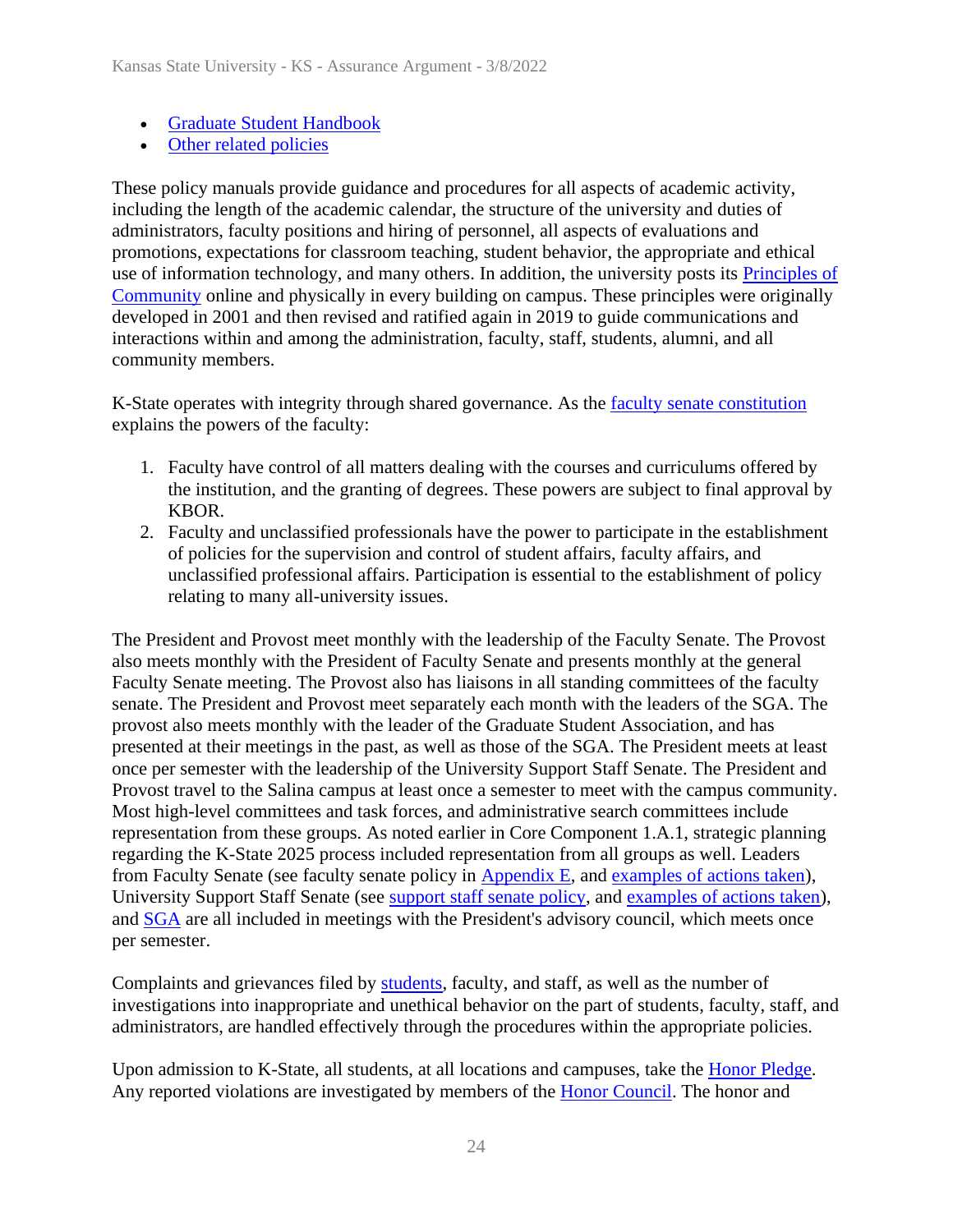integrity system provide a fair and impartial process for examining cases, and supporting the ethical values of the university regarding its expectations for student academic behavior.

Regarding faculty and staff (see [Appendix G](file:///C:/Users/evidence/viewfile%3ffileid=1328195) of the University Handbook), the Office of Institutional Equity investigates concerns related to discrimination based on race, color, ethnicity, national origin, sex, sexual orientation, gender identity, religion, age, ancestry, disability, genetic information, military status, or veteran status. The institution maintains strict adherence to its policies on discrimination and harassment, and the Office of Institutional Equity carefully follows all policies. As stated in K-State 2025, the university strives to foster a work environment that encourages creativity, excellence, and high morale in faculty and staff, responds to changing needs, embraces diversity, values communication and collaboration, and is respectful, trusting, fair and collegial for all.

Human Capital Services [Employee Relations and Engagement](file:///C:/Users/evidence/viewfile%3ffileid=1328192) provides information and assistance to employees, including questions about policies, conflict/dispute resolution and guidance about effectiveness in the workplace. Employee disciplinary and grievance processes are administered through HCS.

The university also has three **[Ombudspersons](file:///C:/Users/evidence/viewfile%3ffileid=1328184)** who serve as a resource to facilitate communication regarding concerns related to employment. They may also provide information about the grievance and appeal process and guide a grievant through the initial stages of a grievance. K-State hired the inaugural[Student Ombudsperson](file:///C:/Users/evidence/viewfile%3ffileid=1328182) in 2021 to provide guidance and direction to students regarding campus climate concerns, and to observe and report trends, areas of concern, and opportunities to enhance and sustain a campus characterized by respect for all students.

To examine its culture, the university administered a campus climate survey in 2014. The survey was administered to all faculty, staff, administrators, and students. The results of the [2014](file:///C:/Users/evidence/viewfile%3ffileid=1328167)  [campus climate survey](file:///C:/Users/evidence/viewfile%3ffileid=1328167) were reported in April 2015 and showed overall that 84% of all respondents were "comfortable" or "very comfortable" with the climate at K-State. Students (undergraduates  $= 91\%$  and graduates  $= 82\%$ ) reported higher levels of comfort than faculty and staff (faculty = 71%, staff = 71%, administrators = 79%). It should also be noted that there were differences reported among various demographic or other subgroups. The survey found that 19% of the respondents reported "that they had personally experienced exclusionary, intimidating, offensive, and/or hostile conduct." These results and other response patterns warranted further study and discussion. The [Climate Survey Committee](file:///C:/Users/evidence/viewfile%3ffileid=1328168) conducted a series of subgroup discussions in fall 2015 and forwarded several strategies emerging from those discussions to the president and provost in December 2015.

Following these discussions, actions were taken at that time and in the succeeding years to strengthen the climate at the university. An [action plan dashboard](file:///C:/Users/evidence/viewfile%3ffileId=1360960) was created by the university in order to map out the different areas of emphasis.

In 2020, a [second climate survey](file:///C:/Users/evidence/viewfile%3ffileid=1328172) was administered using a different instrument, and the results have been shared with the university. The university leadership has set goals and metrics in a number of areas that are geared to create a more positive environment for all.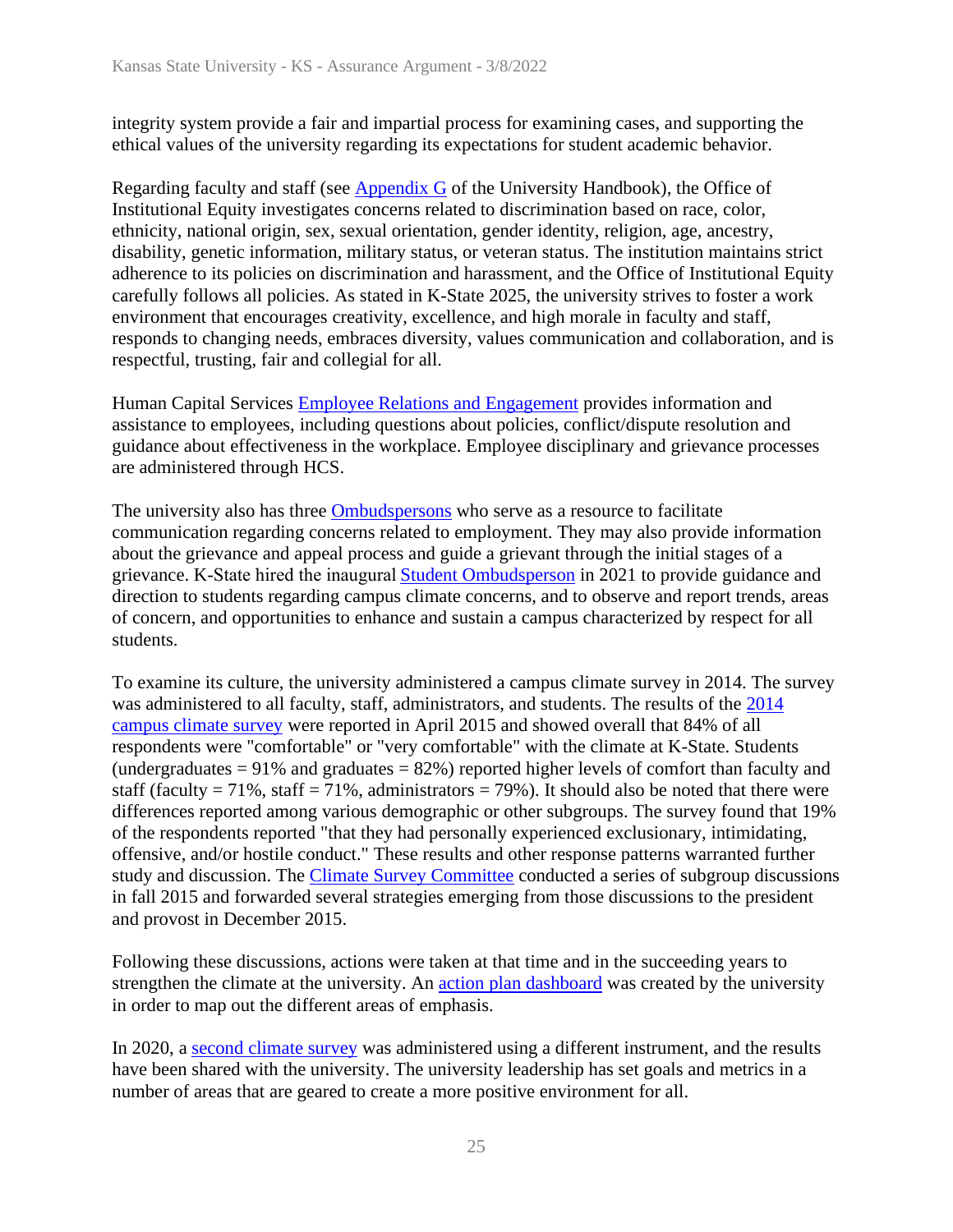Based on all of the above evidence, we believe that the university not only establishes policies to promote fair and ethical behavior on the part of its student, faculty, staff and administrators, but also has implemented practices that demonstrate that it follows such policies.

## **Core Component 2.B**

The institution presents itself clearly and completely to its students and to the public.

- 1. The institution ensures the accuracy of any representations it makes regarding academic offerings, requirements, faculty and staff, costs to students, governance structure and accreditation relationships.
- 2. The institution ensures evidence is available to support any claims it makes regarding its contributions to the educational experience through research, community engagement, experiential learning, religious or spiritual purpose and economic development.

#### **Argument**

#### **2.B.1**

The websites for various campus offices at Kansas State University (K-State) provide a transparent view for students, parents and the public. These websites include information about topics such as a list of all degree programs and their requirements, the costs of attendance, available resources to assist students, academic support, housing costs, and campus safety. Pertinent information is available on the websites for the following offices:

- [Office of Enrollment Management](file:///C:/Users/evidence/viewfile%3ffileId=1400901)
- [Student Financial Assistance](file:///C:/Users/evidence/viewfile%3ffileId=1334602)
- [Registrar](file:///C:/Users/evidence/viewfile%3ffileId=1334600)
- [Recruitment and Admissions](file:///C:/Users/evidence/viewfile%3ffileId=1334589)
- [College Advising Corps](file:///C:/Users/evidence/viewfile%3ffileId=1334596)
- [Graduate School](file:///C:/Users/evidence/viewfile%3ffileId=1334591)
- [Office of Student Success](file:///C:/Users/evidence/viewfile%3ffileId=1334586)
- [Office of Student Life](file:///C:/Users/evidence/viewfile%3ffileId=1334594)

All data on these websites are updated when changes emerge to maintain accuracy and clearly present information to prospective and current students concerning relevant and timely topics. Such topics include admissions, majors and programs, financial aid, costs of attendance, class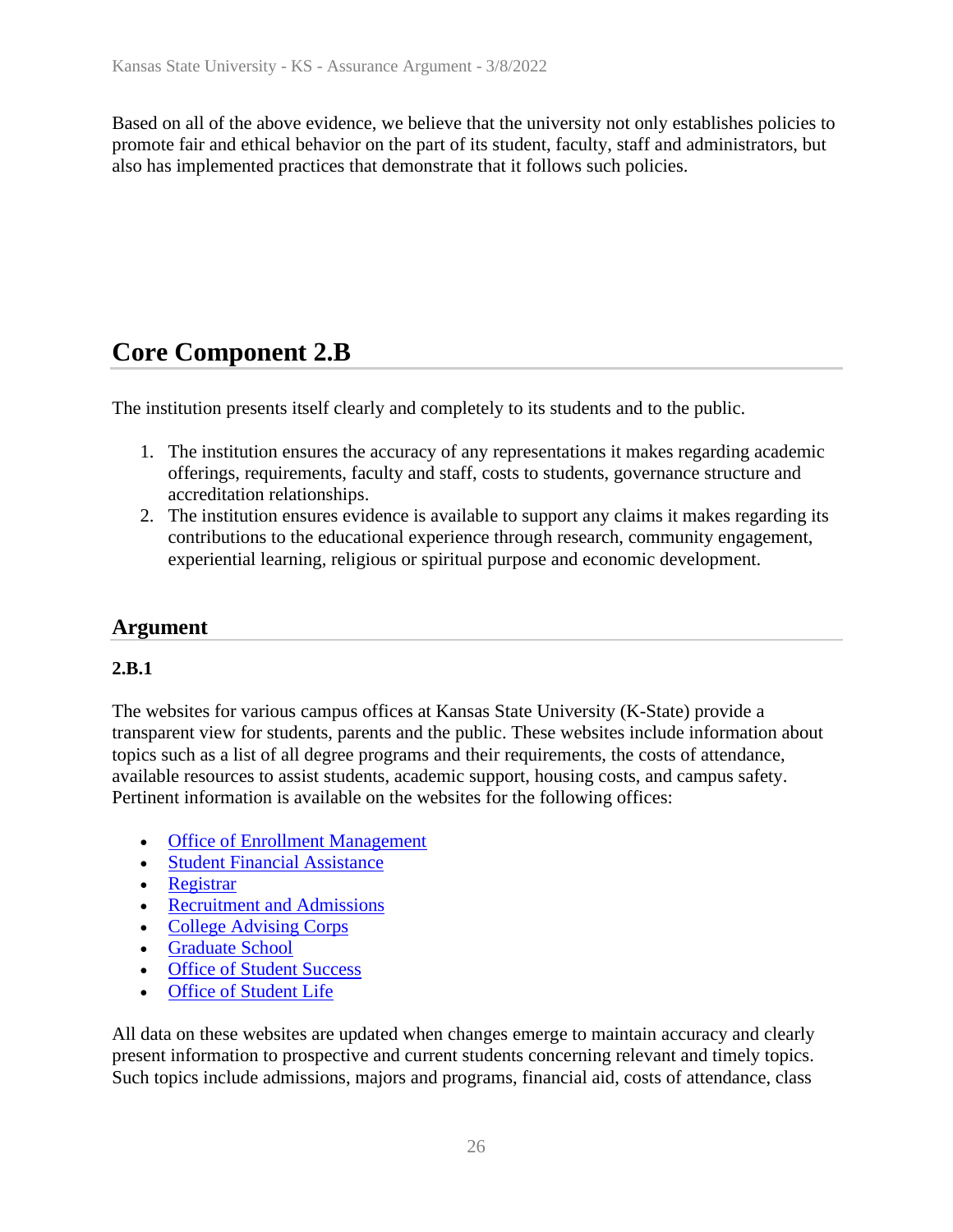schedules and requirements, student experiences, student success outcomes and retention initiatives.

The Division of Communications and Marketing conducts user testing for the university's website and print marketing materials. A recent example is a usability study for the university's [home page](file:///C:/Users/evidence/viewfile%3ffileId=1401374) that included future students, current students, faculty, and staff. Another example is [usability testing](file:///C:/Users/evidence/viewfile%3ffileId=1334601) for the [One Stop](file:///C:/Users/evidence/viewfile%3ffileId=1401375) student resource page.

In February 2020, the university launched a new [academic program search tool](file:///C:/Users/evidence/viewfile%3ffileId=1334598) to provide prospective students with information about all degree programs, requirements, and availability across campuses and modalities, including online.

All university faculty members are alphabetically listed with their credentials in K-State's [undergraduate catalog](file:///C:/Users/evidence/viewfile%3ffileId=1334588) and are also shown on departmental websites (for example, see [Agronomy\)](file:///C:/Users/evidence/viewfile%3ffileId=1334590). Every effort is made to provide students with accurate information on the faculty who are teaching their classes.

In November 2020, the university launched a two-phase comprehensive review and redesign of the tuition and fees structure. A task force was charged with phase one which was to develop a proposal for a simplified fee structure that would address individual campus wide fees as well as university and college fees assessed when a student takes an online course. The [proposal](file:///C:/Users/evidence/viewfile%3ffileId=1334595) was approved by the Kansas Board of Regents (KBOR) in June 2021.

The [new tuition and fees structure](file:///C:/Users/evidence/viewfile%3ffileid=1334597) provides transparency for students and families to determine the cost of attendance at K-State. The new structure eliminated some fees and merged others into the per-credit-hour tuition rates and college/departmental course fees, which will make billing statements less overwhelming. The university also renamed what was previously called the Campus Privilege fee to the Student Services fee, which more accurately reflects what students receive from that fee. This fee was also reduced. Finally, the university created a separate and distinct tuition and fees structure for online programs.

The second phase of the review and redesign of the tuition and fees structure will focus on tuition and differential college fees for a possible shift to differential tuition. Phase two, the review and redesign proposal, will launch in 2022.

The university governance structure can be found on the [leadership page](file:///C:/Users/evidence/viewfile%3ffileid=1334593) of the university website. It shows all administrative positions, as well as links to Faculty Senate, University Support Staff Senate, Student Governing Association, and other leadership positions. The President's website includes an <u>organizational chart</u> for the university.

Accreditation with the Higher Learning Commission is noted with the [mark of affiliation](file:///C:/Users/evidence/viewfile%3ffileId=1339852) on the Office of Assessment's website. The full list of the university's [accredited programs](file:///C:/Users/evidence/viewfile%3ffileId=1339851) is also clearly displayed on the Office of Assessment's website, as well as included on applicable program webpages.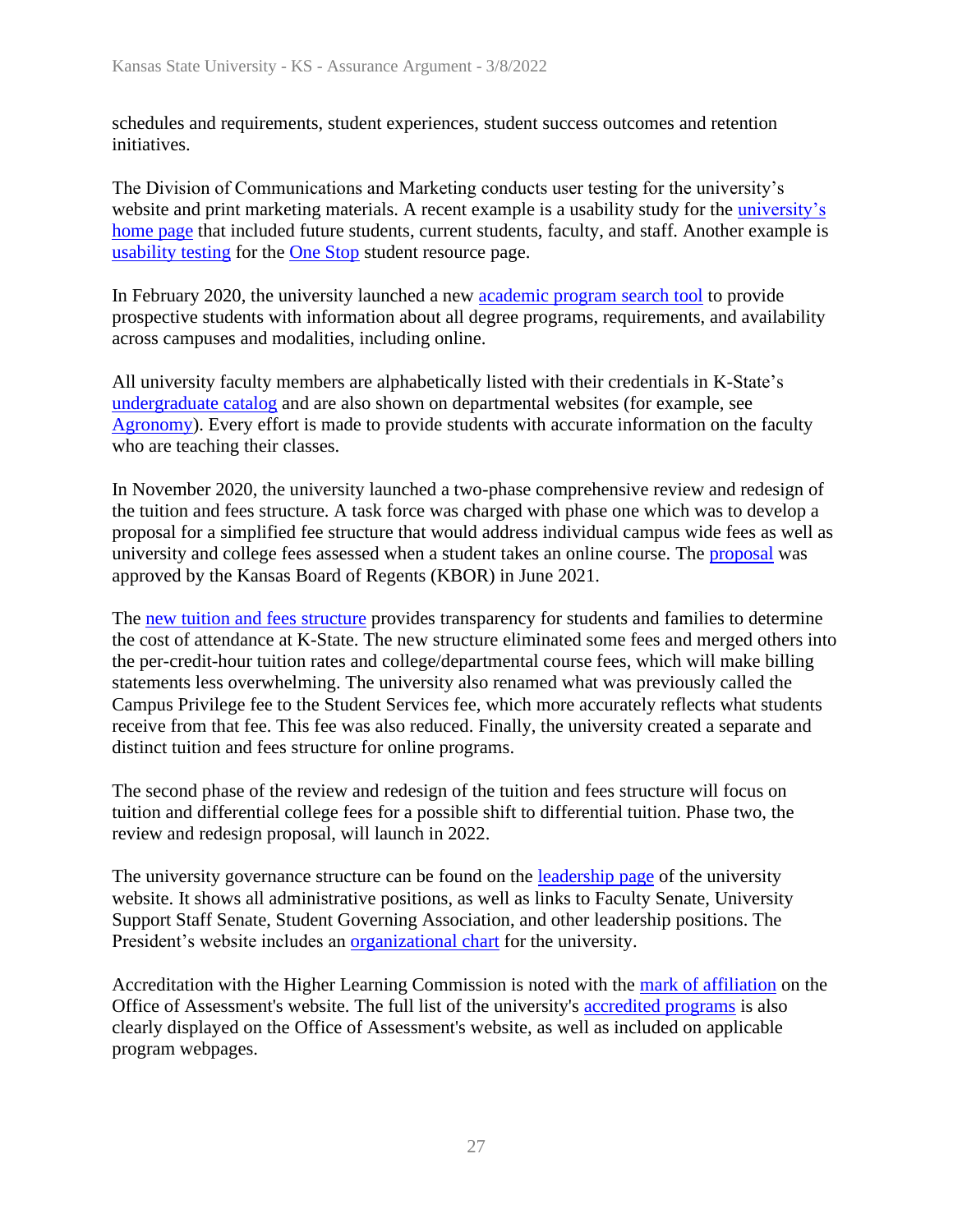#### **2.B.2**

K-State has several websites devoted to providing data and evidence regarding its contributions to the public and state of Kansas across many areas. These include data/information sites for the level, amount, and impact of its [research.](file:///C:/Users/evidence/viewfile%3ffileid=1334599) As a land grant institution, K-State also promotes its programs and local impact on communities through the [K-State Research and Extension](file:///C:/Users/evidence/viewfile%3ffileid=1334604) organization located in all 105 counties in the state of Kansas. In 2019, K-State was also redesignated as a Carnegie Engaged Institution by the Carnegie Foundation for its extensive [community engagement.](file:///C:/Users/evidence/viewfile%3ffileid=1334587) K-State engages in many [economic development activities](file:///C:/Users/evidence/viewfile%3ffileId=1360974) in Manhattan and throughout Kansas. The institution also tracks its [specific impact on each county](file:///C:/Users/evidence/viewfile%3ffileid=1334592) in the state of Kansas.

## **Core Component 2.C**

The governing board of the institution is autonomous to make decisions in the best interest of the institution in compliance with board policies and to ensure the institution's integrity.

- 1. The governing board is trained and knowledgeable so that it makes informed decisions with respect to the institution's financial and academic policies and practices; the board meets its legal and fiduciary responsibilities.
- 2. The governing board's deliberations reflect priorities to preserve and enhance the institution.
- 3. The governing board reviews the reasonable and relevant interests of the institution's internal and external constituencies during its decision-making deliberations.
- 4. The governing board preserves its independence from undue influence on the part of donors, elected officials, ownership interests or other external parties.
- 5. The governing board delegates day-to-day management of the institution to the institution's administration and expects the institution's faculty to oversee academic matters.

#### **Argument**

#### **2.C.1**

Members of the Kansas Board of Regents (KBOR) are appointed by the governor, serving threeyear terms, with one additional three-year term possible. They govern six state universities and provide coordination oversight of one municipal university, 19 community colleges, and six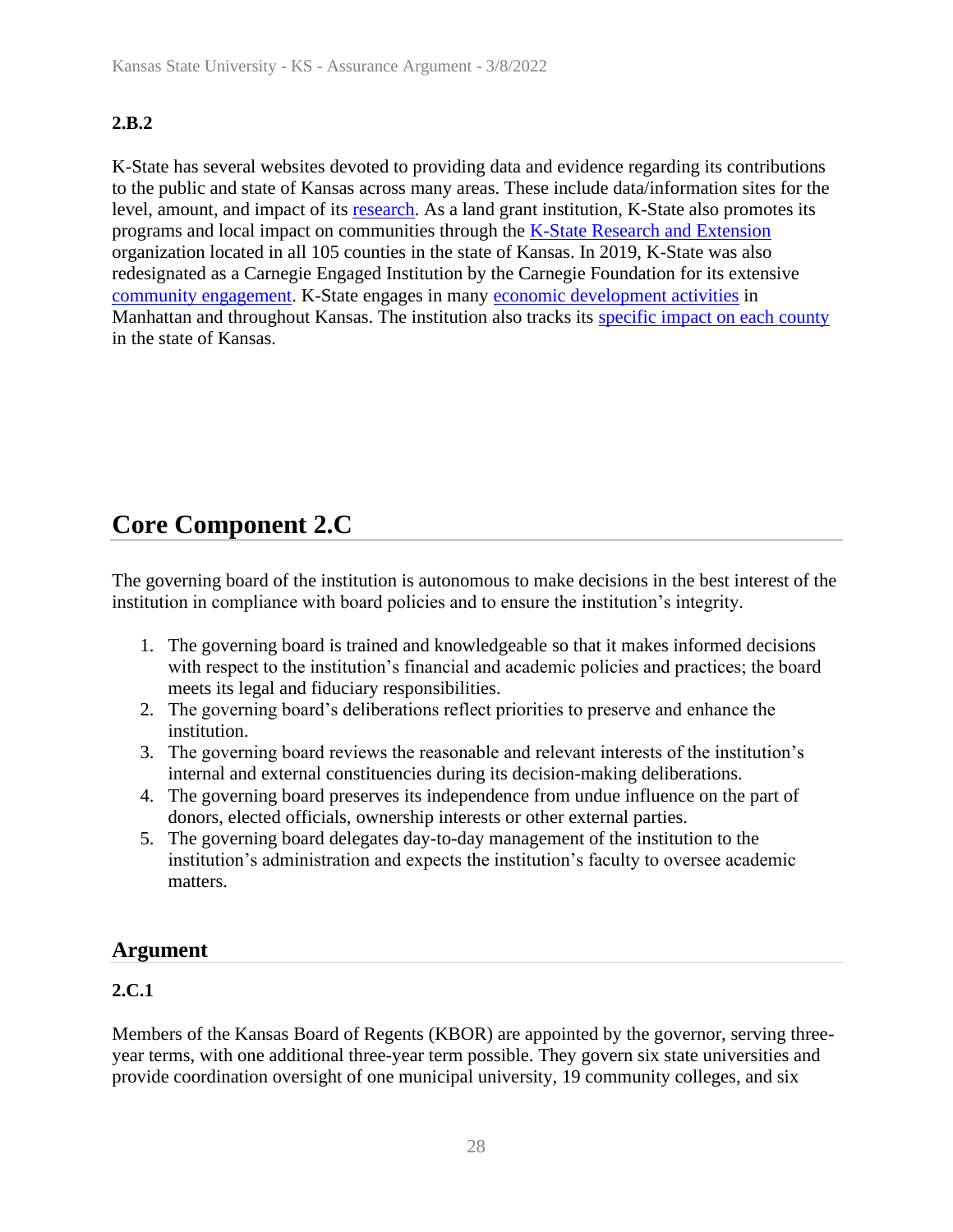technical colleges. KBOR abides by [policies and procedures](file:///C:/Users/evidence/viewfile%3ffileId=1336499) that support meeting the legal and fiduciary responsibilities.

New members to the KBOR are provided an orientation with KBOR staff, and an annual retreat is held each August for the Board members, staff, and university presidents and chancellors. These meetings serve to connect the Board with institution administrators regarding roles and responsibilities and goals for the coming year. The KBOR also recently conducted the hiring process and selection of Kansas State University's [15th President,](file:///C:/Users/evidence/viewfile%3ffileId=1360975) Dr. Richard Linton.  

#### **2.C.2**

In June 2020, the KBOR approved their new strategic plan **[Building a Future](file:///C:/Users/evidence/viewfile%3ffileId=1336504)** which prioritizes the needs of families, businesses and the Kansas economy. The plan is designed to leverage and improve the quality of Kansas educational institutions that will in turn support strengthening the quality of families, businesses, and the state economy. The goals and metrics of the new plan will serve to inform K-State as it initiates development of its new strategic plan to take the university beyond 2025.

#### **2.C.3**

[Minutes from KBOR meetings](file:///C:/Users/evidence/viewfile%3ffileId=1336520) can be examined to see how the board reviews and considers the interests of internal and external constituencies. The broad mission of the KBOR and the range of universities and colleges under their purview requires that, at times, they develop policies that pertain to all. It is the case, however, that the presidents and chancellor provide additional clarification concerning the differences between and among the institutions within the system that research universities are different from regional universities, which are different from the community and technical colleges. Such clarification is important, especially with K-State's unique land grant mission, the services provided by Kansas State Research and Extension to the state of Kansas, the strengths of the university, and the university's contributions to the state's economy. K-State's president provides an update to the KBOR each year. Also, the regents visit each institution in the system every two years. These visits provide them with a clearer and more detailed understanding of each institution.

The Board implemented [policy exceptions, exemptions and suspensions](file:///C:/Users/evidence/viewfile%3ffileId=1336499) to ease the impact of the COVID-19 pandemic. For example, flexibility was provided in academic calendar, tenure for tenure-track faculty appointments, and tuition and fee policies among others.

The process to select a new President for the university is coordinated by the KBOR. The [search](file:///C:/Users/evidence/viewfile%3ffileId=1360977)  [committee](file:///C:/Users/evidence/viewfile%3ffileId=1360977) includes internal and external stakeholder representatives. The search firm and search committee members provided listening sessions for stakeholder groups to provide input to the selection criteria during late summer 2021.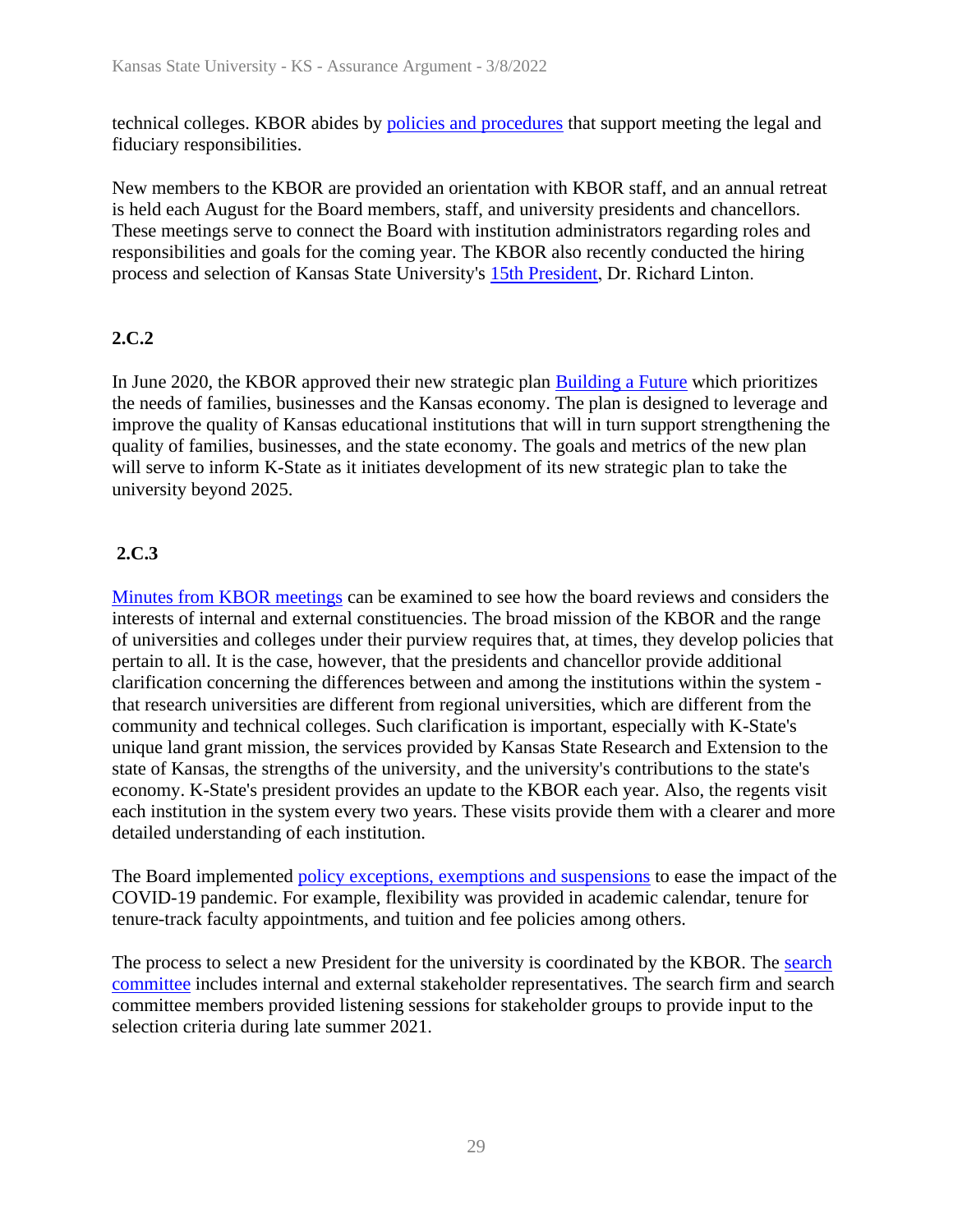The KBOR is appointed by the governor and advocates for public higher education in the state when addressing the executive or legislative branches of the state government, as well as the general public. The chair of the Board presents to the state legislature to advocate for the system universities and colleges.

#### **2.C.4**

The [KBOR policy manual](file:///C:/Users/evidence/viewfile%3ffileid=1336499) clearly states the duty of Board members is to work in the interests of the Board and the institutions that comprise the system. The manual also outlines procedures for [conflict of interest](file:///C:/Users/evidence/viewfile%3ffileId=1336521) identification and management whereby board members may disclose contracts, transactions, memberships, or affiliations that may appear to be a conflict of interest. All members of the Board submit a written statement of substantial interest in accordance with Kansas law.

#### **2.C.5**

The K-State President serves at the pleasure of the KBOR. The extent of the President's responsibilities, compensation, and annual assessment of performance are detailed in [KBOR](file:///C:/Users/evidence/viewfile%3ffileId=1336499)  [policy.](file:///C:/Users/evidence/viewfile%3ffileId=1336499) Each year, the K-State [President submits a letter](file:///C:/Users/evidence/viewfile%3ffileId=1336502) containing his goals and accomplishments for the year to the KBOR. The responsibilities and authority of the university faculty regarding matters of academic programming and granting degrees is detailed in [Section](file:///C:/Users/evidence/viewfile%3ffileId=1400960)   $D1$  and again in [Appendix E](file:///C:/Users/evidence/viewfile%3ffileId=1336518) of the University Handbook. As noted in both sections, this authority is subject to the approval of the KBOR.

## **Core Component 2.D**

The institution is committed to academic freedom and freedom of expression in the pursuit of truth in teaching and learning.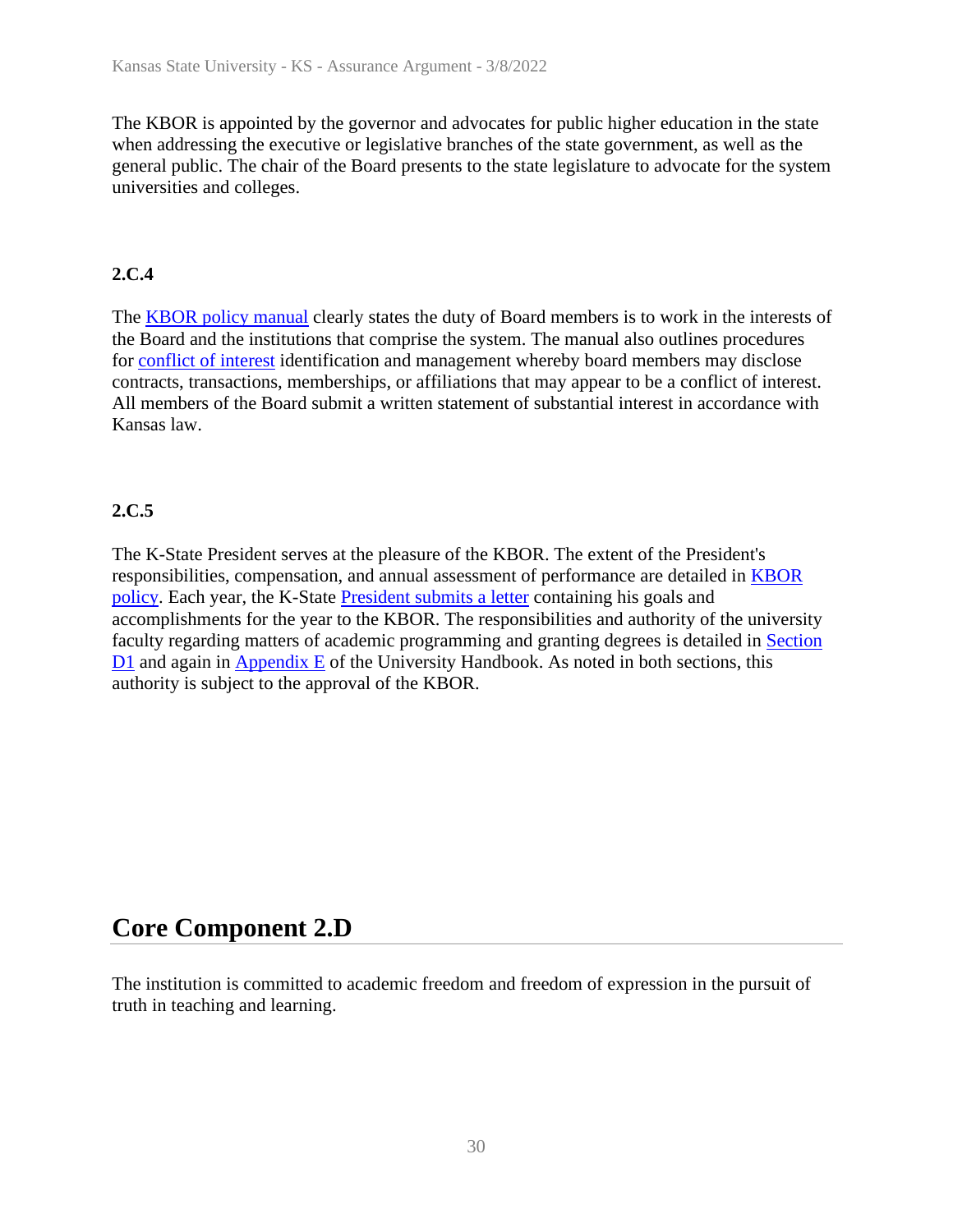#### **Argument**

#### **2.D**

The university policy on and commitment to academic freedom is found in the Kansas State University (K-State) Handbook in [Section D](file:///C:/Users/evidence/viewfile%3ffileId=1400963) (see D4, D10, and D12) and [Appendix C.](file:///C:/Users/evidence/viewfile%3ffileId=1336402) K-State's [Principles of Community,](file:///C:/Users/evidence/viewfile%3ffileId=1336404) referenced in 2.A.2 above, also affirm "the right of each person to freely express thoughts and opinions in a spirit of civility and decency." Taken together, academic freedom and the Principles of Community hold each person responsible for maintaining a commitment to academic inquiry and respect for the academic rights of others, in addition to operating with honesty in all professional endeavors.

The Kansas Board of Regents (KBOR) strongly supports the principle of academic freedom along with the importance of academic responsibility. Toward this latter end, KBOR worked with university representatives to develop [two policies](file:///C:/Users/evidence/viewfile%3ffileId=1360987) that identify specific areas of such academic responsibility that balance academic freedom and First Amendment rights with academic responsibility. The first required each institution to adopt [KBOR policy](file:///C:/Users/evidence/viewfile%3ffileId=1336405) on the use of controversial materials and sexually explicit materials in instruction. The university developed [Appendix T](file:///C:/Users/evidence/viewfile%3ffileId=1400964) in the University Handbook in response to this directive. The Board also instituted a [policy on the proper and improper use of social media.](file:///C:/Users/evidence/viewfile%3ffileId=1336407) The University Handbook [Appendix X](file:///C:/Users/evidence/viewfile%3ffileId=1336403) details the K-State adoption of this policy.

## **Core Component 2.E**

The institution's policies and procedures call for responsible acquisition, discovery and application of knowledge by its faculty, staff and students.

- 1. Institutions supporting basic and applied research maintain professional standards and provide oversight ensuring regulatory compliance, ethical behavior and fiscal accountability.
- 2. The institution provides effective support services to ensure the integrity of research and scholarly practice conducted by its faculty, staff and students.
- 3. The institution provides students guidance in the ethics of research and use of information resources.
- 4. The institution enforces policies on academic honesty and integrity.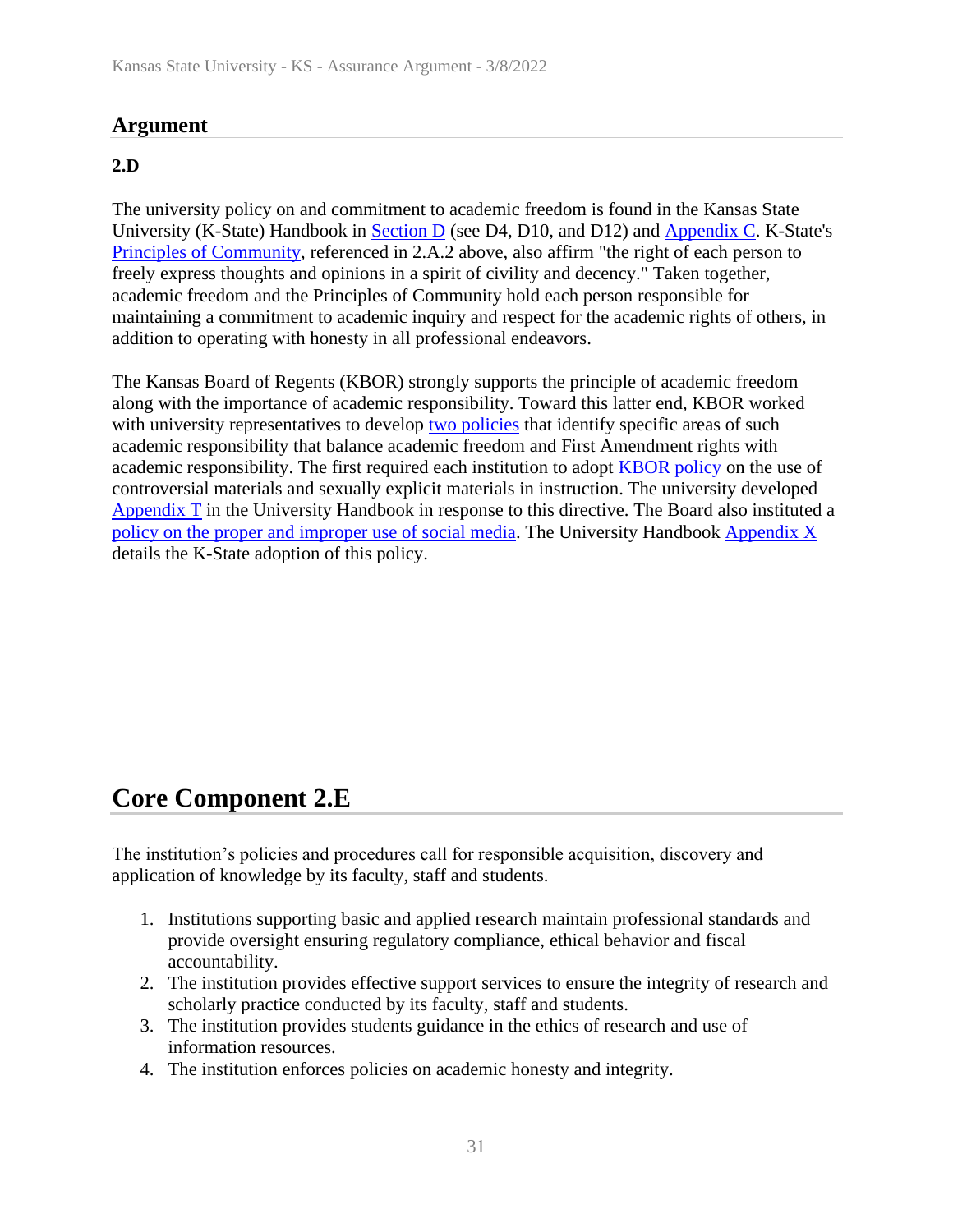#### **Argument**

#### **2.E.1 & 2.E.2**

[Appendix O](file:///C:/Users/evidence/viewfile%3ffileId=1336601) in the Kansas State University (K-State) Handbook details the policy on integrity in research and scholarly activity. The Vice President for Research (VPR) provides leadership for the research enterprise of the university. The VPR team provides resources, including information on [research, foreign influence and academic security.](file:///C:/Users/evidence/viewfile%3ffileId=1336598)

The [University Research Compliance Office,](file:///C:/Users/evidence/viewfile%3ffileId=1336603) and specific university committees (i.e., Institutional Review Board, Institutional Animal Care and Use Committee, Institutional Biosafety Committee), provide oversight in all research involving the use of human subjects, animals, and recombinant DNA or bio-hazardous materials. Such research must comply with all federal, state, and local laws, regulations and guidelines.

It is an institutional requirement that all persons (faculty, staff, graduate or undergraduate students) involved in research activities be educated and trained in the complex issues surrounding the [responsible conduct of research.](file:///C:/Users/evidence/viewfile%3ffileId=1336599) It is mandatory that all persons involved in research must receive the online training offered by the [Collaborative Institutional Training](file:///C:/Users/evidence/viewfile%3ffileId=1336588)  [Initiative](file:///C:/Users/evidence/viewfile%3ffileId=1336588) and pass all applicable modules. Progress toward completion of the trainings are monitored and tracked for each person using their K-State eID. In addition, researchers who are applying for public health service (PHS) funding from federal grants (i.e., NIH, NSF) are required to adhere to the federal regulations regarding the [PHS Financial Conflict of Interest](file:///C:/Users/evidence/viewfile%3ffileId=1336587) (COI). This requires researchers to disclose to their institution significant financial interests or any compensation received from foreign interests that would reasonably appear to affect the independence of their research. Consequently, institutions are required to determine if a COI exists, and if so, how the COI can be managed, reduced, or eliminated.

#### **2.E.3**

There are a number of online resources available for students to access to learn about the ethical use of information resources. These resources are available and offered to students for training in ethical guidance.

The [Honor and Integrity System](file:///C:/Users/evidence/viewfile%3ffileId=1336591) website is probably the most used of the student online resources for ethical behavior using information resources. It offers [tips on ethical student](file:///C:/Users/evidence/viewfile%3ffileId=1336600)  [behavior,](file:///C:/Users/evidence/viewfile%3ffileId=1336600) particularly around the topic of plagiarism. These tips also offer examples of Honor Pledge violations, the meaning of unauthorized collaboration, and strategies for avoiding violations.

The number of Honor and Integrity violations increased during the COVID-19 pandemic. Going into the spring 2021 semester, the university provided additional training and guidance for students and faculty regarding methods for clarifying authorized and unauthorized assistance to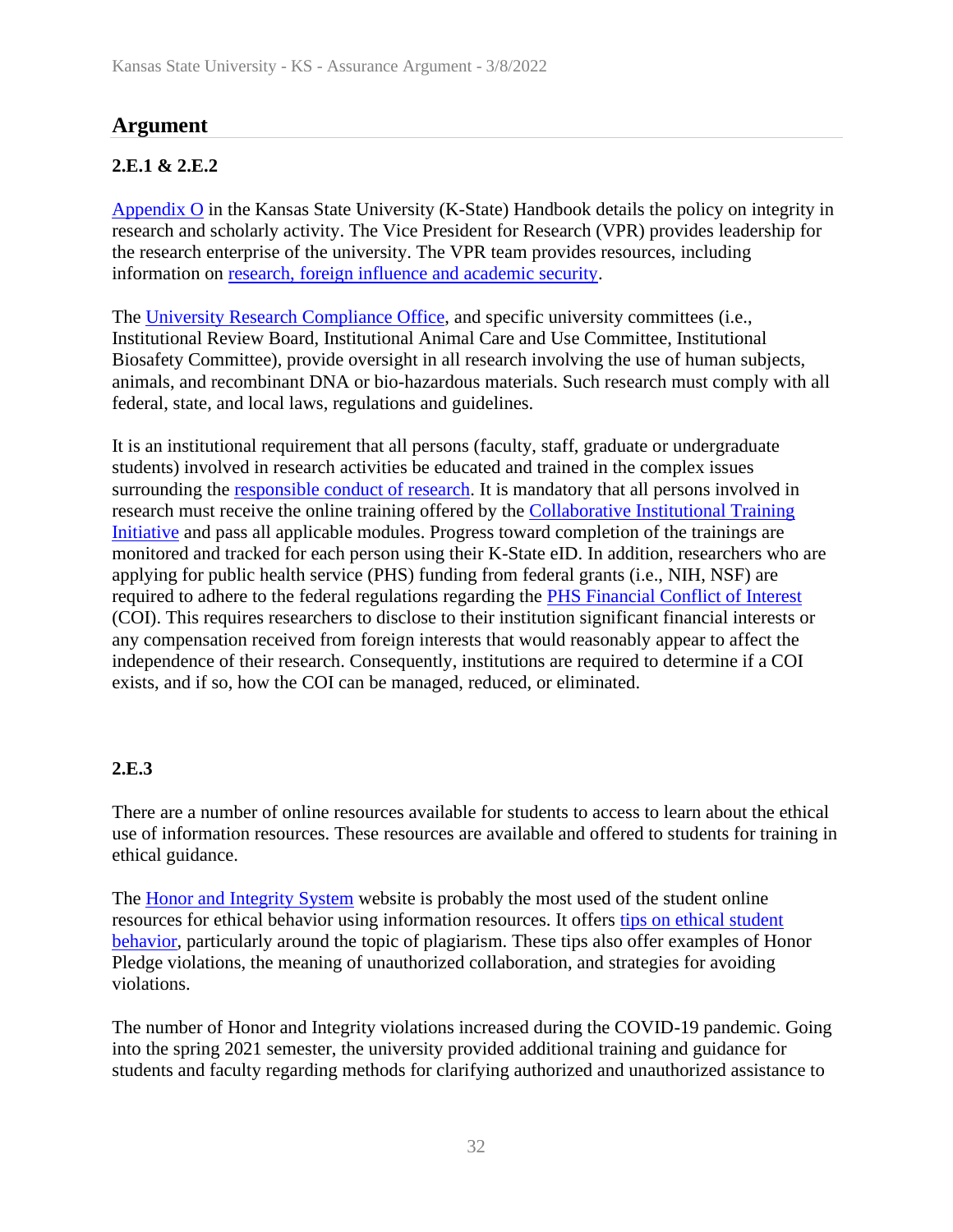students, as well as graded work that would be more difficult to result in a violation of the policy.

The Policy and Procedures Manual provides the [Information Technology Usage Policy](file:///C:/Users/evidence/viewfile%3ffileId=1336592) (see chapter 3420). This policy provides complete information for students, faculty and staff so that they understand appropriate and prohibited use of technology, responsible use of library resources, issues with confidentiality and privacy, how to report violations, and sanctions if using technology in a prohibited manner.

The K-State Libraries offer a series of [online training modules](file:///C:/Users/evidence/viewfile%3ffileId=1336594) from the New Literacies Alliance, three of which cover topics of relevance here. One is on Illegal and Unethical Behavior, another is on Social Networks, and a third is on Email Etiquette. These modules have been in use since 2015.

In support of the university's commitment to advancing ethical and responsible use of all information technology resources, all employees providing central IT support or who have privileged access are required to read and sign the [IT Employee Code of Ethics.](file:///C:/Users/evidence/viewfile%3ffileId=1336593)

#### **2.E.4**

As noted in Core Criterion 2.A.2, the university requires all students to take and abide by the [honor pledge.](file:///C:/Users/evidence/viewfile%3ffileId=1336589) The university [Honor and Integrity System](file:///C:/Users/evidence/viewfile%3ffileId=1336591) is integrated into the university new [student convocation](file:///C:/Users/evidence/viewfile%3ffileId=1336596) which was initiated in 2013, as well as a [mandatory statement on all course](file:///C:/Users/evidence/viewfile%3ffileId=1336595)  [syllabi,](file:///C:/Users/evidence/viewfile%3ffileId=1336595) and policy in [Appendix F](file:///C:/Users/evidence/viewfile%3ffileId=1336602) of the University Handbook. The university follows [investigation and adjudication procedures](file:///C:/Users/evidence/viewfile%3ffileId=1336590) to enforce the Honor and Integrity system. Sanctions for violating the Honor Pledge include a recommendation to the provost for expulsion and/or revoking the student's degree, assigning an XF or permanent XF in appropriate courses, requiring the Development and Integrity Course, a course grade sanction, or a written warning. Evidence of the enforcement of the policy was shown in the Honor and Integrity System annual report from 2020-21.

## **Criterion 2 - Summary**

The institution acts with integrity; its conduct is ethical and responsible.

#### **Summary**

The Kansas State University (K-State) current mission was updated and approved by the Kansas Board of Regents (KBOR) in 2008. The university's financial statements are audited at the state level for all KBOR institutions. Budgeting processes are internally governed by a multi-tiered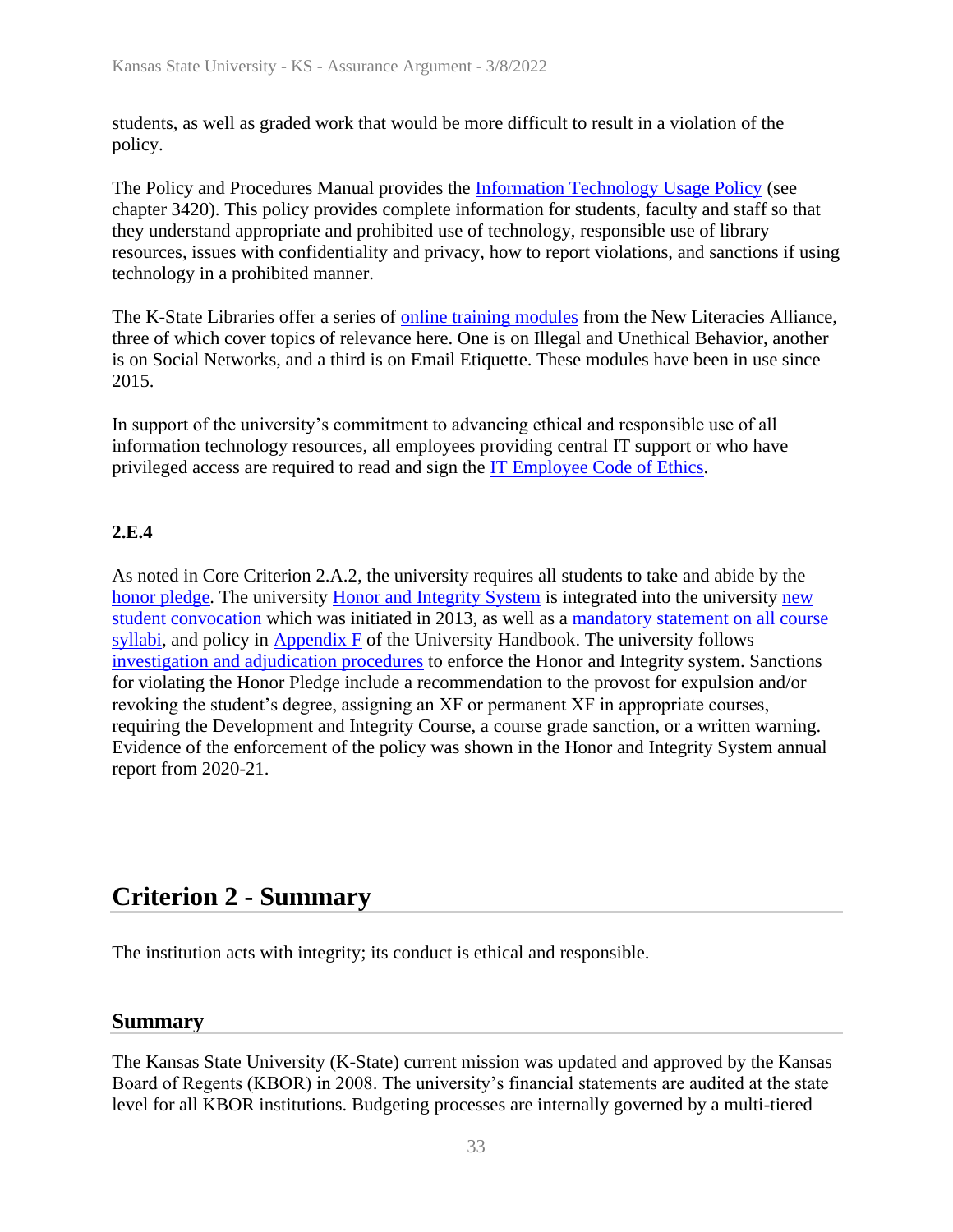structure with the Core Executive Team being the decision-making body. Policy manuals provide guidance and procedures for all aspects of academic activity, including the length of the academic calendar, the structure of the university and duties of administrators, faculty positions and hiring of personnel, all aspects of evaluations and promotions, expectations for classroom teaching, student behavior, the appropriate and ethical use of information technology, and many others. K-State operates at a high level of integrity through shared governance by faculty, students and administration. Complaints and grievances filed by students, faculty, and staff, are handled effectively through various procedures and proactively addressed through the work of units like the Office of Institutional Equity, Human Capital Services and the Honor Council. Campus climate is intentionally assessed through survey administration, discussion and action planning.

Websites for various campus offices provide a transparent view of K-State for students, parents and the public. Websites are updated when changes emerge to maintain accuracy and clarity for the wider K-State community, including current and prospective students. To enhance transparency, the university launched a comprehensive review and redesign of the tuition and fees structure. K-State has several websites devoted to providing data and support for any claims it makes regarding its contributions to the public and state of Kansas across many areas. These include data/information sites for the level, amount, and impact of its research. K-State also promotes its programs and local impact on communities through K-State Research and Extension.

Members of the KBOR are appointed by the governor, serve a three-year term, are provided with a statewide orientation with KBOR staff, and gather for annual retreats with university presidents and chancellors. KBOR has a strategic plan, Building a Future, which prioritizes the needs of families, businesses and the Kansas economy. The broad mission of the KBOR and the range of universities and colleges under their purview requires that, at times, they develop policies that pertain to all. Regents visit each institution every two years providing them with a clearer and more detailed understanding of each institution. KBOR members are to work in the interests of the Board and the institutions that comprise the system. They may disclose potential conflicts of interest. The K-State president's responsibilities, compensation, and annual assessment of performance are detailed in KBOR policy.

The university policy on and commitment to academic freedom is found in the K-State University Handbook. KBOR also strongly supports the principle of academic freedom.

The K-State University Handbook details the policy on integrity in research and scholarly activity. The University Research Compliance Office and other specific university committees provide oversight of research activities. Faculty, staff, and students involved in research activities are required to be educated and trained in the responsible conduct of research. The Honor and Integrity System and information technology usage policies help guide students and the campus community in the ethical use of information resources. The university requires all students to take and abide by the Honor Pledge. The university follows established investigation and adjudication procedures to enforce the Honor and Integrity System.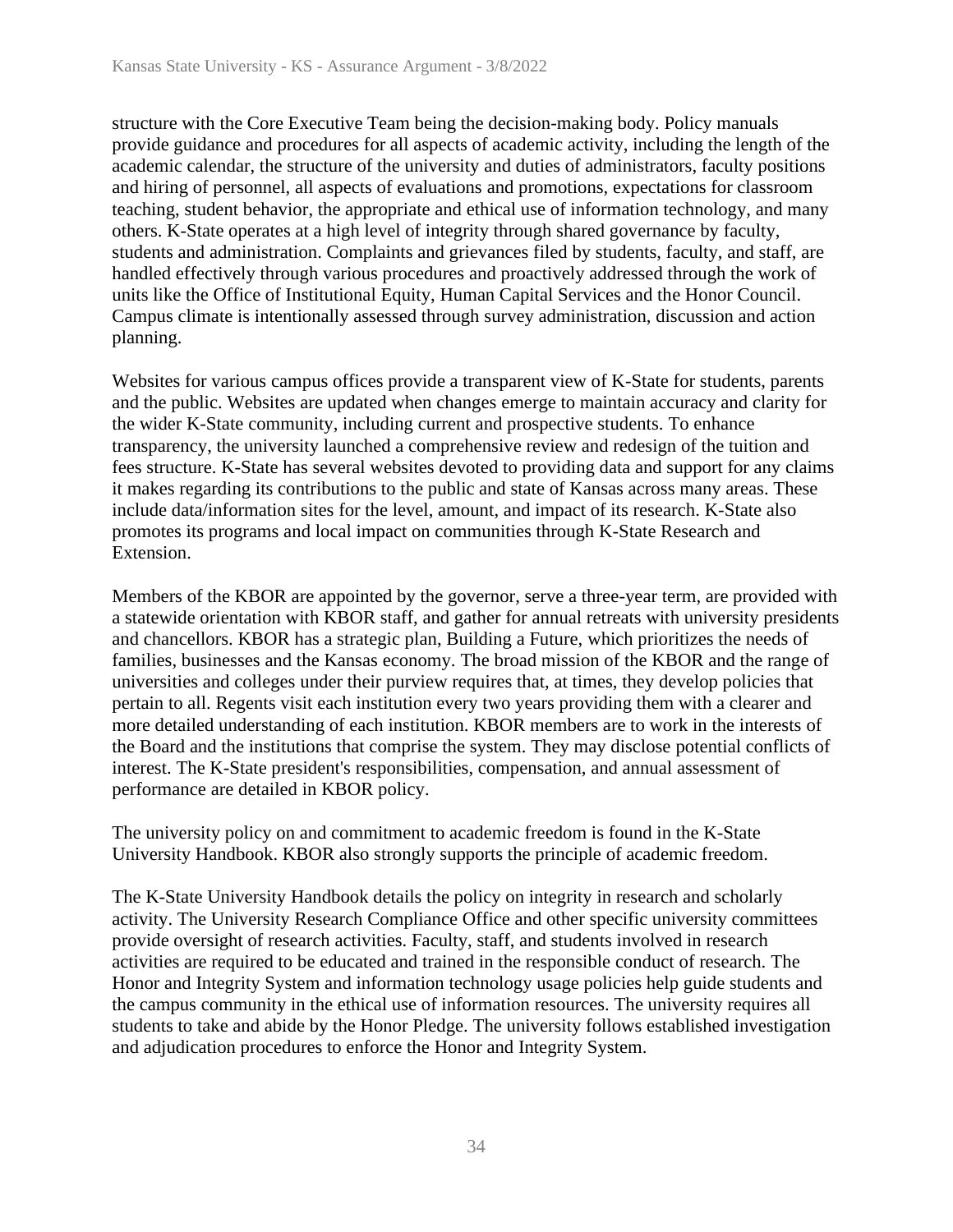## **Criterion 3 - Teaching and Learning: Quality, Resources and Support**

The institution provides quality education, wherever and however its offerings are delivered.

## **Core Component 3.A**

The rigor of the institution's academic offerings is appropriate to higher education.

- 1. Courses and programs are current and require levels of student performance appropriate to the credential awarded.
- 2. The institution articulates and differentiates learning goals for its undergraduate, graduate, post-baccalaureate, post-graduate and certificate programs.
- 3. The institution's program quality and learning goals are consistent across all modes of delivery and all locations (on the main campus, at additional locations, by distance delivery, as dual credit, through contractual or consortial arrangements, or any other modality).

#### **Argument**

#### **3.A.1**

Currency of the courses and programs is supported through maintaining current accreditations, the program review process, regular program/course assessment processes, and the percent of graduates being employed and/or accepted into graduate degree programs.

Kansas State University's programs that are [accredited](file:///C:/Users/evidence/viewfile%3ffileid=1326872) demonstrate clear evidence of currency and of appropriate quality for students in the degree programs. A [dashboard](file:///C:/Users/evidence/viewfile%3ffileid=1341815) has recently been created for ease of identifying accredited programs, timeframe, and status.

At its September 2016 meeting, the Kansas Board of Regents (KBOR) approved Board Goals for AY 2017. One of those goals was "*The Board will review its policy on credit hour requirements for baccalaureate degrees to determine if it meets best practices for promoting on-time completion*." As such, the KBOR reviewed its policy at the May 2017 meeting. After the review and per the KBOR's request, state universities subsequently took steps to reduce the number of hours required for most baccalaureate programs down to 120 while determining which programs would still need to require more than 120 hours. In November 2018 and June 2019, the KBOR approved the 41 baccalaureate programs requested by state universities to exceed 120 credit hours. In September 2019, K-State provided the KBOR a list of its programs exceeding 120 hours. In the following months, K-State updated many programs in Program Inventory as adjustments were made. Due to accreditation and licensure requirements, some programs were [exempted](file:///C:/Users/evidence/viewfile%3ffileId=1355125) from the 120 credit hour limit.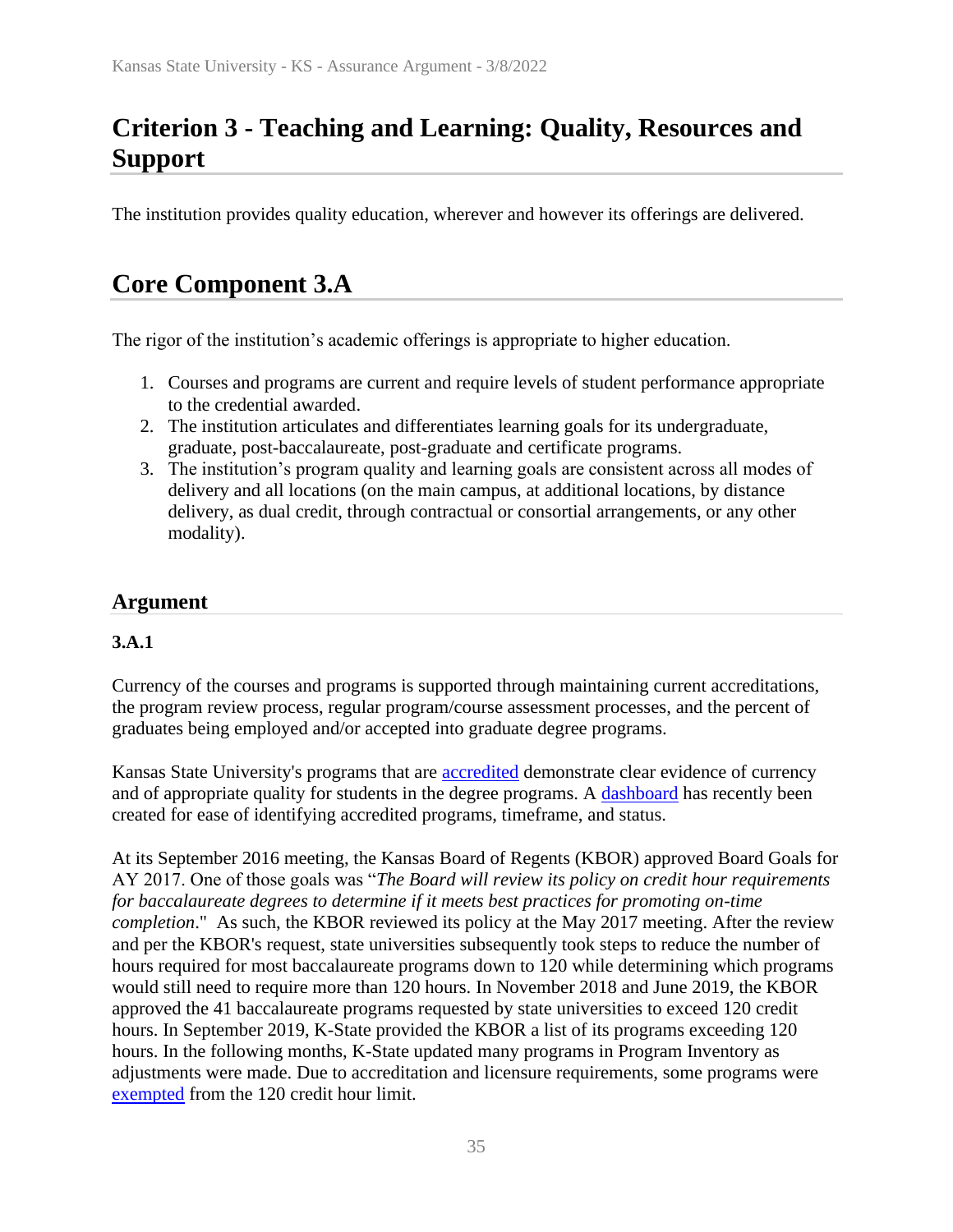#### **Program Review**

All programs are reviewed once in an [eight-year cycle](file:///C:/Users/evidence/viewfile%3ffileId=1326873) as mandated by KBOR, which includes program self-review data from a span of the most recent eight years. Program reviews align with separate accreditation processes to unify review and reporting efforts. This [comprehensive](file:///C:/Users/evidence/viewfile%3ffileId=1326877)  [review](file:///C:/Users/evidence/viewfile%3ffileId=1326877) of programs includes confirmation of the program mission, a longitudinal analysis of annual assessments of student learning, the productivity and quality of the faculty, currency of courses in the programs, cost effectiveness of the program, contribution to the discipline, the number of majors and degrees awarded, and plans for program enhancement. The KBOR has set guidelines for the minimum number of majors and degrees awarded as outlined: in the [guidelines](file:///C:/Users/evidence/viewfile%3ffileId=1326871)  [for conducting intensive program reviews.](file:///C:/Users/evidence/viewfile%3ffileId=1326871) The entire process includes approvals and reviews from the faculty, the department head, the dean, the K-State Office of Assessment, the Graduate School, the Faculty Senate, the Provost, and the KBOR. Programs that do not meet the Board minima in terms of number of majors and graduates must define how they will seek improvement or be discontinued. During the eight-year cycle ending in 2020, the university made adjustments to sixteen [degree programs.](file:///C:/Users/evidence/viewfile%3ffileId=1342068)

K-State has recently developed an [Academic Program Review and Revitalization \(APRR\)](file:///C:/Users/evidence/viewfile%3ffileId=1326874)  initiative to be implemented August, 2022. The goal of the APRR is to establish a comprehensive, transparent, collaborative, and data-informed process to proactively position K-State to be adaptive and prepared for a constantly evolving future. The process allows each program to guide academic innovation, grow enrollment, and meet the changing needs of our students, based on inputs [from a range of campus stakeholders.](file:///C:/Users/evidence/viewfile%3ffileId=1326875) The APRR is related to the KBOR's Commitment to Kansas [Families, Businesses and the Economy,](file:///C:/Users/evidence/viewfile%3ffileId=1326881) which was used to inform the institution's current strategic plan and align with the institution's mission. In addition, the KBOR has implemented a [Strategic Program Alignment](file:///C:/Users/evidence/viewfile%3ffileId=1391447) initiative to enhance technical education. K-State has developed multiple initiatives (e.g., **Strategic Enrollment Management**, Student Success, research, K-State Salina & K-State Olathe programs, Kansas State Research and Extension (KSRE), and Global Campus using EMSI's labor market data) to better position the institution to meet market needs.

K-State's Career Center provides [employment statistics](file:///C:/Users/evidence/viewfile%3ffileId=1365619) for undergraduates, masters, and doctoral graduates through its annual career survey that boasts an 85% response rate. As shown for undergraduates during the 2020 academic year, 75% were employed within three months of graduation, and another 22% were enrolled in graduate or professional programs. This 95-96% rate has remained constant over the reporting years.

#### **3.A.2**

The university articulates [five undergraduate student learning outcomes](file:///C:/Users/evidence/viewfile%3ffileId=1326887) intended to focus instruction and credentialing learning outcomes in all undergraduate programs. The [Graduate](file:///C:/Users/evidence/viewfile%3ffileId=1326888)  [School articulates three learning outcomes](file:///C:/Users/evidence/viewfile%3ffileId=1326888) related to graduate programs. [Assessment plans](file:///C:/Users/evidence/viewfile%3ffileId=1326802) and student learning outcomes for all programs are publicly available. All assessment plans are defined by the program and align with institutional outcomes. Each program assesses their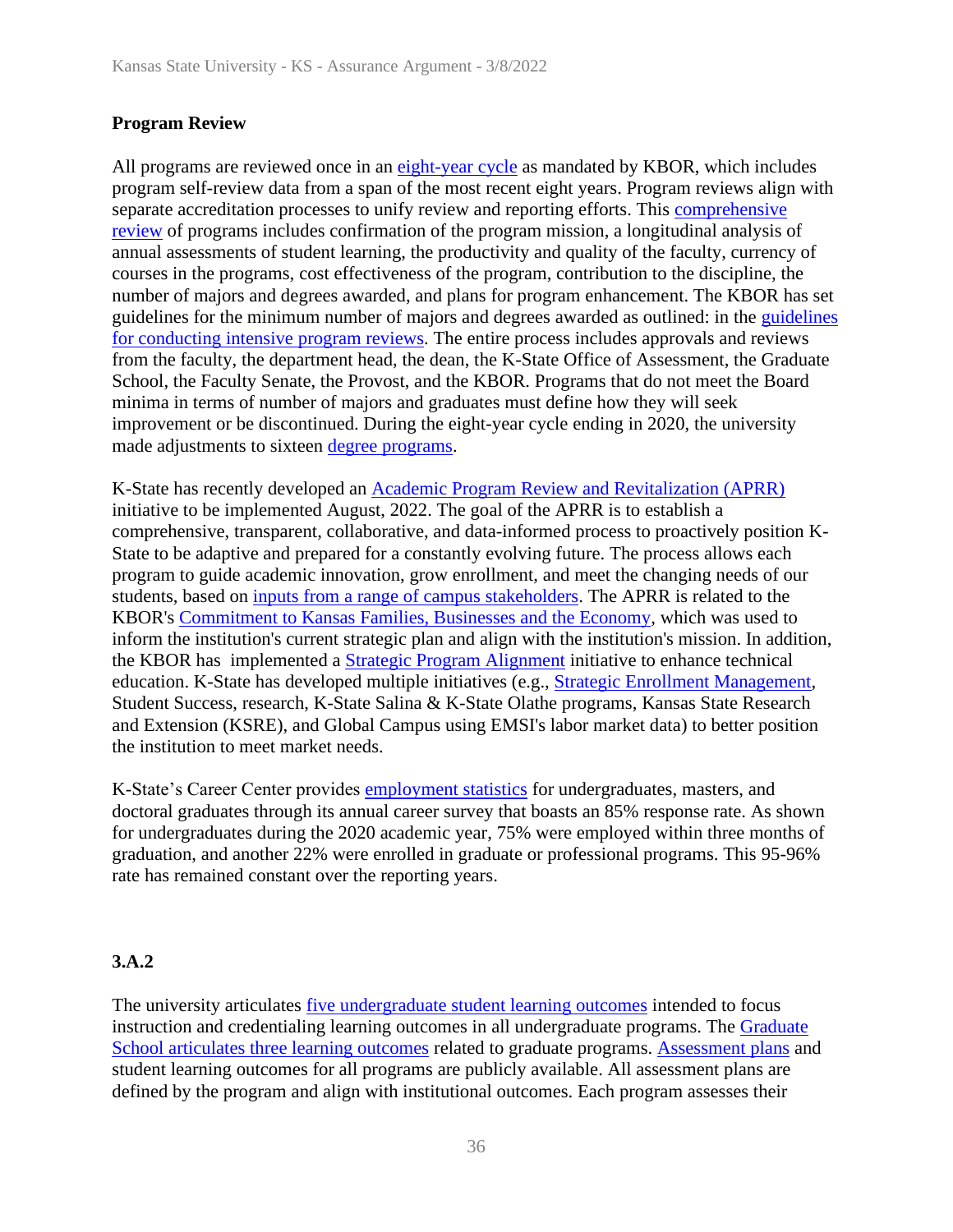defined learning expectations across all modes of delivery and across all campuses. When there are multiple modes of delivery, the program will disaggregate findings by delivery mode to confirm consistency of learning.

### **3.A.3**

All programs, regardless of delivery mode, fulfill the same quality control requirements for Program Review and Assessment of Student Learning Outcomes. [Annual review of student](file:///C:/Users/evidence/viewfile%3ffileId=1342076)  [learning](file:///C:/Users/evidence/viewfile%3ffileId=1342076) provides continual feedback to confirm relevant application of assessment processes for program-specific learning outcomes, university undergraduate or graduate learning outcomes, and consistent application of student learning assessments. The programs at the [K-State](file:///C:/Users/evidence/viewfile%3ffileid=1336537) Olathe campus are masters level and taught by faculty [approved by the Graduate Council.](file:///C:/Users/evidence/viewfile%3ffileId=1354933) These courses and programs are aligned with the same student learning outcomes across all locations to maintain a strong level of consistency.

### **Online Programs**

K-State offers courses via in person and online delivery modes. In an online format, the institution offers the following number of online degrees:

| Degree type                  | Online         | % of Total Programs |
|------------------------------|----------------|---------------------|
| Minor                        | 24             | 28%                 |
| Associates                   | $\overline{2}$ | 40%                 |
| <b>Bachelor</b>              | 19             | 17%                 |
| <b>Undergrad Certificate</b> | 14             | 29%                 |
| <b>Graduate Certificate</b>  | 29             | 57%                 |
| <b>Masters</b>               | 37             | 35%                 |
| Doctorate (Professional-DVM) |                | 0%                  |
| Doctorate (Academic)         | 6              | 12%                 |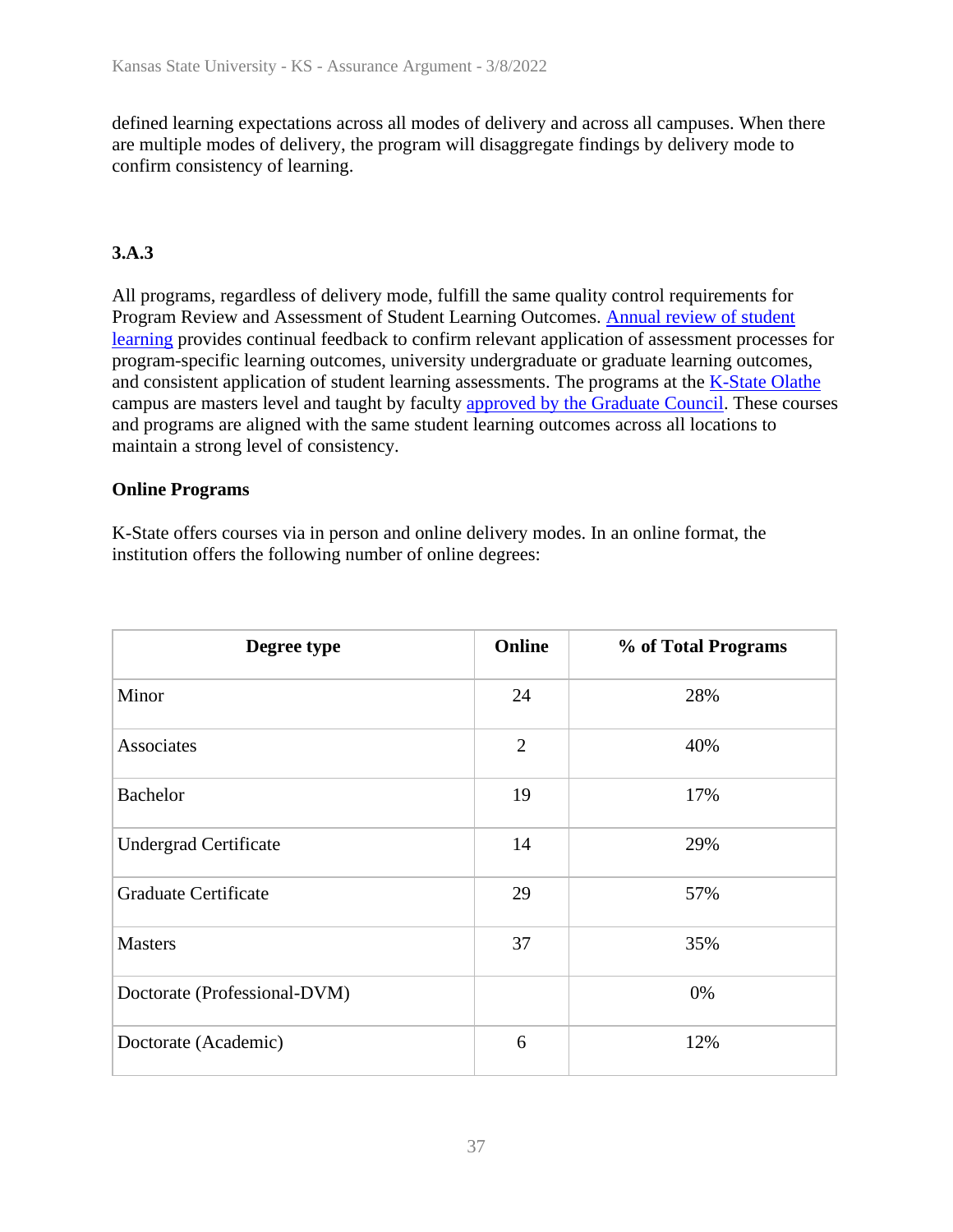Programs maintain uniform student learning outcomes across delivery modes, which are reviewed annually. All online programs are required to document that faculty meet the [appropriate qualifications](file:///C:/Users/evidence/viewfile%3ffileId=1342079) for the level of the course, no matter the modality. Programs that incorporate both online and face-to-face courses aggregate all student learning assessment results across all modes of delivery when reporting assessment of student learning.

During the COVID-19 pandemic, on-campus operations continued with extra health and safety measures put in place. [Policies were adjusted](file:///C:/Users/evidence/viewfile%3ffileId=1342082) to address relevant needs for faculty and students. During this time, all classes were transitioned to both hybrid and fully online. When possible, classes began transitioning back to on-campus while maintaining opportunities for hybrid and online. The campus experience was different from [the past, but K-State continued](file:///C:/Users/evidence/viewfile%3ffileId=1326882) its mission as [a student-centered university.](file:///C:/Users/evidence/viewfile%3ffileId=1326882) K-State offered robust and innovative teaching and learning experiences that included in-person, online or blended/hybrid course options. Requirements for physical distancing in classrooms and other learning spaces were lifted for the fall [2021](file:///C:/Users/evidence/viewfile%3ffileId=1326885)  [semester.](file:///C:/Users/evidence/viewfile%3ffileId=1326885)

### **Consortial Arrangements (GP-IDEA and AG\*IDEA)**

Some online programs are offered through a consortial arrangement with the [Great Plains](file:///C:/Users/evidence/viewfile%3ffileid=1326890)  - [Interactive Distance Education Alliance \(GP-IDEA\)](file:///C:/Users/evidence/viewfile%3ffileid=1326890) in the areas of human sciences, agriculture, and community development. In addition, [member institutions](file:///C:/Users/evidence/viewfile%3ffileId=1326886) cooperatively develop learning outcomes, assessments, and measures. Annual assessment reports are filed with the GP-IDEA Board of Directors as well as each institution's assessment coordinators. When reporting student learning to K-State, reports disaggregate the achievement of K-State students from the GP-IDEA courses.

### **Dual Credit/Concurrent Enrollment Classes**

Courses are offered to high school students through a [dual credit program.](file:///C:/Users/evidence/viewfile%3ffileId=1326883) The K-State Manhattan campus had been involved with local high schools for dual credit courses in the past; but ceased operating such programs in 2014. The K-State Salina Aerospace and Technology campus continues to be involved with four dual credit classes with one local high school. Since the 2016 report, all qualifications of affiliated high school faculty are in compliance with the HLC standards.

The state of Kansas allows "concurrent enrollment" agreements, (Board [Policies, Chapter](file:///C:/Users/evidence/viewfile%3ffileId=1326884)  [III.A.13\)](file:///C:/Users/evidence/viewfile%3ffileId=1326884), and the KBOR encourages such opportunities for high schools students. The K-State Salina campus complies with the KBOR policy regarding the designing of the curriculum, annual review by faculty in the disciplines, and other policies. All high school faculty teaching the courses meet the qualifications of the Higher Learning Commission that all dual credit faculty "*have completed a minimum of 18 graduate credit hours in the discipline in which he or she is teaching. If an individual faculty member has not achieved 18 graduate credit hours in the discipline in which he or she teaches, the institution should be able to explain and justify its decision to assign the individual to the courses taught*".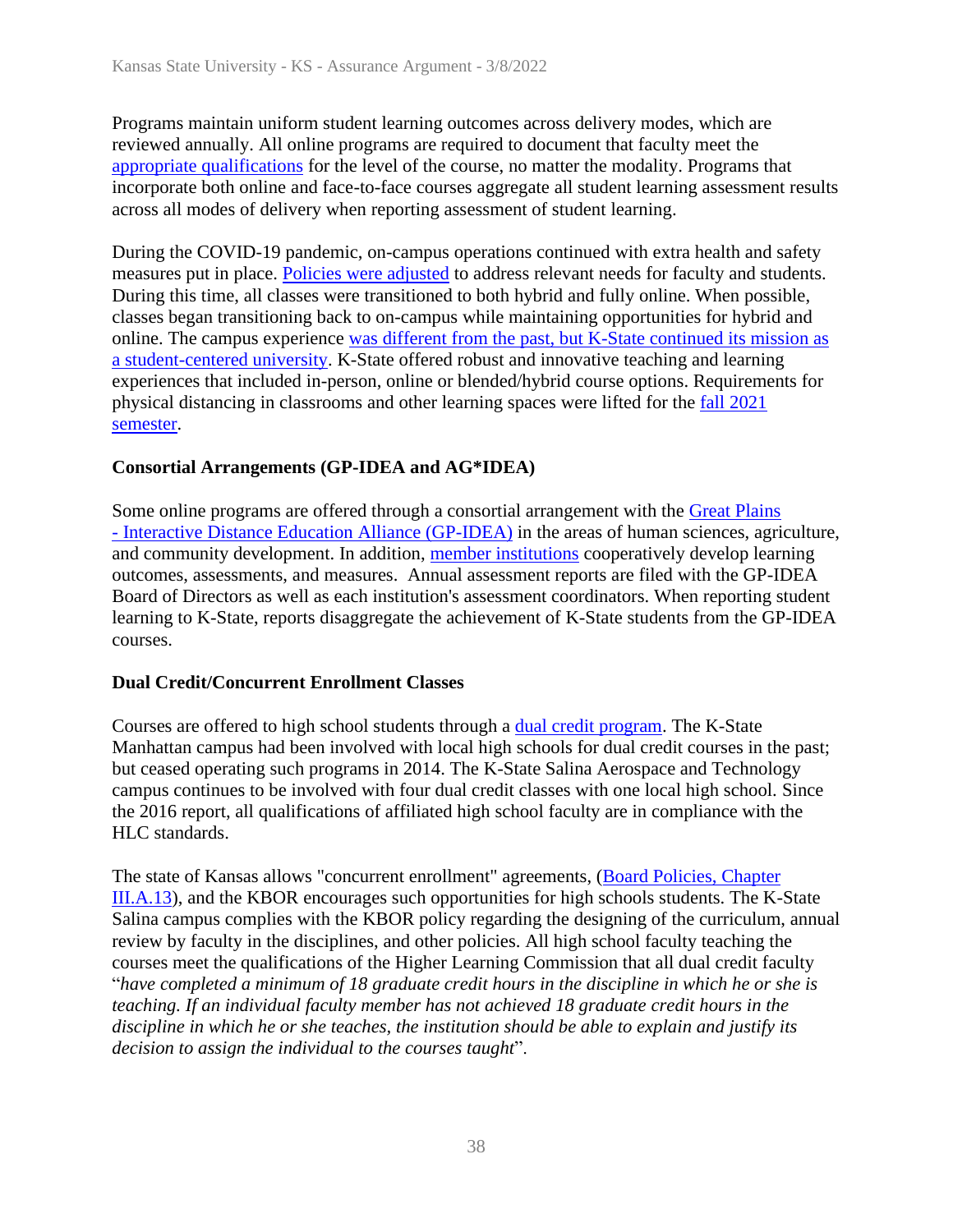# **Core Component 3.B**

The institution offers programs that engage students in collecting, analyzing and communicating information; in mastering modes of intellectual inquiry or creative work; and in developing skills adaptable to changing environments.

- 1. The general education program is appropriate to the mission, educational offerings and degree levels of the institution. The institution articulates the purposes, content and intended learning outcomes of its undergraduate general education requirements.
- 2. The program of general education is grounded in a philosophy or framework developed by the institution or adopted from an established framework. It imparts broad knowledge and intellectual concepts to students and develops skills and attitudes that the institution believes every college-educated person should possess.
- 3. The education offered by the institution recognizes the human and cultural diversity and provides students with growth opportunities and lifelong skills to live and work in a multicultural world.
- 4. The faculty and students contribute to scholarship, creative work and the discovery of knowledge to the extent appropriate to their offerings and the institution's mission.

## **Argument**

### **3.B.1**

The university [undergraduate general education program](file:///C:/Users/evidence/viewfile%3ffileId=1326797) is comprised of a depth and breadth of knowledge and skills. A student's depth of knowledge is articulated through our [Undergraduate](file:///C:/Users/evidence/viewfile%3ffileId=1326887)  [Learning Outcomes](file:///C:/Users/evidence/viewfile%3ffileId=1326887) and assessed near the end of their academic career in each program's student learning assessment plan, which is described in 4.B. A student's breadth of knowledge is articulated through the [K-State 8.](file:///C:/Users/evidence/viewfile%3ffileId=1326798) The K-State 8 helps students widen their perspectives, explore relationships among subjects and build critical and analytical thinking skills. Aligned courses expose students to a broad range of knowledge in different academic areas. All eight areas are tied to our [university mission statement.](file:///C:/Users/evidence/viewfile%3ffileId=1326796) The K-State 8 program was designed to be flexible across university's degree programs. It offers a variety of relevant course choices for students across all majors; and provides all students with access to the areas of learning without prescribing a narrowly-defined subset of knowledge/skills. Students select courses from across the university in each of the eight K-State 8 areas based upon their interest with the intent to expand disciplinary understandings. [Procedures of tagging courses](file:///C:/Users/evidence/viewfile%3ffileId=1326795) for the K-State 8 begin with development and approval by the department and then the faculty senate's academic affairs committee. The institution's K-State 8 committee, comprised of representatives from every college, maintains oversight over the entire process. This committee confirms that each student attains the minimum experience with K-State 8 learning areas. Although each student must take at least one course in each K-State 8 category, on average students [take more than four courses](file:///C:/Users/evidence/viewfile%3ffileId=1326799) in each K-State 8 tagged learning area.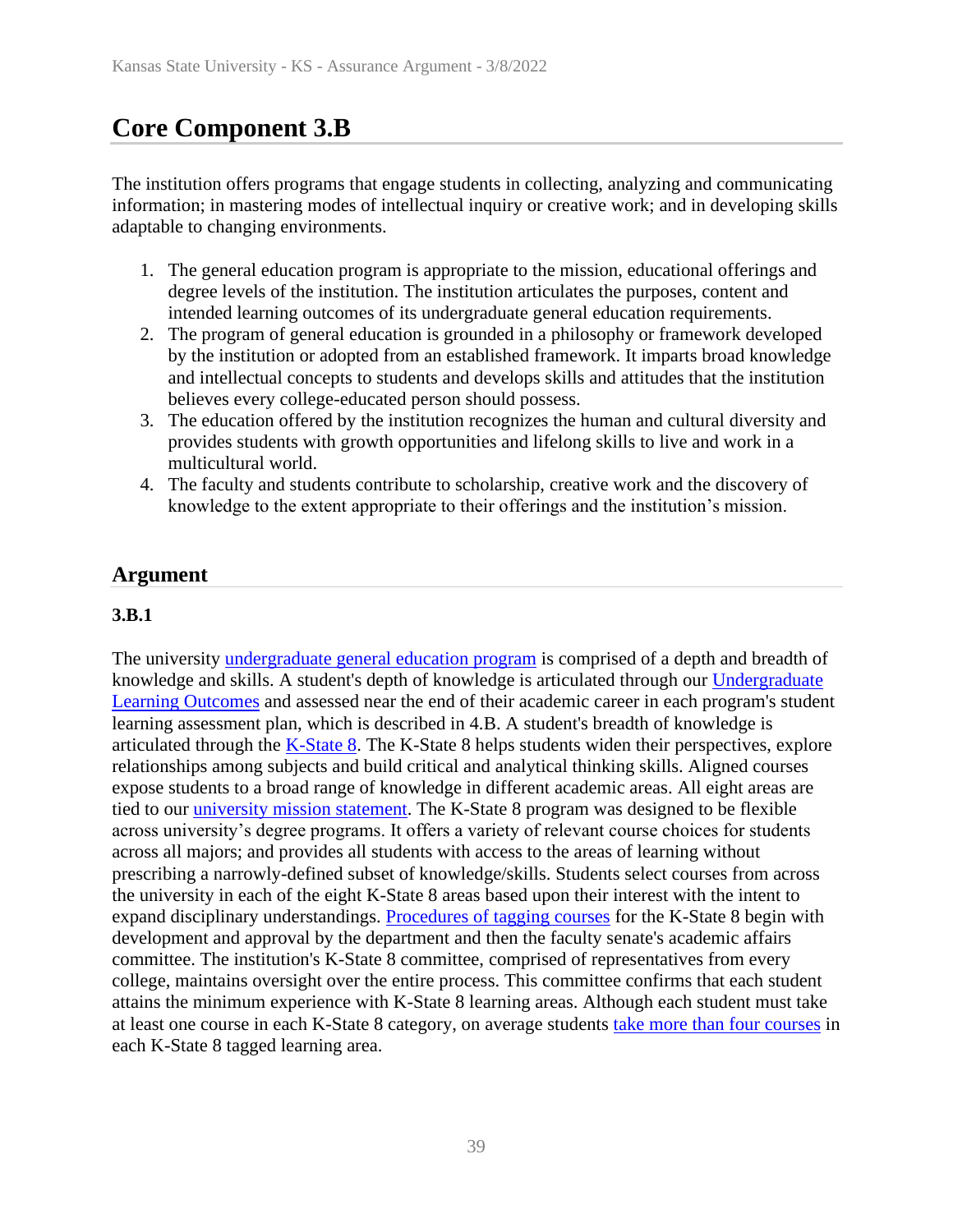### **3.B.2**

The K-State 8 program, [initiated in 2008 and implemented in 2011,](file:///C:/Users/evidence/viewfile%3ffileId=1354937) provides a foundation for learning in Aesthetic Interpretation, Empirical and Quantitative Reasoning, Ethical Reasoning and Responsibility, Global Issues and Perspectives, Historical Perspectives, Human Diversity in the U.S, Natural and Physical Sciences, and Social Sciences. Providing a [breadth across these](file:///C:/Users/evidence/viewfile%3ffileId=1354935)  [knowledge areas](file:///C:/Users/evidence/viewfile%3ffileId=1354935) was the foundation for K-State to develop this component of general education. An introduction to each learning area is considered important for student learning beyond one's major area of study. Student self-report on the learning development in each K-State 8 area can be found in the [Senior Survey](file:///C:/Users/evidence/viewfile%3ffileId=1354955) results and [Alumni Survey](file:///C:/Users/evidence/viewfile%3ffileId=1354956) results.

Additionally, K-State's general education program defines credentialing expectations of learning in the [Undergraduate Learning Outcomes.](file:///C:/Users/evidence/viewfile%3ffileId=1326887) These learning outcome categories (*Knowledge, Critical Thinking, Communication, Diversity, and Academic and Professional Integrity*) are integrated into each academic programs' curricular structure and assessed appropriately within the disciplinary context to identify student achievement toward credentialing expectations. Programs annually collect and review data on student-learning achievement of institutional outcomes within their program assessments. [Student achievement data are annually reported](file:///C:/Users/evidence/viewfile%3ffileId=1342118) and aggregated by outcome to be analyzed by institution, college, and program. Student perceptions of learning related to the undergraduate learning outcomes are collected and reported through the [Senior Survey](file:///C:/Users/evidence/viewfile%3ffileId=1326816) and [Alumni Survey.](file:///C:/Users/evidence/viewfile%3ffileId=1326806)

### **3.B.3**

One of the university level student learning outcomes is in the area of Diversity: "Students will demonstrate awareness and understanding of the skills necessary to live and work in a diverse world." There are 44 programs (43%) that have program specific student learning outcomes aligned with the Undergraduate Student Learning Diversity Outcome. In addition, the K-State 8 program includes two areas that focus on diversity – [Global Issues and Perspectives](file:///C:/Users/evidence/viewfile%3ffileId=1326808) and [Human](file:///C:/Users/evidence/viewfile%3ffileId=1326808)  [Diversity within the US.](file:///C:/Users/evidence/viewfile%3ffileId=1326808) All students at K-State are required to take courses that qualify for these two K-State 8 learning areas. In 2017, the College of Arts and Science instituted a requirement for their students titled ["The Multi-Cultural Overlay"](file:///C:/Users/evidence/viewfile%3ffileid=1326807) with a specific focus of addressing structural inequities in relation to race and ethnicity within contemporary U.S. culture. They also have a dispersion requirement titled "the International Overlay" with a specific focus on addressing global issues. [\[available courses for the Multicultural Overlay and the International](file:///C:/Users/evidence/viewfile%3ffileId=1326812)  [Overlay\]](file:///C:/Users/evidence/viewfile%3ffileId=1326812). Other [offerings for enrichment in the area of diversity](file:///C:/Users/evidence/viewfile%3ffileid=1326811) are provided supporting student success. Results from the [Senior Survey Diversity Questions,](file:///C:/Users/evidence/viewfile%3ffileid=1326815) [Senior & Alumni Survey's K-State](file:///C:/Users/evidence/viewfile%3ffileId=1326898)  [8 Questions,](file:///C:/Users/evidence/viewfile%3ffileId=1326898) [Alumni Survey Diversity Questions,](file:///C:/Users/evidence/viewfile%3ffileid=1326805) and [Multicultural Overlay](file:///C:/Users/evidence/viewfile%3ffileid=1326813) showcase student perceptions of their learning.

Working throughout 2021, the [Truth, Racial Healing and Transformation](file:///C:/Users/evidence/viewfile%3ffileId=1336633) work group has developed a [plan](file:///C:/Users/evidence/viewfile%3ffileId=1336634) as part of [K-State's Action Plan for a More Inclusive K-State.](file:///C:/Users/evidence/viewfile%3ffileId=1399509) The focus of the work group is to build a year-round series of intentional activities to help heal our communities and produce actionable change. This work group is using the Truth, Racial Healing and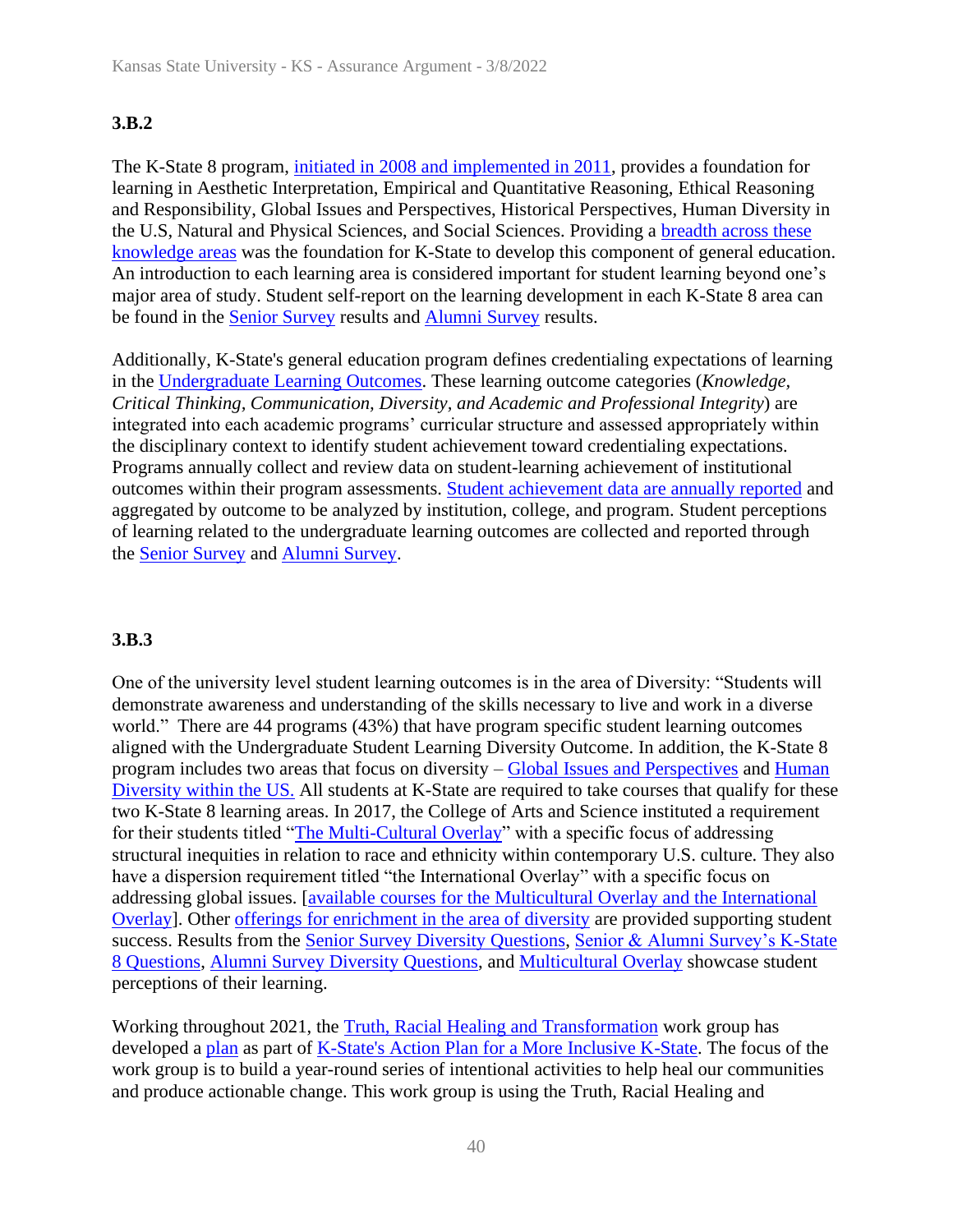Transformation as a model for a comprehensive process to address issues of diversity at K-State. This process is both national and community-based and was developed by the W.K. Kellogg Foundation and the Association of American Colleges & Universities (AAC&U).

### **3.B.4**

K-State is a Carnegie Very High Research institution. K-State faculty participate in research across all colleges and disciplines. Research is a key theme of the K-State 2025 Visionary Plan. Increasing research expenditures is one of the key K-State 2025 university metrics. From FY 2010 to FY 2020, the university increased its total research expenditures [from \\$161M to](file:///C:/Users/evidence/viewfile%3ffileId=1334307)  [\\$214M.](file:///C:/Users/evidence/viewfile%3ffileId=1334307) The number of graduate students has [increased](file:///C:/Users/evidence/viewfile%3ffileid=1326821) from 2016 to 2021 by 4,610 students. The [number of doctoral degrees granted,](file:///C:/Users/evidence/viewfile%3ffileid=1326820) another university metric, has increased through several years of fluctuation from 162 in 2010-11 to 216 in 2020-21. In relation to Undergraduate Research, increasing the percentage of undergraduates involved in research is one of the [key](file:///C:/Users/evidence/viewfile%3ffileid=1326818)  [metrics for the K-State 2025 strategic plan.](file:///C:/Users/evidence/viewfile%3ffileid=1326818) The institution established the [Office of](file:///C:/Users/evidence/viewfile%3ffileid=1326824)  [Undergraduate Research and Creative Inquiry](file:///C:/Users/evidence/viewfile%3ffileid=1326824) in 2014 to coordinate the efforts across the institution. The institution has also been gathering data on the number of undergraduate students involved in research as part of its Performance Agreements with the Kansas Board of Regents. To better track students involved in research, the Faculty Senate approved a course number for undergraduate research in every college. All undergraduate-serving colleges and most departments have added undergraduate research courses to their respective curricula so that K-State can recognize, transcript, and measure the "percentage of undergraduates involved in formalized research experience" annually. K-State has two undergraduate online research journals [Crossing Borders](file:///C:/Users/evidence/viewfile%3ffileId=1391458) and [Live Ideas.](file:///C:/Users/evidence/viewfile%3ffileid=1326823) The [Kermser Undergraduate](file:///C:/Users/evidence/viewfile%3ffileId=1354973) Research Award and many other [support opportunities](file:///C:/Users/evidence/viewfile%3ffileId=1354974) provide incentives and publicity for undergraduate and graduate research projects. The [Funding Connection](file:///C:/Users/evidence/viewfile%3ffileId=1354972) provides current research opportunities in and beyond the institution.

In addition to the overall data on research among the **academic faculty**, K-State Research and Extension faculty, a unique aspect of K-State's land-grant mission, produce considerable [research](file:///C:/Users/evidence/viewfile%3ffileid=1326822)  [to assist and guide constituents all across the state of Kansas.](file:///C:/Users/evidence/viewfile%3ffileid=1326822) Their research extends across many agriculture-related fields providing valuable and practical direction for family farms, rural life, those employed in agriculture-related fields, and all Kansas citizens.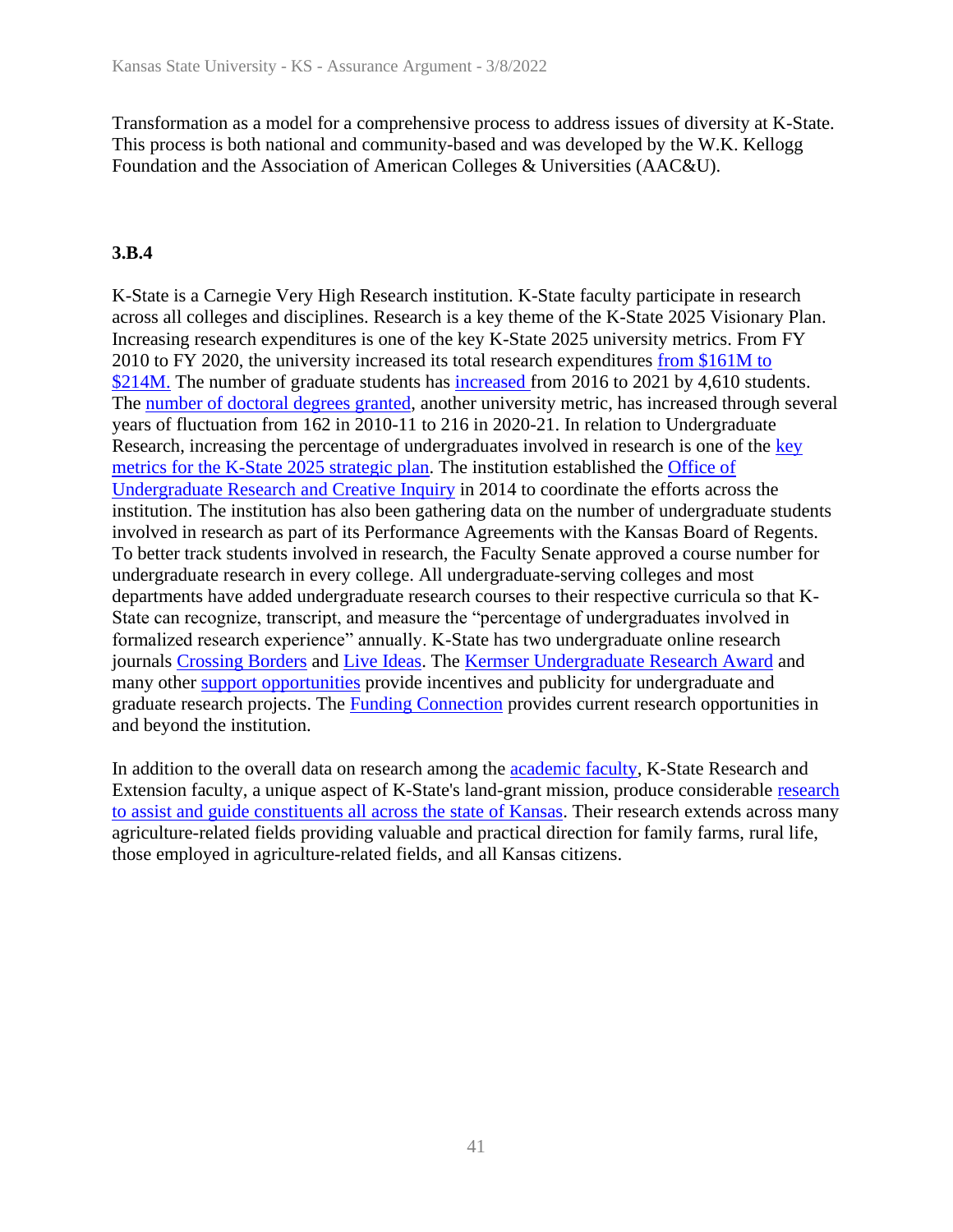# **Core Component 3.C**

The institution has the faculty and staff needed for effective, high-quality programs and student services.

- 1. The institution strives to ensure that the overall composition of its faculty and staff reflects human diversity as appropriate within its mission and for the constituencies it serves.
- 2. The institution has sufficient numbers and continuity of faculty members to carry out both the classroom and the non-classroom roles of faculty, including oversight of the curriculum and expectations for student performance, assessment of student learning, and establishment of academic credentials for instructional staff.
- 3. All instructors are appropriately qualified, including those in dual credit, contractual and consortial offerings.
- 4. Instructors are evaluated regularly in accordance with established institutional policies and procedures.
- 5. The institution has processes and resources for assuring that instructors are current in their disciplines and adept in their teaching roles; it supports their professional development.
- 6. Instructors are accessible for student inquiry.
- 7. Staff members providing student support services, such as tutoring, financial aid advising, academic advising and cocurricular activities, are appropriately qualified, trained and supported in their professional development.

## **Argument**

## **3.C.1**

Current trends demonstrate consistency in the [percentage of faculty diversity.](file:///C:/Users/evidence/viewfile%3ffileid=1326826) In order to ensure that the overall composition of its faculty and staff reflects human diversity and/or exceeds relevant local, state and national labor market demographics, Kansas State University's (K-State) Action Plan for a More Inclusive K-State includes an [initiative,](file:///C:/Users/evidence/viewfile%3ffileId=1326827) led by a core leadership team, to increase the hiring and retention of faculty and staff of underrepresented populations. A comprehensive [dashboard h](file:///C:/Users/evidence/viewfile%3ffileId=1399705)as been created that displays current applicant and hire demographic information for all faculty and staff hiring at K-State. This tool will provide university leaders with data to assess the diversity of applicant pools and craft effective recruitment strategies to attract diverse candidates. The goal is to expand the use of data to increase diversity of applicant pools and assess the effectiveness of recruitment sources. Human Capital Services (HCS), under the direction of the Executive Recruitment Manager, is currently researching [applicant trend data](file:///C:/Users/evidence/viewfile%3ffileId=1357442) to identify and understand recruiting trends regarding underutilized and underrepresented applicants (i.e. racial/ethnic minorities, women, veterans, individuals with disabilities).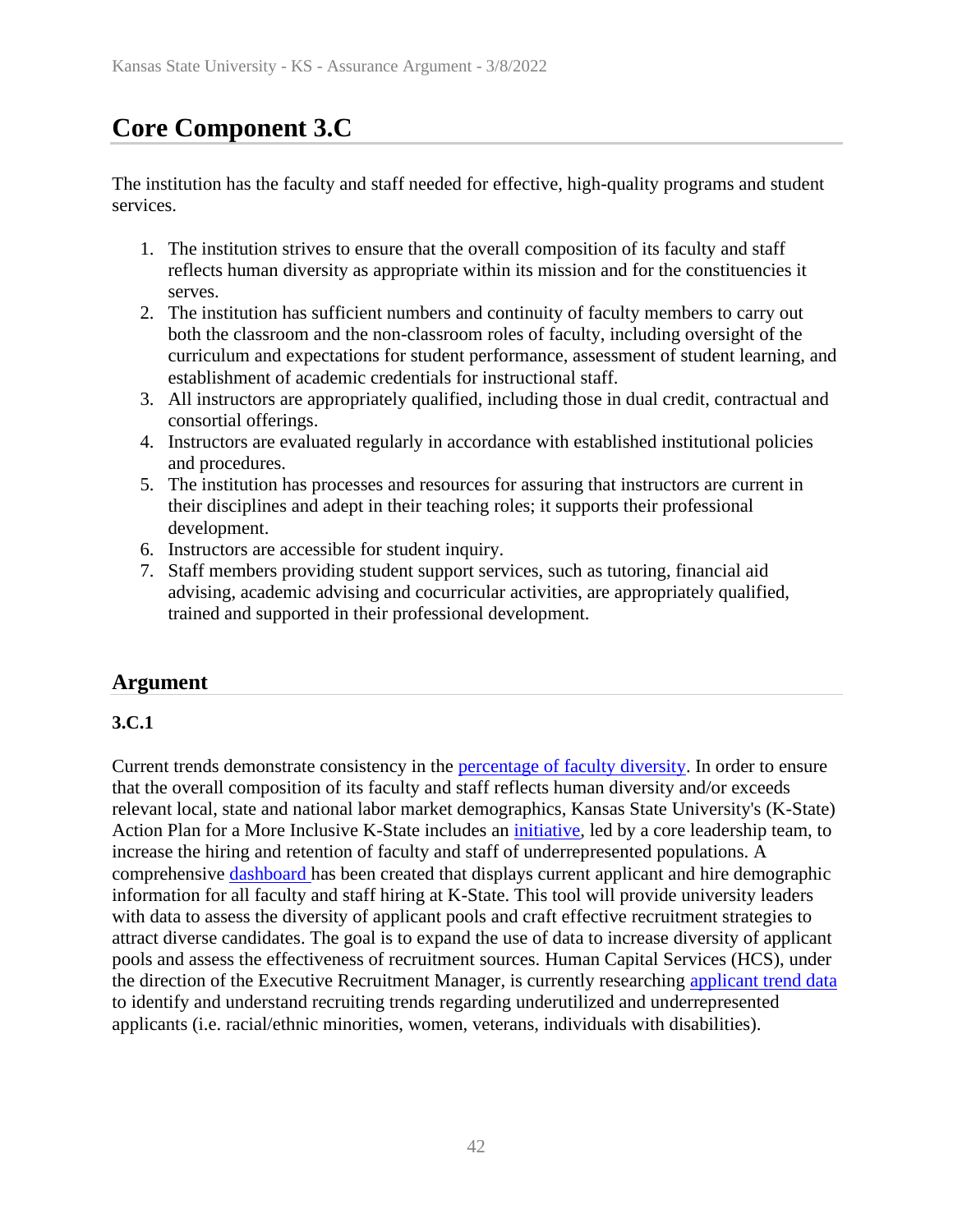## **3.C.2**

Using the total student FTE over the total instructional faculty FTE, student-faculty ratios have slightly declined from 2011 (19.9 student FTE per instructional faculty FTE) to 2021 (18 to 1). Colleges and programs vary from these averages.

- 2020-21: 18 to 1 (18,331.33 students; 1,047 faculty)
- 2019-20: 18 to 1 (19,322.47 students; 1,046.621 faculty)
- 2018-19: 18 to 1 (19,964.54 students; 1,090.276 faculty)
- 2017-18: 18 to 1 (20,503.19 students; 1,149.9 faculty)
- 2016-17: 18.4 to 1 (21,362 students; 1,163 faculty)
- 2015-16: 18.7 to 1 (21,592 students; 1,152 faculty)
- 2014-15: 19.2 to 1 (22,083 students; 1,151 faculty)
- 2013-14: 19 to 1 (21,893 students; 1,131 faculty)
- 2012-13: 20 to 1 (21,187 students; 1,068.33 faculty)
- 2011-12: 19.9 to 1 (20,571 students; 1,032 faculty)

### **3.C.3**

Faculty qualifications are stated in policy through the University [Handbook Section C](file:///C:/Users/evidence/viewfile%3ffileId=1360010) requiring department documents to confirm qualifications: Instructor (C12.0), Professor of Practice (C12.3) Clinical Professor (C12.2). For the Professor of Practice, professional experience is what is sought. Using current data, 85.94% of the faculty hold terminal degrees in their areas of expertise. The institution has instituted a [process](file:///C:/Users/evidence/viewfile%3ffileId=1326830) where if a department is planning to hire instructors without appropriate terminal degrees, they must have in place a policy for how they consider "equivalent experience." All instructors who teach graduate courses or with graduate programs are approved as "graduate faculty" by the Graduate School and the Graduate Council, according to the [Graduate Handbook.](file:///C:/Users/evidence/viewfile%3ffileId=1326831) Requirements for approval include the appropriate terminal degree. On rare occasions, faculty are offered emergency exceptions for one semester who do not have the required terminal degree through an approval by the Graduate School and Graduate Council.

Qualifications for dual credit/concurrent enrollment faculty were discussed in Core Component 3.A.3. Dual credit/concurrent faculty are reviewed with confirmation of credentials [reported](file:///C:/Users/evidence/viewfile%3ffileId=1357350)  [annually to the Kansas Board of Regents \(KBOR\).](file:///C:/Users/evidence/viewfile%3ffileId=1357350) The respective Associate Dean (AD) works with the high school principal to obtain updated transcripts each year. The AD reviews transcripts in accordance with the faculty qualifications document to ensure compliance. When problems are discovered, a development plan is created.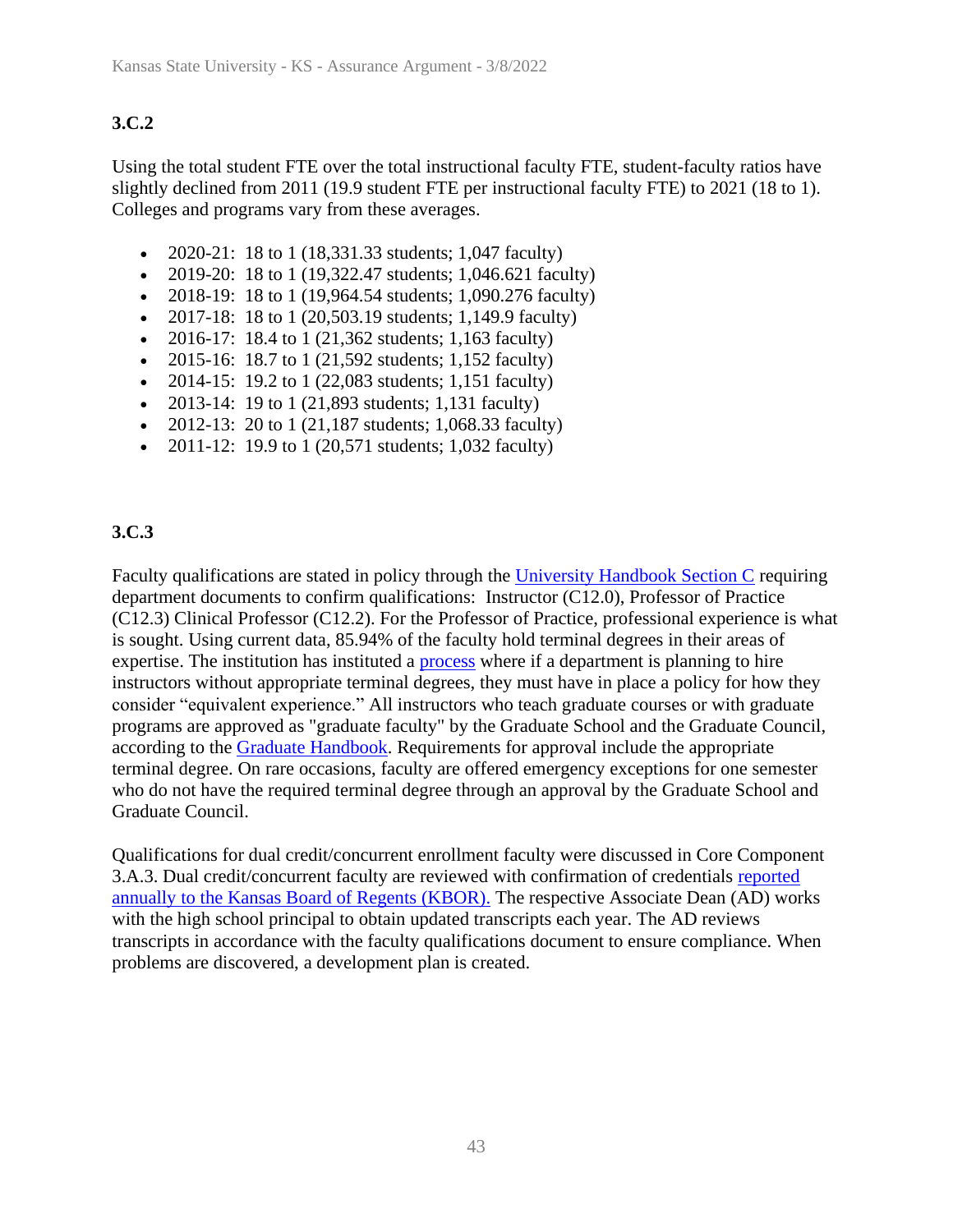## **3.C.4**

The performance of all faculty members is evaluated annually, according to the policies in the University Handbook Sections [C30.1 to C48.3](file:///C:/Users/evidence/viewfile%3ffileId=1326836) and [Appendix Q](file:///C:/Users/evidence/viewfile%3ffileId=1326837) and developed further in respective [departmental documents.](file:///C:/Users/evidence/viewfile%3ffileId=1399694) Evaluations are conducted by department heads and can include input from a faculty evaluation committee. The department head's evaluations are forwarded to the respective dean for approval, then to the Office of the Provost for final approval.

Regarding course evaluations and evaluation of teaching specifically, all university courses are evaluated by students every semester, according to the University Handbook:

Faculty members, including professors, instructors, graduate teaching assistants, adjuncts, etc., shall collect student feedback for each course and section they teach in order to provide themselves and their departments with information pertaining to teaching effectiveness as well as provide material for the assessment of the relationships between Student Learning Objectives (SLO) achievement and teaching. Exceptions are individualized courses (e.g., research hours at the 899 and 999 levels' independent study). Faculty members engaged in individualized instruction should be guided by the unit's criteria for evaluating such instruction. (Section C34.1).

Although student ratings are required through the [TEVAL process,](file:///C:/Users/evidence/viewfile%3ffileId=1355045) policy suggests that they should not represent the only source of evidence of effective teaching (see University Handbook, [Sections C34.1-34.5\)](file:///C:/Users/evidence/viewfile%3ffileId=1326840).

Evaluation of graduate teaching assistants is addressed in the University Handbook [\(Section](file:///C:/Users/evidence/viewfile%3ffileId=1326839)  [C39\)](file:///C:/Users/evidence/viewfile%3ffileId=1326839). The Office of Assessment also conducts an [assessment of GTA communication](file:///C:/Users/evidence/viewfile%3ffileId=1326834) [skills](file:///C:/Users/evidence/viewfile%3ffileId=1326834) which departments use to provide instruction and [feedback to GTAs.](file:///C:/Users/evidence/viewfile%3ffileId=1326833)

All departments have developed their [own documents](file:///C:/Users/evidence/viewfile%3ffileId=1326835) for the purposes of annual evaluations, reappointments, promotion, and tenure. These department-specific documents are based on the policies in the University Handbook, providing specific departmental expectations and additional detail for the evaluation processes, discussing criteria, and clarifying the responsibilities for faculty and evaluators through the annual evaluation process. The results of the annual evaluation process serve as input into the distribution of merit increases, if any.

### **3.C.5**

For all programs that have programmatic accreditation, their faculty have been reviewed and assessed by the accrediting organization for their qualifications to teach in the respective discipline. Any issues with their qualifications are addressed in the accreditation reports and university follow-up.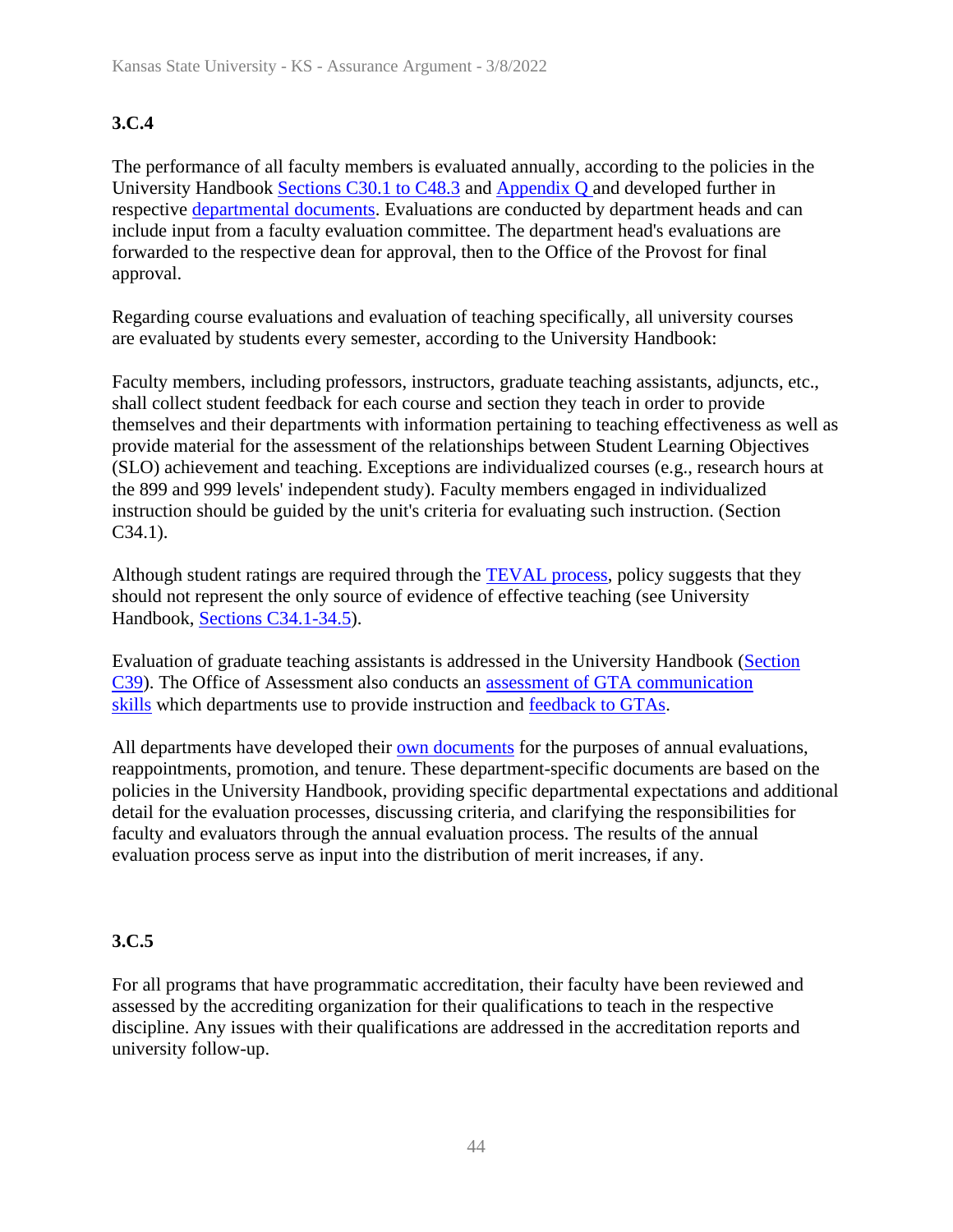K-State abides by the [policy of the Higher Learning Commission](file:///C:/Users/evidence/viewfile%3ffileId=1355050) that requires instructors to have the degree or credential at least one step higher than the students they teach or have equivalent experience that would qualify their teaching at that level. As noted in core component 3.C.2. linked above, 98% of the instructional faculty have a discipline relevant doctoral degree (e.g., PhD, EdD, DBA) or master's degree, with the remainder holding a bachelors as their highest degree. As noted earlier, the institution works toward maintaining the standards set by the HLC regarding faculty qualifications.

As documented in 3.C.4, K-State requires all regular instructors to be evaluated annually by their department head or personnel committee. In addition, as noted in the same section, all classes are required to be evaluated using some form of student ratings. Thus, on an annual basis, all faculty are provided with feedback on their teaching. Each instructor is provided with a written evaluation and meets with his/her department head to discuss areas of strength and areas of potential improvement. Those who show difficulties in the teaching aspect of their performance are encouraged to seek professional development for improvement strategies. Such professional development may be sought outside the university, or from institutional sources such as the K-State Teaching and Learning Center, which is the institutional entity that oversees [professional](file:///C:/Users/evidence/viewfile%3ffileid=1326845)  [development of teaching.](file:///C:/Users/evidence/viewfile%3ffileid=1326845) This center offers a variety of developmental opportunities throughout the year, as well as individual counseling for improvement in the classroom. The professional development activities of the Center were attended by 432 faculty/staff members in academic year 2020, 499 in 2021, and as of October 10, 2021: 294 for the 2022 academic year. K-State Global Campus provides stipends to faculty members who have an interest in attending online learning conferences and purchases institutional access to virtual conference and curated sessions to enhance engagement with online learning best practices. [Professional development](file:///C:/Users/evidence/viewfile%3ffileId=1355048)  [for research skills](file:///C:/Users/evidence/viewfile%3ffileId=1355048) is provided to faculty through the Office of the Vice President for Research. Professional development for service and leadership is addressed through support for various leadership institutes and faculty mentors within programs.

In the tenure and promotion process, non-tenured faculty members are provided additional annual feedback on their performance (research, teaching, and service) through the [Reappointment process](file:///C:/Users/evidence/viewfile%3ffileId=1326843) (University Handbook, C50.1). This process is detailed in departmental documents, generally involving a wider group of evaluators, usually all tenured professors. While the feedback on annual evaluations usually centers on the recommendation of the department head, the reappointment process broadens the feedback to include more voices and perspectives. Reappointment letters generally provide detailed feedback to the untenured faculty member that is geared to help them to succeed in the journey toward tenure/promotion. Currency in the field, teaching effectiveness, scholarly activity, university and discipline service activities, and student learning are considered evidence used by departments to provide such feedback. Non-tenure-track instructors are also reviewed during the reappointment process and are provided with detailed feedback on their teaching performance.

Due to COVID-19, [revisions in the promotion](file:///C:/Users/evidence/viewfile%3ffileId=1326846) process made the use of student evaluation scores optional from the spring, summer and fall 2020 semesters. Student evaluations were collected, but faculty could choose whether to include them for annual evaluations, reappointments, promotion and tenure decisions, and Professorial Performance Awards (PPA). Mandatory use of student evaluations was reinstated in 2021.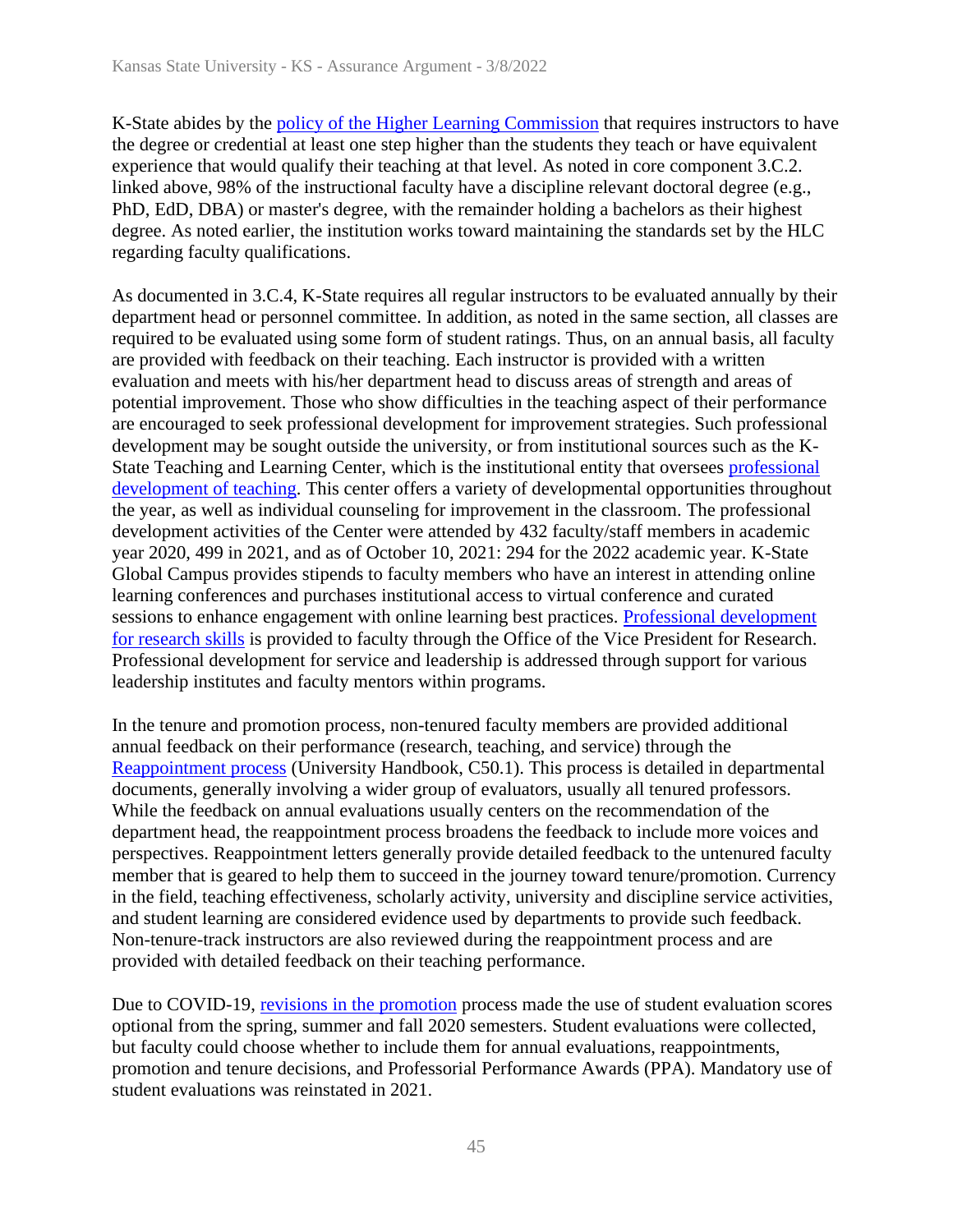After tenure, the institution has in place policies geared to motivate tenured faculty to maintain high levels of performance in all areas. First is the regular promotion process. The promotion from assistant to associate, and associate to full professor, are not only increases in rank, but also provide the opportunity for a 15% increase in base pay. Standards for each unit are detailed in the departmental documents. Second, the Professorial Performance Award, University Handbook [C49.1](file:///C:/Users/evidence/viewfile%3ffileId=1326847) was instituted to provide additional opportunities for pay increases for full professors. Once every six years, a full professor who has excelled in his/her performance can apply to receive the PPA. Unit standards are once again detailed in departmental documents. Third, the Post-Tenure Review process [\(University Handbook](file:///C:/Users/evidence/viewfile%3ffileId=1326842) Appendix W) was mandated by the KBOR as a specific means for providing professional development and counseling to tenured professors who have not sought a promotion to full professor or other avenues for recognition of their continued excellence (PPA, awards, etc.). For this process, each department has identified a set of expectations and review procedures. The resulting developmental feedback is shared by the department head with the candidate, with a plan for achievement or a shifting in duties to leverage their strengths, contingent on agreement by both the faculty member and department head. Finally, our chronic low achievement policy [\(University Handbook C31.5\)](file:///C:/Users/evidence/viewfile%3ffileid=1326844) is intended to address tenured faculty performance that shows signs of continued low achievement. Department documents define the standards for chronic low achievement. Faculty whose performance shows such signs are provided with a performance plan, opportunities for faculty development, possible changes in duties, or other avenues to assist improvement. If improvements are not made within the required time, tenure can be revoked.

### **3.C.6**

The Senior Survey is administered each term to all undergraduate students completing their degree program. The survey provides student perception as to the relative accessibility of instructors. Results from the Senior Survey from 2020-2021 suggest that students find faculty to be accessible and helpful. This survey was sent to 3652 graduating undergraduate students, with 1328 (36.3%) responding. Below are statements from the survey and the percent of respondents who agreed or strongly agreed with the statements (all prefaced with "In my major, faculty..."):

- Are accessible for outside-of-class assistance (84%)
- Are interested in student academic/professional development (95%)
- Are effective teachers (93%)
- Are interested in the personal development of students (78%)
- Listen and respond to student needs, concerns, and suggestions (77%)

The [graduate exit survey](file:///C:/Users/evidence/viewfile%3ffileid=1342449) asks similar question providing evidence that faculty are accessible for students across all majors at all levels [\(graduate exit survey responses\)](file:///C:/Users/evidence/viewfile%3ffileId=1355150), although it also suggests that improvements could be made concerning faculty demonstrating interest in students' personal development and listening/responding to student needs and concerns. Each program determines their own policy on office hours as demonstrated in this [example.](file:///C:/Users/evidence/viewfile%3ffileId=1355054)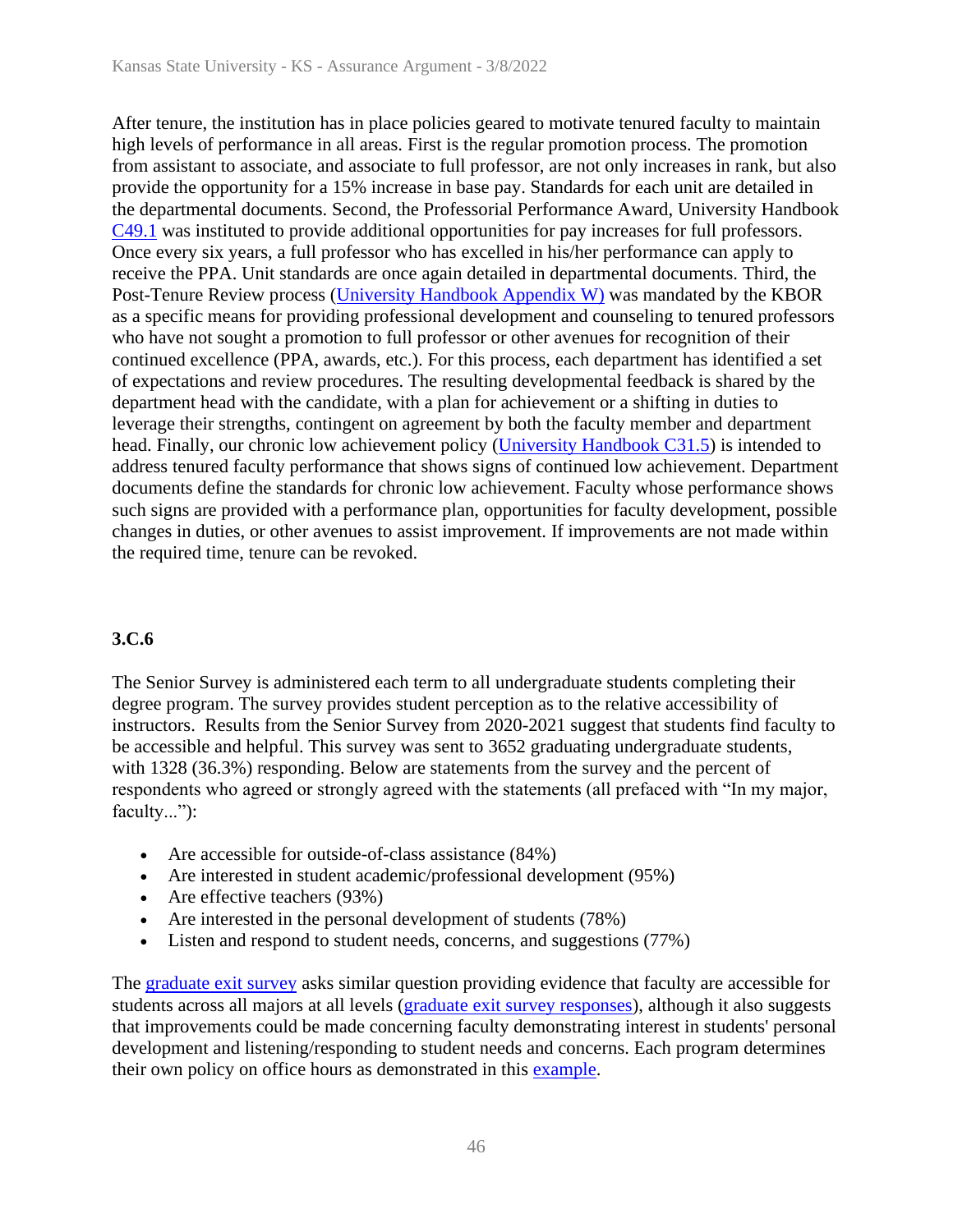### **3.C.7**

Both professional and student staff in [student support services](file:///C:/Users/evidence/viewfile%3ffileId=1355055) are hired following established minimum criteria and they receive training and professional development. To be a tutor for the Academic Achievement Center [Tutoring Services,](file:///C:/Users/evidence/viewfile%3ffileId=1342537) applicants must be enrolled in six or more credit hours, maintain a cumulative GPA of 3.0 or higher, receive a "B" or better in courses they wish to tutor, and feel confident in the content of the courses they wish to tutor. Once hired, tutors undergo a 10-hour training course that meets all standards of the College Reading and Learning Association (CRLA) guidelines. See the [tutoring job description](file:///C:/Users/evidence/viewfile%3ffileId=1342205) and the [CRLA site](file:///C:/Users/evidence/viewfile%3ffileId=1342206) for more information.

**Peer academic coaches** must be enrolled in at least six credit hours and have a minimum cumulative GPA of a 2.75 (see [Peer Coaches Position Description\)](file:///C:/Users/evidence/viewfile%3ffileId=1342204). **Professional academic coaches** must hold at least a bachelor's degree in a helping field, have experience working in a supportive role with college students, and uphold a commitment to student success. Academic coaches complete training that follows the coaching model and values as set forth by the International Coaching Federation around professionalism, equity, collaboration and humanity. Professional staff and peer coaches attend national conferences, complete coursework to hone coaching and facilitation skills, and build knowledge through collaborations nationwide. Peerresearch consultants are also available in the K-State Library's User Services.

K-State employs both faculty and primary role **academic advisors**. Faculty are credentialed in their discipline; primary role advisors have a minimum of a bachelor's degree, but many have a master's or doctoral degree. New advisors are expected to enroll and complete Advising 101, an introduction to advising at K-State, which is a self-paced set of modules delivered through our Learning Management System (LMS) Canvas. Advisors receive supplemental onboarding support from their department. Additional professional development opportunities available at no cost to the advisor include a webinar series sponsored by the NACADA Global Community for Academic Advising, training in our student success technology system (SSC-Navigate), half- to full-day Academic Advising Institutes offered in the late spring and winter, and programs sponsored by a grassroots advising organization, Advisor Forum.

The [Division of Student Life](file:///C:/Users/evidence/viewfile%3ffileId=1355056) maintains an institutional membership with the National Association for Student Personnel Administrators (NASPA) and departmental leadership stay current in various student affairs functional area professional associations such as the Association of College Unions International (ACUI), Association of College and University Housing Officers – International (ACUHO-I), American College Health Association (ACHA), National Association of Colleges and Employers (NACE), and National Association for Behavioral Intervention and Threat Assessment (NABITA). Staff attain further professional development by attending professional association conferences, webinars, publications, and trainings. Several Student Life staff serve as active volunteer leaders within their professional association of choice. Additionally, the Division of Student Life has established a crossfunctional standing committee, the **Staff Development and Engagement Committee**, focused on providing professional and personal development opportunities throughout the academic year. The Division's "Truth, Racial Healing, and Transformation" committee has also offered professional development opportunities for all Student Life staff provided by invited guest expert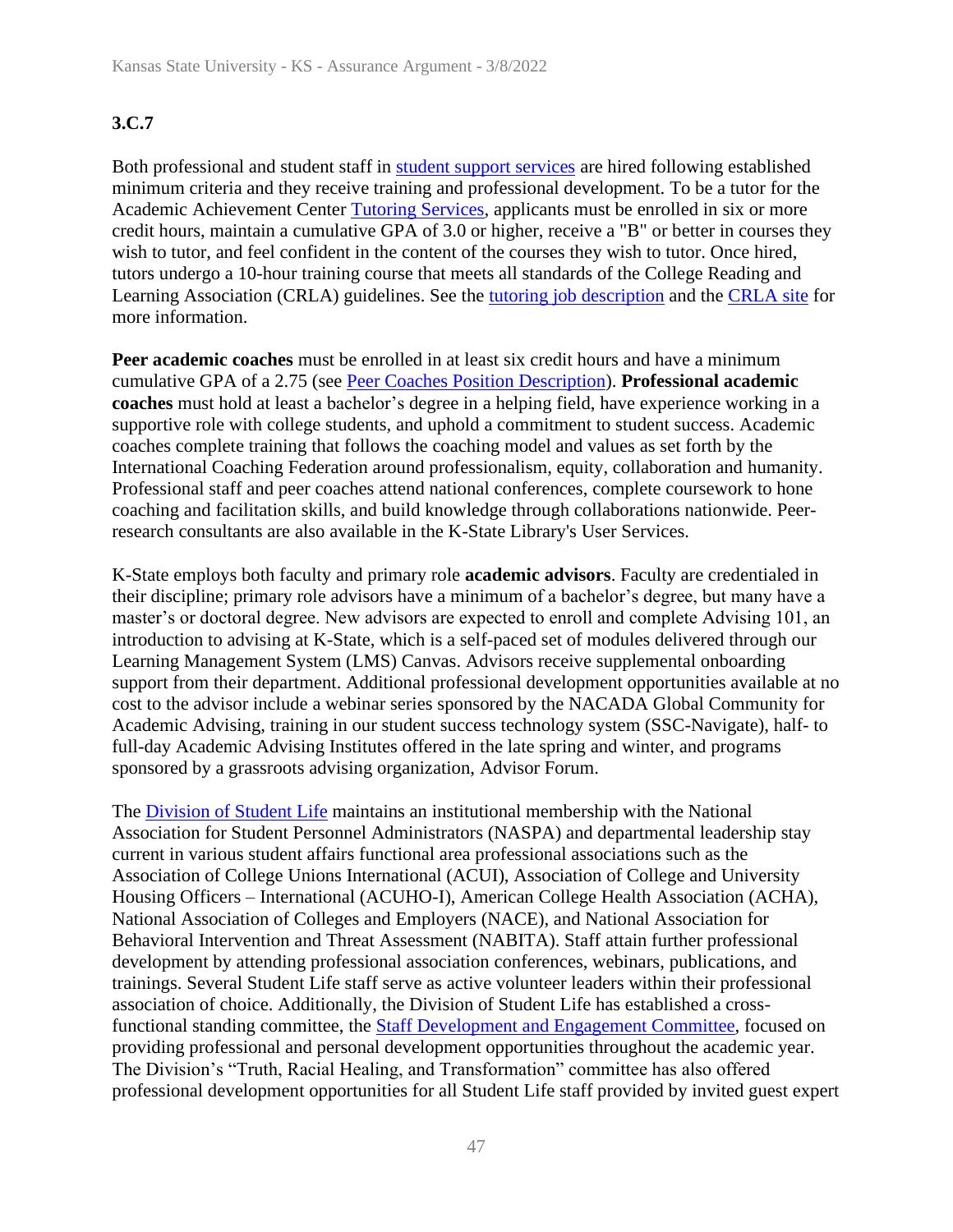speakers focused on such recent topics as "Recruiting a Diverse Staff" and "Recovering Student Bandwidth"

Professional Development opportunities for staff in the Office of Financial Assistance are built into the onboarding process and provided regularly for continuing employees in the financial aid office. All new employees are given access to the Federal Student Aid training portal (FSA Partner Connect) and are asked to complete our in-house Canvas based training materials. The Canvas course covers FERPA training, FAFSA overview, cost of attendance and estimated family contributions, College Financing Plan, loans and awards, Verification, professional judgement, satisfactory academic progress and athletics, and specific sections of the FSA Handbook based on their responsibilities. Routinely new hires are sent to the Rocky Mountain Association of Student Financial Aid Administrators (RMASFAA) Annual Summer Institute Training. Continuing employees are provided opportunities to refresh knowledge by attending the annual Big 12 officers meetings, National Association of Student Financial Aid Administrators (NASFAA) webinars and all members are given an opportunity to become members. Staff are also encouraged to complete additional training through NASFAA sponsored training events. Certificates of completion are encouraged to amplify various areas of expertise. K-State's HCS has a robust [professional development program](file:///C:/Users/evidence/viewfile%3ffileId=1391471) that includes supervisory training for staff (which is also available to department heads, etc.).

## **Core Component 3.D**

The institution provides support for student learning and resources for effective teaching.

- 1. The institution provides student support services suited to the needs of its student populations.
- 2. The institution provides for learning support and preparatory instruction to address the academic needs of its students. It has a process for directing entering students to courses and programs for which the students are adequately prepared.
- 3. The institution provides academic advising suited to its offerings and the needs of its students.
- 4. The institution provides to students and instructors the infrastructure and resources necessary to support effective teaching and learning (technological infrastructure, scientific laboratories, libraries, performance spaces, clinical practice sites and museum collections, as appropriate to the institution's offerings).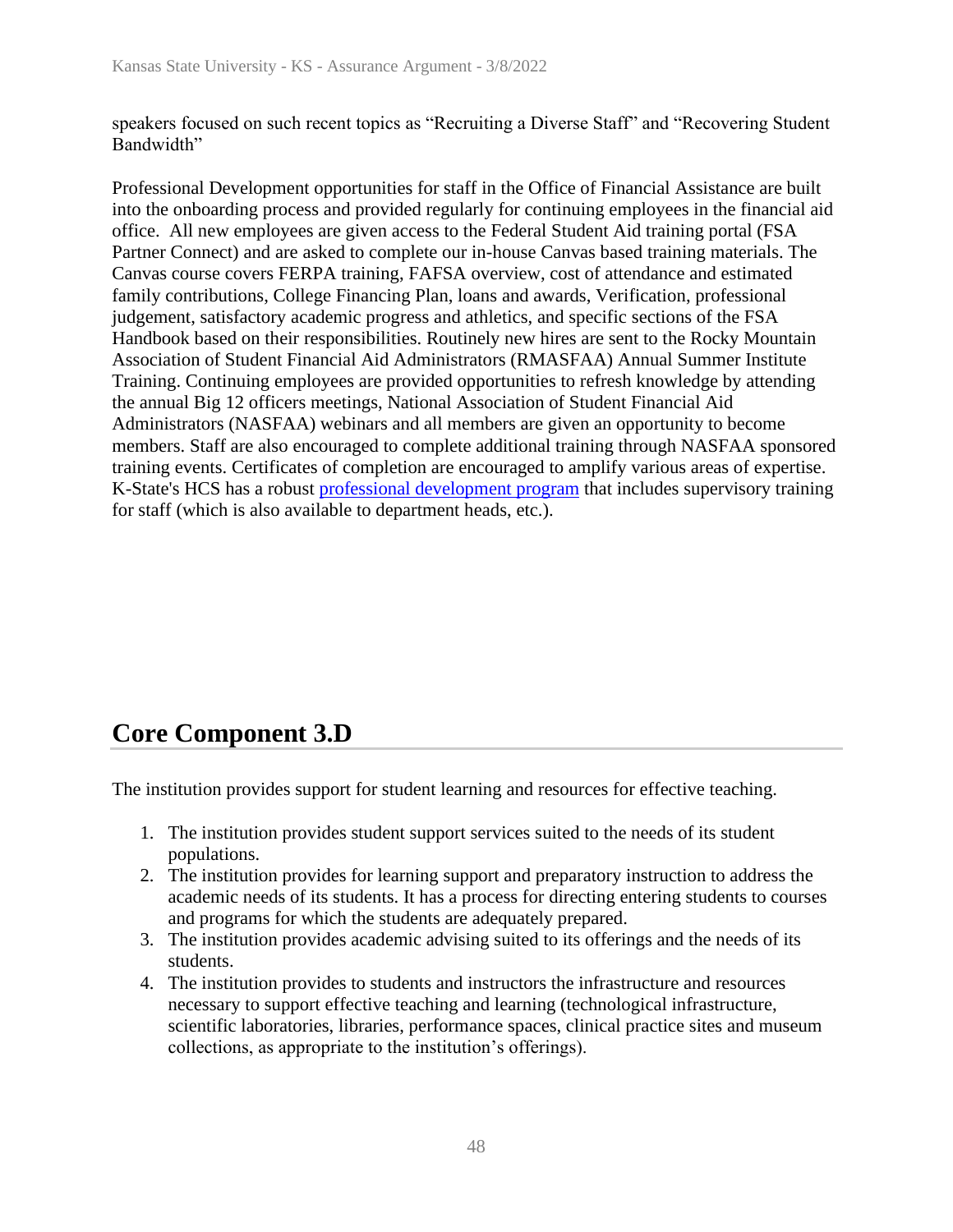## **Argument**

### **3.D.1**

Kansas State University (K-State) provides student [support services for the pillars of well](file:///C:/Users/evidence/viewfile%3ffileId=1355060)[being](file:///C:/Users/evidence/viewfile%3ffileId=1355060) for students at all levels and modalities, as well as for the various populations of students. Examples include:

- [Academic support](file:///C:/Users/evidence/viewfile%3ffileId=1336606)
- [Online student support](file:///C:/Users/evidence/viewfile%3ffileId=1336608)
- [Non-traditional and Veteran support](file:///C:/Users/evidence/viewfile%3ffileId=1336604)
- [International student support](file:///C:/Users/evidence/viewfile%3ffileId=1336605)
- [Student Support for the K-State Salina campus](file:///C:/Users/evidence/viewfile%3ffileId=1336609)
- [First generation, limited income, or disability support](file:///C:/Users/evidence/viewfile%3ffileId=1336607) (TRIO)
- [Office of Veteran Affairs](file:///C:/Users/evidence/viewfile%3ffileId=1355066)
- [Cats' Cupboard](file:///C:/Users/evidence/viewfile%3ffileId=1355167)

The Senior Survey, described in Core Component 3.C.6, offers information on student satisfaction with offices providing student support services. Below lists the offices and the percent of responses indicating satisfaction with the service provided. These units are provided annually to each service unit to be used for decision making and guidance for improvement:

#### **K-State Manhattan Services: Senior Survey 2020-2021 (Satisfied/Very Satisfied)**

- **Counseling Services** (70% of those that used the service)
- **Student Access Center** (89% of those that used the service)
- **Academic Achievement Center** [*coaching, tutoring, student success courses*] (87% of those that used the service)
- **Educational Supportive Services** [*ESS, TRIO, tutoring, writing and math assistance, etc.*) (86% of those that used the service)
- **Powercat Financial Counseling** (86% of those that used the service)
- **K-State Library facilities** (88% of those that used the service)
- **IT Help Desk** (90% of those that used the service were satisfied)
- **International student support services** (100%)
- **Alcohol and other drug educational services** (76% of those that used the service)
- **Admissions services and online application** (96% of those that used the service)

#### **K-State Salina Services: Senior Survey 2020-2021 (Satisfied/Very Satisfied)**

- **Academic advising** (100%)
- **Career services** (76%)
- **Cafeteria services** (75%)
- **Counseling services** (83%)
- **Disability support services** (100%)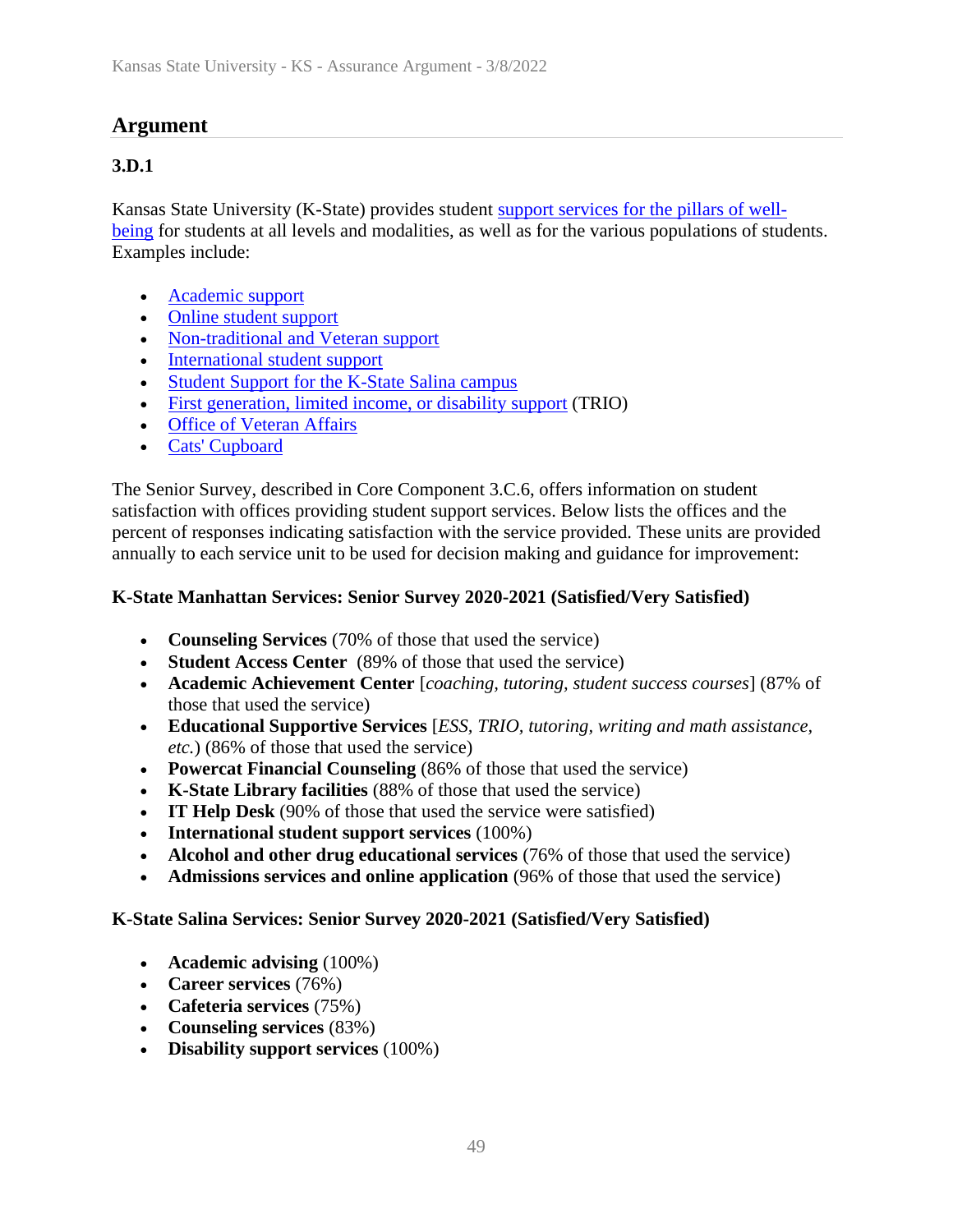The Graduate Student Needs Assessment and Retention Survey provides data on graduate student satisfaction, which includes all campuses in all modalities (for additional data see 3.D.3).

#### **Comfort discussing challenges: (Somewhat/Extremely Comfortable)**

- Faculty  $(70%)$
- Staff  $(63\%)$
- Support units  $(42%)$

(Graduate Student Needs Assessment and Retention Survey 2020-2021)

### **3.D.2**

K-State offers [placement exams](file:///C:/Users/evidence/viewfile%3ffileid=1326862) for math and modern languages to help guide students and advisors in course selection. [Required Academic Coaching](file:///C:/Users/evidence/viewfile%3ffileid=1326861) is for students who do not meet the Qualified Admissions standards established by the Kansas Board of Regents (KBOR) as a condition of admission to the university. Academic coaches work with students to successfully transition to university-level academics. This is one [example](file:///C:/Users/evidence/viewfile%3ffileId=1330394) of a program available to guide and support students and encourage their success.

To support all students the university created a [Student Success Course](file:///C:/Users/evidence/viewfile%3ffileId=1326857) in Canvas to be a student hub to access resources. The course is introduced during orientation and other on-boarding activities and remains available on the Canvas homepage. It is also referenced during advising meetings to reinforce the availability of the information.

Orientation and enrollment programs are required for undergraduate students at the [Manhattan](file:///C:/Users/evidence/viewfile%3ffileId=1326852) and [Salina](file:///C:/Users/evidence/viewfile%3ffileid=1326865) campuses. These programs are designed to introduce incoming freshman and transfer students to information, resources and opportunities. Online undergraduate students also have access to an orientation course in Canvas. All graduate students (no matter modality or campus), also have [orientation programs](file:///C:/Users/evidence/viewfile%3ffileId=1355067) and/or [onboarding resources.](file:///C:/Users/evidence/viewfile%3ffileId=1326863)

K-State provides extensive assistance to incoming students that remains available throughout a student's academic career. The [Keep Learning website](file:///C:/Users/evidence/viewfile%3ffileId=1355068) exemplifies the quality of support. Included are the revisions implemented during the COVID pandemic. Other assistance provided for incoming students include the [Office of Recruitment and Admissions;](file:///C:/Users/evidence/viewfile%3ffileId=1326853) [Academic Support](file:///C:/Users/evidence/viewfile%3ffileId=1326851)  [One Stop Shop;](file:///C:/Users/evidence/viewfile%3ffileId=1326851) [Academic Achievement Center;](file:///C:/Users/evidence/viewfile%3ffileId=1326850) [University experience courses;](file:///C:/Users/evidence/viewfile%3ffileId=1326855) the [Writing](file:///C:/Users/evidence/viewfile%3ffileId=1326856) [Center;](file:///C:/Users/evidence/viewfile%3ffileId=1326856) and the [Tutoring Center.](file:///C:/Users/evidence/viewfile%3ffileId=1326858)

### **3.D.3**

Advising excellence at K-State reinforces the importance of the [student/advisor relationship.](file:///C:/Users/evidence/viewfile%3ffileId=1355099) Advising as a teaching model is delivered by the colleges and coordinated centrally by the vice provost for student success. Every student has an academic advisor who is listed in both the K-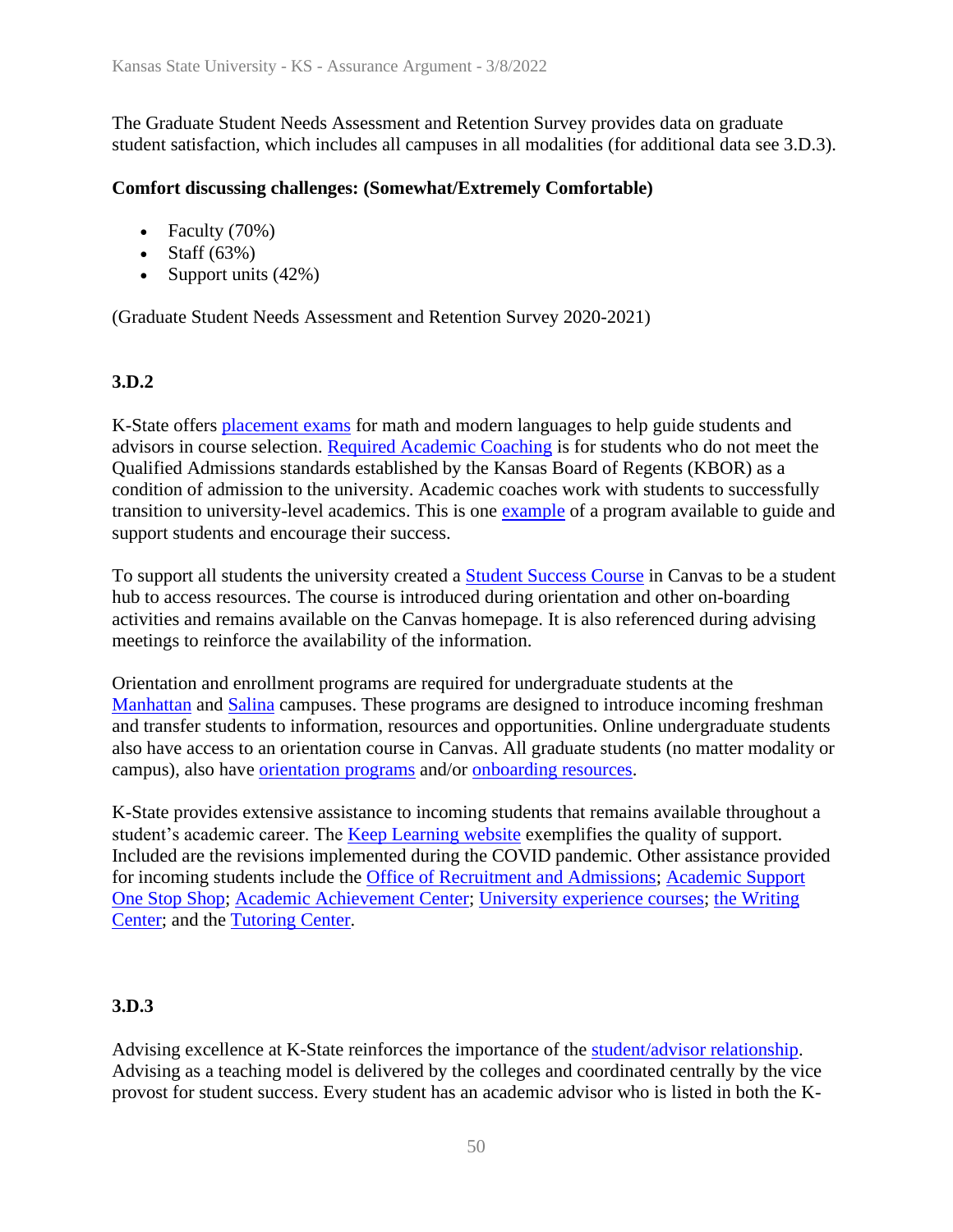State Student Information System (KSIS) and in the advising engagement platform, Student Success Collaborative-Navigate (SSC-Navigate). Colleges maintain these advisor assignments with all students having an assigned advisor no later than the second week of the semester. Centrally produced lists of students without an assigned advisor allow prompt connection of newly readmitted students with appropriate support.

The university has [shared expectations](file:///C:/Users/evidence/viewfile%3ffileId=1326864) for academic advising. Both faculty advisors and primary role advisors are expected to deliver on these expectations with support from their dean's office. In addition, K-State is home to [NACADA,](file:///C:/Users/evidence/viewfile%3ffileId=1326860) the Global Community for Academic Advising. Advising partners with NACADA on two annual Advising Institutes as well as other professional development offerings. Departments teach advisors the curriculum to ensure the distinctive needs of each program are met.

Students are required to meet with an academic advisor prior to enrollment. To promote relationship-building between a student and advisor, the university is leveraging the [SSC-](file:///C:/Users/evidence/viewfile%3ffileId=1326866)[Navigate](file:///C:/Users/evidence/viewfile%3ffileId=1326866) – Navigate technology platform to support graduation planning. The academic planner tool allows advisors and students to collaborate on a recommended multi-semester course sequence. This planning tool removes the mystery of course selection and gives students and advisors more time to interact on substantive topics about their academic and career goals.

Students from all campuses and at all levels evaluate their advising experience each year. Overall, 93% of undergraduate students who responded to the [fall 2021 survey](file:///C:/Users/evidence/viewfile%3ffileId=1357701) are satisfied with their advising experience. Students report that their advisors are accessible, knowledgeable, and attentive to their needs. These data inform professional development goals and individual advisor performance evaluation. Advisors through the SSC are building a web of professional development resources to include webinars, web-based resources, opportunities for peer-to-peer learning, and training on technology to ensure advisors have the knowledge, skills, and tools to meet the campus-wide advising expectations. Graduate students reported through the 2021 [Graduate Needs Assessment Survey](file:///C:/Users/evidence/viewfile%3ffileId=1355150) that faculty and staff in their graduate program (moderately/very/extremely) effectively provided guidance on:

- (89%) coursework required to complete my degree
- (82%) research/scholarship/creative activities
- (72%) deadlines and requirements for graduation
- (80%) career planning for my desired career path
- (83%) professional development

From the item in the Senior Survey regarding students' relationships with their academic advisors, 86% agreed or strongly agreed that the advisor in their major field provided highquality advising with this percentage increasing by one percentage point each year since 2016. The level of satisfaction with academic advising from the Academic and Career Advising Center on the Salina campus reported that only 67% were satisfied/very satisfied. This information is provided to the advising units at both campuses. There is also an [annual advising survey](file:///C:/Users/evidence/viewfile%3ffileId=1342438) that is much more specific to guide advisors as to the needs of students that they serve. The [Advising](file:///C:/Users/evidence/viewfile%3ffileId=1342439)  [Survey](file:///C:/Users/evidence/viewfile%3ffileId=1342439) was initially created to provide a report to the KBOR on the quality of advising at K-State, as well as provide individual advisors with feedback on their performance. In spring of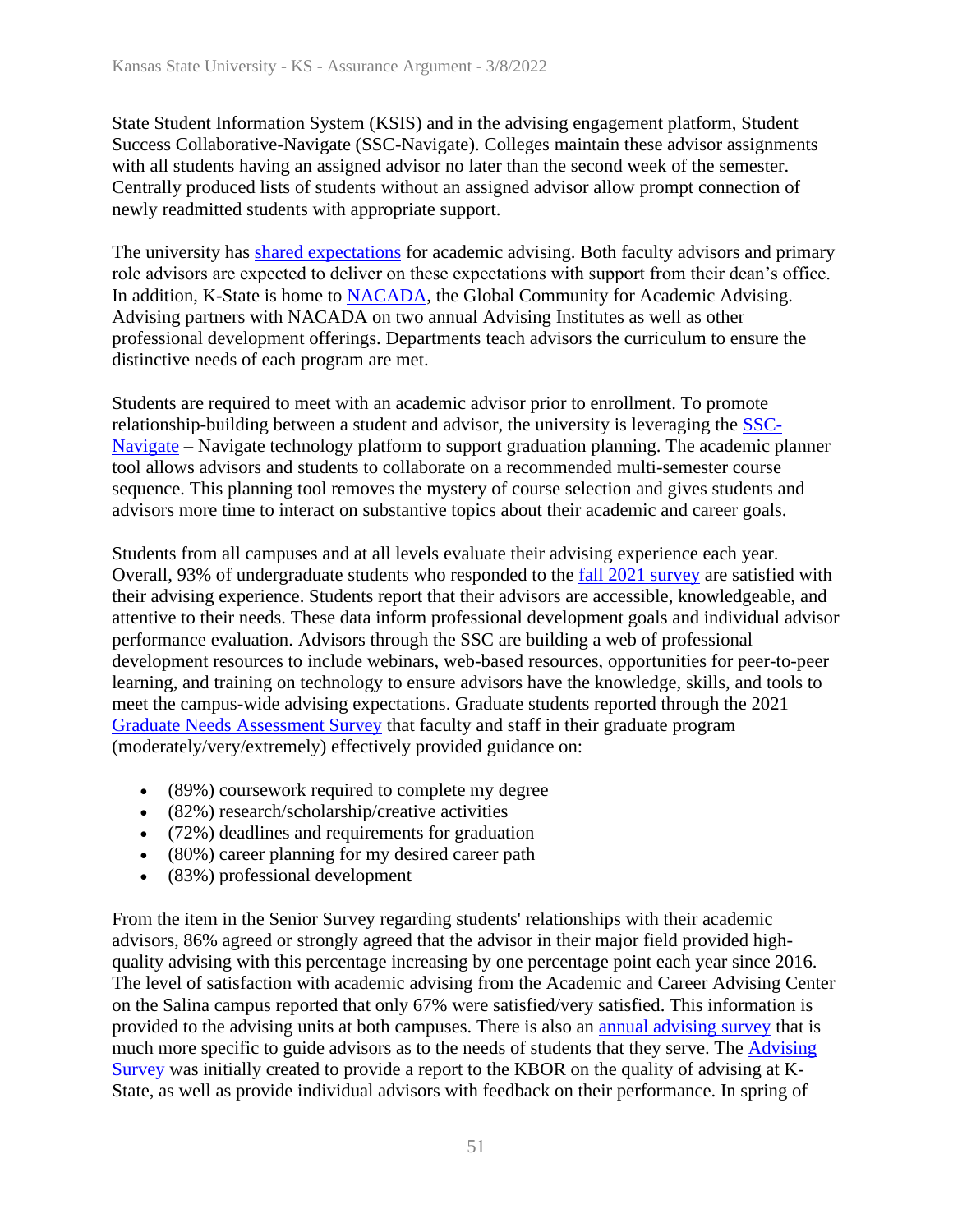2017, the University Advising Committee collaborated with the Office of Assessment to provide feedback specific to the students served by advisors to guide improvements in their service to students. In fall 2020, the Career Center's Wildcat Internship Survey and Advising Survey were combined to simplify the process for students.

### **3.D.4**

Faculty find support for effective teaching and learning through guidance and activities provided by the K-State Teaching and Learning Center described in 3.C.4. The Office of Assessment provides [guidance to programs](file:///C:/Users/evidence/viewfile%3ffileId=1326868) on linking student-learning assessment to curriculum and instruction. The [Instructional Technology Assistance Center \(iTAC\)](file:///C:/Users/evidence/viewfile%3ffileId=1355157) provides consistent training to support the use of technology in teaching and learning.

There was extensive damage to Hale Library, the main campus library due to a fire. Reconstruction of the library was completed mid-2021 and allowed the creation of a state-of-the-art facility. The return of general circulating collections, special collections, and university archive materials was concluded in the fall of 2021. In addition to providing electronic and print research collections, research and instructional support, and significant study seating capacity, several new spaces were incorporated into Hale Library. There are now seventeen group collaboration rooms with large screen monitors that vary in size from four to twenty-five seats; three seminar rooms; a large, 60-seat classroom; a new event space seating 140; two dedicated graduate student study areas; and several additional conference rooms. The Sunderland Foundation Innovation Lab encompasses portions of two floors within Hale Library and offers technology resources not previously available to the campus. These include a digital media studio, artificial intelligence studio, immersion studio, 3D print lab, media gallery, video production studio, sound studio, and a one-button studio. The new Butler Digitization Lab supports in-house digitization of special collections and university archival collections. The Center for Advancement of Digital Scholarship continues to provide scholarly communication assistance with open educational resources, open access publishing, copyright and licensing, and publishing through the New Prairie Press imprint. There are also multiple branch libraries at K-State, including the Math/Physics Library, Veterinary Medical Library, and the new Paul Weigel Library of Architecture, Planning and Design, all located on the Manhattan campus and the K-State Salina Library. K-State Libraries has [several programs and initiatives](file:///C:/Users/evidence/viewfile%3ffileId=1355161) that help support open access and open educational resources.

The K-State Division of Information Technology responded to COVID-19 in a variety of ways as directed by the business, academic, and financial leadership of the university. Examples include:

- Network and wireless upgrades around campus.
- Over 1000 new laptops issued to staff and faculty to support remote work.
- K-State Library's online services and collections that carried students through the fire and into the pandemic by continually providing access to information during both crises.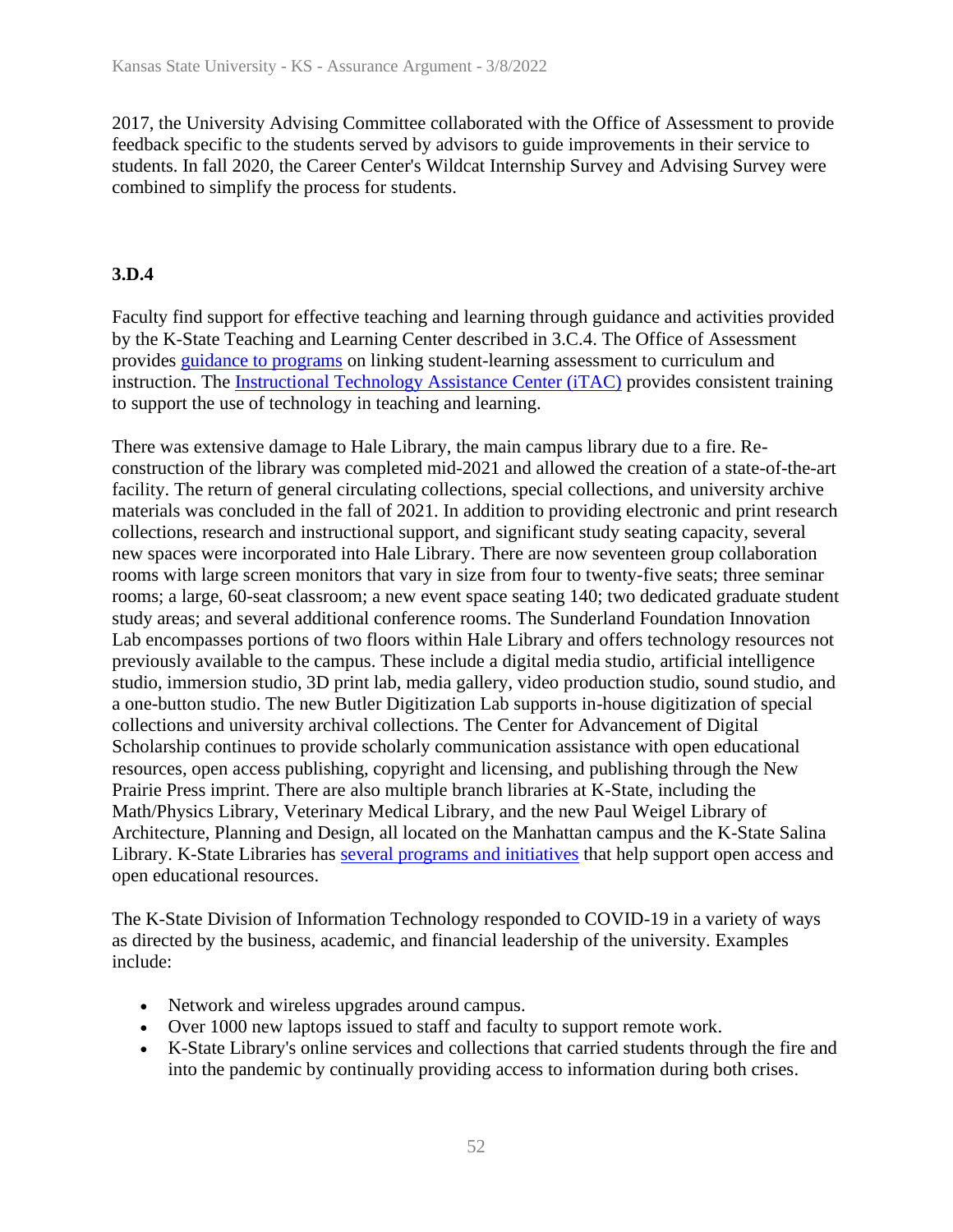- Conference room upgrades with audio/video conferencing tools to facilitate new work strategies.
- Updates to over 450 classrooms with cameras and mics to support hybrid learning.
- Expanded software licenses and services to support remote work and teaching and learning including expanding Zoom, Mediasite, O365 and Teams, digital security services and many other systems to allow business and learning to continue.
- Reconfigured spaces and changed service locations around campus to support safe interactions such as printer stations, computer labs, shared workstations and student collaboration spaces.
- Reorganized support and help desk services to better meet new demands.

Since the last site visit, we have had many upgrades to our facilities and infrastructure – Agriculture; Planning and Design; Business Administration; Engineering; Agriculture; and Theater. More than \$588 million invested in renovation and new construction of academic facilities since 2012. The list of upgrades is in the [2025 update.](file:///C:/Users/evidence/viewfile%3ffileId=1391488)

## **Criterion 3 - Summary**

The institution provides quality education, wherever and however its offerings are delivered.

### **Summary**

Kansas State University (K-State) ensures the quality of its offerings through internal programmatic and institutional processes of regular program/course assessment, academic program review, and student and graduate surveys. External accreditation processes ensure educational currency and relevance. The university oversees the education to focus instruction and credential learning outcomes in programs through its five undergraduate student learning outcomes and three graduate student learning outcomes. All programs, regardless of delivery mode, fulfill the same quality control requirements for Program Review and the Assessment of Student Learning processes. As a Carnegie High Research institution, K-State faculty participate in research across all colleges and disciplines.

The undergraduate general education program emphasizes both depth and breadth of knowledge. Depth is articulated and assessed through undergraduate learning outcomes through programbased student learning assessment. Breadth is articulated and assessed through the K-State 8 program. All assessments collected annually. Undergraduate depth of learning data and the broad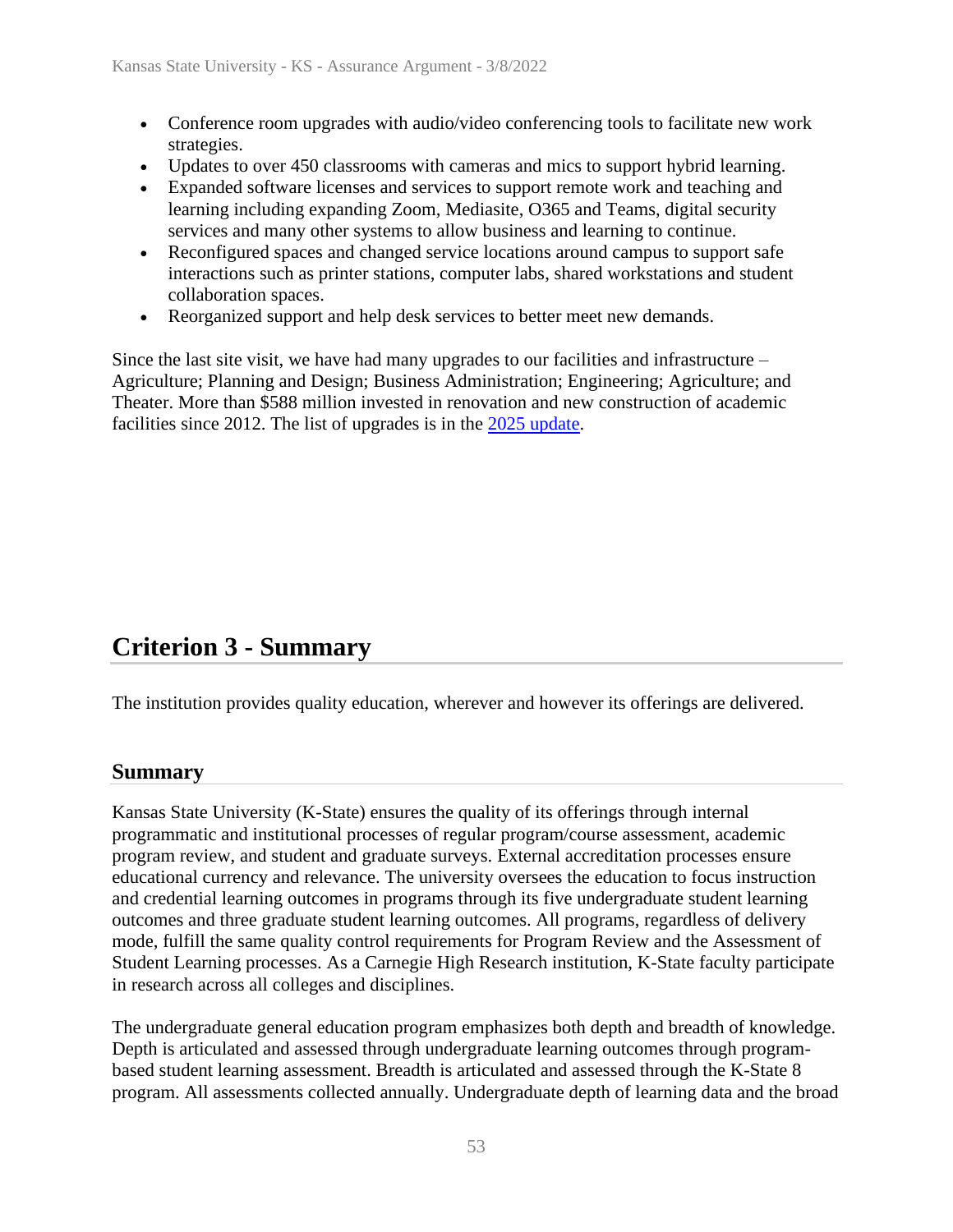exposure to the K-State 8 areas for breadth are annually reviewed, while graduate depth of learning data are reviewed on a four-year cycle.

Diversity is one of the university level student learning outcomes, The K-State 8 dispersion includes two diversity-focused set of courses. To reflect human diversity appropriate for its mission, K-State's 2025 strategic plan strives to increase the hiring and retention of appropriately qualified instructors and staff of underrepresented groups. A process for equivalent experience helps to ensure instructor qualifications. In general, K-State requires instructors to have the degree or credential at least one step higher than the students they teach; or have equivalent experience that would qualify their teaching at that level. The performance of all faculty members is evaluated annually and is conducted by department heads with input from a faculty evaluation committee. Non-tenured faculty members are provided additional annual feedback on their performance through the reappointment process. The institution also has policies geared to motivate tenured faculty to maintain high levels of performance. Student support staff are appropriately qualified and trained to perform their responsibilities.

K-State provides appropriate student support services for its students at all levels. To support learning, the university created an online Student Success Course to be a hub to access resources. At the graduate level, all programs include an introductory course guiding success in their chosen area of study. The university offers several placement exams to guide students and advisors in course selection in both the undergraduate and graduate levels. Students who do not meet the Qualified Admissions standards are required to participate in academic coaching and sometimes remedial courses. K-State's academic advising as a teaching model is delivered by the colleges and coordinated centrally by the vice provost for student success. Students are required to meet with an academic advisor prior to enrollment. Afterwards, students provide feedback about their advising experience.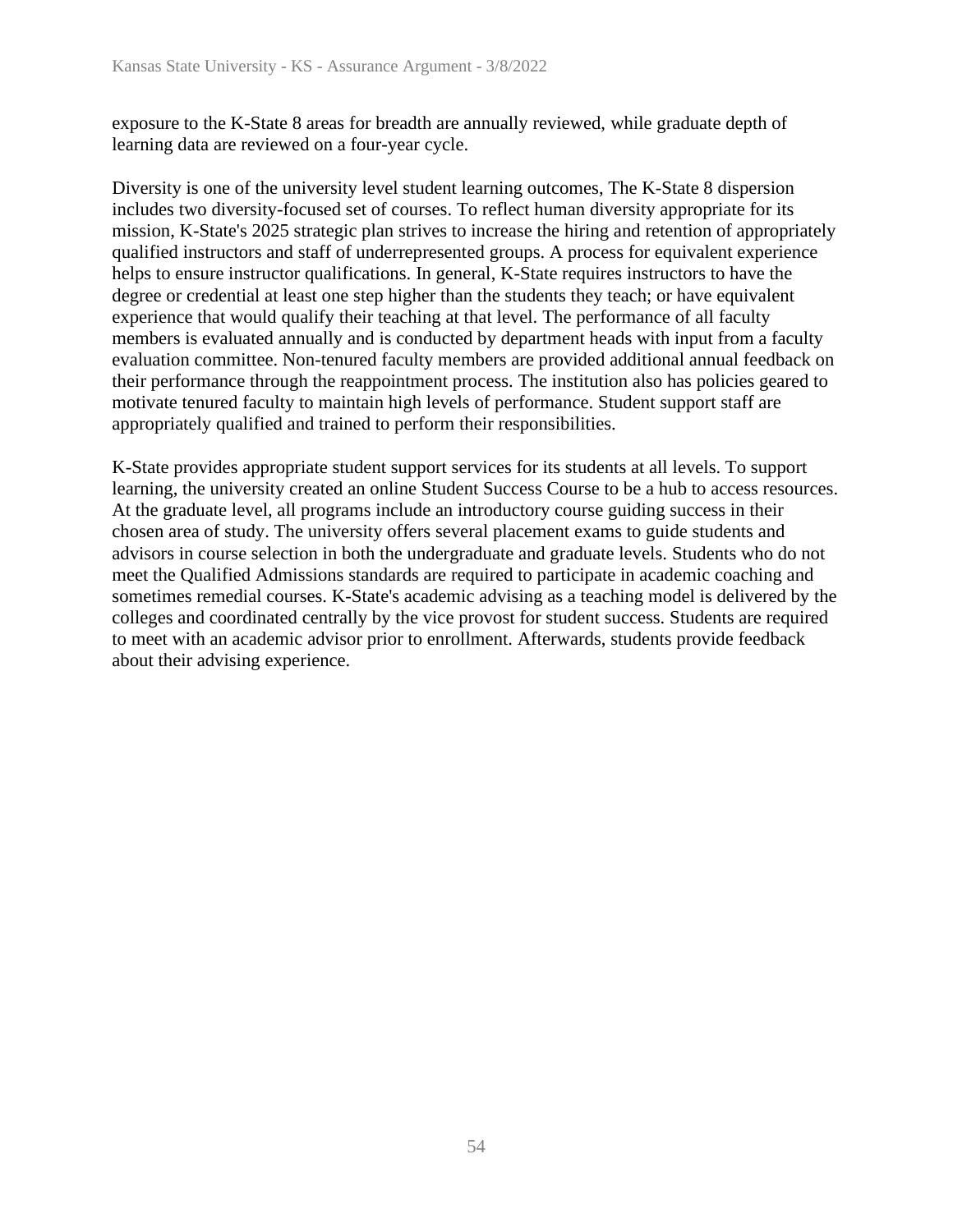# **Criterion 4 - Teaching and Learning: Evaluation and Improvement**

The institution demonstrates responsibility for the quality of its educational programs, learning environments and support services, and it evaluates their effectiveness for student learning through processes designed to promote continuous improvement.

# **Core Component 4.A**

The institution ensures the quality of its educational offerings.

- 1. The institution maintains a practice of regular program reviews and acts upon the findings.
- 2. The institution evaluates all the credit that it transcripts, including what it awards for experiential learning or other forms of prior learning, or relies on the evaluation of responsible third parties.
- 3. The institution has policies that ensure the quality of the credit it accepts in transfer.
- 4. The institution maintains and exercises authority over the prerequisites for courses, rigor of courses, expectations for student learning, access to learning resources, and faculty qualifications for all its programs, including dual credit programs. It ensures that its dual credit courses or programs for high school students are equivalent in learning outcomes and levels of achievement to its higher education curriculum.
- 5. The institution maintains specialized accreditation for its programs as appropriate to its educational purposes.
- 6. The institution evaluates the success of its graduates. The institution ensures that the credentials it represents as preparation for advanced study or employment accomplish these purposes. For all programs, the institution looks to indicators it deems appropriate to its mission.

## **Argument**

### **4.A.1**

The program review process was discussed in Core Component 3.A.1. In addition to Kansas State University (K-State) participation in the Kansas Board of Regent's (KBOR) academic program review and other external accreditation processes, in Spring, 2021, Provost Charles Taber [initiated a](file:///C:/Users/evidence/viewfile%3ffileId=1330355) task force to research, design and implement an annual data-informed academic review initiative to support universitywide [Academic](file:///C:/Users/evidence/viewfile%3ffileId=1357309) Program Review and [Revitalization](file:///C:/Users/evidence/viewfile%3ffileId=1357309) (APRR). The focus of the new process is on assessing and improving program quality, and how our programs can meet the needs of future generations of students. The structure of the APRR is an institutionalized academic program review process that includes a self-study review of relevant data and a program evaluation process to guide decisions of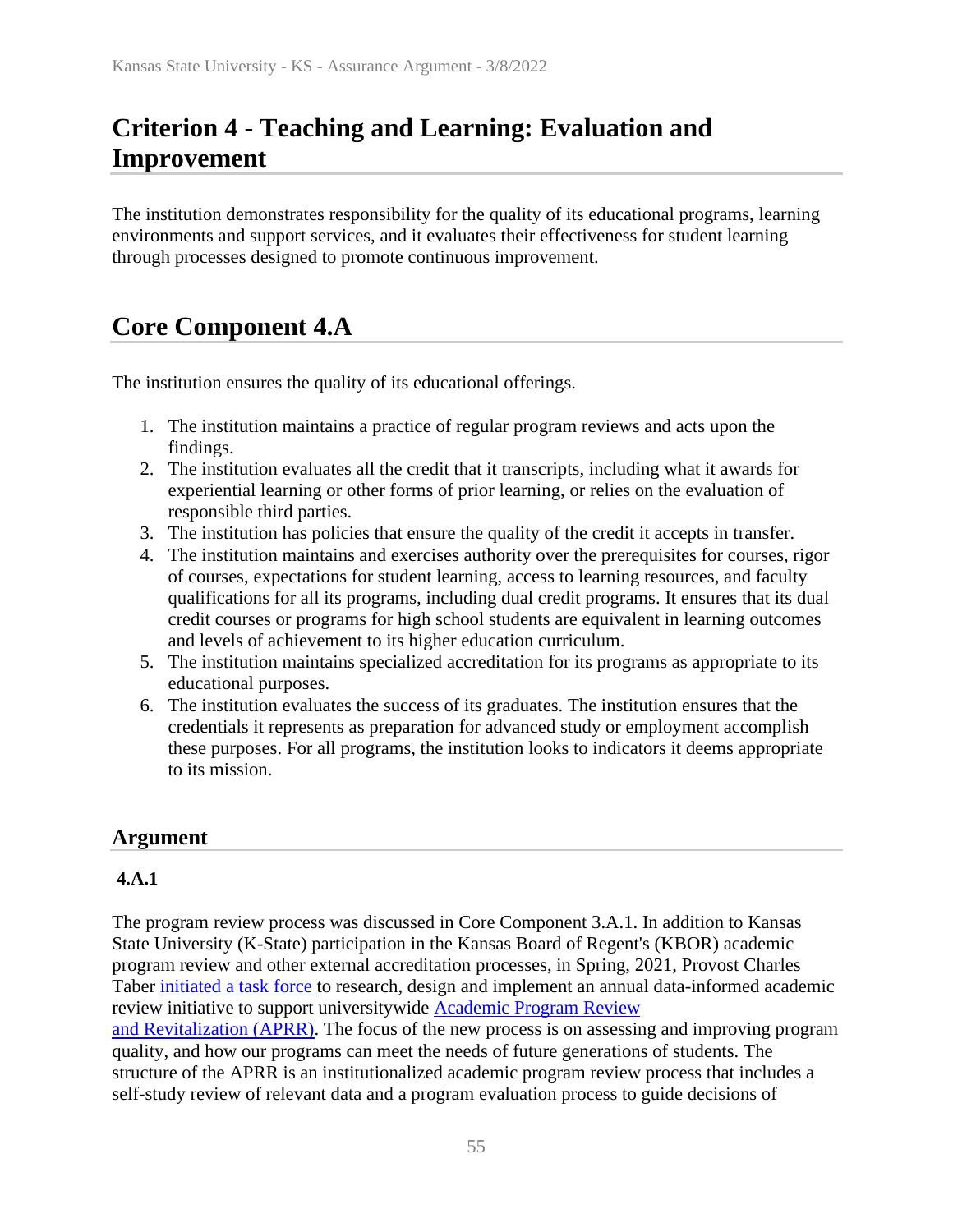support, investment, and growth toward continuous program improvement, innovation, and sustainability. The goal of the APRR is to guide strategic instructional and budget decisions based on this comprehensive review and evaluation of student and program needs to take advantage of emerging opportunities for the institution. The task force made up of representatives from across campus guided a [discovery phase](file:///C:/Users/evidence/viewfile%3ffileId=1330356) that enabled faculty to provide questions and suggestions to guide the development of the initiative. The APRR website includes details about each of the five development phases including a [time frame](file:///C:/Users/evidence/viewfile%3ffileId=1330354) estimation for each phase. With assistance from the K-State Office of Institutional Research and Assessment (OIRA), the task force established a common framework and set of [metrics](file:///C:/Users/evidence/viewfile%3ffileid=1330362) that will provide an objective and transparent path for programs to uncover opportunities for revitalization, investment and growth. One of the core measures used in APRR is program-level enrollment trends, which is a key factor that is directly connected to our hybrid Responsibility-Centered Management (RCM) model and the fundamental for revenue sharing based on enrollment and student credit hour generation. One of the primary purposes of adapting a hybrid RCM model is to encourage growing enrollment, which is the central goal of our strategic enrollment management (SEM) plan. As K-State plans for the future, the APRR initiative is designed to drive investment decisions and promote financial viability by assuring we meet contemporary market demands and opportunities.

#### **4.A.2**

K-State abides by the KBOR handbook on Credit for Prior Learning. This allows for consistency of students that transfer advance credit from other institutions. The K-State [policy on Transfer](file:///C:/Users/evidence/viewfile%3ffileId=1330364)  [Credit p](file:///C:/Users/evidence/viewfile%3ffileId=1330364)rovides a description for how the university handles all forms of prior credit. The institution examines all [credit for prior learning](file:///C:/Users/evidence/viewfile%3ffileId=1330360) from Advanced Placement (AP) credit, College Level Exam Program (CLEP) or through the DANTES Subject Standardized Tests (DSST) exam program. K-State utilizes the recommendations provided by "A Guide to the Evaluation of Educational Experiences in the Armed Services" published by the American Council on Education (ACE) to assess the potential transferability of military credit. Regarding credit exams, all applicants after 2015 with credit from exams, a letter grade is not assigned for advanced placement but rather "EP" is noted on the transcript. The institution does not provide credit for prior learning through a portfolio process. As noted in the policy on Transfer Credit, there is a process for receiving [military](file:///C:/Users/evidence/viewfile%3ffileId=1342446) credit; however, other types of prior learning credit are not allowed at the university. [\(10-year table of transfer credit accepted\)](file:///C:/Users/evidence/viewfile%3ffileId=1357333). In Fall 2021, 14,809 students out of the 20,229 enrolled received some type of transfer credit. The following is the data for the number of credits for prior learning through testing and transfer accepted at K-State:

- AP Credit: 2,883
- Transfer credit from other college: 14,182
- Military credit 253
- Other Testing/Prior Learning: 734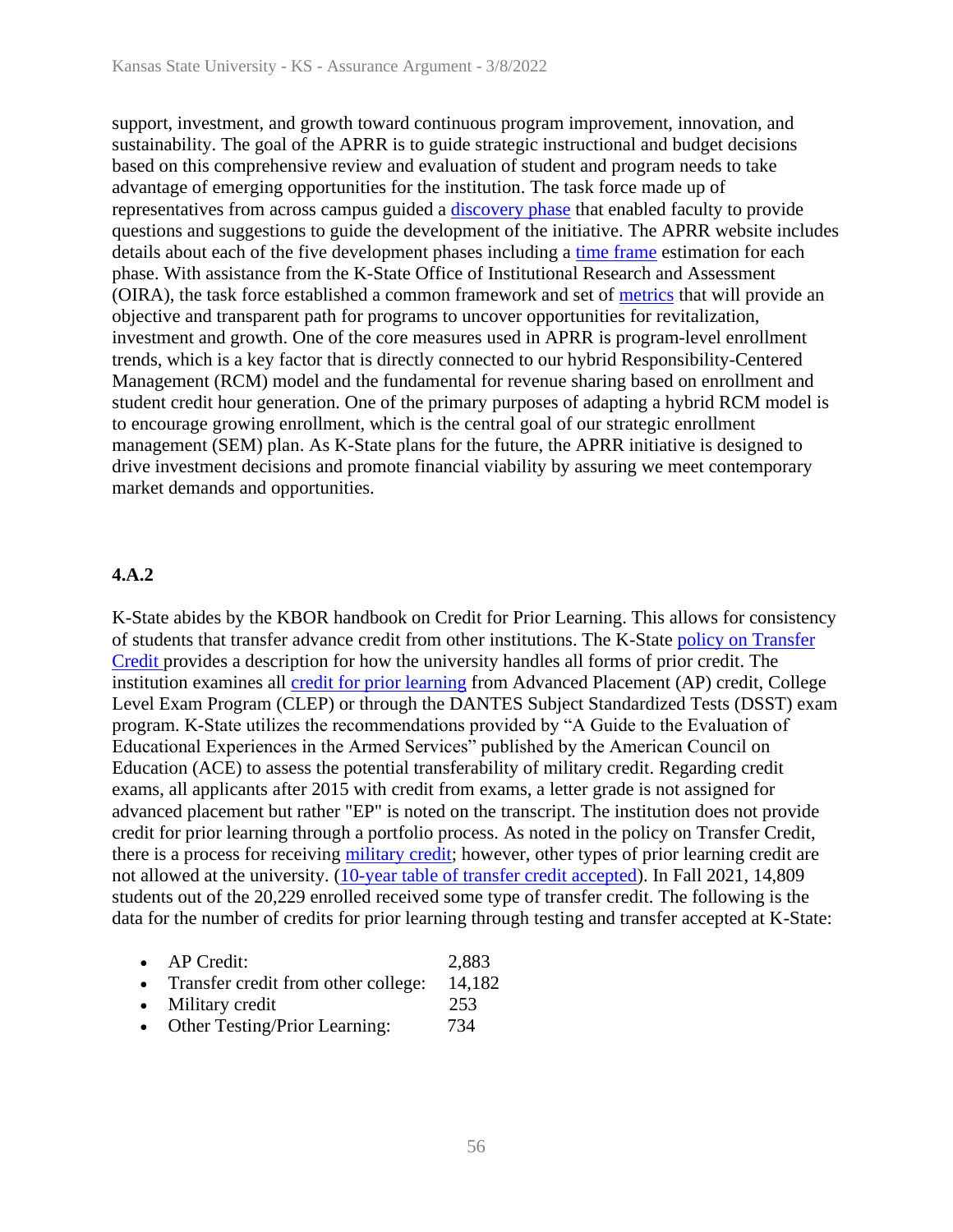### **4.A.3**

The KBOR [Transfer and Articulation](file:///C:/Users/evidence/viewfile%3ffileId=1336531) policy is designed to promote seamlessness in the public postsecondary education system in Kansas. The [Transfer KS program](file:///C:/Users/evidence/viewfile%3ffileid=1357085) is for all public institutions in Kansas. It is monitored and governed by the [Transfer Articulation Agreement Council](file:///C:/Users/evidence/viewfile%3ffileId=1336532) on which two faculty from each institution sit. The process is robust, and affects how transfers are administered across Kansas institutions. The K-State Transfer Credit policy noted above discusses all types of transfer credit. According to the policy, "Transferability of credit to Kansas State University is determined primarily by the accreditation standing of the transfer institution and the comparability of content of credit earned. Most academic credits submitted from accredited two- or four-year college, community college or university are accepted by K-State. However, not all credits are applicable toward all majors as the degree requirements vary from institution to institution and are significantly different between majors. Application of transfer credit toward degree requirements is determined by each college and individual academic unit." Thus, the first requirement is that the transfer institution must be an accredited two or four-year institution. However, there is no all-encompassing rule for transferring in course credits, and all courses proposed for transfer credit are evaluated. The KBOR has historically requested a report on the number of program and institutional specific articulation agreements (2 + 2 etc.), K-State Global Campus provided distance degrees, and program-level agreements. The KBOR [Transfer KS portal](file:///C:/Users/evidence/viewfile%3ffileId=1357085) provides information on Systemwide Transfer (SWT) courses for Kansas public colleges and universities. Systemwide Transfer courses transfer to any Kansas public institution offering an equivalent course. The decision of lower division courses to count toward upper division credit hours is at the discretion of the receiving institution. K-State's [Transfer Equivalency website](file:///C:/Users/evidence/viewfile%3ffileId=1330357) provides a guide for incoming students to see how K-State will evaluate all courses that are possibly being sought for transfer credit. As noted in this guide, even if the K-State website indicates a course credit could be transferred, the Admissions Office (in collaboration with academic departments) examines each specific course to determine whether it ultimately will transfer.

#### **4.A.4**

All course and class requirements are enforced by the academic program through a set of prerequisites in the enrollment system. Some prerequisites automatically block students from enrolling in a class if the prerequisite is not met while others are manually monitored to facilitate exceptions when necessary. [Faculty may grant permission](file:///C:/Users/evidence/viewfile%3ffileId=1330359) to override a requisite by signing an online Permission Form, which is entered into the K-State Student Information System (KSIS) by the department office provided that the class capacity has not exceeded the enrollment limit.

The process of adding new or modifying courses using the [Curriculog Curriculum Management](file:///C:/Users/evidence/viewfile%3ffileId=1335597)  [System](file:///C:/Users/evidence/viewfile%3ffileId=1335597) includes a rationale and impact, course syllabus, pre- and co-requisite requirements, and course rigor in regard to course level. In 2018 Curriculog was adopted to replace the paper course and curriculum approval process. This curriculum management process is entirely online, including proposal forms, agendas, and the review and approval processes. Curricular changes typically begin with faculty in the program, then moves to the department curriculum committee,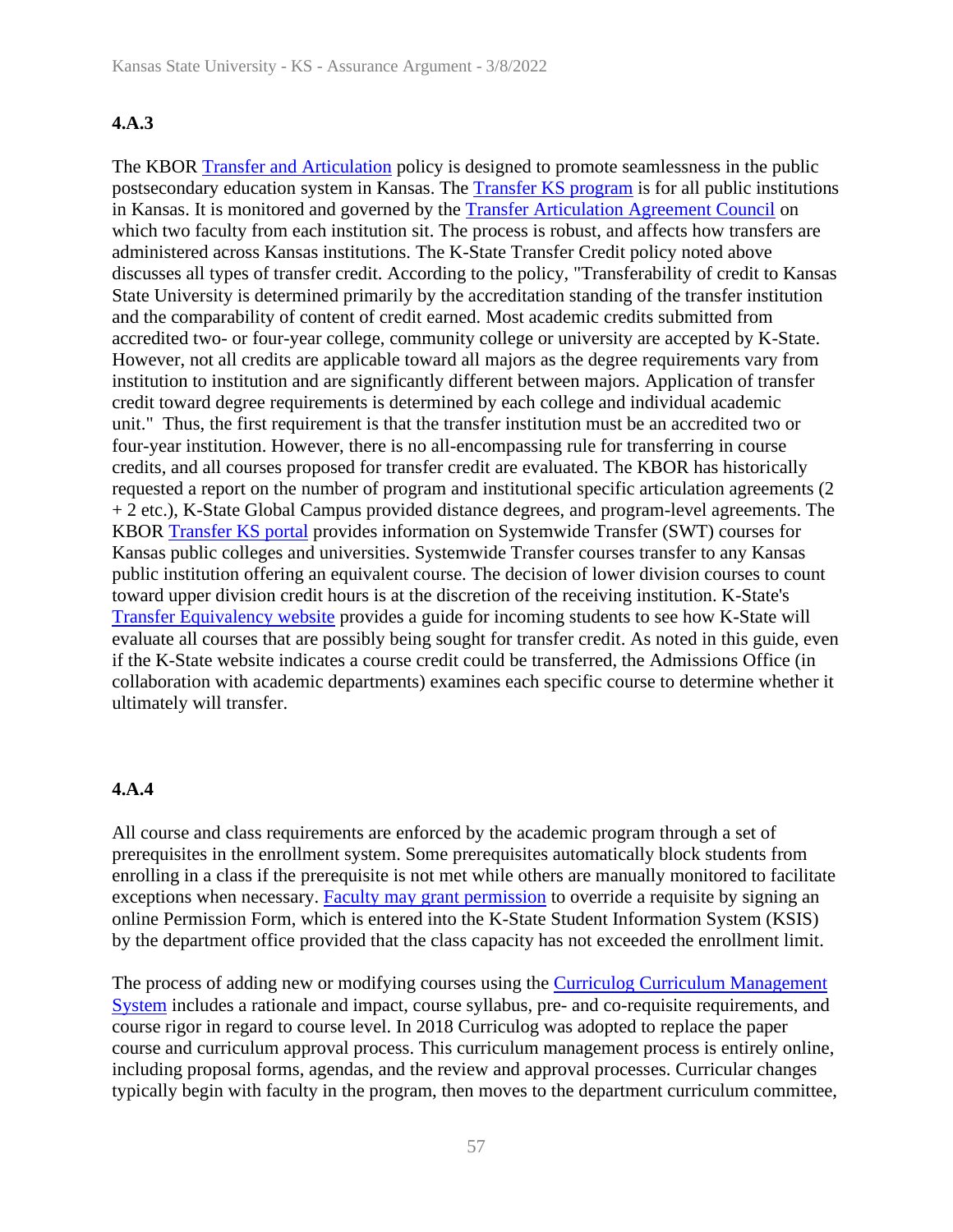through the college committee, the assessment director, and are reviewed by the Faculty Senate Academic Affairs Committee, which includes faculty representation from all undergraduate colleges, before being reviewed and approved by the Faculty Senate. [Graduate courses and](file:///C:/Users/evidence/viewfile%3ffileId=1335596)  [programs,](file:///C:/Users/evidence/viewfile%3ffileId=1335596) both new and modified, use the Curriculog system including approval from the graduate assessment and curriculum committees and the Graduate Faculty Council before being reviewed and approved by the Faculty Senate.

Course evaluations are monitored within each undergraduate and graduate program. In addition to other departmental mechanisms to evaluate teaching, courses are evaluated by the online [TEVAL e](file:///C:/Users/evidence/viewfile%3ffileId=1335595)valuation system, which is unique to K-State and is intended to provide an indicator of student's impressions of teaching effectiveness in a given class. It is also designed to provide some clues as to students' views of specific teaching practices. While K-State historically provided paper versions of the TEVAL, online evaluations are used for all campus and distance courses as of 2019-2020. These evaluations are emailed to students who then anonymously complete them on their own time. Instructors can send email reminders and see responses once the term has completed. The [response rate](file:///C:/Users/evidence/viewfile%3ffileId=1360341) from students has dropped from 56% in 2016 to 44% in 2021.

Institutional mechanisms ensure that expectations for [course syllabi](file:///C:/Users/evidence/viewfile%3ffileId=1335600) remain consistent across delivery modalities. [Expectations for student learning](file:///C:/Users/evidence/viewfile%3ffileId=1326889) are determined by programs and support the [five undergraduate learning outcomes](file:///C:/Users/evidence/viewfile%3ffileId=1326887) and [three graduate learning outcomes.](file:///C:/Users/evidence/viewfile%3ffileId=1326888) Program faculty determine the rigor and content of each course to support these outcomes at the appropriate bachelor's, master's, or doctoral level. Faculty also determine assessment methods that are more effective in demonstrating and documenting learning within each course. Program expectations are communicated to students on each program's website, in the Canvas Learning Management System, and on the K-State Office of Assessment website. Course expectations are communicated via the course syllabus.

K-State maintains access to learning resources for students [virtually](file:///C:/Users/evidence/viewfile%3ffileId=1335594) and physically including [K-](file:///C:/Users/evidence/viewfile%3ffileId=1335598)[State Libraries.](file:///C:/Users/evidence/viewfile%3ffileId=1335598) In addition to providing electronic and print research collections; research and instructional support; significant study seating capacity is provided including: seventeen group collaboration spaces with large screen monitors that vary in size from four to twenty-five seats; three seminar rooms; a large, 60-seat classroom; an event space seating 140; two dedicated graduate student study areas; and several additional conference rooms. The Sunderland Foundation Innovation Lab encompasses portions of two floors within Hale Library and offers technology resources not previously available to the campus. These include a digital media studio, artificial intelligence studio, immersion studio, 3D print lab, media gallery, video production studio, sound studio, and a one-button studio. The new Butler Digitization Lab supports in-house digitization of special collections and university archival collections. The Center for Advancement of Digital Scholarship continues to provide scholarly communication assistance with open educational resources, open access publishing, copyright and licensing, and publishing through the New Prairie Press imprint. There are also multiple branch libraries at K-State, including the Math/Physics Library, Veterinary Medical Library, and the new Paul Weigel Library of Architecture, Planning and Design, all located on the Manhattan campus and the K-State Aerospace and Technology Library in Salina.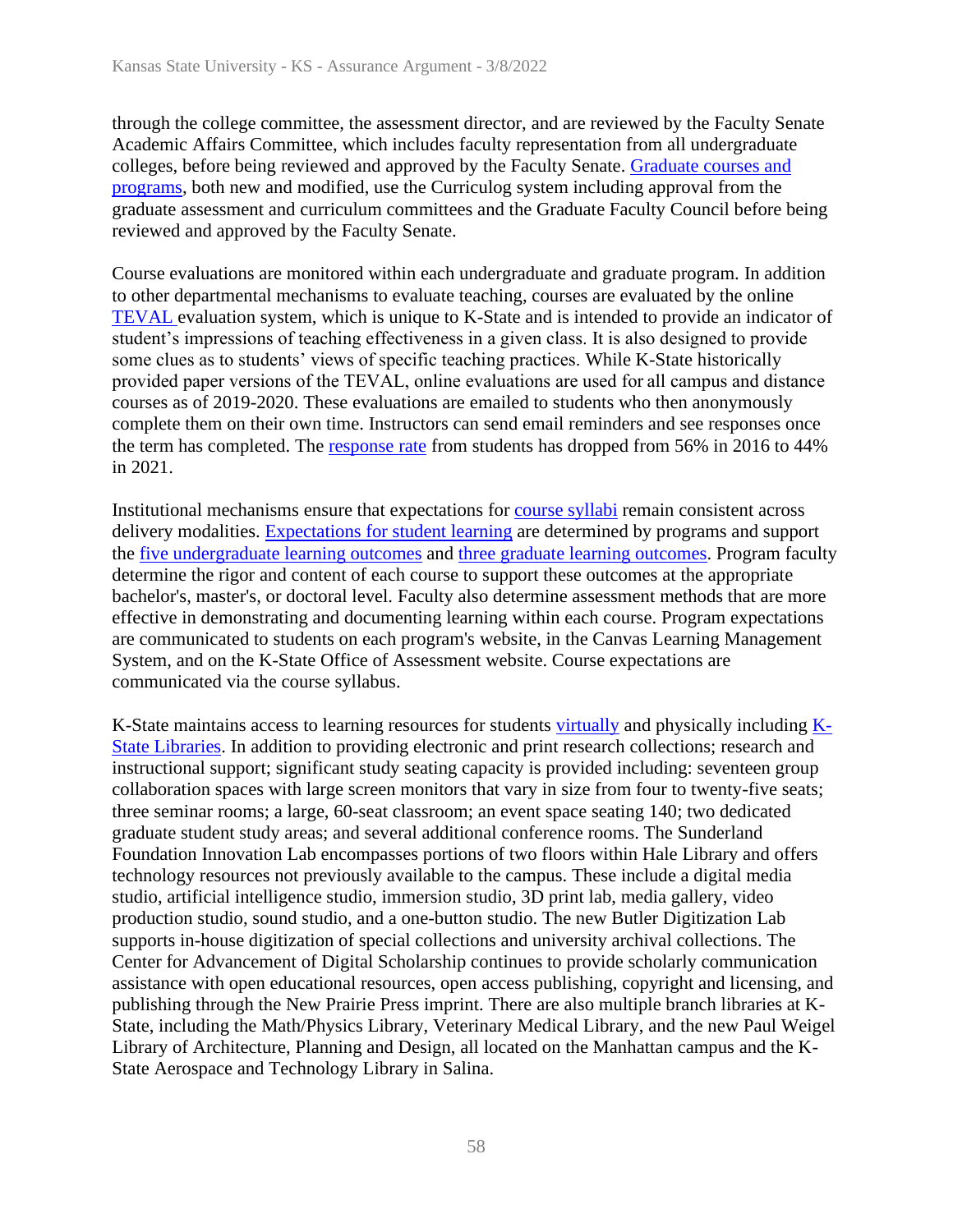K-State maintains and exercises authority of the quality of the dual credit program and ensures that the dual credit courses are equivalent in learning outcomes and levels of achievement to its higher education curriculum. The faculty must possess credentials required by instructors for all its programs. See 3.C.3 for documentation of qualifications. The K-State Salina campus offers [dual credit](file:///C:/Users/evidence/viewfile%3ffileId=1330365) courses with the high schools in the Salina school system. Courses are examined annually to determine whether the appropriate level of rigor, expectations for student learning, and faculty qualifications can be met by the high schools. All [adjunct faculty](file:///C:/Users/evidence/viewfile%3ffileId=1330361) positions are offered commensurate with their qualifications. [Dual credit faculty](file:///C:/Users/evidence/viewfile%3ffileId=1335599) qualifications and evaluation [are described in the linked policy.](file:///C:/Users/evidence/viewfile%3ffileId=1335599)

### **4.A.5**

The institution has many programs that have earned specialized accreditation in their field. It is the policy of the university as well as the KBOR, that any new program created in a field or discipline that maintains a specialized accreditation must seek and gain that accreditation. All accredited programs at K-State are currently approved and compliant with full accreditation, certification, or licensure. A [dashboard](file:///C:/Users/evidence/viewfile%3ffileId=1341815) has recently been created for ease of identifying programs under specialized accreditation, timeframe, and accreditation status.

### **4.A.6**

The Career Center provides reports of graduate [employment statistics](file:///C:/Users/evidence/viewfile%3ffileid=1365619) at the university level, and can provide these reports at the college level upon request. As noted in Core Component 3.A.1, these statistics show that during the 2020 academic year, 75% of graduates were employed within three months of graduation, and another 22% were enrolled in graduate or professional programs. This 95-96% rate has remained fairly constant over the reporting years. Other reports available online at the college and major level provide [information on salaries](file:///C:/Users/evidence/viewfile%3ffileId=1330367) of graduates, as well as [job titles](file:///C:/Users/evidence/viewfile%3ffileId=1330366) and employers. The Career Center completes these reports, and sends them to all administrators, deans and department heads. In the annual Alumni Survey, [87.2%](file:///C:/Users/evidence/viewfile%3ffileId=1330369) of respondents indicate that they felt somewhat or adequately prepared for graduate or professional education and [80.2%](file:///C:/Users/evidence/viewfile%3ffileId=1330370) indicate that t they felt somewhat or adequately prepared for their present job.

As outlined in the **Alumni Association Policy**, the K-State University Alumni Association is to provide a communication link between the University and its alumni and friends. The K-State Alumni Association maintains all computer records related to graduates, former students and friends of the university and has responsibility for the accuracy and security of all information contained in these files. The Association makes lists and contact information of graduates available to programs upon request.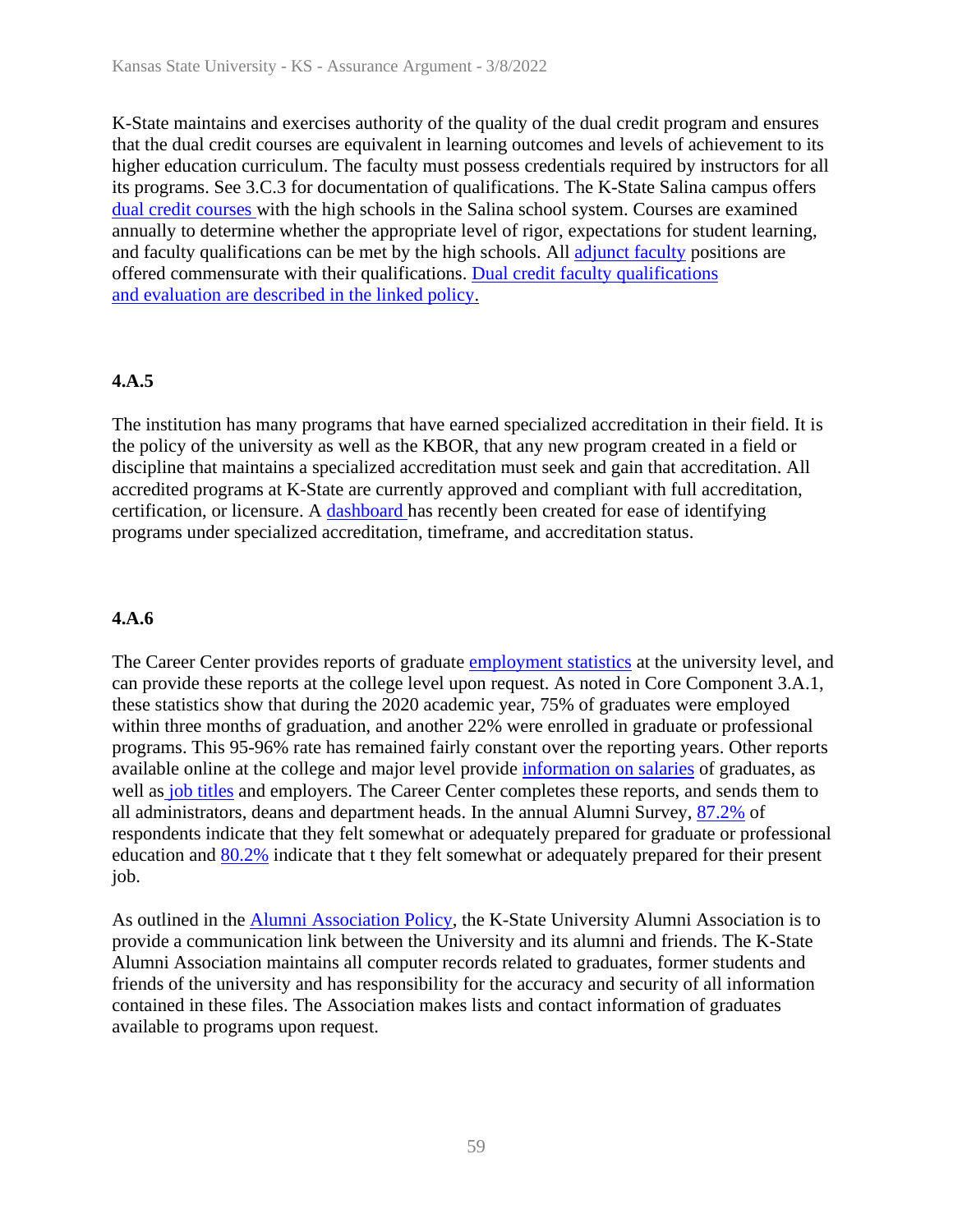# **Core Component 4.B**

The institution engages in ongoing assessment of student learning as part of its commitment to the educational outcomes of its students.

- 1. The institution has effective processes for assessment of student learning and for achievement of learning goals in academic and cocurricular offerings.
- 2. The institution uses the information gained from assessment to improve student learning.
- 3. The institution's processes and methodologies to assess student learning reflect good practice, including the substantial participation of faculty, instructional and other relevant staff members.

## **Argument**

## **4.B.1**

Kansas State University's (K-State) commitment to improving student learning is grounded in multiple aligned sets of outcomes. The institution has [five undergraduate learning outcomes](file:///C:/Users/evidence/viewfile%3ffileId=1326887) and [three graduate learning outcomes](file:///C:/Users/evidence/viewfile%3ffileId=1326888) that are publicly displayed on the institution's website. Each individual academic program and cocurricular unit has established [program learning outcomes](file:///C:/Users/evidence/viewfile%3ffileId=1326889) defined in their assessment plan. Program and cocurricular learning outcomes are publicly displayed within two click of their homepage and on the K-State Office of Assessment website. Each program/unit collects achievement data to review the impact of learning through the [Assessment of Student Learning process.](file:///C:/Users/evidence/viewfile%3ffileid=1330381) In addition to assessing the knowledge/skills reflective of disciplinary expectations, the faculty of each program collectively identify how students demonstrate competence in the undergraduate learning outcomes of written communication; oral communication; critical thinking; diversity; and professional integrity. All undergraduate and graduate programs, no matter the delivery modality, assess student learning outcomes through a clearly defined [assessment plan](file:///C:/Users/evidence/viewfile%3ffileId=1330374) through which they collect student achievement data using program selected [assessment measures](file:///C:/Users/evidence/viewfile%3ffileId=1335601) to identify proficiency.

The office of assessment leads and sustains the institutional process for the assessment of student learning and for achievement of learning goals in academic and cocurricular offerings. The office is charged to design and maintain the assessment process and to provide feedback to individual programs on their assessment initiatives. Undergraduate programs and cocurricular units annually report progress of student learning assessment through the annual reporting process using a uniform [assessment report format](file:///C:/Users/evidence/viewfile%3ffileId=1330375) while [graduate programs report](file:///C:/Users/evidence/viewfile%3ffileId=1330389) a four-year summary of annual assessment data at a mid-cycle of the program review and eight-year summary in the full program review. [University Assessment Facilitators](file:///C:/Users/evidence/viewfile%3ffileId=1330383) committee, made up of associate deans and representatives from each college to act as liaison to their undergraduate programs. The graduate assessment committee, which is an acting committee from the Graduate Faculty Council acts as liaison to all graduate program. Each oversight body interacts with the office of assessment confirming consistency of the assessment process as well as addressing unique challenges that occur.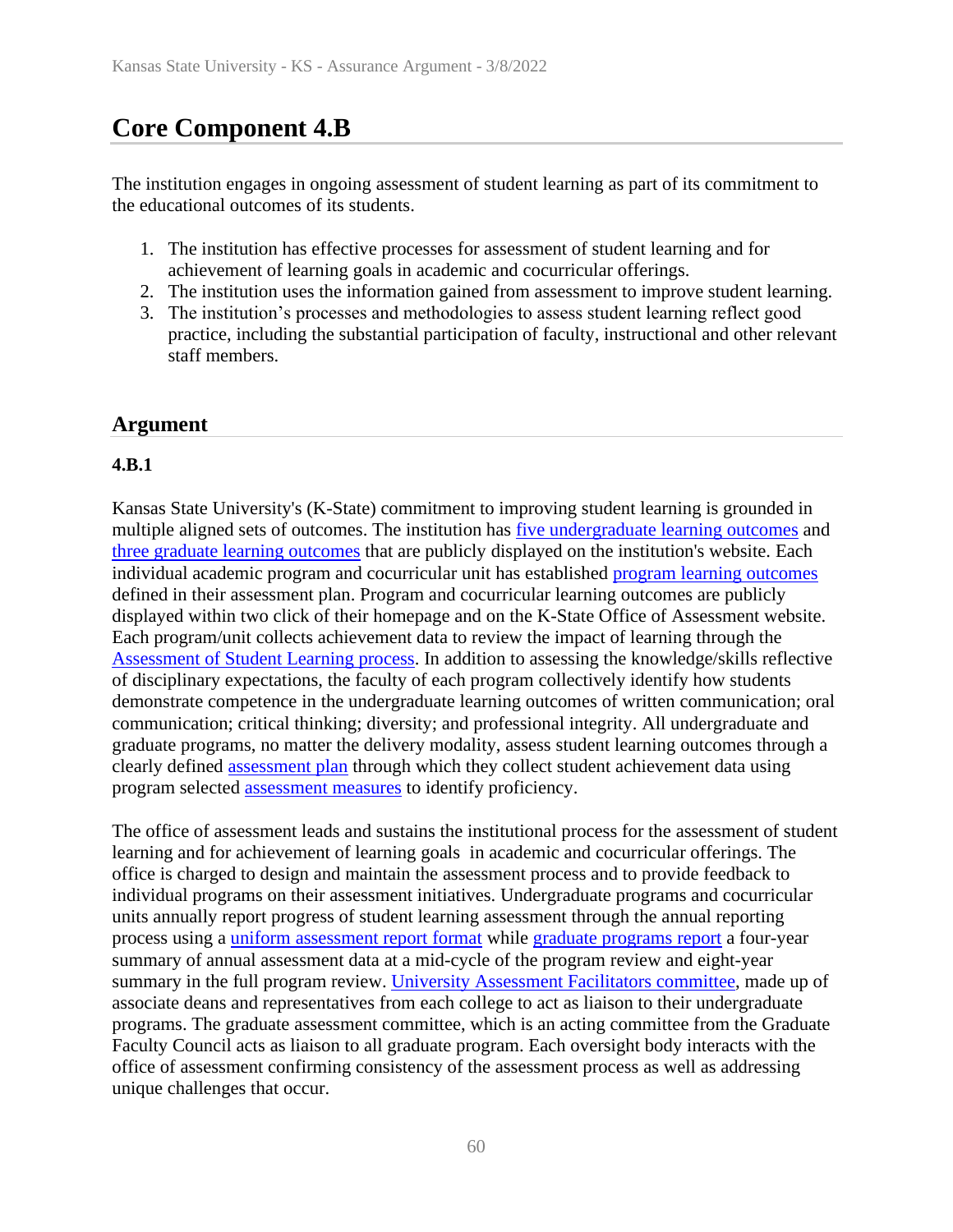Annual assessment reports follow standard [template](file:///C:/Users/evidence/viewfile%3ffileId=1330381) and are submitted through a PowerBI [reporting portal](file:///C:/Users/evidence/viewfile%3ffileid=1330377) . The Office of Assessment provides guidance through a [reporting](file:///C:/Users/evidence/viewfile%3ffileid=1330385)  [guide](file:///C:/Users/evidence/viewfile%3ffileid=1330385) and video Guide [to Annual Reporting.](file:///C:/Users/evidence/viewfile%3ffileid=1330379) All programs receive feedback from the Office of Assessment as well as their program and college assessment committees to guide enhancement in assessment processes. Program report summaries are made public on each unit's website and full reports are made available through the password protected PowerBI link for internal transparency as seen on the above link to the PowerBI reporting portal. Feedback to individual programs provide suggestions about clarity of their Student Learning Outcome (SLO) statements, the quality of the assessment tasks and measures, and actions taken to improve curriculum, instruction, and assessment processes [\(examples provided\)](file:///C:/Users/evidence/viewfile%3ffileId=1335608). The Office of Assessment website provides multiple documents and videos to guide faculty in assessment practices included in the [Assessment](file:///C:/Users/evidence/viewfile%3ffileId=1330378) Toolkit, recorded [workshops](file:///C:/Users/evidence/viewfile%3ffileId=1330387) and specially created instructional videos in the set of links focused on [Canvas and PowerBI Training.](file:///C:/Users/evidence/viewfile%3ffileId=1330382)

Credentialing expectations of student learning as defined in the [Undergraduate Learning](file:///C:/Users/evidence/viewfile%3ffileid=1326887)  [Outcomes](file:///C:/Users/evidence/viewfile%3ffileid=1326887) occurs within the program student learning assessment process. These learning outcome categories are [aligned with specific learning outcomes](file:///C:/Users/evidence/viewfile%3ffileId=1326802) in each academic programs' assessment process. Programs annually collect and review student-learning achievement reflective of program credentialing rigor. Student achievement data are [annually](file:///C:/Users/evidence/viewfile%3ffileId=1326801)  [reported](file:///C:/Users/evidence/viewfile%3ffileId=1326801) by institution, college, and program.

The cocurricular units reconstructed their assessment processes in 2019 in response to a revised strategic structure of Office of [Enrollment Management,](file:///C:/Users/evidence/viewfile%3ffileId=1335605) [Office of Student Success,](file:///C:/Users/evidence/viewfile%3ffileId=1335606) and [Office](file:///C:/Users/evidence/viewfile%3ffileId=1335607)  [of Student Life.](file:///C:/Users/evidence/viewfile%3ffileId=1335607) Each office maintains responsibility for cocurricular planning and assessment. The office of assessment maintains responsibility to assist in designing assessment processes and providing feedback on their assessment initiatives. The Offices of Student Success and Student Life provide annual assessment reports to the oversight office and the Office of Assessment using an [assessment plan template](file:///C:/Users/evidence/viewfile%3ffileId=1330415) and report annually each spring using a [unified reporting](file:///C:/Users/evidence/viewfile%3ffileId=1330414)  [format.](file:///C:/Users/evidence/viewfile%3ffileId=1330414) The in enrollment management internally maintain their own assessment processes. The renewed cocurricular process in now in its first full year of administration and each unit reports through a [cocurricular assessment portal.](file:///C:/Users/evidence/viewfile%3ffileId=1330405) Program reports for each unit are made available through the password protected PowerBI link for internal transparency. Unit report summaries are made public on each unit's website.

The Office of Assessment administered the National Survey of Student Engagement (NSSE) every three years but was discontinued in 2019. Data has been reported institutionally and disaggregated by college and program, but due to redundancy of data from other sources, such as our institutionally-developed Annual [Senior Survey](file:///C:/Users/evidence/viewfile%3ffileid=1330380) and [Annual Alumni Survey](file:///C:/Users/evidence/viewfile%3ffileid=1330388) there was minimal use or impact from the data.

### **4.B.2**

For many programs, achievement data is automatically collected through the Canvas Learning Management System uploaded into an [assessment dataflow.](file:///C:/Users/evidence/viewfile%3ffileid=1330376) To maintain currency of assessment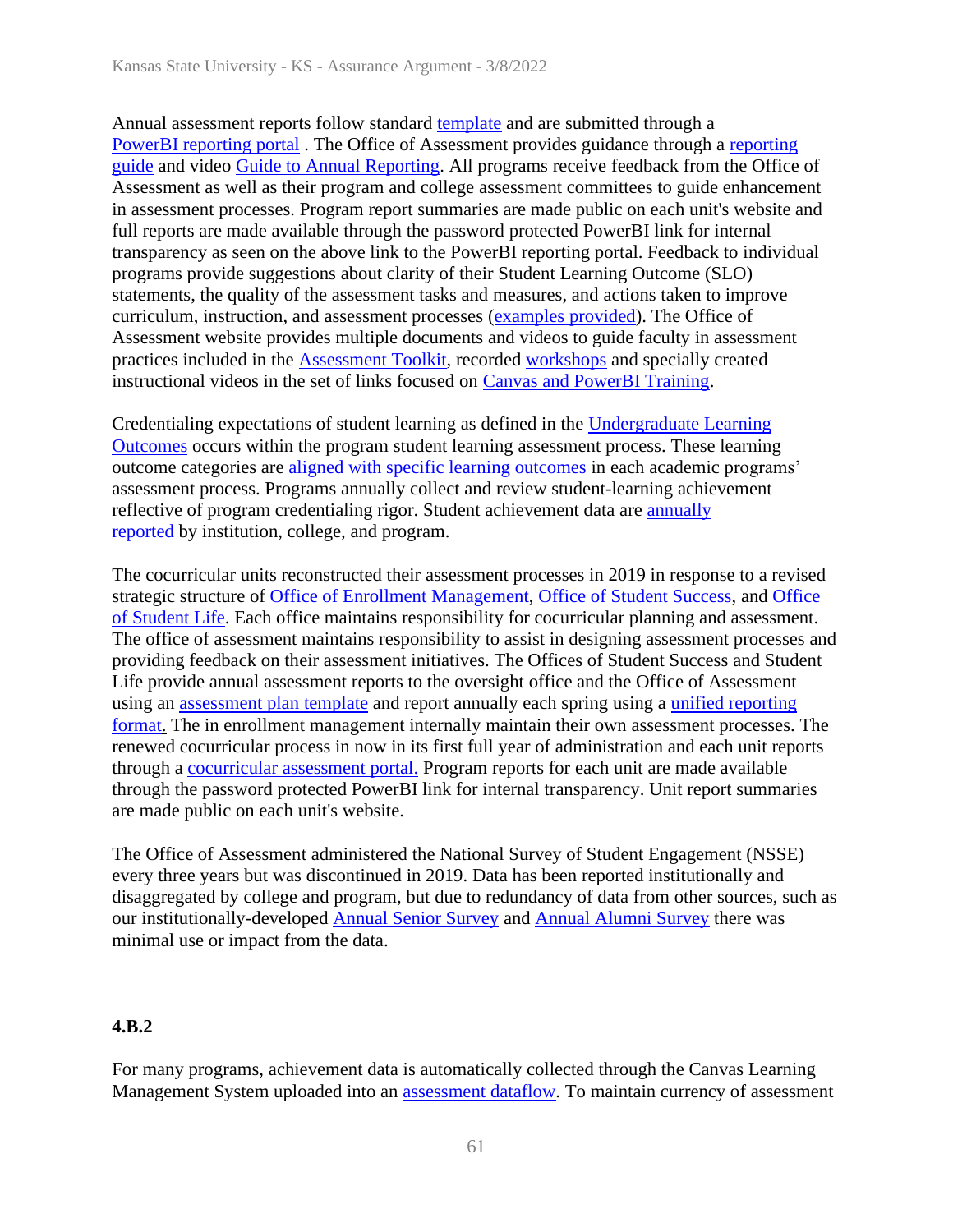data, this automatic data collection refreshes daily and viewable through interactive assessment [dashboards.](file:///C:/Users/evidence/viewfile%3ffileid=1330384) As described in 4.B.1, all undergraduate academic programs review the collected achievement data annually to report student achievement of learning outcomes, but some programs internally review the data each term while others follow specific data periodically across a term. Assessment of all graduate programs follows a four-year cycle. All co-curricular units in the Offices of Student Success and Student Life report assessment outcomes annually. Each program receives annual feedback from the Office of Assessment and each college's assessment committee to guide programmatic decisions that can guide [program](file:///C:/Users/evidence/viewfile%3ffileId=1335610)  [improvements.](file:///C:/Users/evidence/viewfile%3ffileId=1335610) The reporting process records a [longitudinal history](file:///C:/Users/evidence/viewfile%3ffileId=1335611) of:

- assessment measure improvements
- course improvements
- curriculum improvements
- improved faculty understanding or engagement
- increased rigor
- other improvements
- revised assessment plans
- revised outcomes

This data enables each program to recognize progress and inform decisions to improve the quality of student learning.

As noted in 4.B.1, [cocurricular units](file:///C:/Users/evidence/viewfile%3ffileId=1342464) have [restructured](file:///C:/Users/evidence/viewfile%3ffileid=1330414) their assessment processes to align with their unit's leadership change, strategic plan as well as their mission with the assessed outcomes based on the core functions that define the intended student experience. Cocurricular units use assessment to improve services to students and create a more student-centered learning environment. Academic year 2019 was focused on rethinking and developing updated [assessment measures.](file:///C:/Users/evidence/viewfile%3ffileId=1342465) Within the first year of implementation, the cocurricular units spent most of their time addressing immediate needs of the COVID-19 pandemic, but maintained a focus on assessment development. Some programs we able to adapt their assessment process to integrate with the COVID-19 response. The following are example extracted from recent assessment reports:

- **Tutoring Services** was successful in serving students where they were, either on campus or remote. As a result of enhanced tutor training, the students they served demonstrated enhanced confidence and success in their coursework. This was supported through their assessment data, pre and post-testing for student achievement, and surveys. Tutoring services used their assessments to guide change of tutoring practices as well as enhance their assessment processes.
- The **ADVANCE** program worked with students from six colleges through professional development events. Reflecting their missions of reaching an interdisciplinary group of STEM students, the participant data demonstrated that some event categories drew a more diverse crowd than others, which then guided planning for future events. The COVID-19 pandemic constrained staff time and financial resources. The program's networking events were canceled so no data were collected. The program now is administering their assessment processes over the current academic year.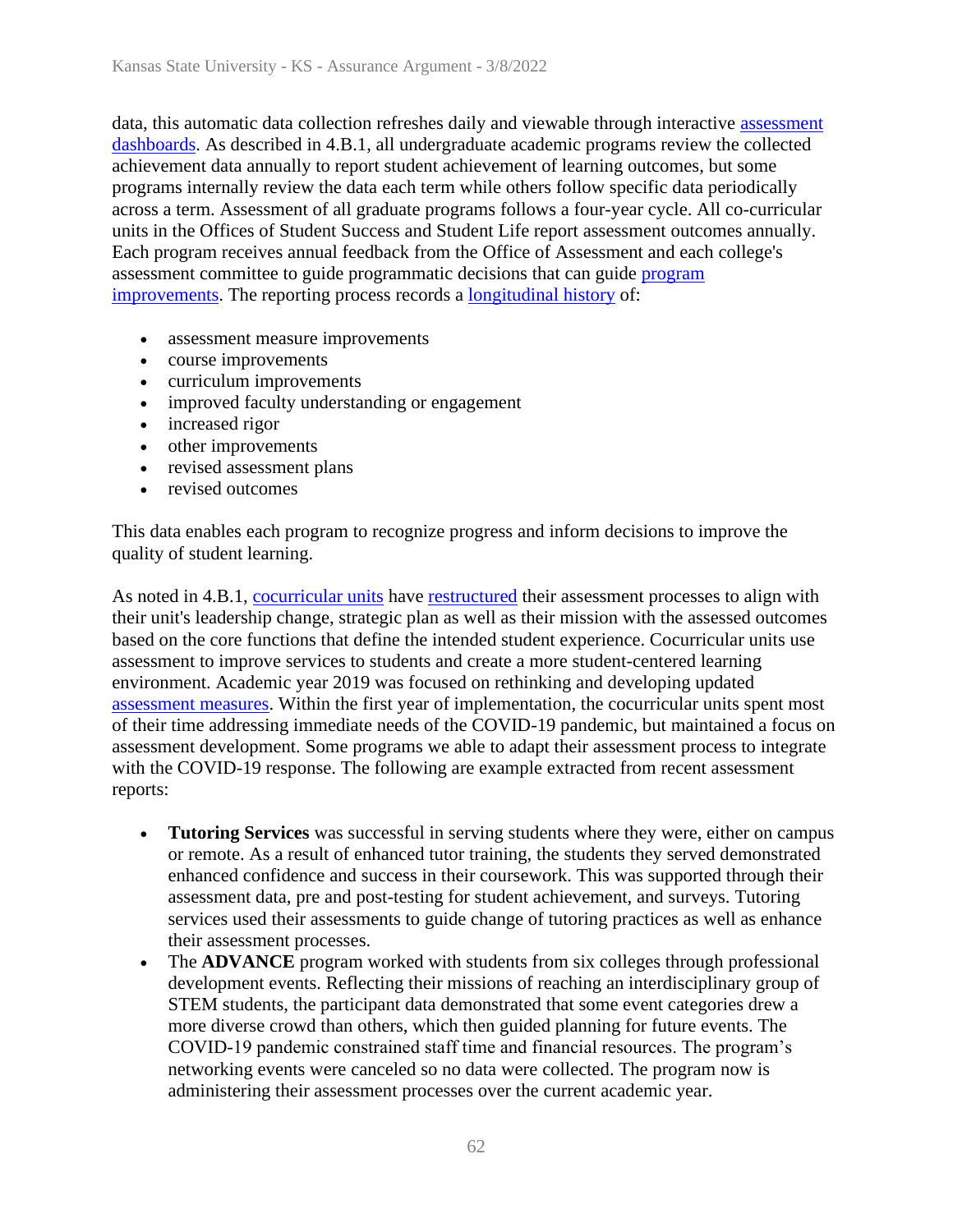The cocurricular units recently reported for the 2021 calendar year in February 2022 and were not available for this report. The data collected should provide an understanding of educational impact from cocurricular units during COVID-19 and guide further enhancements into the future.

### **4.B.3**

Many improvements in process and methodology for assessing student learning across the institution have been implemented in the past five years. Enhancements include:

- eliminating challenges of data collection through automation of collection using the Canvas Learning Management System and other sources such as consistent survey tools and standardized assessment results files.
- automating aggregation of collected assessment data into reporting tables and graphs that allow units to analyze current learning data.

These revisions have sparked curricular discussion that have led to restructuring instructional sequence and content in both academic and co-curricular units as described in 4.B.2. An overall paradigm shift is occurring across the institution through which faculty, programs, and cocurricular units view assessment as an ongoing interactive process aligned with student learning in contrast to traditional compliance through the submission of a printed report. The success of these revisions at K-State have gained the attention of multiple institutions across the United States resulting in multiple [publications, seminars, webinars](file:///C:/Users/evidence/viewfile%3ffileId=1336330) and [consults.](file:///C:/Users/evidence/viewfile%3ffileId=1336329)

All annual assessment reports require reporting of faculty discussion of assessment data and resulting decisions. The Office of Assessment reviews each assessment report, then meets with each program and co-curricular unit to discuss program improvements that could support enhanced student learning. Faculty attend workshops led by the Office of Assessment to guide the assessment process. Best practices are celebrated annually with recognition of programs through the awarding of [Excellence in Assessment recognition](file:///C:/Users/evidence/viewfile%3ffileId=1342488) and an annual [Assessment](file:///C:/Users/evidence/viewfile%3ffileId=1342489)  [Showcase](file:///C:/Users/evidence/viewfile%3ffileId=1342489) [\(view the 2022 Showcase](file:///C:/Users/evidence/viewfile%3ffileId=1359919) program). Assessment outcomes, plans, and program improvements are accessible for transparency.

The instructional adjustments made as a result of the pandemic have impacted considerations of assessment. The assessment culture already integrated across our institution provided a foundation for programs to recognize the importance of assessment as instructional processes were altered during the COVID-19 pandemic. Nearly all assessment reports were submitted during the height of the COVID-19 pandemic. [Reports identified](file:///C:/Users/evidence/viewfile%3ffileId=1342491) the instructional adjustments, assessment results, and plans to address these findings in the coming year. [Some programs](file:///C:/Users/evidence/viewfile%3ffileId=1342492) ran analysis using Rasch Item Analysis and identified which assessed component thrived and which components suffered as a result of alternative instruction implemented. These programs used that data to adjust for the coming semester to provide the best education possible during these challenges and will continue assessing the adjustment to identify impact on learning. Other programs are using the COVID-19 pandemic to review their outcomes and measures to adjust in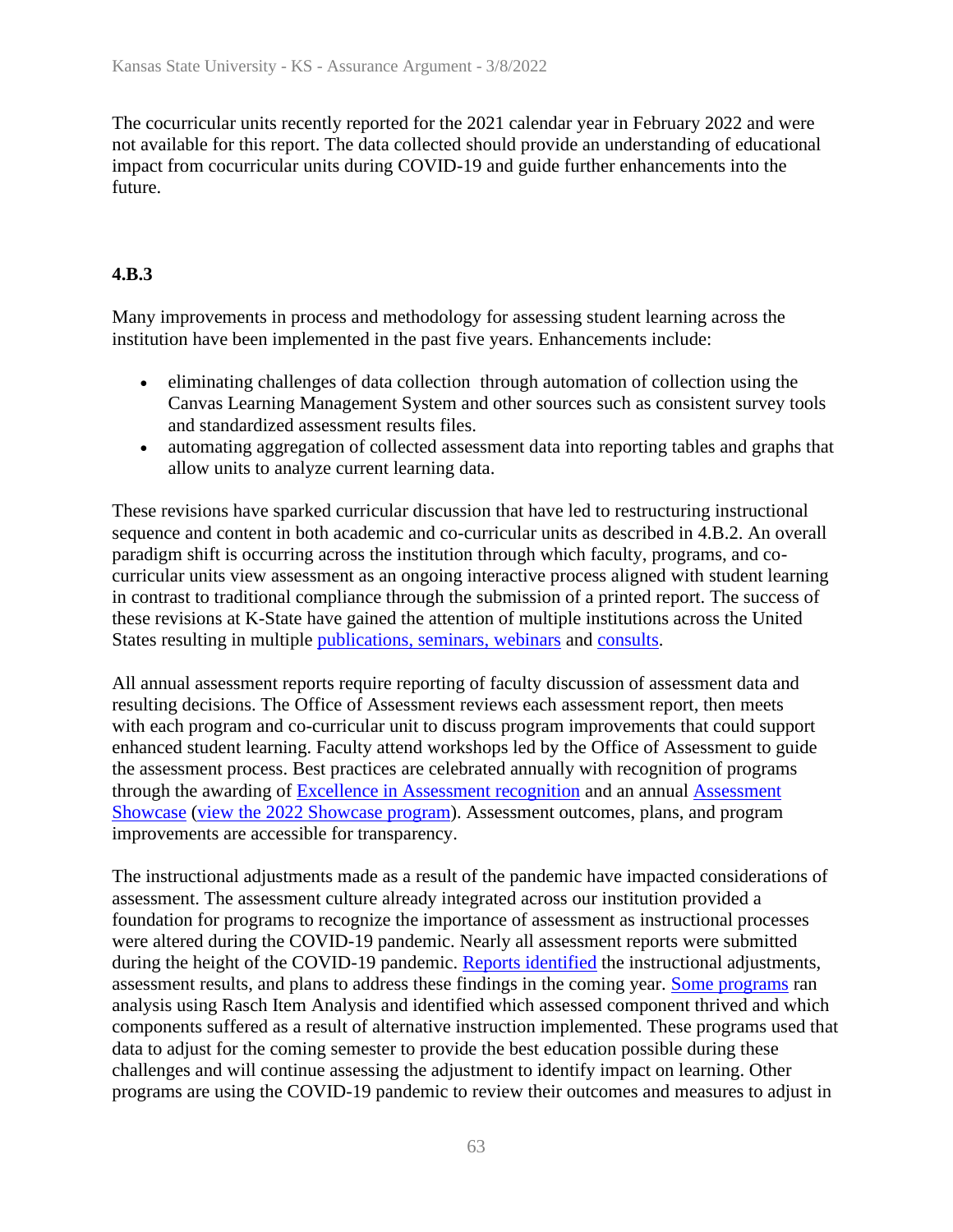the future assessment processes to better serve their students. All reports are also shared with faculty and assessment coordinators who self-monitor findings to guide improvements to student learning.

**Growth and Improvement Plans:** We will begin expanding our use of technology to analyze within the visualization technology to provide opportunities for enhanced understanding of learning for programs, cocurricular units, and the overall institution. As increased amounts of data become available in multiple formats. The Office of Assessment will begin integrating analysis software such as 'R', 'Rasch', and 'Python' into interactive dashboards and tables enabling enhanced parametric measures to explore validity and reliability of measures. In the short-term, this software gives programs the ability to apply statistical measures to assessment results for each of the institutional outcomes. For the long-term, these technological tools can enable proactive analysis using longitudinal data and predictive analytics to analyze, simulate, plan and predict learning to provide interventions that can ward off challenges and increase learning.

Another project that will begin soon is focused on taking advantage of the assessment data warehouse by aligning common criteria across curricular and co-curricular units to identify impact and transfer of learning across multiple programs. As an example, the School of Leadership Studies at K-State develops and assesses leadership skills. These students apply those skills in leadership positions that are assessed in co-curricular units and can be assessed outside of coursework in academic units. Another project in discussion is to assess the impact of [Strengths](file:///C:/Users/evidence/viewfile%3ffileId=1342493) training across the institution. If we align the scoring measures across appropriate tasks, we can identify transfer of learning across the institution. Similar analysis can be aligned with components of critical thinking, information literacy, research skills, and communication skills. With appropriate metrics and longitudinal data, there is a possibility of identifying contributions and challenges to provide predictive indicators of student learning success.

## **Core Component 4.C**

The institution pursues educational improvement through goals and strategies that improve retention, persistence and completion rates in its degree and certificate programs.

- 1. The institution has defined goals for student retention, persistence and completion that are ambitious, attainable and appropriate to its mission, student populations and educational offerings.
- 2. The institution collects and analyzes information on student retention, persistence and completion of its programs.
- 3. The institution uses information on student retention, persistence and completion of programs to make improvements as warranted by the data.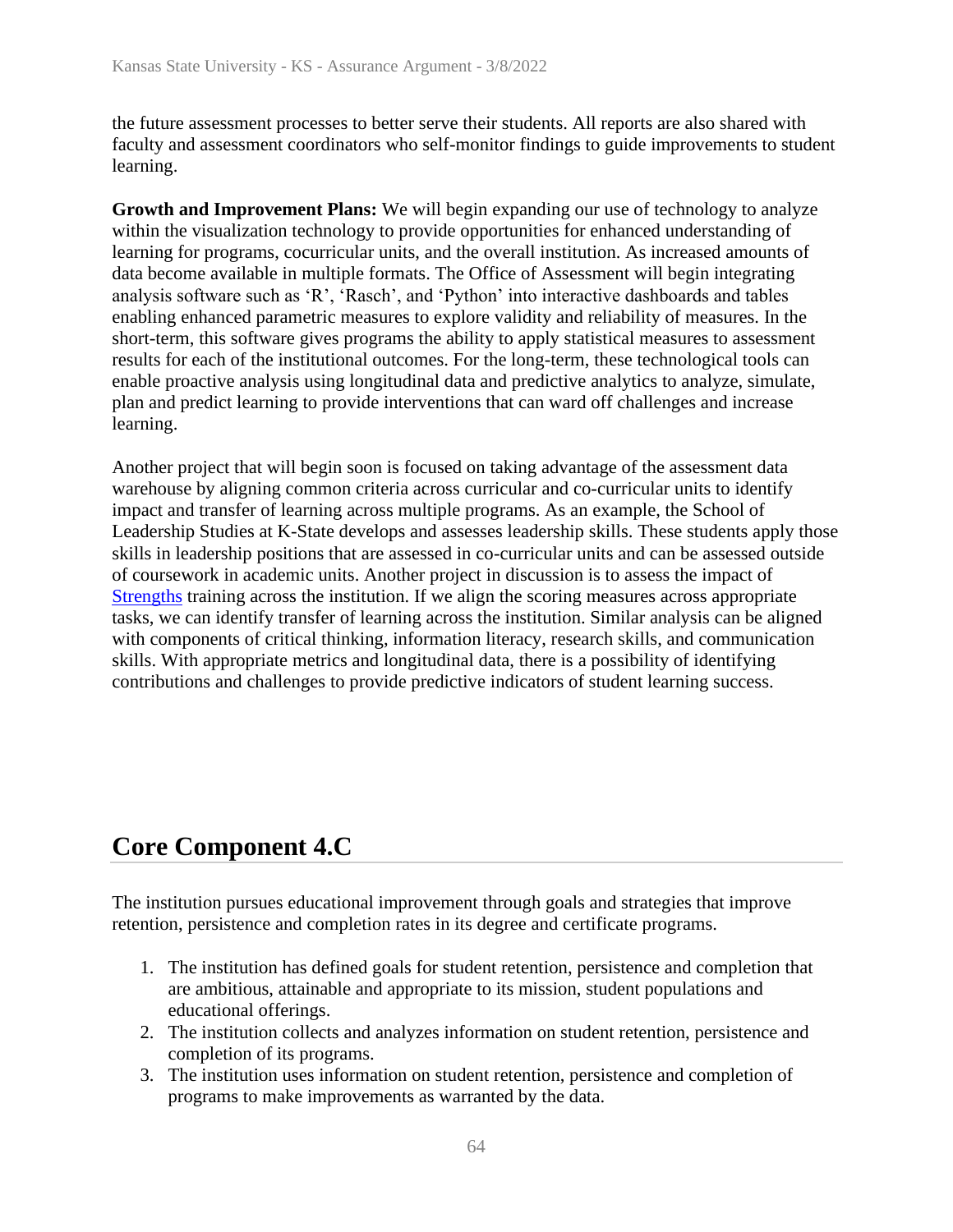4. The institution's processes and methodologies for collecting and analyzing information on student retention, persistence and completion of programs reflect good practice. (Institutions are not required to use IPEDS definitions in their determination of persistence or completion rates. Institutions are encouraged to choose measures that are suitable to their student populations, but institutions are accountable for the validity of their measures.)

## **Argument**

### **4.C.1**

Improving student retention and success has been a focus of the K-State 2025 strategic plan since its launch in 2011 with the inclusion of freshman-to-sophomore year retention and 6-year graduation [rates](file:///C:/Users/evidence/viewfile%3ffileId=1391573) being two of seven key university metrics. That focus has resulted in steady improvement in these rates over the past decade. In 2021, Kansas State University (K-State) set [ambitious goals](file:///C:/Users/evidence/viewfile%3ffileid=1330396) for improving student retention, persistence, and degree completion with a particular focus on reducing and eventually eliminating equity gaps. The Office of the Vice Provost for Student Success collaborates with our Enrollment Management team, advisors, faculty, and policy groups to continually assess retention and degree completion rates across the University. Improvements in advising and student success areas a key goals of the university's student-centered [Strategic Enrollment Management Plan.](file:///C:/Users/evidence/viewfile%3ffileid=1336759) The university is also part of the Kansas Board of Regents (KBOR) initiative to assess strengths and plans in this area in partnership with the National Institute for Student Success. The KBOR goal for the next several years and they have partnered with National Institute for Student Success to assess our strengths and future plan in this area. In addition, to these more legible student success initiatives, These goals are visible on the website tracking progress on the university's [Action Plan for a More](file:///C:/Users/evidence/viewfile%3ffileId=1330391)  [Inclusive K-State,](file:///C:/Users/evidence/viewfile%3ffileId=1330391) which includes specific goals related to student retention and success. Through the action plan for a more inclusive K-State, the university focuses on 11 distinct action steps to address racial and social injustice issues:

- 1. [Student Ombudsperson Office](file:///C:/Users/evidence/viewfile%3ffileid=1336706)
- 2. [Review of Policies and Student Code of Conduct](file:///C:/Users/evidence/viewfile%3ffileid=1336708)
- 3. [Student Recruitment](file:///C:/Users/evidence/viewfile%3ffileid=1336709)
- 4. [Student Retention and Graduation](file:///C:/Users/evidence/viewfile%3ffileid=1336707)
- 5. [Need-based Scholarships](file:///C:/Users/evidence/viewfile%3ffileid=1336705)
- 6. [Intake process for Discrimination Complaints](file:///C:/Users/evidence/viewfile%3ffileid=1336710)
- 7. [Student Social Media Policy](file:///C:/Users/evidence/viewfile%3ffileid=1336704)
- 8. [Truth, Racial Healing, and Transformation Framework](file:///C:/Users/evidence/viewfile%3ffileId=1336631)
- 9. [Faculty/Staff Hiring and Retention](file:///C:/Users/evidence/viewfile%3ffileId=1336720)
- 10. [Multicultural Overlay Initiative](file:///C:/Users/evidence/viewfile%3ffileId=1336721)
- 11. [Cultural Competency Workshops](file:///C:/Users/evidence/viewfile%3ffileId=1336719)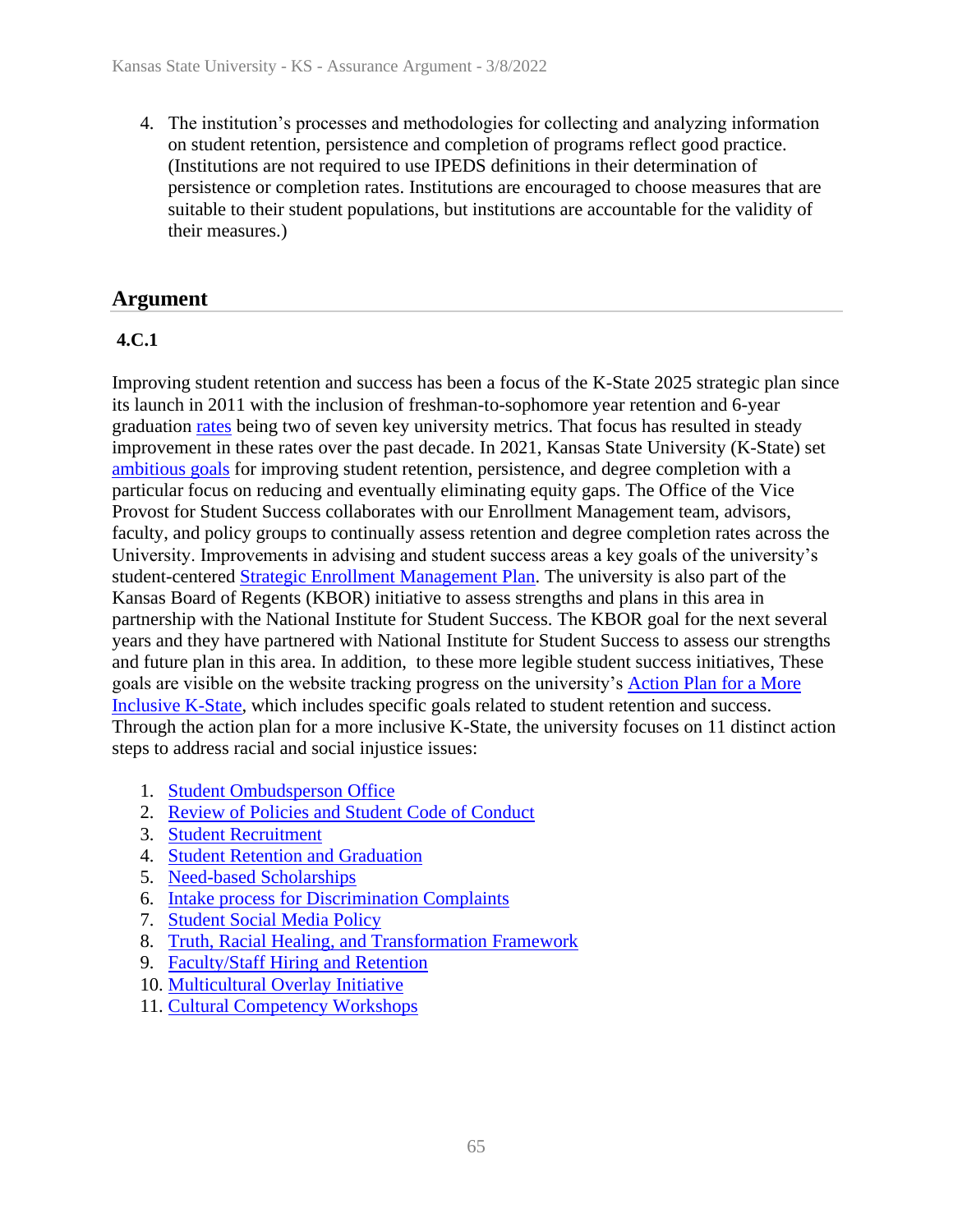## **4.C.2**

According to the K-State 2025 strategic plan ten-year update, the K-State freshman-tosophomore retention rate across the institution has improved from 81% in fall 2012 to the current 86% on track for achieve the goal of 90% by 2025. The K-State 6-year graduation rate has improved from 56% to 68% during that same time period, on track to meet the 70% goal by 2025. The university's [student success goals](file:///C:/Users/evidence/viewfile%3ffileId=1391583) were expanded in 2021 as part of our Strategic Enrollment Management planning and the Diversity Action Plan to include second-year retention and 4-year graduation rates with goals set for 2025 and 2030.

K-State has never been, nor will likely ever be highly selective in terms of its admission rates due to its land grant mission of accessibility for the citizens in the state of Kansas rather than selected admission. A policy of open admissions was in place for all institutions in the Regents system until the early 2000s, replaced by a [set of qualified admission standards](file:///C:/Users/evidence/viewfile%3ffileId=1330408) that allowed a broad range of students into the university. Under those qualified admissions, admission rates of applicants have remained high. For example, the common data set for 2020-21 shows that 9,127 first-time full-time freshmen applied to for admission, and 8,459 first-time full-time freshmen were admitted, for an admission rate of 93%. [Progress reports](file:///C:/Users/evidence/viewfile%3ffileId=1336759) and accompanying data on the key metrics are presented on the K-State 2025 visionary strategic plan website and presented to academic and administrative units by the K-State President and Provost for clarity and transparency. More [detailed reports](file:///C:/Users/evidence/viewfile%3ffileid=1330390) on retention and graduation rates are also available. These provide a breakdown of first-to-second year retention, second-to-third year retention, up to sixyear retention rates and six-year graduation rates. These reports are also available by gender, race, and college on [K-State's Factbook.](file:///C:/Users/evidence/viewfile%3ffileId=1329883)

These reports allow the institution to track its own progress, compare its progress to peer and non-peer institutions, and analyze the data at a more granular level by race, gender, ACT scores, college, and major. Colleges, academic units, and cocurricular units use these reports to monitor retention, persistence, and completion rates to determine the impact of the programs they implement and to design new programs.

The Office of Institutional Research and Assessment (OIRA) works with all units and closely monitors student progress and persistence on a regular basis. In addition to publishing ongoing reports on retention, completion, time to degree, OIRA also serves as a close partner with the Offices of Student Success, Enrollment Management, and Student Life. OIRA conducts many special studies in areas of [first-year performance,](file:///C:/Users/evidence/viewfile%3ffileid=1342478) [living arrangements and first-year success,](file:///C:/Users/evidence/viewfile%3ffileId=1342476) [outcomes of living learning communities,](file:///C:/Users/evidence/viewfile%3ffileId=1342477) [COVID-19 pandemic impact on learning,](file:///C:/Users/evidence/viewfile%3ffileId=1342479) just to name a few, which are used to help understand the impact of instruction, educational experiences, and other factors on student progress and persistence.

### **4.C.3**

K-State's approach to improving retention and graduation rates has been multifaceted. Some of the strategies have been general, aimed at all students, while others have focused on specific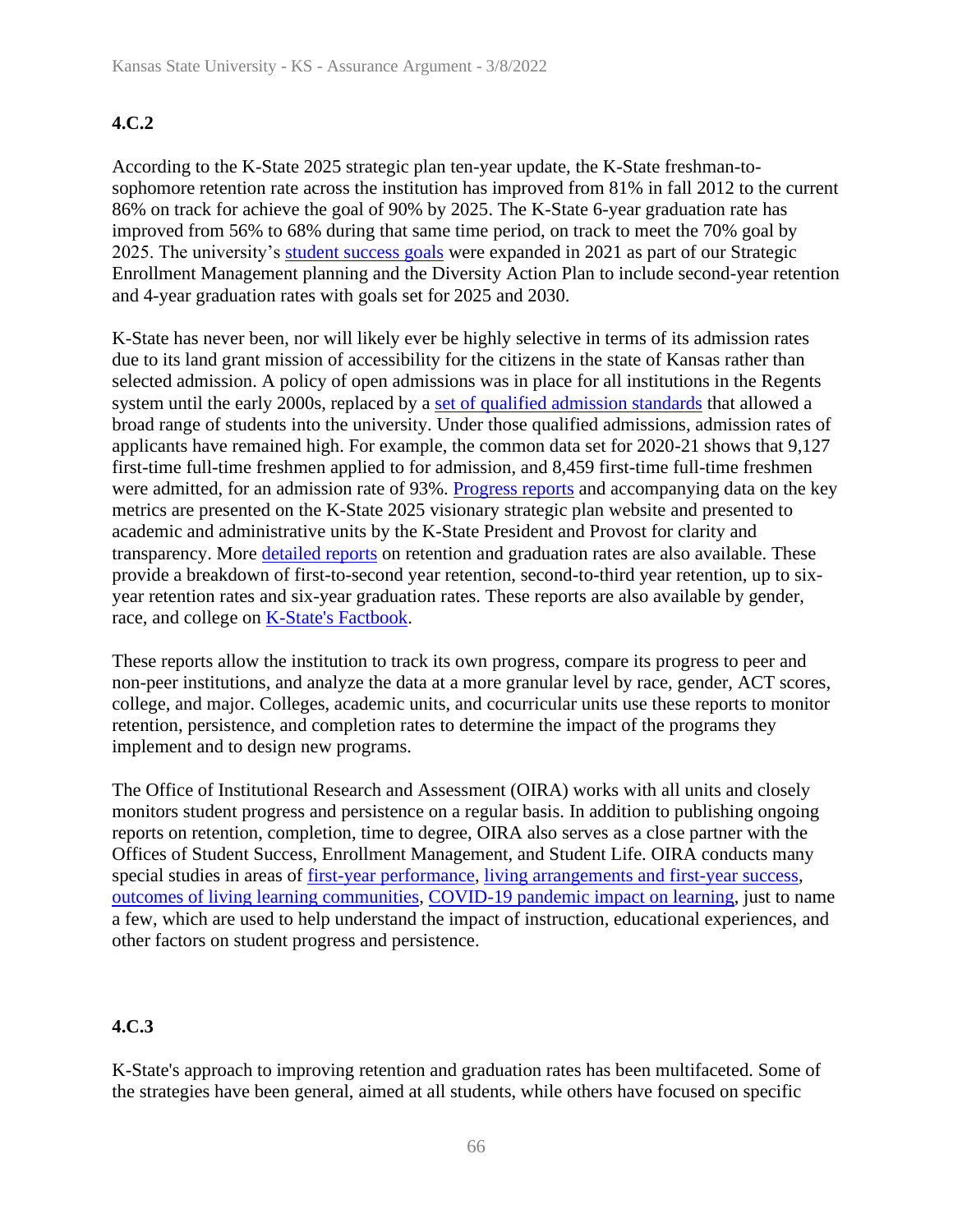populations or intended for a particular college or program. Overall, these strategies focus on increasing [financial support](file:///C:/Users/evidence/viewfile%3ffileId=1342536) and the number of connections for students -- connections with advisers, university resources, student services staff, fellow students, mentors, faculty, housing staff, administration, alumni, and the university. Units, both administrative and academic, have designed a variety of efforts in order to reach as many students as possible.

As seen in the K-State [Factbook,](file:///C:/Users/evidence/viewfile%3ffileId=1336714) from 2011 to the present, there have been steady increases in 1year retention rate, 4-year retention rate, and the 6-year retention rate for Freshman and Transfer students. The launch of universitywide strategic enrollment management and the realignment of the strategic enrollment management functions in 2018-2019 to include vice provosts for Enrollment Management and Student Success in the Provost's Office allows for more centralized and comprehensive collaborations and strategies for student success, retention, and graduation rates.

The metrics for the Action Plan for a More Inclusive K-State take time to measure and are called lagging indicators in the student success literature. Additionally, K-State is tracking metrics that serve as leading indicators that will meet these larger institutional goals. For example, tracked are continuing student enrollment and retention data, then comparing it to data from the previous year (see 4.C.2). From this data, students who have not enrolled but are eligible to do so are contacted to encourage re-enrollment. The goal is to increase the enrollment of first-year students who have earned 30 institutional credit hours by the end of their first year.

Faculty are asked to submit [progress reports](file:///C:/Users/evidence/viewfile%3ffileid=1330393) on students in week five of the semester or early in the progress of short-format courses. When learning challenges are exposed, additional outreach and support are provided to guide academic success. Additionally, faculty and staff report to the Office of Student Life any [student of concern.](file:///C:/Users/evidence/viewfile%3ffileid=1330401) Trained Student Life staff takes a multi-pronged approach to reach and intervene with students who need support. This past fall term, an [academic](file:///C:/Users/evidence/viewfile%3ffileid=1330402)  [planning tool](file:///C:/Users/evidence/viewfile%3ffileid=1330402) was launched to help students efficiently make progress toward their degree. Reduction of curricular detours, on-time degree completion, and bolstering student confidence in student degree pathways is anticipated. The Graduate School has defined [multiple efforts](file:///C:/Users/evidence/viewfile%3ffileId=1357707) for student retention and student success.

Through the [SEM initiative,](file:///C:/Users/evidence/viewfile%3ffileid=1330397) K-State is working to align various programs and services that exist in pockets across campus to ensure all student have access to institutional support and enrichment opportunities to achieve their personal, academic, and career goals (Vision [Statement, Student Success\)](file:///C:/Users/evidence/viewfile%3ffileid=1330398). These projects include:

- building a care network using Student Success Collaborate-Navigate (SSC-Navigate) to connect first-generation students to people and resources,
- launching a peer leadership collaborative to harness and make visible the range of student-to-student programs available to both prospective mentors and mentees,
- providing a student success Canvas course that organizes resources by student question and provides access via the learning management system, a system that students access daily, and
- pursuing research to test if embedded tutoring and a psychological intervention improves DFW rates in gateway courses.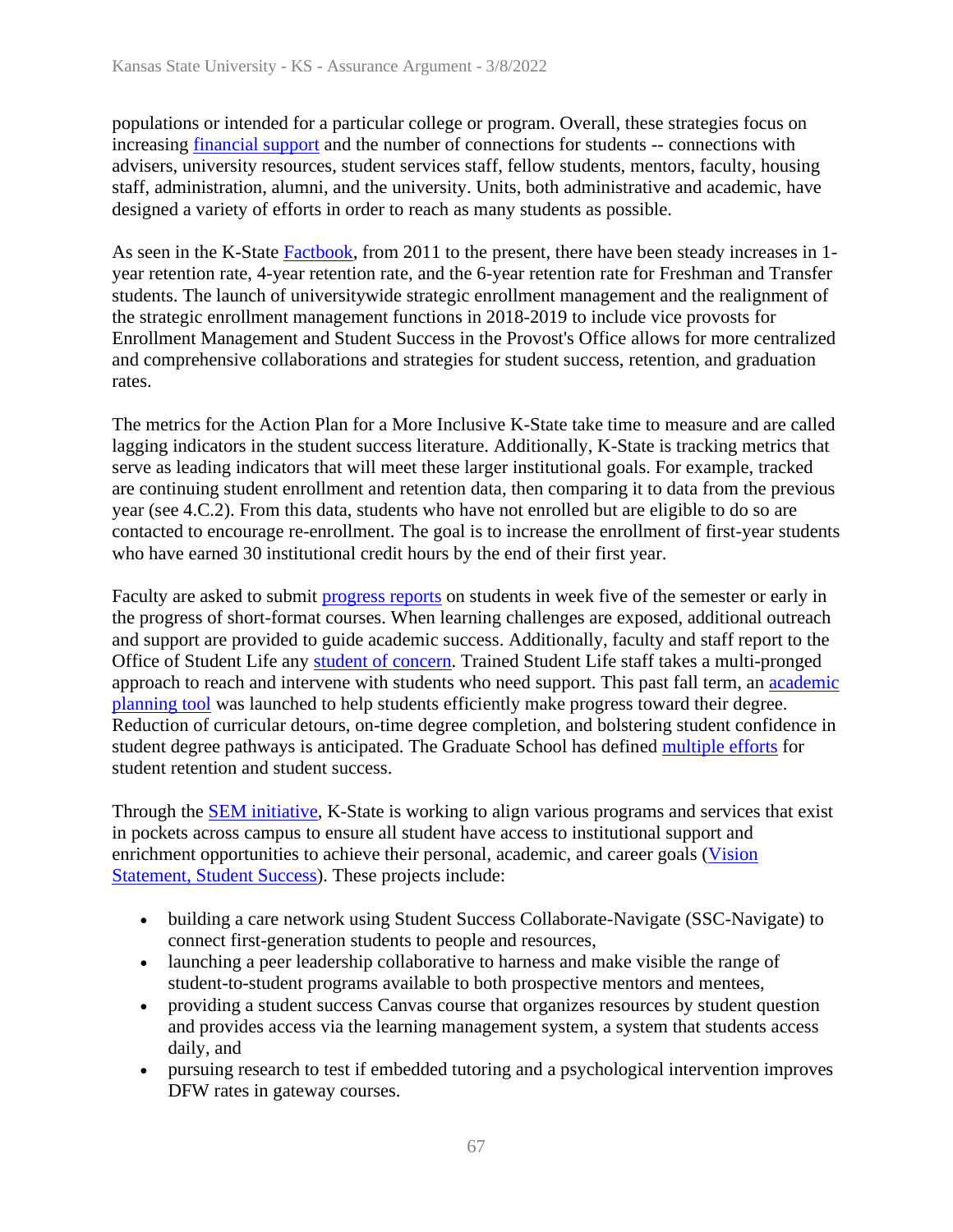Additional processes oriented toward student success include:

- **[Admission standards:](file:///C:/Users/evidence/viewfile%3ffileId=1330408)** Students who do not meet the minimum admission standards are [admitted by exception.](file:///C:/Users/evidence/viewfile%3ffileId=1330409) These students are expected to enroll in a first-year experience course (a first-year seminar or CAT Community), create a learning agreement, and meet regularly with an academic coach. The Academic Achievement Center supports about 300 students annually through this program. In 2019-20, 82% of the students admitted by exception in fall 2019 were in good academic standing.
- **[Summer bridge programs:](file:///C:/Users/evidence/viewfile%3ffileId=1330410)** Multicultural Academic Program Success, or MAPS, is the Project IMPACT summer bridge program for selected multicultural students enrolling in Kansas State University's Colleges of Agriculture, Business Administration or Engineering. Cargill Inc. and ConocoPhillips Co. sponsor the program. MAPS students must intend to enroll in one of associated colleges/majors at K-State during the fall semester.
- **[E](file:///C:/Users/evidence/viewfile%3ffileid=1330411)[AB's Student Success Collaborative-Navigate \(SSC-Navigate\):](file:///C:/Users/evidence/viewfile%3ffileId=1330411)** This investment includes predictive insights, a faculty/staff facing platform that facilitates record-keeping and outreach, and a student-facing mobile application, which is launching fall 2021. Student Success is taking the lead in achieving SEM recommendations for a more coherent, consistent, and collaborative model for advising and outreach (SEM Retention Diagnostic, p. 9). SSC-Navigate is a critical connector for this work. It offers:
	- o a shared repository for advising notes and a record of other interactions across campus,
	- o academic record with trend analysis,
	- o predictive analytics and advance search features to help in identifying students who may need intervention and support,
	- $\circ$  mechanisms for communication including text messaging,
	- o guided onboarding and holds guidance through the Navigate mobile app,
	- o course and graduation planning. Academic Plans help take the mystery out of what is required and when, allows for customization for individual student needs, and frees up advisor time for more substantive mentoring and engagement.
- **[K-State First:](file:///C:/Users/evidence/viewfile%3ffileId=1336332)** This first year experience within Office of Student Success is dedicated to assisting new students with the transition to university-level learning and college life. K-State First is committed to creating a rewarding and engaging collegiate experience for every first-year student. With a strong focus on academic excellence, community, diversity, and the empowerment of students, K-State First programs aim to set students on the path to academic success, degree attainment, as well as satisfaction and achievement in their careers and personal lives. K-State First and its programs are made possible by the support of administrators, staff, and faculty members from across campus. K-State First has 50 First-Year Seminar (FYS) faculty, 45 lead Instructors in the CAT (Connecting Across Topics) Communities, and over 75 Guides to Personal Success (GPS Guides). The K-State First Director and staff work closely with a Student Advisory Council and campus-wide advisory workgroup as well as committees focused on communication, research and assessment, K-State First Book, faculty development, diversity and inclusion, and overall strategic planning. K-State First has a thorough assessment process to identify successes and challenge and uses this [data for continual](file:///C:/Users/evidence/viewfile%3ffileId=1342538)  [enhancement.](file:///C:/Users/evidence/viewfile%3ffileId=1342538)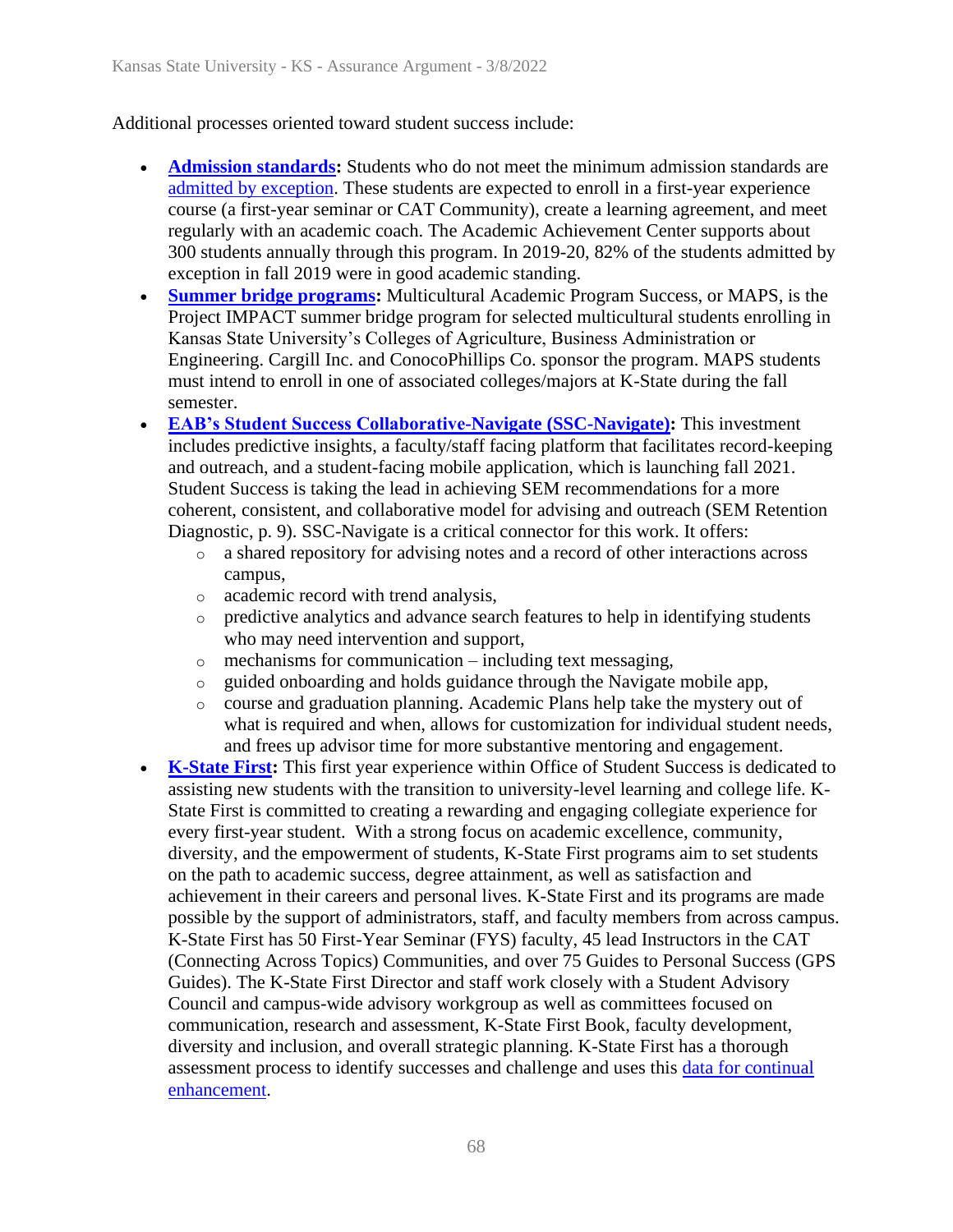- $\circ$  In the fall of 2011, 610 students were enrolled in FYS classes. During the fall of 2021, 882 were enrolled.
- o In fall 2011, 178 students were involved in CAT Communities. During the fall of 2021, 671 were involved.
- o According to current data, students in the CAT Communities have a first-year to second-year retention rate of 90.8%.
- o The retention rate among the students taking EDCEP 111 University Experience (the college student success first-year seminar, designed for high support students) continues to climb. In 2011, the retention rate was 71.8%. In the 2021 data, the retention rate had climbed to 79.4%. The student population who takes this course is a high-support group with an average ACT below 20 (19.9 in our most recent data).
- **[University Experience:](file:///C:/Users/evidence/viewfile%3ffileid=1330399)** New first-year students are encouraged to participate in the K-State First Book (common read) as well as either a first-year seminar or a [CAT learning](file:///C:/Users/evidence/viewfile%3ffileId=1330395)  [community](file:///C:/Users/evidence/viewfile%3ffileId=1330395) (either residential or not). The K-State First team works to integrate the [K-](file:///C:/Users/evidence/viewfile%3ffileid=1330392)[State First Book](file:///C:/Users/evidence/viewfile%3ffileid=1330392) into the curriculum and provides faculty development to ensure teaching excellence in the other curricular options. The University Experience course taken as a FYS or within a CAT Community stands out as an effective resource for students. Consideration is underway as to whether this course should be required for students who are admitted to the university by exception.
- **[SPARK:](file:///C:/Users/evidence/viewfile%3ffileid=1330394)** The Second Opportunity for Academic Refocus (SPARK) program at K-State invites students who earn less than a 1.0 GPA during their first semester to apply to be reinstated to the university. Admitted students enroll in an Academic Refocus student success course with embedded academic coaching, participate in co-curricular opportunities, connect with a peer mentor, experience intentional advising, and engage with a student-focused event on resilience. Program leaders track student persistence and academic performance over time. These data are informing policy discussions related to an accelerated Fresh Start or change of major grade forgiveness to help these students reach good academic standing sooner.
- **[TRIO programs:](file:///C:/Users/evidence/viewfile%3ffileId=1336331)** At K-State, we have three federally funded TRIO programs across the Manhattan and Salina campuses that serve students who are income limited, firstgeneration and/or those with a disability or other special needs. Educational Supportive Services (ESS) in Manhattan serves up to 300 students annually. ESS in Salina serves approximately 150 students; Upward Bound in Salina serves 55 high school students, and the McNair program serves 28 students over a two-year period (cohorts of 14 students each). Current K-State students receive tutoring, academic coaching, and financial support. [Data on persistence, retention, and graduation](file:///C:/Users/evidence/viewfile%3ffileId=1357273) are reported to the federal government annually and inform adjustments to current practice.
- Each college, academic unit, and co-curricular area use information on student retention, persistence and completion of programs and report on improvements as warranted by the data:
	- o [College of Agricultures/K-State Research and Extension](file:///C:/Users/evidence/viewfile%3ffileId=1393165)
	- o [College of Architecture, Planning and Design](file:///C:/Users/evidence/viewfile%3ffileId=1393163)
	- o [College of Business Administration](file:///C:/Users/evidence/viewfile%3ffileId=1393159)
	- o [College of Education](file:///C:/Users/evidence/viewfile%3ffileId=1393161)
	- o [College of Health and Human Sciences](file:///C:/Users/evidence/viewfile%3ffileId=1393162)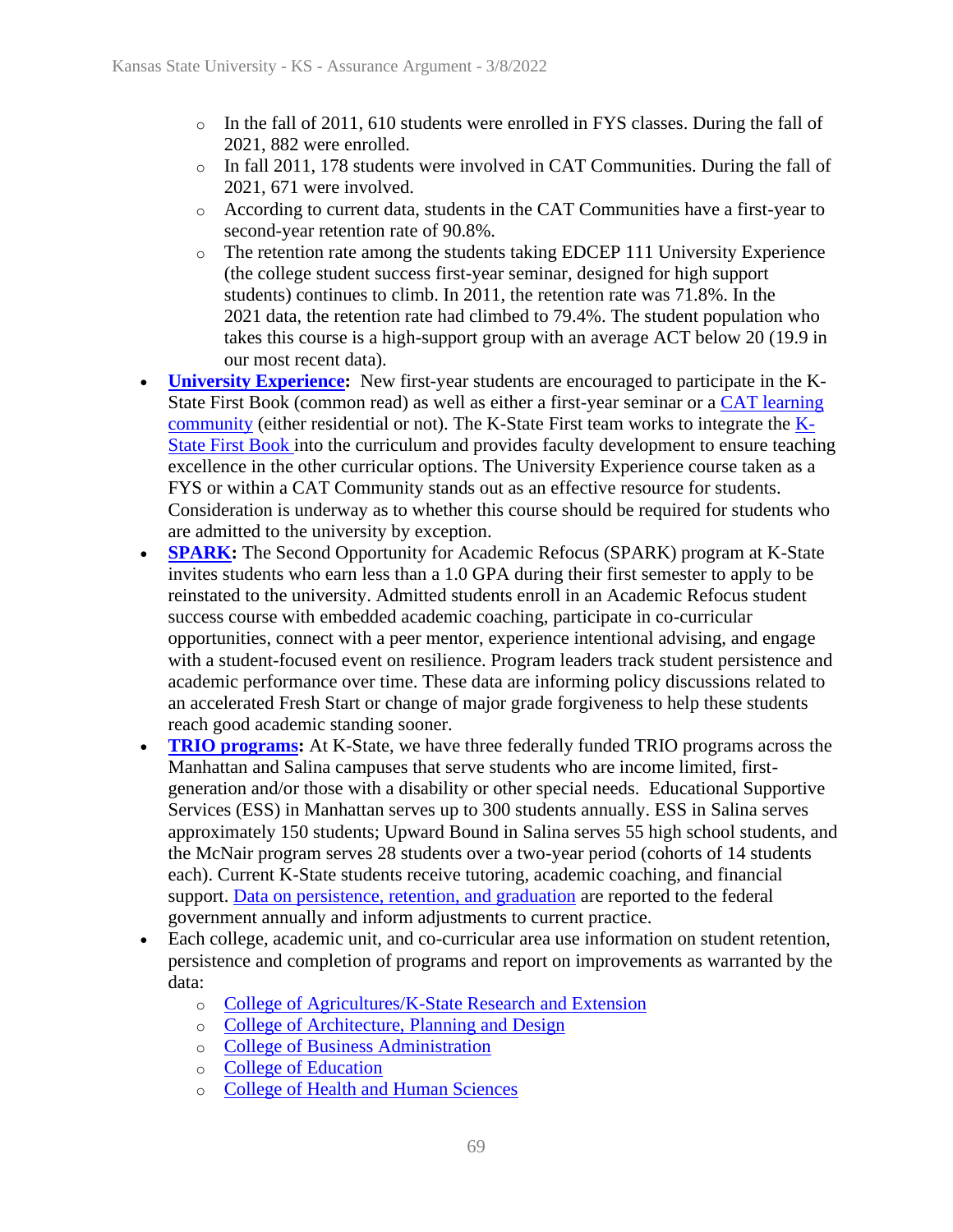- o [College of Veterinary Medicine](file:///C:/Users/evidence/viewfile%3ffileId=1393160)
- o [Global Campus](file:///C:/Users/evidence/viewfile%3ffileId=1393155)
- o [Graduate School](file:///C:/Users/evidence/viewfile%3ffileId=1393164)
- o [Athletics](file:///C:/Users/evidence/viewfile%3ffileId=1393157)
- o [K-State Olathe](file:///C:/Users/evidence/viewfile%3ffileId=1393156) [Campus](file:///C:/Users/evidence/viewfile%3ffileId=1393156)
- o [Kansas State University Salina Aerospace and Technology Campus](file:///C:/Users/evidence/viewfile%3ffileId=1393154)
- o [Student Life](file:///C:/Users/evidence/viewfile%3ffileId=1393153)

### **4.C.4**

K-State uses the IPEDS [definitions](file:///C:/Users/evidence/viewfile%3ffileId=1334687) to collect and analyze data related to student success, such as first-year-to-second-year retention rates and six-year graduation rates. IPEDS definitions are also used to define data such as freshman cohort, [student ethnicity,](file:///C:/Users/evidence/viewfile%3ffileId=1334688) and degree awards. Defining transfer student retention and completion is also based on common practice in higher education, which uses entering full-time transfer student to establish base cohort.

As one of the six public universities in the state of Kansas, [KBOR](file:///C:/Users/evidence/viewfile%3ffileId=1334690) collects a large spectrum of data from K-State throughout the year. The KBOR uses the same methodology to collect student retention and completion data.

More than 25 years ago, the KBOR mandated collection of post-graduation placement [statistics](file:///C:/Users/evidence/viewfile%3ffileId=1336070) as a key performance indicator of each regent university. The collection of K-State data has been managed since that time by the Career Center (formerly known as Career and Employment Services). Over 10 years of data are publicly available electronically via PowerBI dashboards for all levels. Reports are utilized by academic programs and administration for program review, accreditation, enrollment forecasting and other planning initiatives.

For internal reporting and analysis purposes, some local definitions are developed based on the specific purposes and context. For example, OIRA generates reports such as [time-to-degree,](file:///C:/Users/evidence/viewfile%3ffileId=1357260) [Headcounts-Degrees-Retention-Graduation](file:///C:/Users/evidence/viewfile%3ffileId=1357263) and [course DFW](file:///C:/Users/evidence/viewfile%3ffileId=1357261) rates for internal consumption and program improvement purposes. Working with the Graduate School, OIRA has recently developed a tool that monitors progress toward [major milestones](file:///C:/Users/evidence/viewfile%3ffileId=1357334) (e.g., major exam defense) during their program of study. Definitions and methodologies of collecting and analyzing data are established through a collaborative approach between OIRA and individual units.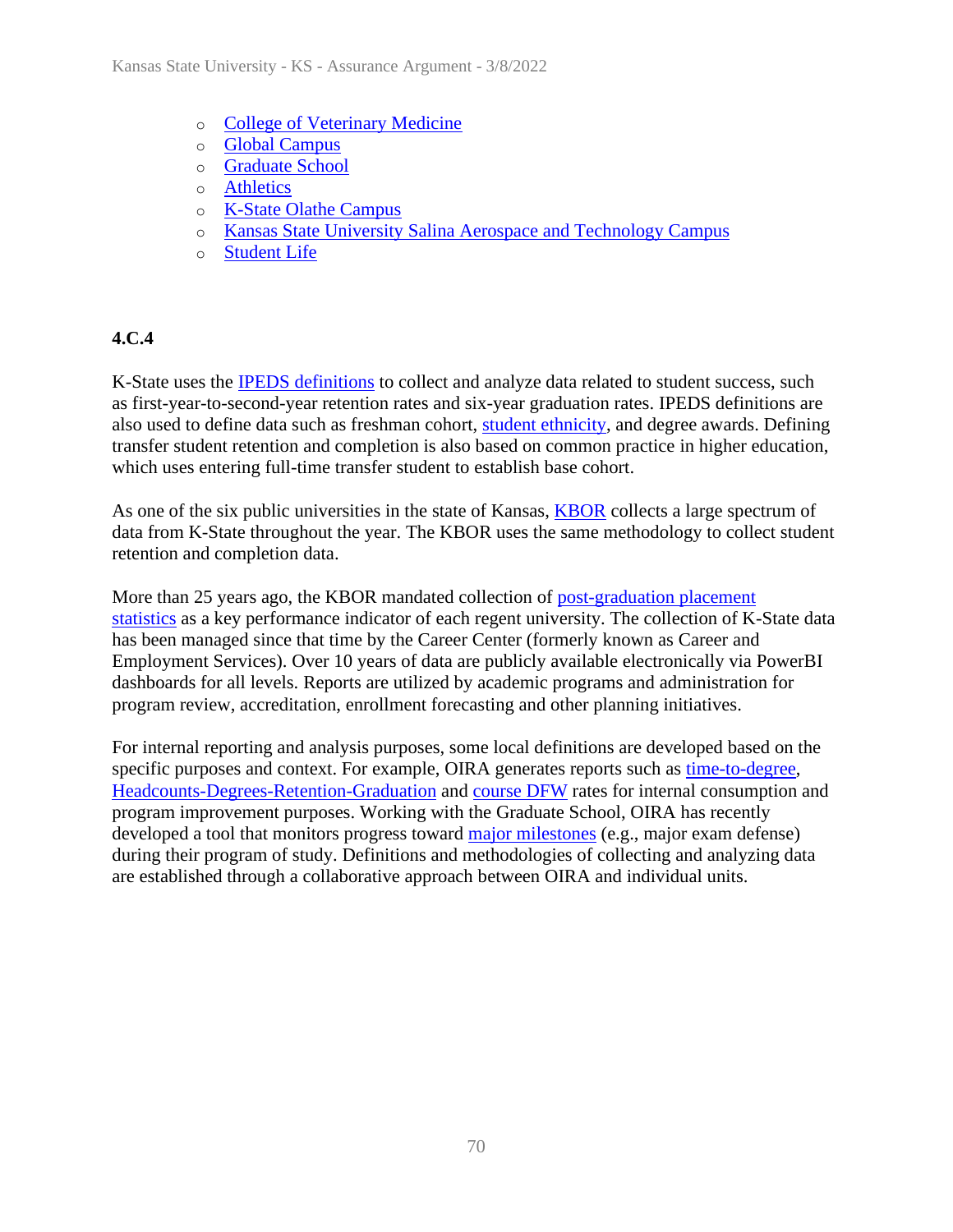# **Criterion 4 - Summary**

The institution demonstrates responsibility for the quality of its educational programs, learning environments and support services, and it evaluates their effectiveness for student learning through processes designed to promote continuous improvement.

### **Summary**

Kansas State University (K-State) has historically participated in the Kansas Board of Regents (KBOR) academic program review and other relevant external accreditation processes. The institution currently has a task force in place to develop a more rigorous data-informed annual academic program renewal process to guide program enhancement. All accredited programs at K-State are approved and compliant with full accreditation, certification, or licensure.

To enable credit for prior learning ranging for all incoming students, the KBOR's transfer and articulation policy provides seamless approval of prior credits across the public postsecondary education system in Kansas. Policy is followed for military and AP credit. K-State maintains and exercises authority of the quality of any dual credit. The Curriculog Curriculum Management System is used for adding new or modifying courses, which includes maintaining control of prerequisite expectations. Senior survey reports provide data on student educational experiences and alumni survey reports provide feedback about post-graduation success.

Assessments of student learning are monitored within programs, but reported institutionally. All undergraduate and graduate programs assess student learning outcomes through clearly defined assessment plans. The office of assessment guides and sustains the process for the assessment of student learning and for achievement of learning goals in academic and cocurricular offerings. The student success and student life units provide annual assessment reports to the office of assessment. All assessment reporting groups receive feedback from their program/unit/college assessment committees as well as the office of assessment to guide enhancement in assessment processes. The processes include the use of visualization technology, which provides opportunities for in-depth analysis of student learning data.

Improving student success is a key focus of the university's K-State 2025 strategic plan. K-State has set goals for improving student retention, persistence, and degree completion. A focus on reducing equity gaps has led to more intentional collaboration across the university. In addition to tracking its own progress, K-State also compares its progress to peer institutions and analyzes the data at a granular level. Colleges, the Office of Student Success, and Student Life, use reports to monitor retention, persistence, and completion rates to determine the impact of the programs they implement and to design new programs. Some of the retention and graduation strategies have been general while others have focused on specific populations. There have been substantial increases in 1-year retention rate, 4-year retention rate, and the 6-year retention rate over the past decade.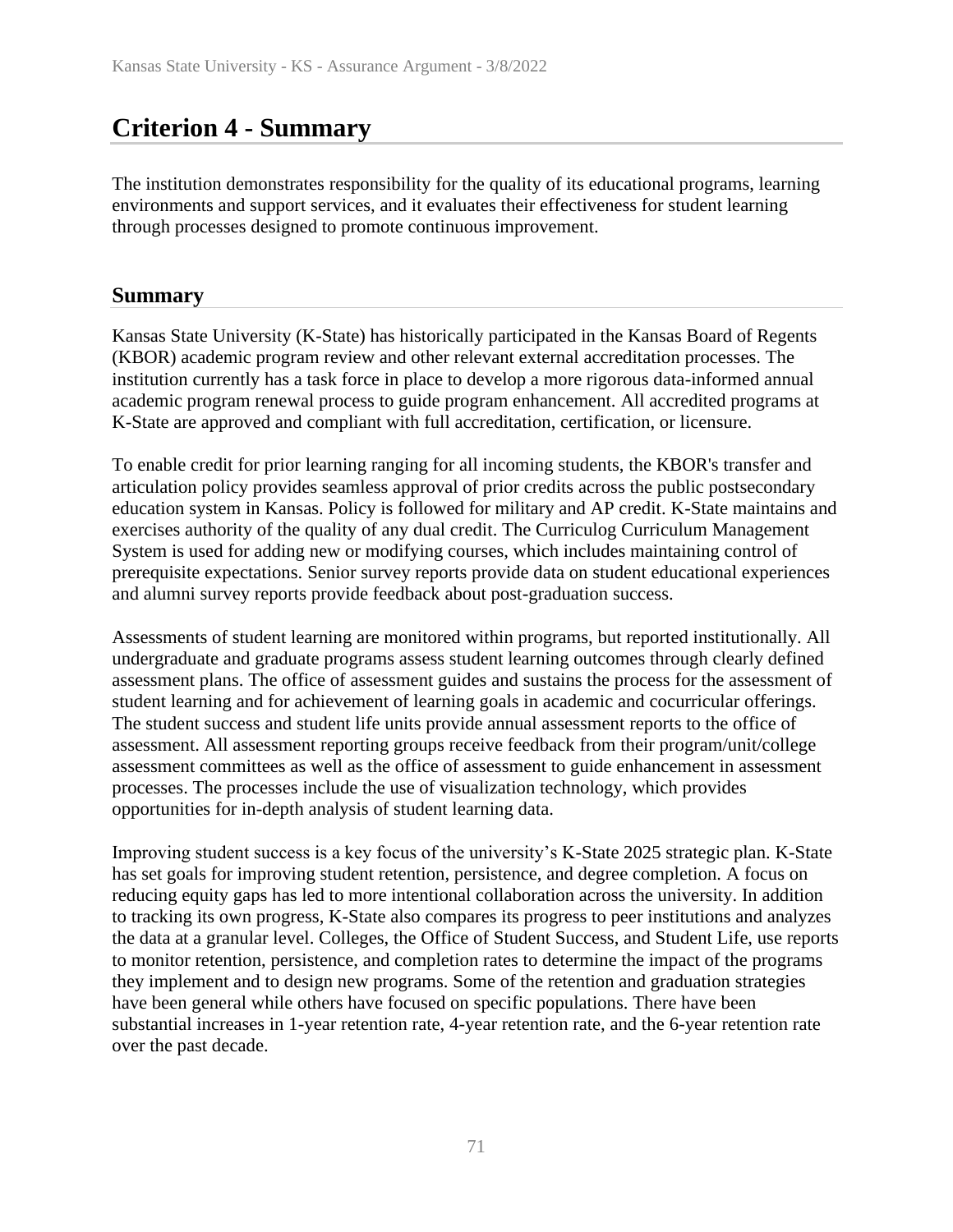# **Criterion 5 - Institutional Effectiveness, Resources and Planning**

The institution's resources, structures, processes and planning are sufficient to fulfill its mission, improve the quality of its educational offerings, and respond to future challenges and opportunities.

## **Core Component 5.A**

Through its administrative structures and collaborative processes, the institution's leadership demonstrates that it is effective and enables the institution to fulfill its mission.

- 1. Shared governance at the institution engages its internal constituencies—including its governing board, administration, faculty, staff and students—through planning, policies and procedures.
- 2. The institution's administration uses data to reach informed decisions in the best interests of the institution and its constituents.
- 3. The institution's administration ensures that faculty and, when appropriate, staff and students are involved in setting academic requirements, policy and processes through effective collaborative structures.

## **Argument**

### **5.A.1**

Shared governance through engaging our internal constituencies is an important part of the organizational culture at Kansas State University (K-State). Although the President's Cabinet, Office of the Provost, and college deans represent the upper administrative leadership of the institution, shared governance is central to the decision-making processes at K-State. The foundation of shared governance is based upon institutional policies and procedures in its financial, academic, human resources and auxiliary areas, which was also discussed in Core Component 2.A. Shared governance is demonstrated through meetings between President and Provost with the leadership of Faculty Senate, Student Governing Association (SGA), University Support Staff Senate, and annual meetings with each unit and ongoing communications with faculty in each college. The minutes from the meetings of [Faculty Senate,](file:///C:/Users/evidence/viewfile%3ffileId=1318327) the [SGA,](file:///C:/Users/evidence/viewfile%3ffileId=1318326) and [University Support Staff Senate](file:///C:/Users/evidence/viewfile%3ffileId=1318328) are posted for all stakeholders to see. The [University Handbook,](http://www.k-state.edu/provost/universityhb/) [Student Handbook](https://www.k-state.edu/studentlife/policies/studentlifehandbook/index.html) and [University Policy and Procedures Manual \(PPM\)](file:///C:/Users/evidence/viewfile%3ffileId=1352081) provide the guidance for the structure and processes regarding many aspects of the university. Governance committee structures are codified in the [University Committee Handbook.](file:///C:/Users/evidence/viewfile%3ffileId=1399689) Each college has its own committees, advisory boards, faculty and staff groups that participate in decision-making activities as well.

Additional faculty and staff input is gathered through various Presidential Committees. Some committees have been evolving over time. For example, the [Budget Advisory Committee](file:///C:/Users/evidence/viewfile%3ffileId=1213010) was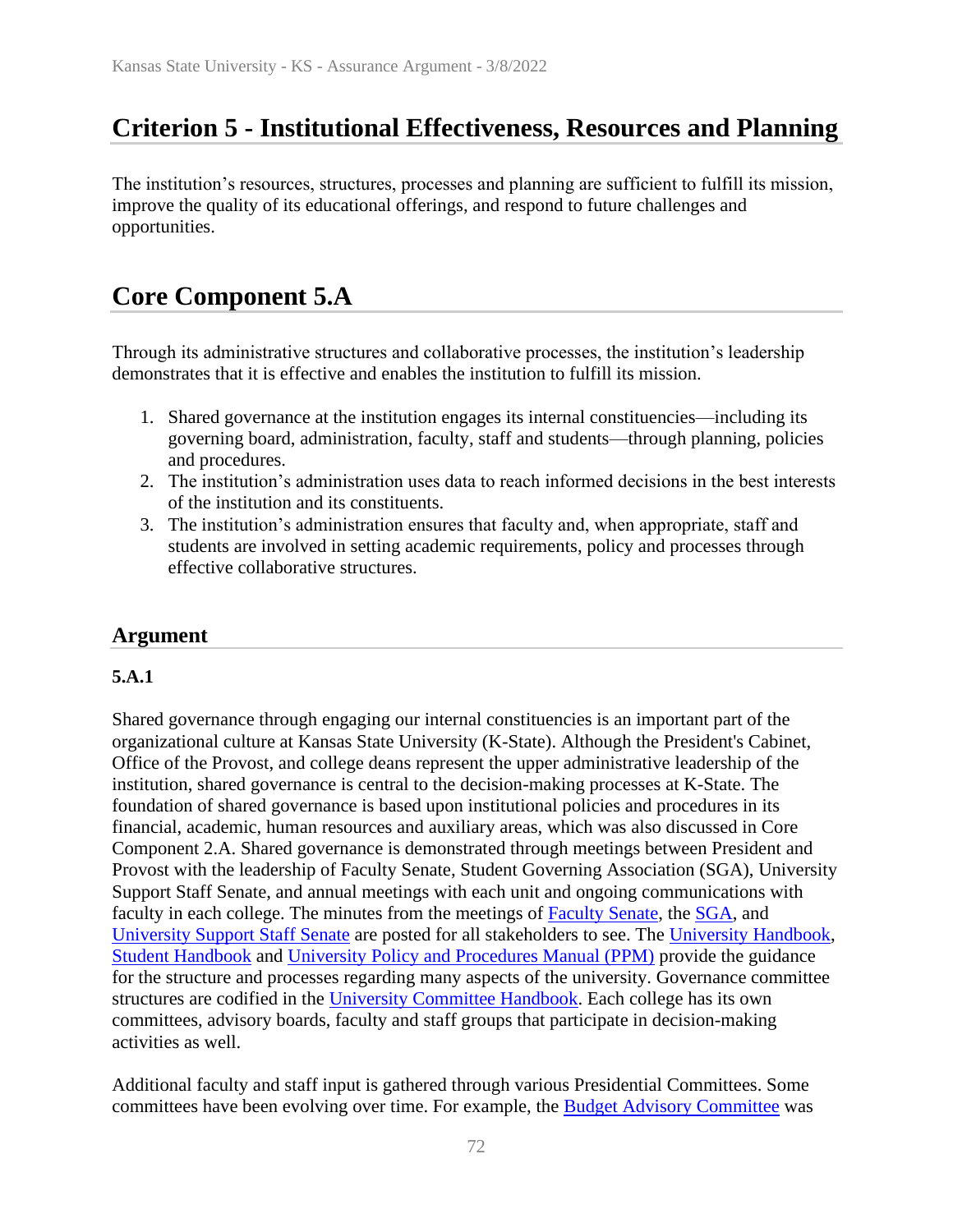the core group to provide inputs on budget planning through late 2016. In 2018, that committee was replaced by the [General Use Budget Planning & Oversight Structure.](file:///C:/Users/evidence/viewfile%3ffileId=1318029) The development and implementation of the [University's Resource Centered Management \(RCM\)](file:///C:/Users/evidence/viewfile%3ffileid=1318519) and [Strategic](file:///C:/Users/evidence/viewfile%3ffileid=1318089)  [Enrollment Plan \(SEM\)](file:///C:/Users/evidence/viewfile%3ffileid=1318089) both involved careful preparation, ongoing communication, and broad participation throughout the university.

At the State level, the Kansas Board of Regents (KBOR), the single governing board of public higher education in Kansas, holds ten formal meetings each fiscal year. K-State is closely engaged with KBOR in its decision-making processes through representations on multiple councils and presentations during the KBOR meetings. For example, the [Council of Chief](file:///C:/Users/evidence/viewfile%3ffileId=1357539)  [Academic Officers,](file:///C:/Users/evidence/viewfile%3ffileId=1357539) or COCAO, is composed of provosts and executive vice presidents of the state universities. The KBOR's Vice President for Academic Affairs serves as an ex officio member. COCAO works with the Board Academic Affairs Committee through the Vice President for Academic Affairs. One of its primary functions is to outline the academic plan for the state university system. It has responsibility for continuous planning and for upgrading the [strategic plan](file:///C:/Users/evidence/viewfile%3ffileId=1334218) as circumstances dictate, and for carrying out the procedures outlined in the [KBOR's policy for Approval of New Programs.](file:///C:/Users/evidence/viewfile%3ffileId=1357537)

K-State's response to the COVID-19 pandemic is the best and most recent example on how the university has prepared and made all major decisions through broad input from faculty, staff and students. In early March 2020 right before spring break, K-State was one of the large public universities across the nation to pivot all instruction offered through remote learning to protect the health and safety of students and local communities. During the pandemic, the university proactively developed plans and made decisions to mitigate the spread of the virus while maintaining the continuity of operations, instruction and other services. [Multiple COVID-19](file:///C:/Users/evidence/viewfile%3ffileId=1318253)  [related websites](file:///C:/Users/evidence/viewfile%3ffileId=1318253) were launched and regular [townhall meetings](file:///C:/Users/evidence/viewfile%3ffileId=1318747) led by the President, Provost, the COVID-19 Task Force, and other key administrators were held to keep the campus community informed and gather feedback from all relevant stakeholders. It is important to note that K-State proactively developed an [infectious disease emergency preparedness plan](file:///C:/Users/evidence/viewfile%3ffileId=1352082) in 2015.

### **5.A.2**

K-State administrative leaders at different levels use data to make informed strategic and operational decisions in academic, budgetary, and student support areas. The university has established a system that provides [historical and predictive data analytics](file:///C:/Users/evidence/viewfile%3ffileId=1318027) to key stakeholders. The Office of Institutional Research and Assessment (OIRA) was initially established in October 2019 by combining the former Office of Planning and Analysis and the Office of Assessment. OIRA has become increasingly critical to serve as the center hub of university data and reporting functions. OIRA has developed multiple [business intelligence tools, dashboards, and analytical](file:///C:/Users/evidence/viewfile%3ffileId=1334835)  [reports](file:///C:/Users/evidence/viewfile%3ffileId=1334835) that present the historical and dynamic information to the university's decision-makers.

Additionally, the university engages with external consultants in several key areas to gather information and support strategic decision making. For example, in 2017, K-State selected [Huron Consulting Services](file:///C:/Users/evidence/viewfile%3ffileId=1318082) to provide strategic enrollment management consultant services.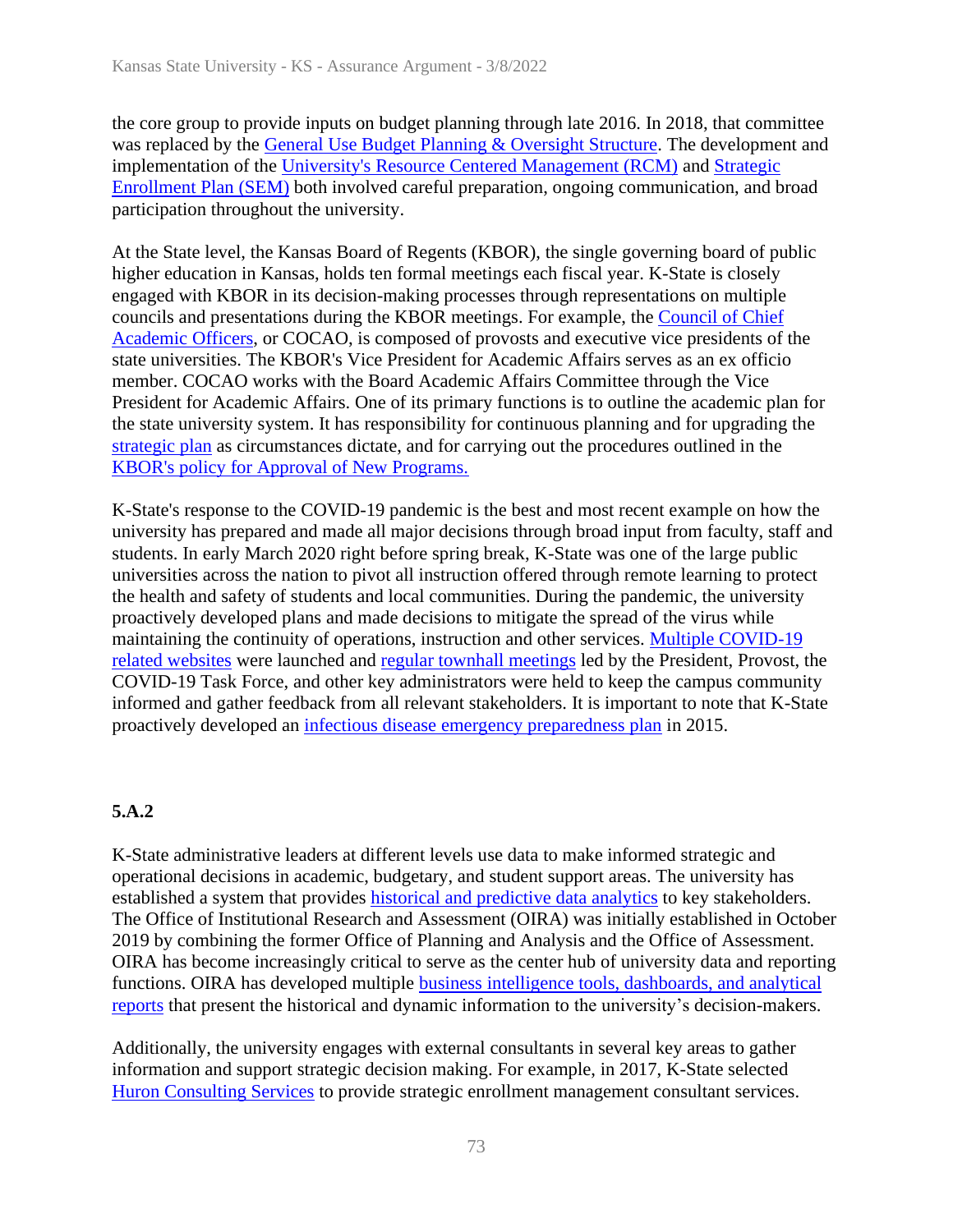Based on a comprehensive analysis, the University developed its [strategic enrollment](file:///C:/Users/evidence/viewfile%3ffileId=1318089)  [management plan](file:///C:/Users/evidence/viewfile%3ffileId=1318089) (SEM). Since then, a university-wide SEM committee has met regularly and the SEM plan has become a major roadmap for the University to develop and implement actions in enrollment management areas.

To support and improve student success, K-State implemented an EAB (formerly, Education Advisory Board) based [Student Success Collaborative](file:///C:/Users/evidence/viewfile%3ffileId=1318090) advisor platform. The tools include predictive analytics, major explorer, course analysis, advisor and tutor scheduling, and much more. The idea is to help student success professionals be increasingly connected, proactive, and guided by data. These tools support diverse efforts to increase undergraduate persistence and successful graduation.

Data and findings through [assessment of student learning](file:///C:/Users/evidence/viewfile%3ffileId=1318330) and [program reviews](file:///C:/Users/evidence/viewfile%3ffileId=1318332) are used to support teaching, learning, curriculum, and [program improvement](file:///C:/Users/evidence/viewfile%3ffileId=1351531) (see program improvement [examples](file:///C:/Users/evidence/viewfile%3ffileId=1351531) presented in 4.B.2) or program closure. For example, as a result of program review, K-State has [either discontinued or merged multiple programs](file:///C:/Users/evidence/viewfile%3ffileId=1351528) in recent years. The university has developed a highly robust reporting system that presents information in learning outcomes, student feedback, and program information through one portal, which provides comprehensive but easy access to academic leaders who make program and curricular related decisions.

In early 2018, K-State began the planning and implementation of a major strategic priority modernizing its historic budget model into a hybrid [Responsibility Centered Management,](file:///C:/Users/evidence/viewfile%3ffileId=1318519) or RCM, model. The planning and implementation processes are based on data and analytics in enrollment and fiscal areas. In an RCM budget model, revenue-generating units own the revenue they generate and are also responsible for the costs they incur. The University used FY 2019 as a learning year, with full implementation in FY 2020.

In 2020, many academic and operation decisions during the COVID-19 pandemic were based on comprehensive analysis of data. The university developed a [Triggers Matrix](file:///C:/Users/evidence/viewfile%3ffileId=1357543) that includes data from local and regional cases and health care capacities for making decisions related to instruction, student services, and campus maintenance. A [COVID-19 survey](file:///C:/Users/evidence/viewfile%3ffileId=1318735) is conducted biweekly to gather feedback from campus community regarding compliance with safety protocols, which also provided information for the university to make decisions during the pandemic. The university's primary communication hub, K-State Today, provides daily updates related to COVID-19.

#### **5.A.3**

The institution's reliance on shared governance was described in 2.A and 5.A.1. All academic requirements, policies, and processes are the responsibility of the faculty and the Provost. The Faculty Senate works closely with the Office of the Provost to approve new programs and policies, utilizing one or more of the [Faculty Senate Committees.](file:///C:/Users/evidence/viewfile%3ffileId=1322220) For example, new programs are initiated at the department level by completing the KBOR required [New Program Approval](file:///C:/Users/evidence/viewfile%3ffileId=1322225)  [Form,](file:///C:/Users/evidence/viewfile%3ffileId=1322225) then obtaining approvals by the college curriculum committees and the appropriate deans.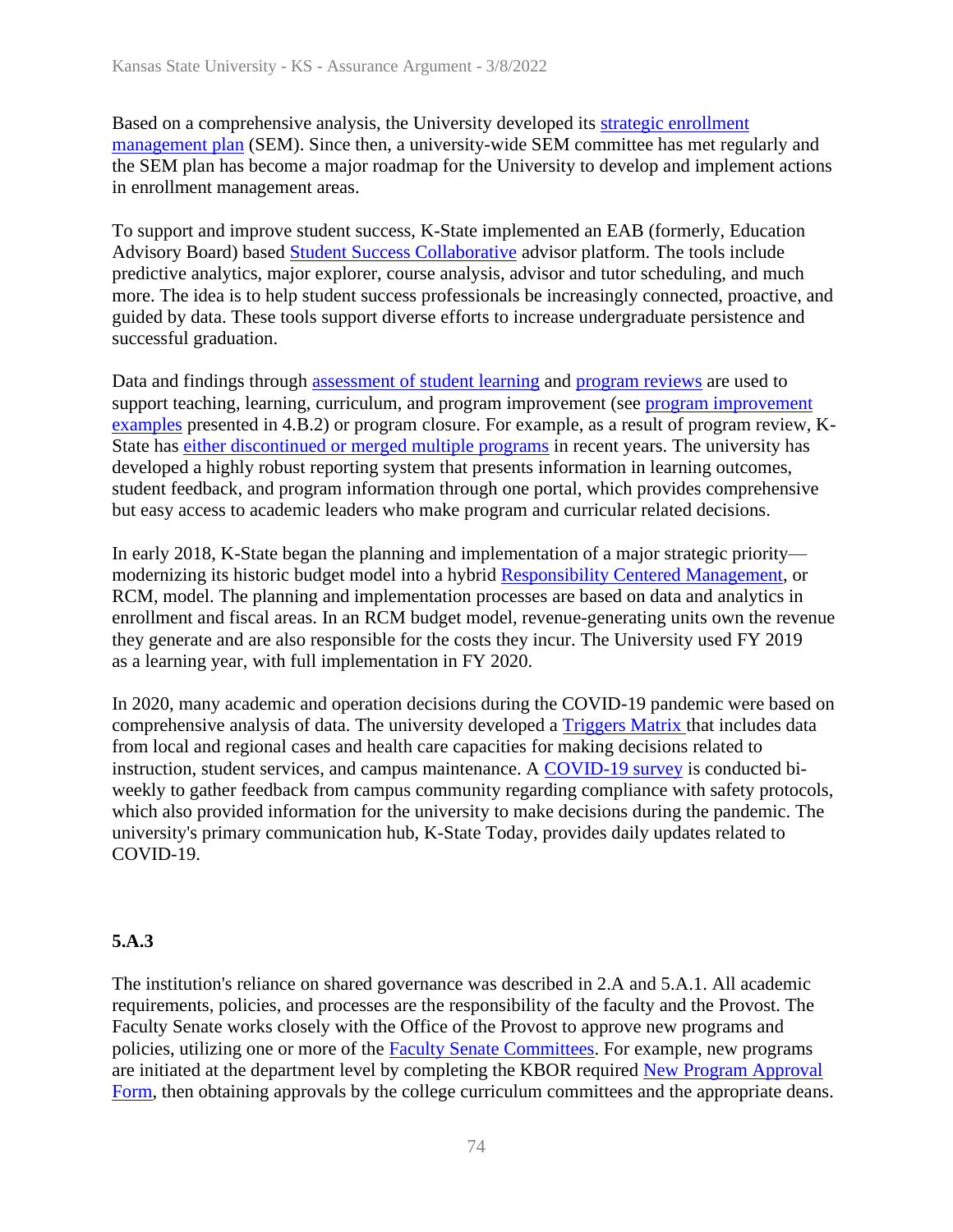The approved programs are then sent to be reviewed by the Faculty Senate through th[e](file:///C:/Users/evidence/viewfile%3ffileId=1322235) [Academic Affairs Committee.](file:///C:/Users/evidence/viewfile%3ffileId=1322235) This committee considers all curriculum-related proposals, assuring that all stakeholders have been represented in discussions and that university policy has been followed prior to bringing issues to a vote before the Faculty Senate. The Faculty Affairs Committee examines all processes related to faculty members, including appointments, evaluations, promotion and tenure, grievances, and many other policies. An example of such a collaborative process is the ongoing development and revision of [Approval, Routing, and](file:///C:/Users/evidence/viewfile%3ffileId=1322247)  [Notification Policies](file:///C:/Users/evidence/viewfile%3ffileId=1322247) for Course and Curriculum Process. The collaborative process is a result and manifestation of shared governance between administration and faculty when making curricular decisions.

[The Professional Staff Affairs Committee](file:///C:/Users/evidence/viewfile%3ffileId=1322249) considers similar issues as Faculty Affairs, except with a focus on unclassified professional staff. Collaborating with Information Technology Services leadership and using the [IT strategic plan](file:///C:/Users/evidence/viewfile%3ffileId=1352093) as a roadmap, [The Faculty Senate Committee on](file:///C:/Users/evidence/viewfile%3ffileId=1322248)  [Technology](file:///C:/Users/evidence/viewfile%3ffileId=1322248) considers issues and concerns regarding the uses of and needs for information technology across the university, particularly technologies that interact with the academic mission of the university. [The Faculty Senate Committee on University Planning](file:///C:/Users/evidence/viewfile%3ffileId=1322250) provides a voice for the faculty in all aspects of planning at the university. A member of the Provost's staff serves as an ex officio member of each of the Faculty Senate committees, a practice that has enhanced communication between Faculty Senate and the Provost. Also, a student representative from the [Student Governing Association](file:///C:/Users/evidence/viewfile%3ffileid=1318326) serves on each Faculty Senate committee. Final approval for all new academic programs is by the KBOR, first through the Board Academic Affairs Subcommittee, then to the entire Board.

Students' involvement in academic policies emerge through the [SGA](file:///C:/Users/evidence/viewfile%3ffileid=1318326) and the committees of SGA. Students have brought issues to the Faculty Senate for discussion or through the Provost, who then shares them with the Faculty Senate. The determination of academic requirements, policies and processes are indeed a collaborative effort involving faculty, administration, staff, and students.

It is worth mentioning a few examples when academic decisions were made with broad input from aforementioned stakeholders during COVID-19 pandemic. In spring 2020, the university implemented an [A/P/F grade option](file:///C:/Users/evidence/viewfile%3ffileId=1322505) for students who might face challenges as a result of all courses pivoting to remote modality in the middle of a semester. Working with the Faculty Senate, the Provost made the decision to extend the [tenure evaluation clock](file:///C:/Users/evidence/viewfile%3ffileId=1322506) for those tenuretrack faculty who encountered significant obstacles of their research and other scholarly activities due to the pandemic. This decision was ratified by the KBOR and extended across the system.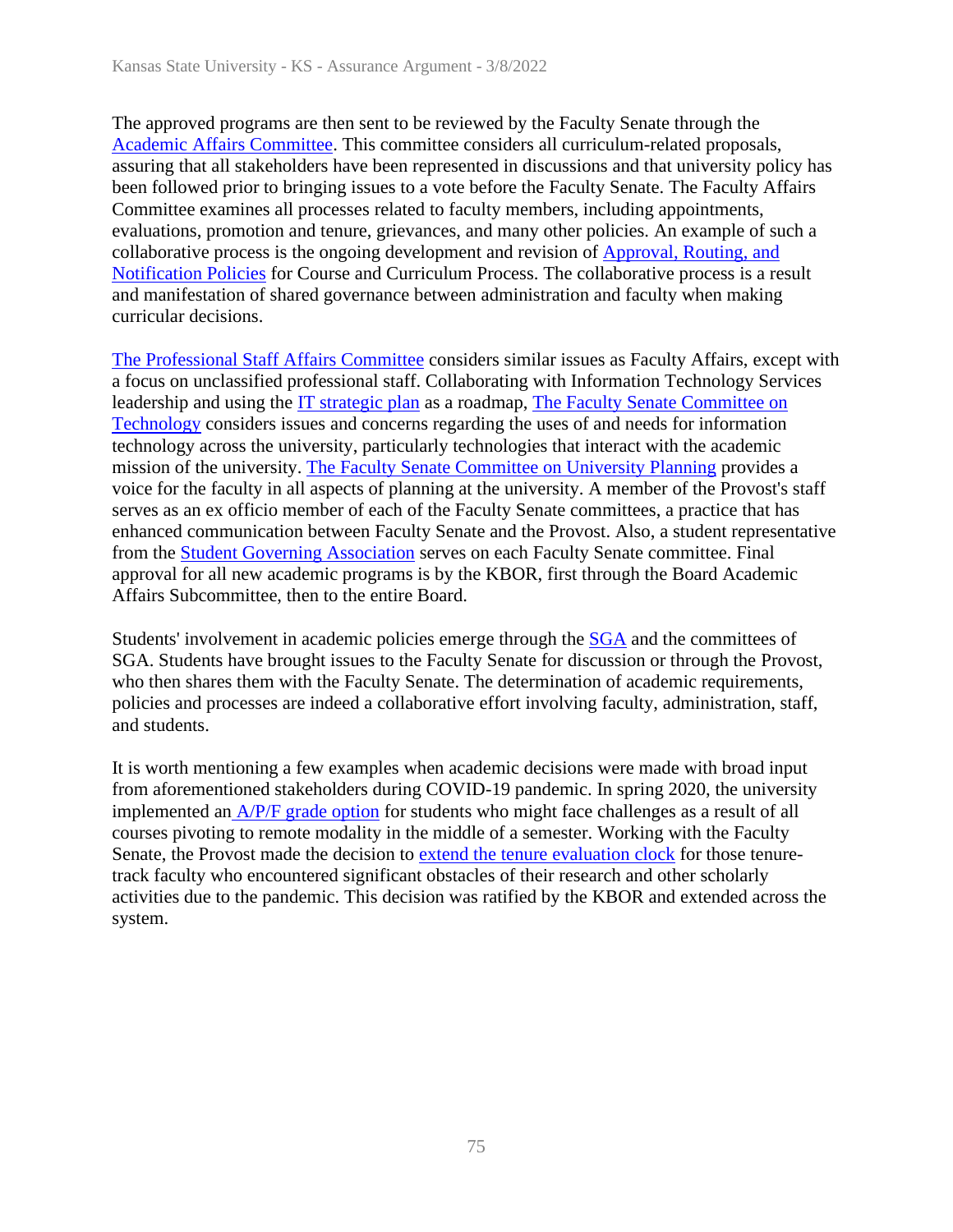# **Core Component 5.B**

The institution's resource base supports its educational offerings and its plans for maintaining and strengthening their quality in the future.

- 1. The institution has qualified and trained operational staff and infrastructure sufficient to support its operations wherever and however programs are delivered.
- 2. The goals incorporated into the mission and any related statements are realistic in light of the institution's organization, resources and opportunities.
- 3. The institution has a well-developed process in place for budgeting and for monitoring its finances.
- 4. The institution's fiscal allocations ensure that its educational purposes are achieved.

## **Argument**

## **5.B.1**

An enrollment decline since 2014, coupled with a protracted pandemic of COVID-19 since March 2020, has significantly impacted Kansas State University's (K-State) employee numbers in a negative way. Between FY 2017 and FY 2022, K-State's [full-time employee number](file:///C:/Users/evidence/viewfile%3ffileId=1336949) was reduced by more than 200. Nevertheless, K-State still maintains a community of highly-qualified faculty and well-trained staff to support its teaching, research, and service operations. Regarding human resources, the most current (2021/22) [employee census day report](file:///C:/Users/evidence/viewfile%3ffileId=1357535) shows that the institution employs a total of 1,254 full-time faculty and 3,099 full-time staff. Additionally, there are 1,086 part-time staff and 1,254 graduate assistants. The full-time staff is composed of unclassified professional staff and university support staff. The latter category includes administrative, clerical, facilities, and others.

Confirming the qualifications of all employees is described in the [Employment Verifications and](file:///C:/Users/evidence/viewfile%3ffileId=1322215)  [References](file:///C:/Users/evidence/viewfile%3ffileId=1322215) section of the Policy and Procedures Manual. K-State's human resource related services have gone through a transformation in recent years. Human Capital Services (HCS) was created in 2014, following a comprehensive assessment of human resource related functions. In 2016, HCS implemented [PageUp system](file:///C:/Users/evidence/viewfile%3ffileId=1337355) that completely automated the employee hiring process. In 2021, HCS honed efforts on workforce enhancements through the development of a remote work policy and resources in addition to launching an [employee recruitment dashboard](file:///C:/Users/evidence/viewfile%3ffileId=1357542) that allows senior leaders to monitor overall recruitment and hiring trends with a target of improving workforce diversity. To enhance hiring practices of all employed at K-State, the recruitment process has been restructured to be more efficient and to attract and hire top talent. A [hiring](file:///C:/Users/evidence/viewfile%3ffileId=1336950)  [guide](file:///C:/Users/evidence/viewfile%3ffileId=1336950) has recently been developed to assist in the goal of maintaining the highest level of quality of employees possible.

Upon employment, most new university support staff employees attend the [Employment](file:///C:/Users/evidence/viewfile%3ffileId=1322219)  [Orientation Program.](file:///C:/Users/evidence/viewfile%3ffileId=1322219) For new faculty and unclassified professional staff, HCS and the Office of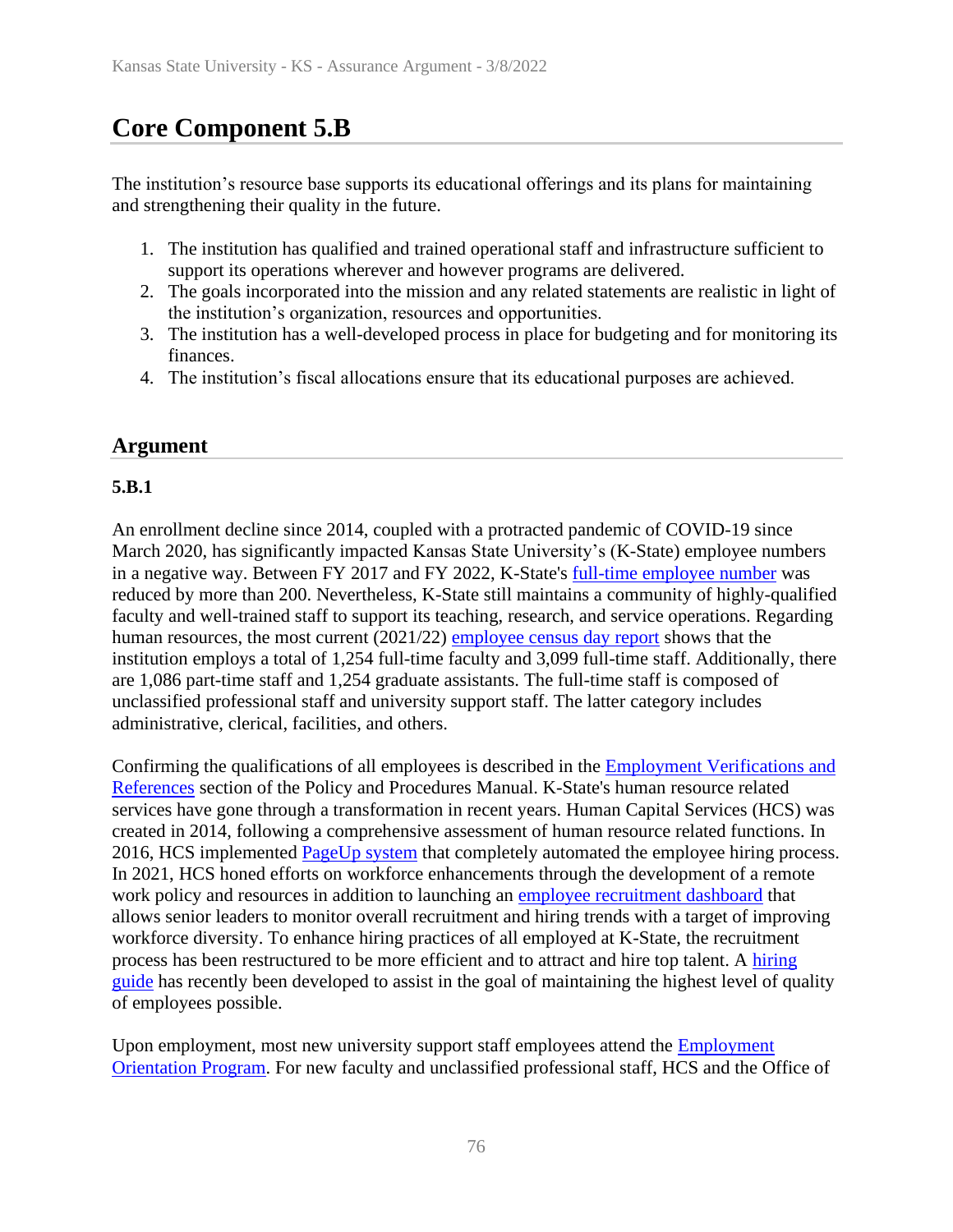the Provost collaborate to offer the New Faculty and Unclassified Professionals Orientation, which is specifically designed to assist them in their jobs at the university.

Professional development for administrators is provided through the [New Department Head](file:///C:/Users/evidence/viewfile%3ffileId=1323758)  [Orientation,](file:///C:/Users/evidence/viewfile%3ffileId=1323758) the [Directors Roundtables,](file:///C:/Users/evidence/viewfile%3ffileId=1323759) financial support for [Academic Chairpersons](file:///C:/Users/evidence/viewfile%3ffileId=1323757)  [conferences](file:///C:/Users/evidence/viewfile%3ffileId=1323757) hosted by Kansas State University Global Campus, and the [Coffman Leadership](file:///C:/Users/evidence/viewfile%3ffileId=1323768)  [institutes,](file:///C:/Users/evidence/viewfile%3ffileId=1323768) as well as informal mentoring programs. A few years ago, HCS launched a [formal](file:///C:/Users/evidence/viewfile%3ffileId=1351533)  [supervisor training program](file:///C:/Users/evidence/viewfile%3ffileId=1351533) and also provides a variety of training opportunities for professional and support staff. Specifically, for faculty, the Office of Research Compliance provides training regarding all issues related to research, and the Teaching and Learning Center provides development opportunities for all teaching faculty and GTAs (see Core Component 3.C.4). The New Faculty Institute offers mentorship and training for junior faculty across the university, and most colleges have initiated faculty mentoring programs to provide guidance to new professors and instructors to help ensure their success in the classroom and at the university.

Regarding physical facilities, K-State has [two campuses and two additional teaching locations](file:///C:/Users/evidence/viewfile%3ffileId=1352064) as approved by HLC. The Manhattan campus serves as the main campus of the university whereas K-State Salina Aerospace and Technology Campus and the College of Technology and Aviation also provide comprehensive teaching, learning and research support to faculty, staff, and students. The Salina campus was established in 1991 as a result of the merger of the Kansas Technical Institute with Kansas State University. It offers degree programs in the fields of engineering technology and aviation, consisting of associate and bachelor's degrees as well as a Professional Master of Technology program. Approximately 800 students are enrolled at the K-State Salina campus.

The Manhattan campus core covers over 550 acres of land with another 2,300 acres for agricultural teaching and research activities. The K-State Salina campus holds an additional 149 acres, much of it devoted to the aviation facilities. [The K-State 2025 Campus Master](file:///C:/Users/evidence/viewfile%3ffileId=1323770)  [Plan](file:///C:/Users/evidence/viewfile%3ffileId=1323770) reflects the vision for growth and development on the Manhattan campus as funding for capital projects becomes available. [The North Campus Corridor plan](file:///C:/Users/evidence/viewfile%3ffileId=1323771) (rebranded as the [Edge](file:///C:/Users/evidence/viewfile%3ffileId=1354948)  [Collaboration District](file:///C:/Users/evidence/viewfile%3ffileId=1354948) in 2019) provides additional space planning for areas adjacent to campus. Since the last HLC assurance review in 2016, completed construction projects include the Multicultural Student Center, Architecture Planning and Design renovation, renovation and expansion of the South End Zone at Bill Snyder Family Stadium, renovation of Derby Dining Center, the renovation of Hale Library from its damage in 2018, McCain Lobby addition, renovation of Tointon Baseball Stadium, new Soccer Stadium, Mosier Pet Health Addition, Equine Performance Testing Center, and Agronomy Education Center. Current capital projects underway or nearing completion include K-State Salina Residence Hall, Athletics Football Indoor Practice Facility and Athletics Volleyball and Olympic Training Center. It is worth mentioning the university's main library-Hale Library, suffered [severe fire damage](file:///C:/Users/evidence/viewfile%3ffileId=1344213) in May 2018. The university made an extraordinary effort through the COVID-19 pandemic and completed the renovation of the 550,000 square foot building in spring 2021. Major university facilities upgrades on the [Theme 6 of K-State 2025 webpage,](file:///C:/Users/evidence/viewfile%3ffileId=1392975) while the athletics facilities upgrades are on the [Theme 7 webpage.](file:///C:/Users/evidence/viewfile%3ffileId=1392976)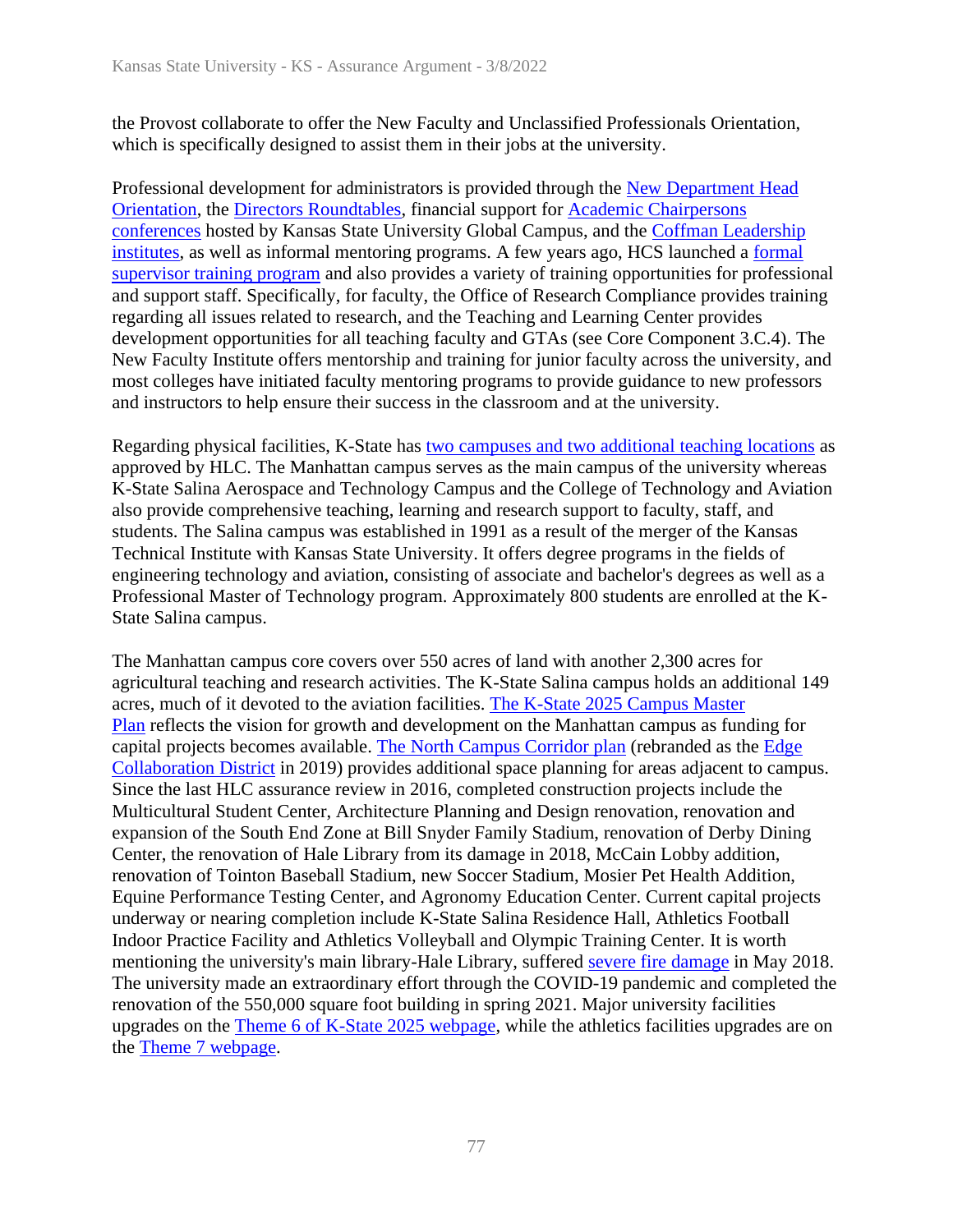The Manhattan campus has 127 classrooms and 6 studio classrooms/labs that are centrally managed with an additional 537 classrooms and class labs that are managed by departments. At present, the classroom space is not sufficient for accommodating prime teaching times (Monday-Thursday's from 9:00 am to 3:00 pm) nor allowing for new teaching modalities such as a blocked set of courses, flipped classroom, studio learning, late start/late admissions, minimesters, non-standard offerings (i.e., short-courses; extended hours), etc. Outside of the prime teaching times space is sufficient. Each semester, the [Academic and Classroom Scheduling](file:///C:/Users/evidence/viewfile%3ffileId=1331021) unit works with the academic colleges and departments who require changes in classroom space working hard to try and fit all classes into the spaces that exist.

K-State university research facilities across the state and the extension offices in all 105 counties in Kansas. K-State Research and Extension is a statewide network of educators sharing unbiased, research-based information and expertise on issues important to Kansas. It has established local, state, regional, national, and international partnerships. It is dedicated to a safe, sustainable, competitive food and fiber system and to strong, healthy communities, families, and youth through integrated research, analysis and education.

Nearly all of the centrally-scheduled classrooms are equipped with basic technology giving faculty the opportunity to utilize all types of software, Internet and web resources, and other technologies, including Zoom conferencing capacity. All buildings on campus are equipped with wireless technology capable of handling the needs of students, faculty, and staff. The [Division of](file:///C:/Users/evidence/viewfile%3ffileId=1331022)  [Information Technology](file:///C:/Users/evidence/viewfile%3ffileId=1331022) provides support services to all campus users through their helpline and other designated personnel such as the IT Help Desk and Academic Technology and Student Services. Assistance for all types of needs, such as hardware, software, wireless, infrastructure, telephones, is available through the Division of Information Technology.

During the COVID-19 pandemic, especially, in fall 2020 and spring 2021 when students began to return to campus, the Division of Facilities followed strictly the CDC guidelines on safety and healthy and further developed [cleaning and disinfecting protocols](file:///C:/Users/evidence/viewfile%3ffileId=1351574) to ensure the safety of faculty, staff, and students, and mitigate the spread of virus.

It is worth mentioning that K-State Athletics, KSU Foundation, K-State Alumni Association, K-State Student Union, and Greek Life, are independent entities from K-State. K-State Athletics is one of the few NCAA Division I universities that is completely self-sufficient financially. With the KSU Foundation, the university has exceeded \$1.6B mark in its Inspiration and Innovation Campaign launched in 2016, far surpassing its original goal of \$1B. With its total endowment of \$860M, the Foundation has provided funds toward a number of additional capital projects, as well as faculty endowed chairs, student scholarships, and excellence funds. For example, KSU Foundation provides critical financial support to the university's operations, scholarships, and student success. According to the [Foundation's annual report](file:///C:/Users/evidence/viewfile%3ffileId=1337480) (p. 8), the total support from the endowment in FY 2020 reached \$91M.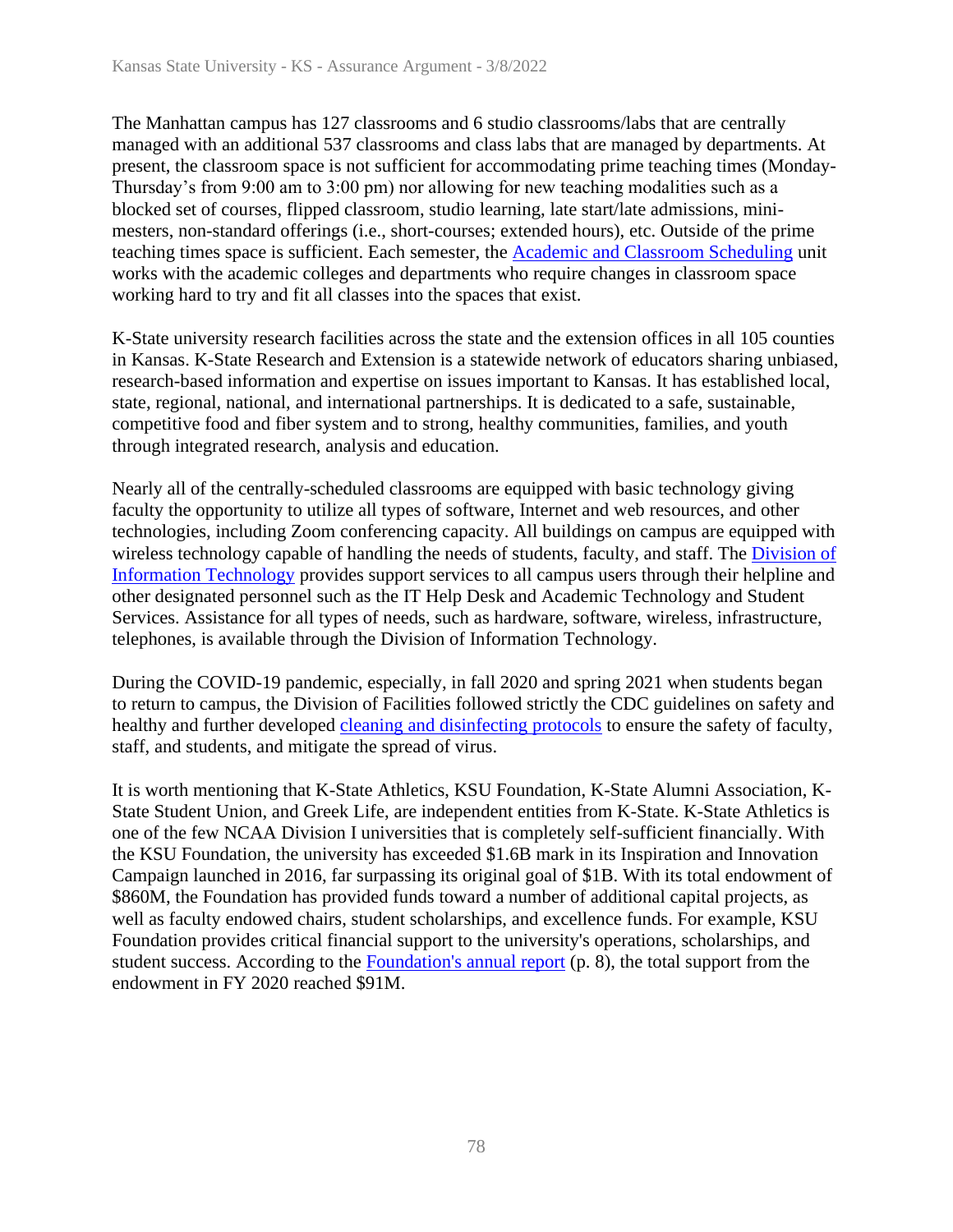## **5.B.2**

The K-State 2025 Strategic Plan, although ambitious, is designed to lead toward the visionary goal to be recognized as a Top 50 Public Research University by 2025. Building on its collective history as a public land-grant institution and the mission of K-State, strategic action plans have been developed by the university, as well as each college and constituent departments. The university's budget is developed with the mission in mind, as all budget lines can be related to specific themes in the K-State 2025 plan. Thus, the institution is providing support for its plan through its budgeting process. Two major planning activities derived from the strategic plan are [Strategic Enrollment Management Plan](file:///C:/Users/evidence/viewfile%3ffileId=1318089) (SEM) and [Budget Modernization Project](file:///C:/Users/evidence/viewfile%3ffileId=1318519) (see more discussion in 5.B.4), are close reflections of the mission and vision of the university.

K-State monitors the progress of the plan and make revisions regularly. In September 2019, a [refresh to the plan](file:///C:/Users/evidence/viewfile%3ffileId=1323909) was developed. A key goal of the K-State 2025 Refresh initiative was to reengage the K-State community in university strategic planning. Detailed communications regarding the four strategic initiatives, implementation process, and results are presented on [K-](file:///C:/Users/evidence/viewfile%3ffileid=1323909)[State 2025 Refresh website.](file:///C:/Users/evidence/viewfile%3ffileid=1323909) The Refresh process was paused in 2020 as the university responded to the COVID-19 pandemic, followed by a presidential search in 2021. With the arrival of President Richard Linton in February 2022, the K-State 2025 plan will evolve under his leadership.

The university maintains a strong partnership with city of Manhattan. Manhattan, Kansas was recently named the [best college town in America](file:///C:/Users/evidence/viewfile%3ffileId=1323914) (2021) according to collegerank.net. The university works with the Manhattan Area Chamber of Commerce, through the Institute for Commercialization and the [Knowledge Based Economic Development partnership](file:///C:/Users/evidence/viewfile%3ffileId=1323921) to seek out businesses that would add value to the Manhattan area as well as be in position to develop partnerships with the university. In addition, the city of Manhattan maintains a small fund in their budget that is devoted to projects that are of joint interest to both the city and the university (City-University fund). The [Campus Master Plan,](file:///C:/Users/evidence/viewfile%3ffileid=1323770) mentioned earlier, and the [North Campus](file:///C:/Users/evidence/viewfile%3ffileid=1323771)  [Corridor plan,](file:///C:/Users/evidence/viewfile%3ffileid=1323771) will both involve joint funding and operation between the city and the university.

Also, as a part of the North Campus Corridor plan, the National Bio and Agro-Defense Facility (NBAF) is a federal biosafetylevel-4 (BSL-4) laboratory facility that conducts research on a variety of animal and plant-borne diseases. The key factor for locating the facility near the Manhattan campus was its proximity to the Biosecurity Research Institute (BRI), a BSL-3 facility on the K-State campus, and the College of Veterinary Medicine. The BRI is a unique facility in the U.S., one of only four BSL-3 facilities located on a college campus. It is a biocontainment research, training, and educational facility that supports programs addressing threats to plant, animal, and human health, including food borne pathogens. The BRI has acquired many grants for education and research exploration at the school since its opening in 2008. Undoubtedly, the expertise gained from the operation of the BRI will create partnerships with the NBAF for a long time to come.

Considering the relationship between the city of Manhattan and the university, all of the projects that are occurring at this point, as well as the number of construction projects completed,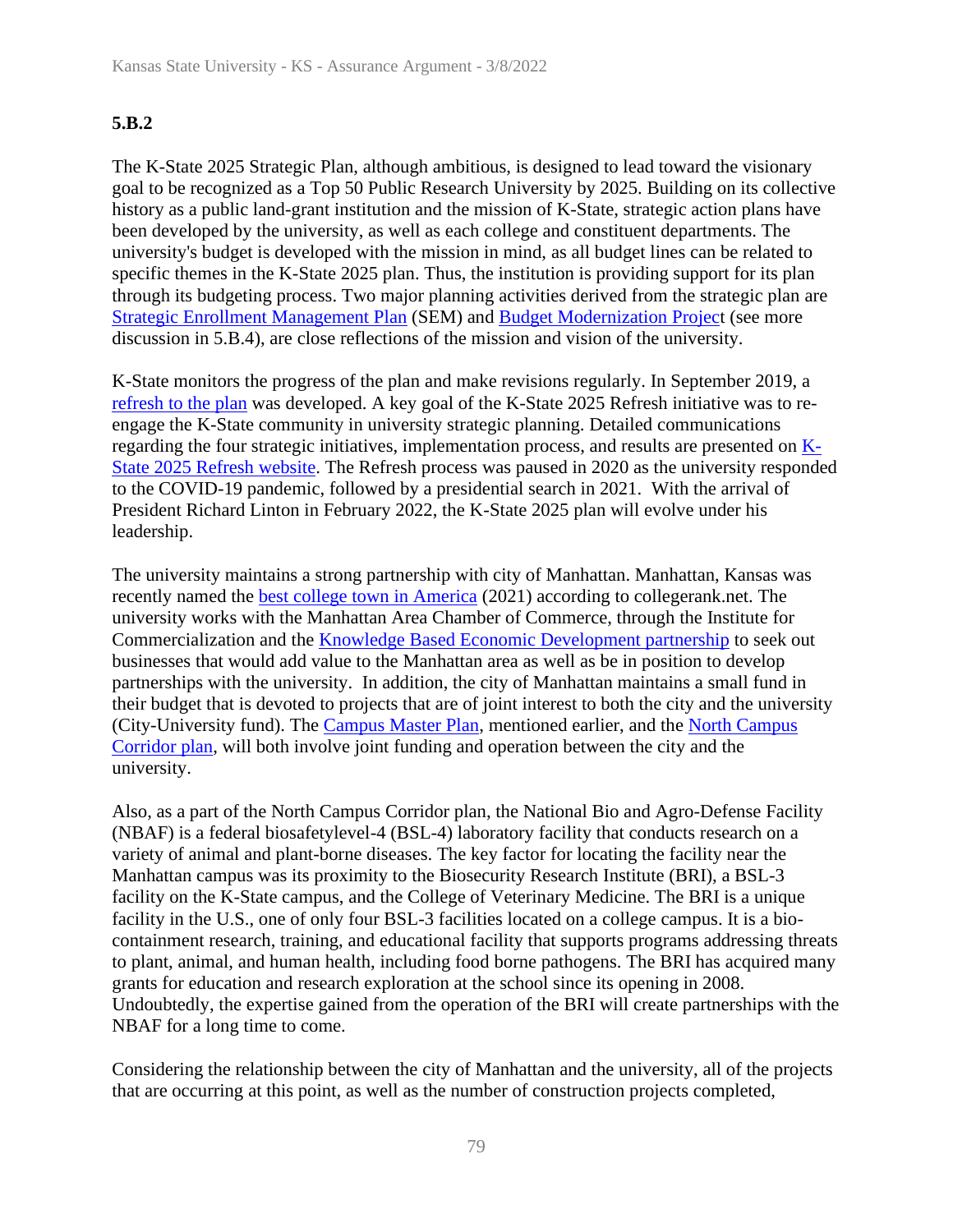underway, or planned for the campus, and the opportunities that are currently happening through the BRI and presented in the future with NBAF, the university has in place a number of assets that will enhance its capabilities. Funding will also be a continuing critical component of that progress. The university's ability to raise the \$1.4B for the KSU Foundation Innovation and Inspiration campaign demonstrates broad support for the university mission.

K-State Salina maintains a strong partnership with the city of Salina. The campus CEO/Dean participates in bi-weekly economic development meetings with the City Manager, Assistant City Manager, County Administrator, Director of the Salina Airport Authority, Chamber President, and Saline County Economic Development Director. The Bulk Solids Innovation Center was developed and operates in collaboration with the Saline County Economic Development Corporation and two local businesses. The City of Salina, Salina Chamber, Salina Airport Authority, and the Saline County Economic Development Corporation partnered with K-State to fund a \$50K study to advance aviation assets, research, innovation, and economic growth in the region.

One of the key elements in [K-State's mission and vision statements](file:///C:/Users/evidence/viewfile%3ffileId=1315556) is diversity. K-State has long maintained a demonstrable commitment to diversity and inclusion. Since 1863, as the nation's first operational land-grant university, K-State has heralded "full educational privileges" with open enrollment to all students regardless of gender, race or creed. Currently (fall 2021), the K-State student body is comprised of 17.0% ethnic minorities, 5.4% international, 21.7% first generation, and 52.3% women. In 2020, the President announced a [multi-step action plan](file:///C:/Users/evidence/viewfile%3ffileId=1323930) that will propel the University forward together.

### **5.B.3**

[The Office of the Chief Financial Officer](file:///C:/Users/evidence/viewfile%3ffileId=1331036) is responsible for developing the budget and monitoring university finances on a regular basis. Budget processes are documented in the Budget Office procedures and follow an annual process as described in the Annual [Budget](file:///C:/Users/evidence/viewfile%3ffileId=1323932)  [Planning Calendar.](file:///C:/Users/evidence/viewfile%3ffileId=1323932) More detail is provided below in Core Component 5.B.4.

In October 2017, K-State began a multi-year effort to modernize its budget model, from a traditional incremental budget model to a hybrid responsibility center management (RCM) [budget model.](file:///C:/Users/evidence/viewfile%3ffileid=1331032) The traditional model was not dynamic enough to allow the university to adjust to the ever-changing higher education landscape or effectively invest in strategic priorities for the future. The goal of the new model is to implement a more strategic budgeting approach that rewards enrollment and student credit hour growth, incentivizes and aligns with university priorities, energizes innovation, provides greater financial accountability and transparency, unlocks the historical budget, and preserves K-State's land-grant mission. The new [RCM model](file:///C:/Users/evidence/viewfile%3ffileId=1331032) was successfully implemented in 2019-2020 fiscal year.

[The Division of Financial Services](file:///C:/Users/evidence/viewfile%3ffileId=1331034) provides fiscal and accounting services to the campus and serves as an interface with external agencies for all fiscal matters. The Division ensures funds are properly received, spent, and reported in accordance with University, Regent, State,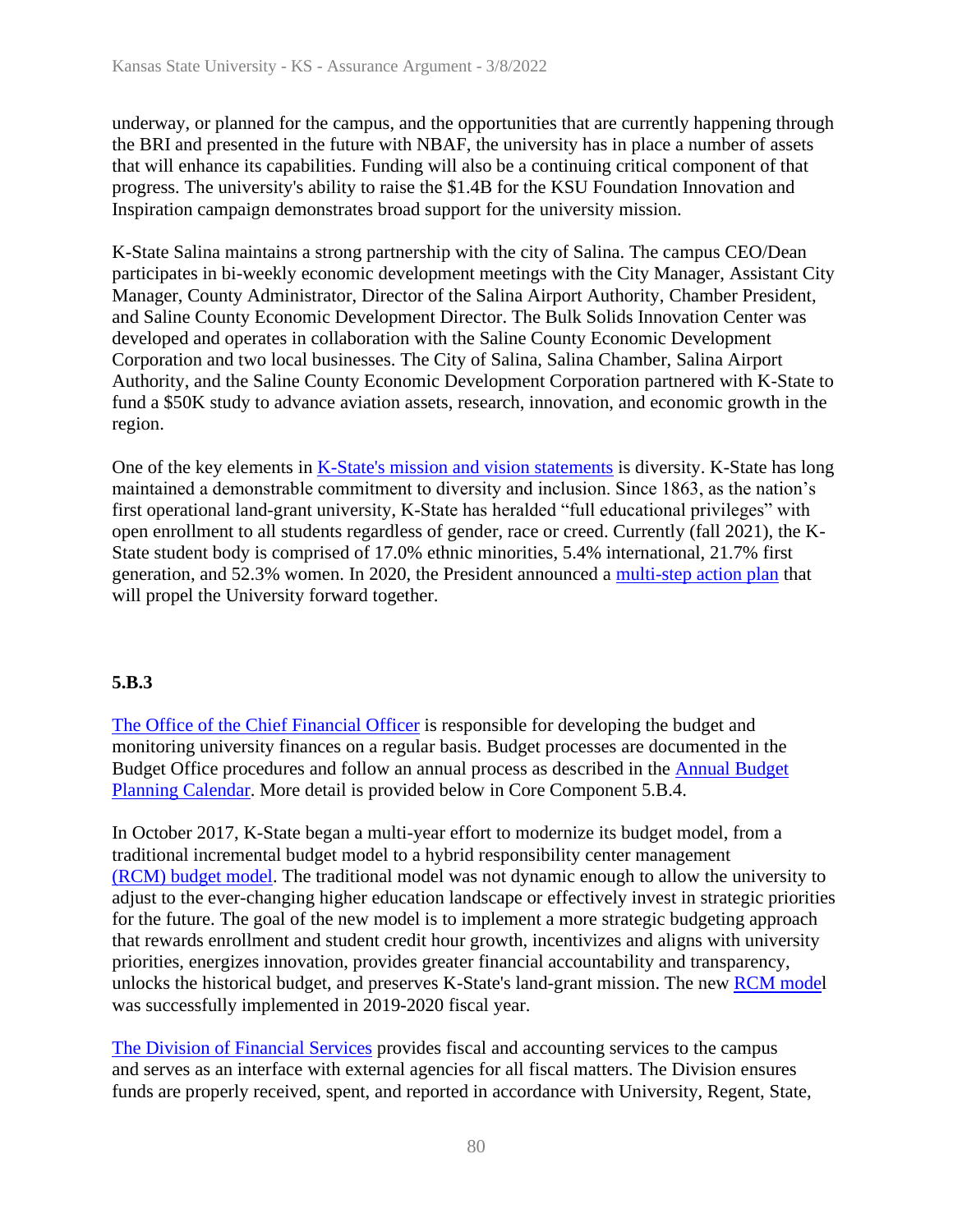and Federal requirements. The Division handles receivables, cash, purchasing, account balancing, and other accounting functions. The [O](file:///C:/Users/evidence/viewfile%3ffileid=1331033)[ffice of Internal Audit](file:///C:/Users/evidence/viewfile%3ffileId=1331033) provides an independent appraisal within the university to determine the appropriateness, soundness, and adequacy of the university's accounting, financial, and operational controls.

### **5.B.4**

As a public land-grant university, there is no superordinate entity to which any revenues would be disbursed. Regarding the overall university's internal budget allocation process, the K-State [Chief Financial Officer and](file:///C:/Users/evidence/viewfile%3ffileId=1331036) Budget Office is responsible for preparing the budgets for all sub-agencies of the university, preparing the operating budgets for all units, and tracking and reporting all relevant legislation that could affect the budgets or budgetary process at the university. The budget planning calendar is followed each year as the annual budget is prepared for the university. The Budget Office visits with each major budgetary unit to discuss fiscal and technical issues to determine needs and capabilities.

The FY 2022 budget is \$909.1M, including general and restricted use funding sources. The budget by program includes about 34.1% for instruction, 28.8% for research, 12.0% for public service, 8.7% for academic support, 6.7% for institutional support, 5.4% for physical plant, and 4.3% for student service. These percentages have remained fairly stable over the past ten years. For example, instruction portion in the total budget was 36% in 2012 (see [annual budget fact](file:///C:/Users/evidence/viewfile%3ffileId=1351846)  [card\)](file:///C:/Users/evidence/viewfile%3ffileId=1351846).

In 2013, the President initiated a [Budget Advisory Committee](file:///C:/Users/evidence/viewfile%3ffileId=1213021) to provide feedback and input into the budget allocation process. The committee members were drawn from all areas within the university, including a cross-section of employees represented. The first two years of operation involved the committee learning about the budget, its operation, and how budget requests are determined. In 2015, the committee developed a process for units to make formal requests for budget enhancements. After former President Myers took office in 2016, along with the Budget Modernization initiative, the University established a General Use Budget Planning & Oversight [Structure](file:///C:/Users/evidence/viewfile%3ffileId=1318029) in 2018 that is comprised of a core team and four working teams/groups. The new structure significantly streamlines budget planning, allocation, and monitoring processes between service and revenue centers.

As noted above, over 34% of the budget is used for instructional purposes, with an additional 13% for academic support and student services. The educational purposes are clearly the priority for resource allocation. These percentages have remained stable over the past five years. Support for research (about 29% of the budget) has also remained stable over the same period of time. These data suggest that the university prioritizes the educational purposes over all other uses of funds, and given its role as a research university, students are involved in nearly all facets of K-State's research enterprise. Note that the general budget is not used to support Athletics; K-State is one of very few institutions (23 according to a report from USA Today published in 2013) in the nation with a self-funded Athletics Department.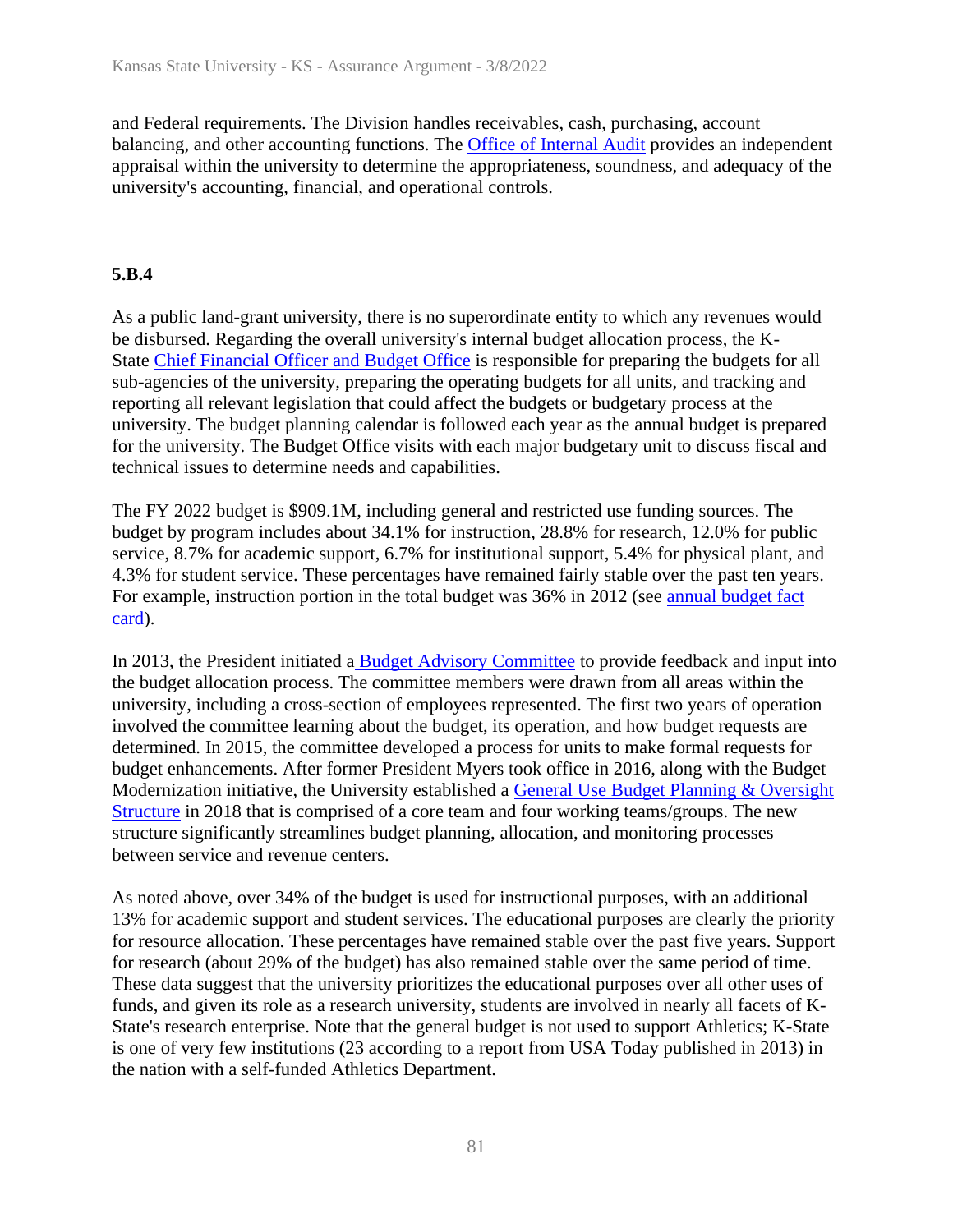During COVID-19 pandemic, all major operational decisions were made based on [five guiding](file:///C:/Users/evidence/viewfile%3ffileId=1331043)  [principles,](file:///C:/Users/evidence/viewfile%3ffileId=1331043) three of which were directly related to its fiscal allocations: (1) Maintain and deliver our land-grant mission through teaching, research and extension/outreach, (2) Preserve and maintain university operations necessary to support mission-critical activities during reduced operations status, and (3) Preserve financial capacity of the university to deliver mission-critical activities for the long-term fiscal health of the university. These guiding principles helped ensure that its educational purposes were not disrupted when the university faced unprecedented budgetary challenges. The university implemented many budget saving measures, such as employee furloughs, hiring freeze, voluntary salary reductions, and unit-based budget cuts, along with the support of [Federal CARES funding](file:///C:/Users/evidence/viewfile%3ffileId=1331044) to ensure the safety of faculty, students, and staff and maintain the continuity of operations. Through December 2021, K-State has received a total of \$96.1M [COVID-19 related relief fund](file:///C:/Users/evidence/viewfile%3ffileId=1351847) from federal and state agencies, \$30M of which went directly to support students.

# **Core Component 5.C**

The institution engages in systematic and integrated planning and improvement.

- 1. The institution allocates its resources in alignment with its mission and priorities, including, as applicable, its comprehensive research enterprise, associated institutes and affiliated centers.
- 2. The institution links its processes for assessment of student learning, evaluation of operations, planning and budgeting.
- 3. The planning process encompasses the institution as a whole and considers the perspectives of internal and external constituent groups.
- 4. The institution plans on the basis of a sound understanding of its current capacity, including fluctuations in the institution's sources of revenue and enrollment.
- 5. Institutional planning anticipates evolving external factors, such as technology advancements, demographic shifts, globalization, the economy and state support.
- 6. The institution implements its plans to systematically improve its operations and student outcomes.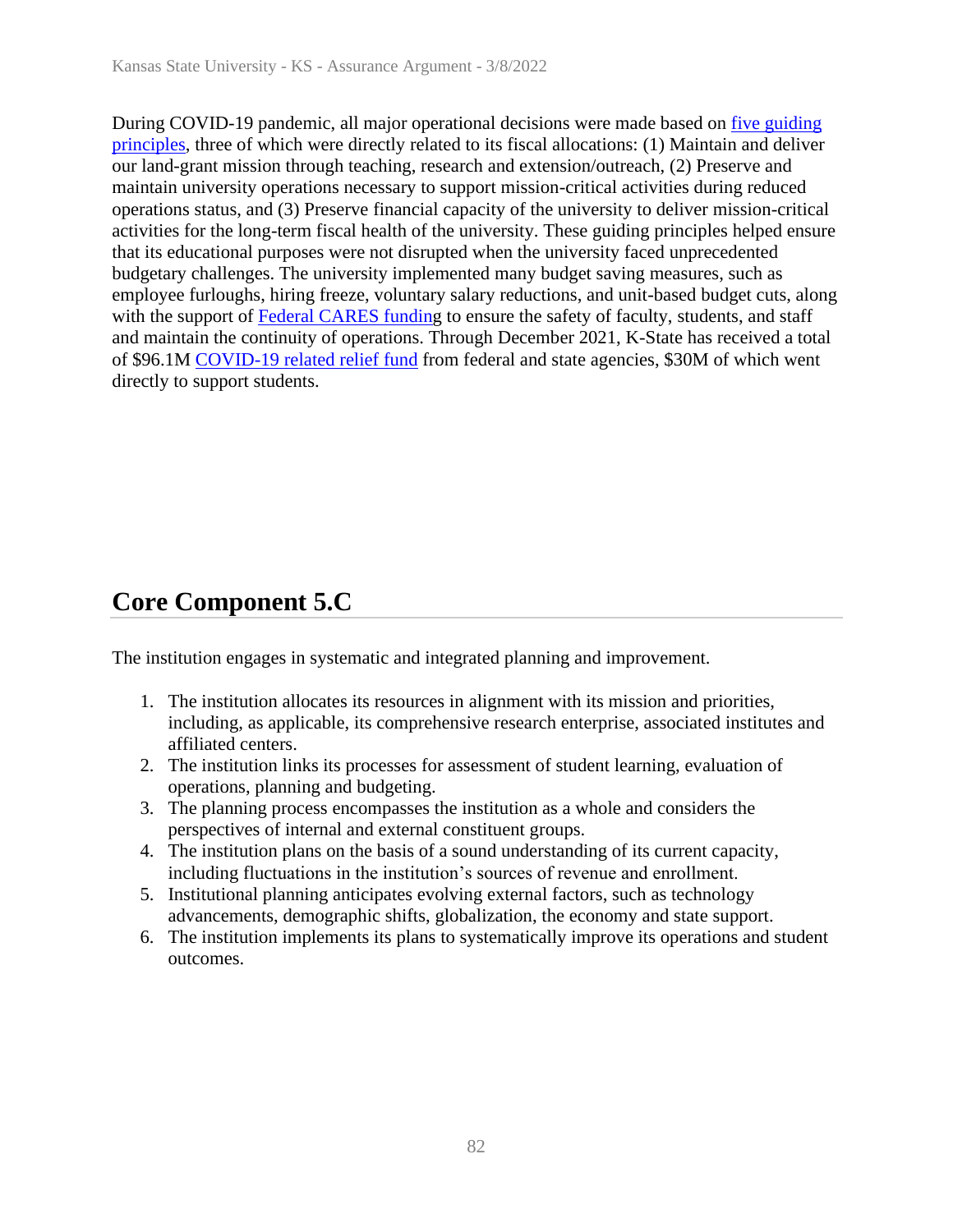## **Argument**

## **5.C.1**

The FY 2022 budget shows the top three items supported in the budget are instruction (34.1%), research (28.8%), and public service (8.7%). These three items are aligned with the tripartite mission of the land grant university. Additional items that contribute to these areas of the mission are academic support, student service, and institutional support, which combine to make up 19.7% of the budget. Thus, 91.3% of the budget directly supports mission related activities. As the university implements plans for the K-State 2025 visionary plan, existing and new resources are utilized to advance specific programs that can have an impact on the eight key outcomes, and short or long-term goals across seven thematic areas. For example, a specific strategy implemented to date that directly affect the goals of increasing retention rates and graduation rates of undergraduate students was the establishment of the office of Vice Provost for Undergraduate Studies in 2012, which late evolved to became the [Office of Student Success](file:///C:/Users/evidence/viewfile%3ffileId=1329885) in July 2019. This unit concentrates the broad universitywide efforts toward student academic success into one office through more coordinated approaches. Some of the actions taken thus far include:

- Enhanced a number of student success initiatives such as [K-State First](file:///C:/Users/evidence/viewfile%3ffileId=1329889) and the CAT [Communities,](file:///C:/Users/evidence/viewfile%3ffileId=1329890) as well as increasing the focus on advising through establishing the Academic Advising Institute and an [Academic Advising Committee.](file:///C:/Users/evidence/viewfile%3ffileId=1329891)
- Participated in a grant from the Suder Foundation's [First Scholars](file:///C:/Users/evidence/viewfile%3ffileId=1329897) program to enhance assistance and support for first generation students.
- Joined the Educational Advisory Board's [Student Success Collaborative](file:///C:/Users/evidence/viewfile%3ffileId=1329896) in 2017 to enhance our efforts in proactive advising using student level data.
- Established the [Office of Undergraduate Research and Creative Inquiry](file:///C:/Users/evidence/viewfile%3ffileId=1331185) to better track the university's efforts in facilitating undergraduate research.

As a result of many collective efforts and the most recently reported data on fall 2021 census day, K-State's [freshmen retention and graduation rates](file:///C:/Users/evidence/viewfile%3ffileId=1329883) have increased significantly, from 80.3% (2011 entering cohort) to 86.1% (2020 entering cohort) for the first-year retention rate, and from 59.9% (2007 entering cohort) to 68.4% (2015 entering cohort) for the six-year graduation rate. K-State has the highest six-year graduation rates for first-time full-time degree-seeking freshmen among all Kansas Regents' universities.

The university also made significant investment in financial support to students. In 2010, general use funding for institutional aid was \$12.3M (representing 3.4% of the general use budget), increased to \$14.8M in FY 2014, (representing 4% of the general use budget), and reached \$24.5M level in FY 2022 (representing 6% of the general use budget).

Besides improving student retention and graduation rates, K-State also allocated funding to support other initiatives of the K-State 2025 strategic plan and made ongoing progress toward the stated goals. Between 2012 and 2015, [t](file:///C:/Users/evidence/viewfile%3ffileid=1213087)[he K-State 2025 annual](file:///C:/Users/evidence/viewfile%3ffileId=1213087) updates provided comprehensive lists of accomplishments by strategic area for each year. President Myers took office in 2016 and Provost Taber started in summer 2018. The new leadership at that time continued to support the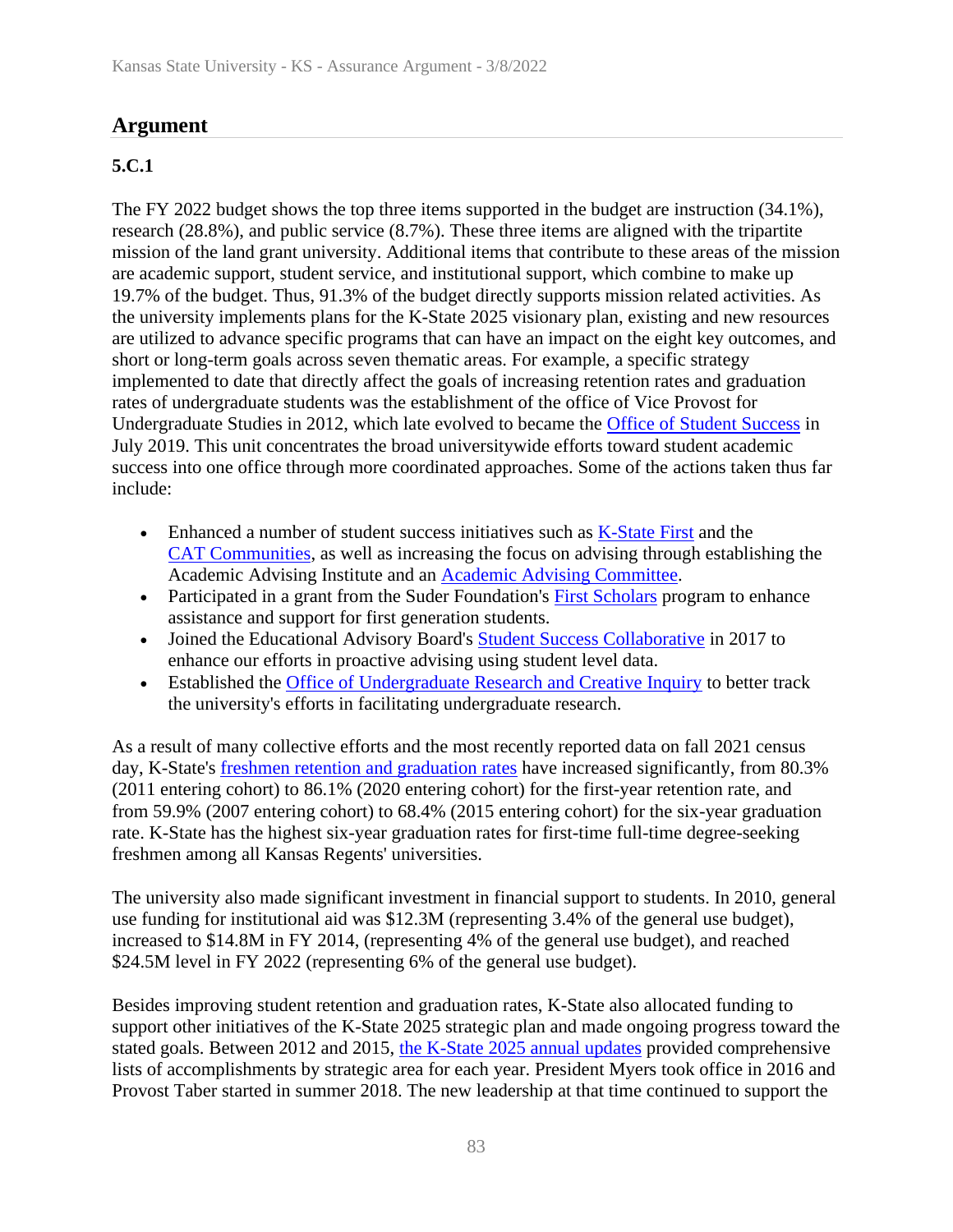main themes of the K-State 2025 while concurrently pursuing revisions and updates to the strategic vision and aligning those with other statewide plans. For example, in late 2019, the university announced a [refresh to the plan.](file:///C:/Users/evidence/viewfile%3ffileid=1332599) In late 2021, the Office of the Vice President for Research developed and published the [Economic Prosperity Plan](file:///C:/Users/evidence/viewfile%3ffileId=1354941) to increase jobs and investment in the state of Kansas. This plan is in close alignment with and support all three themes of the KBOR's Strategic Plan, [Building A Future.](file:///C:/Users/evidence/viewfile%3ffileid=1334218) Right before former President Myers left office, a complete collection of highlights, reports, and achievements of [K-State 2025 at 10 years](file:///C:/Users/evidence/viewfile%3ffileid=1385143) was published on February 11, 2022. All K-State 2025 10 year updates from colleges and major administrative units are listed at the end of Section 4.C.3. It is worth noting that the 15th president of the university, Dr. Richard Linton, just took office on February 14, 2022.

The [annual budgeting process](file:///C:/Users/evidence/viewfile%3ffileId=1323932) is very closely tied to the K-State 2025 strategic plan. Between 2013 and 2016, the [Budget Advisory Committee](file:///C:/Users/evidence/viewfile%3ffileId=1213021) instituted the practice of indicating the specific strategic theme area from the plan that would be addressed by each project indicated in the threeyear budget projections. The Budget Advisory Committee developed a set of principles that are applied to any project to be considered for inclusion in the budget, and the first principle on the list is how the project advances the K-State 2025 goals and outcomes. This assures that only projects that satisfy priorities in the K-State 2025 plan become part of the budget for coming years. In 2018, the new [General Use \(GU\) Budget Planning & Oversight Structure](file:///C:/Users/evidence/viewfile%3ffileId=1318029) replaced the overall function of the Budget Advisory Committee. The new structure provides better support to the [Budget Modernization process](file:///C:/Users/evidence/viewfile%3ffileId=1318519) and further strengthens the connections between gathering input, budget planning and allocation, financial monitoring, and coordination between service and revenue centers.

Since 2019, a key component of the university's new budget model is the [Strategic Investment](file:///C:/Users/evidence/viewfile%3ffileId=1332607)  [Fund.](file:///C:/Users/evidence/viewfile%3ffileId=1332607) This fund provides monies for investing in the strategic priorities of the university to support innovations in teaching, research, service, and administrative services across the university while also providing stable funding for colleges as the university continues to adjust to a [RCM budgeting process.](file:///C:/Users/evidence/viewfile%3ffileid=1318519) For FY 2023 and with the support of federal COVID-19 relief fund, the total amount of the funding has [reached \\$1.5M.](file:///C:/Users/evidence/viewfile%3ffileId=1333154) The [approved awards were announced](file:///C:/Users/evidence/viewfile%3ffileId=1384877) in this past February.

K-State has built a [strong research administration infrastructure](file:///C:/Users/evidence/viewfile%3ffileId=1345514) to support its comprehensive research enterprise. This includes purchase, implementation, and [integration of five research](file:///C:/Users/evidence/viewfile%3ffileId=1345513)  [administration systems](file:///C:/Users/evidence/viewfile%3ffileId=1345513) that support proposal preparation, submission, compliance management and training, and Export Controlled activities. In addition, we have developed two custom systems, one that facilitates research report generation for both central and college-level research administrators and the other to support controlled information projects. Research [centers and](file:///C:/Users/evidence/viewfile%3ffileId=1345515)  [institutes](file:///C:/Users/evidence/viewfile%3ffileId=1345515) are supported by a combination of extramural, central, and college/department funding. Coordination of research activities across campus is accomplished by the Office of the Vice President for Research working in partnership with the Associate Deans for Research of the academic colleges and affiliated units.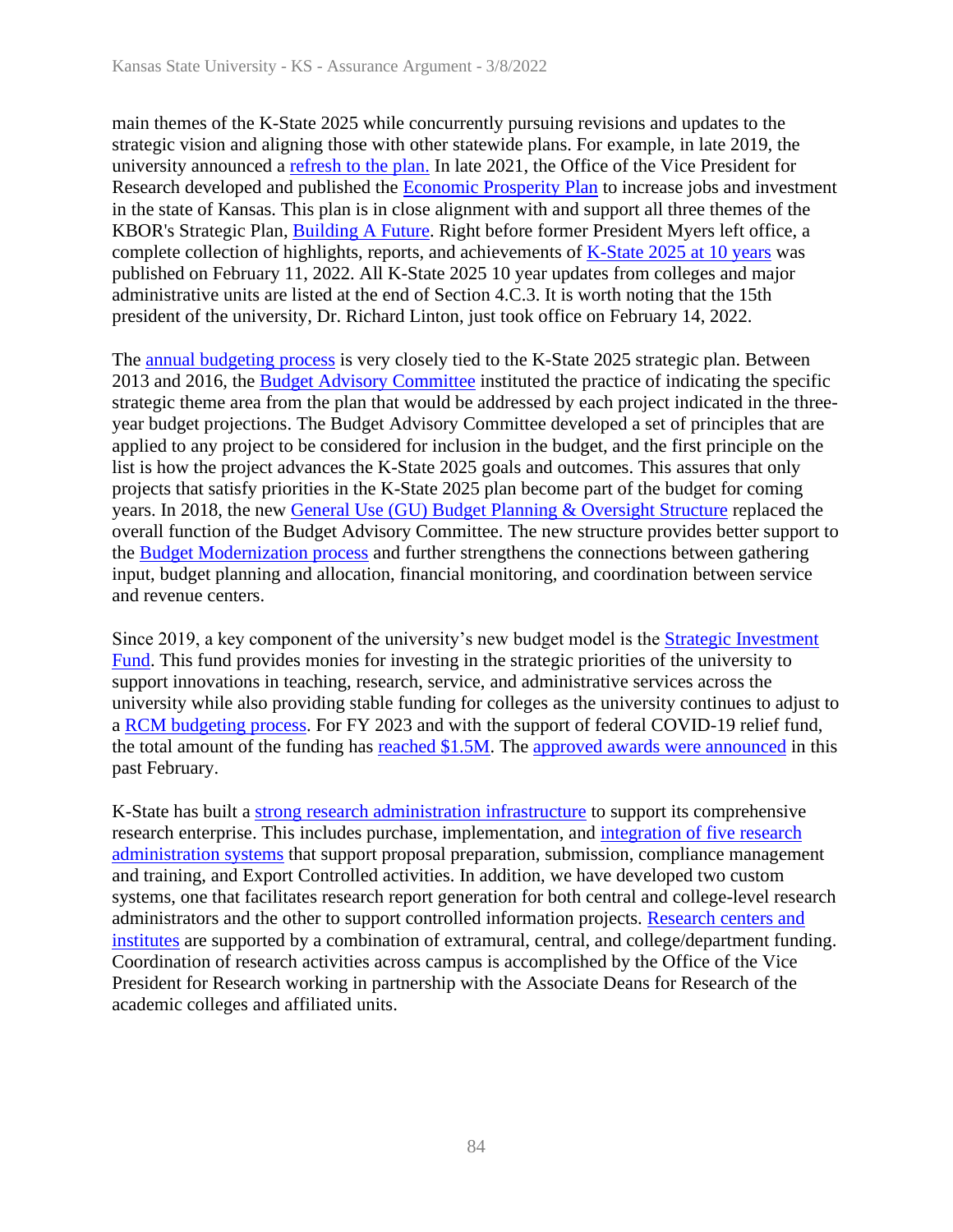## **5.C.2**

As noted above, the budgeting process is closely tied to K-State 2025 strategic plan and the priorities in each of the K-State 2025 thematic areas. The priorities for each theme reflect considerable evaluation of current operations. Focus groups including faculty, staff, administration, and students were involved in the establishment of the initial university level K-State 2025 goals, and each college and department involved faculty, staff and students in determining not only the goals to pursue at the unit and sub-unit levels, but also the assessment metrics to determine progress toward the goals.

In setting their initial goals for the department level plans, a few departments explicitly referred to the use of assessment data in their metrics for improving their undergraduate programs (e.g. Management, Modern Languages, and Mathematics), but most did not refer explicitly to the use of assessments of student learning in their plans. Most plans focused their efforts on the outcomes of student retention and graduation rates.

Traditionally, while [assessment of student learning](file:///C:/Users/evidence/viewfile%3ffileId=1333335) is at the heart of academic, curricular, and instructional decisions, such assessments, per se, are not currently used as a direct determinant of budget decisions. However, they do have an indirect impact on the allocation of resources in the colleges through the process of program review. Assessments of student learning also provide feedback for faculty as students matriculate through their program, ultimately leading to the conferring of a degree. Program quality, graduation opportunities, and the number of degrees conferred are important factors in the decision to continue, enhance, or discontinue a program. The results of program review, then, are considered, along with other factors, when a college dean is deciding whether to increase or decrease funding for a particular program.

In early 2021 and led by the Office of the Provost, K-State initiated a new innovation- and improvement-focused program review process, namely, [Academic Program Review and](file:///C:/Users/evidence/viewfile%3ffileId=1333160)  [Revitalization \(APRR\).](file:///C:/Users/evidence/viewfile%3ffileId=1333160) The focus of the new process is on assessing and improving program quality, and how our programs can meet the needs of future generations of students. APRR will include five phases: discovery, design, learning, implementation, and evaluation. Core data [metrices](file:///C:/Users/evidence/viewfile%3ffileId=1399966) that will be used to support APRR including five [university-wide learning outcomes for](file:///C:/Users/evidence/viewfile%3ffileId=1333336)  [undergraduate programs:](file:///C:/Users/evidence/viewfile%3ffileId=1333336) Knowledge; Critical Thinking; Communication; Diversity; and Academic and Professional Integrity. Once APRR is fully implemented in 2022/23 academic year, it will serve as a direct bridge between program innovation and improvement, assessment of student learning and certain aspects of budget planning.

In nonacademic areas, the Division of Student Life and the Office of Student Success specifically utilize their [assessment of student learning outcomes](file:///C:/Users/evidence/viewfile%3ffileId=1333379) to report on their progress toward their K-State 2025 goals. The results of the Senior Survey, as discussed in Core Component 3.D.1, provide direct evidence as to students' satisfaction with all student services. The decisions to enhance student experiences are partially a consequence of their performance on this survey. For example, Residence Life staff monitor student success data closely and develops programs to support student learning and persistence.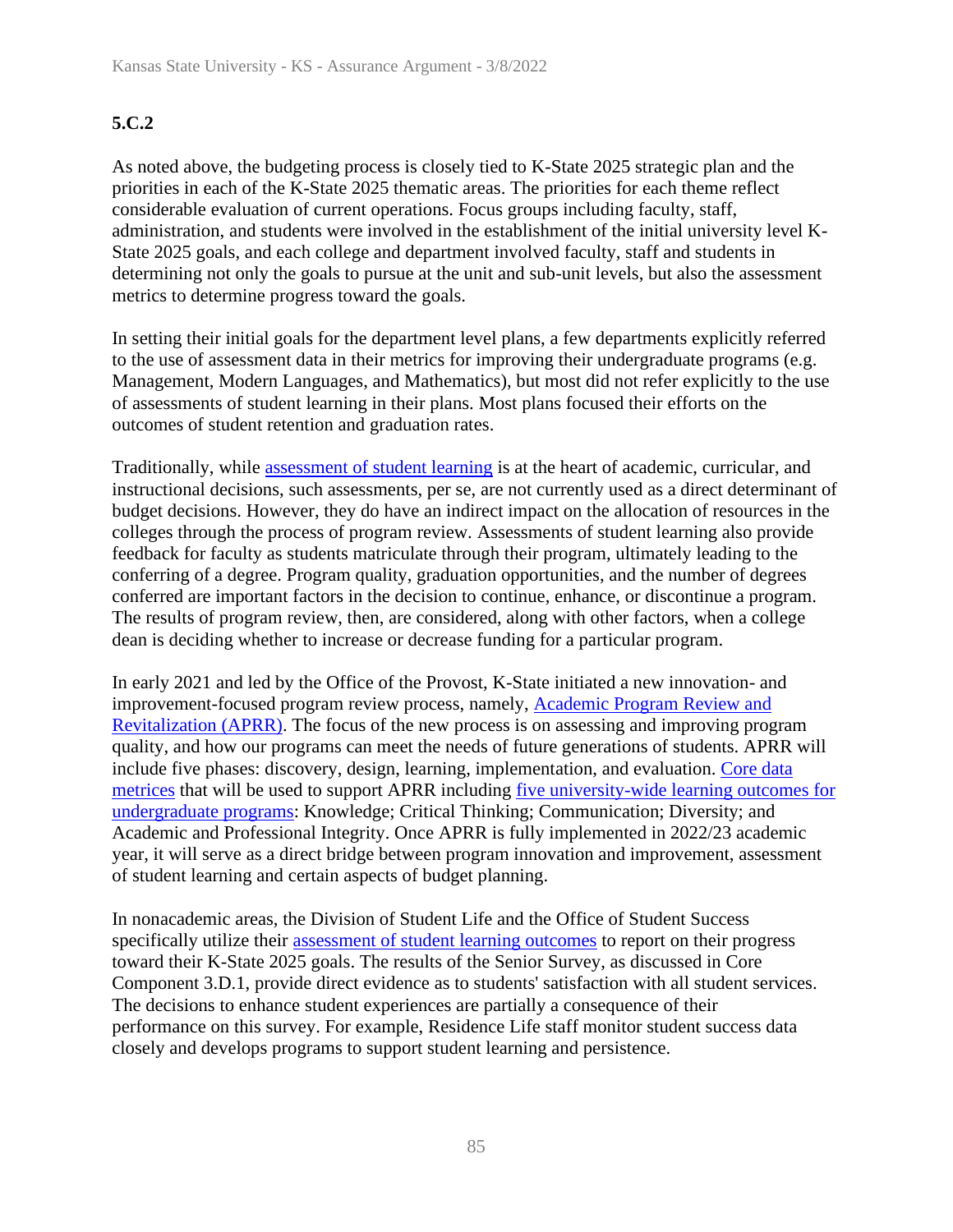The University Facilities unit evaluates its operations and links the results to divisional planning and budgeting processes. During the COVID-19 pandemic, the Division worked closely with academic units to evaluate the need of facility usage and staffing under a reduced operation pattern, and developed plans to accommodate the COVID-19 [safety measures and regulations](file:///C:/Users/evidence/viewfile%3ffileId=1337487) in classroom configuration and protections.

K-State also uses opportunities to improve the efficiency of space usage. After completion of multiple major construction projects such as the new College of Business Administration building, the university was in a unique position of having significant space available for reallocation. K-State chose to implement the [Space Migration Project](file:///C:/Users/evidence/viewfile%3ffileId=1399874) as a formal space planning initiative designed to optimize the space allocation opportunities afforded by the new construction. This process included collaboration to create space that encouraged interdisciplinary and multi-disciplinary work, creation of flexible and multi-functional space, preservation of historic buildings and classrooms, and consolidation to provide opportunities to bring departments together to promote better communication and collaboration within units. As a result of these efforts, seven departments/colleges were able to improve their space efficiencies which then created opportunity space allowing for several more rounds of Space Migration. In 2016, when the College of Business Administration constructed and occupied the new Business Building, their old college home, Calvin Hall, became available for others to use. After a competitive proposal process, the College of Arts and Sciences (A&S) was awarded occupancy of Calvin Hall by the university where their Dean's office and departments of history and political science relocated. That in turn left Eisenhower Hall (the A&S prior home) empty which was then made available to the Graduate School. The [benefit](file:///C:/Users/evidence/viewfile%3ffileId=1337485) of this sequential space realignment made [75 Classrooms](file:///C:/Users/evidence/viewfile%3ffileId=1337486) previously used by the College of Business Administration now available across campus for non-CBA courses and about 20% of classes taught in the new Business Building are non-business courses.

## **5.C.3**

Core Component 5.A discussed the importance of shared governance within the university and how each internal constituent group (administration, faculty, staff, and students) are included in decisions. The planning processes offer the same level of inclusiveness. [The Faculty Senate](file:///C:/Users/evidence/viewfile%3ffileId=1322250)  [Committee on University Planning](file:///C:/Users/evidence/viewfile%3ffileId=1322250) plays a key role in providing feedback to central administration on all aspects of planning. All phases of the K-State 2025 strategic plan have included the full range of constituents in the planning processes. A few examples presented here include the development of [college plans,](file:///C:/Users/evidence/viewfile%3ffileId=1342530) [department plans,](file:///C:/Users/evidence/viewfile%3ffileId=1342541) and the university strategic plans for [internationalization,](file:///C:/Users/evidence/viewfile%3ffileId=1333380) [sustainability,](file:///C:/Users/evidence/viewfile%3ffileId=1213092) and [undergraduate studies](file:///C:/Users/evidence/viewfile%3ffileId=1213093) and [student life.](file:///C:/Users/evidence/viewfile%3ffileId=1342529) In addition, more targeted projects, including the [campus master planning](file:///C:/Users/evidence/viewfile%3ffileId=1323770) and [the climate survey,](file:///C:/Users/evidence/viewfile%3ffileId=1342531) included the full range of internal and some external constituents when appropriate.

External stakeholders are commonly involved in programmatic or curriculum discussions and planning, in addition to college planning, through the broad [use of advisory committees.](file:///C:/Users/evidence/viewfile%3ffileId=1334216) Core Component 5.A.1 discussed the pervasiveness of advisory boards across the colleges as well as departments and programs. Programs use their advisory boards to develop ideas for curriculum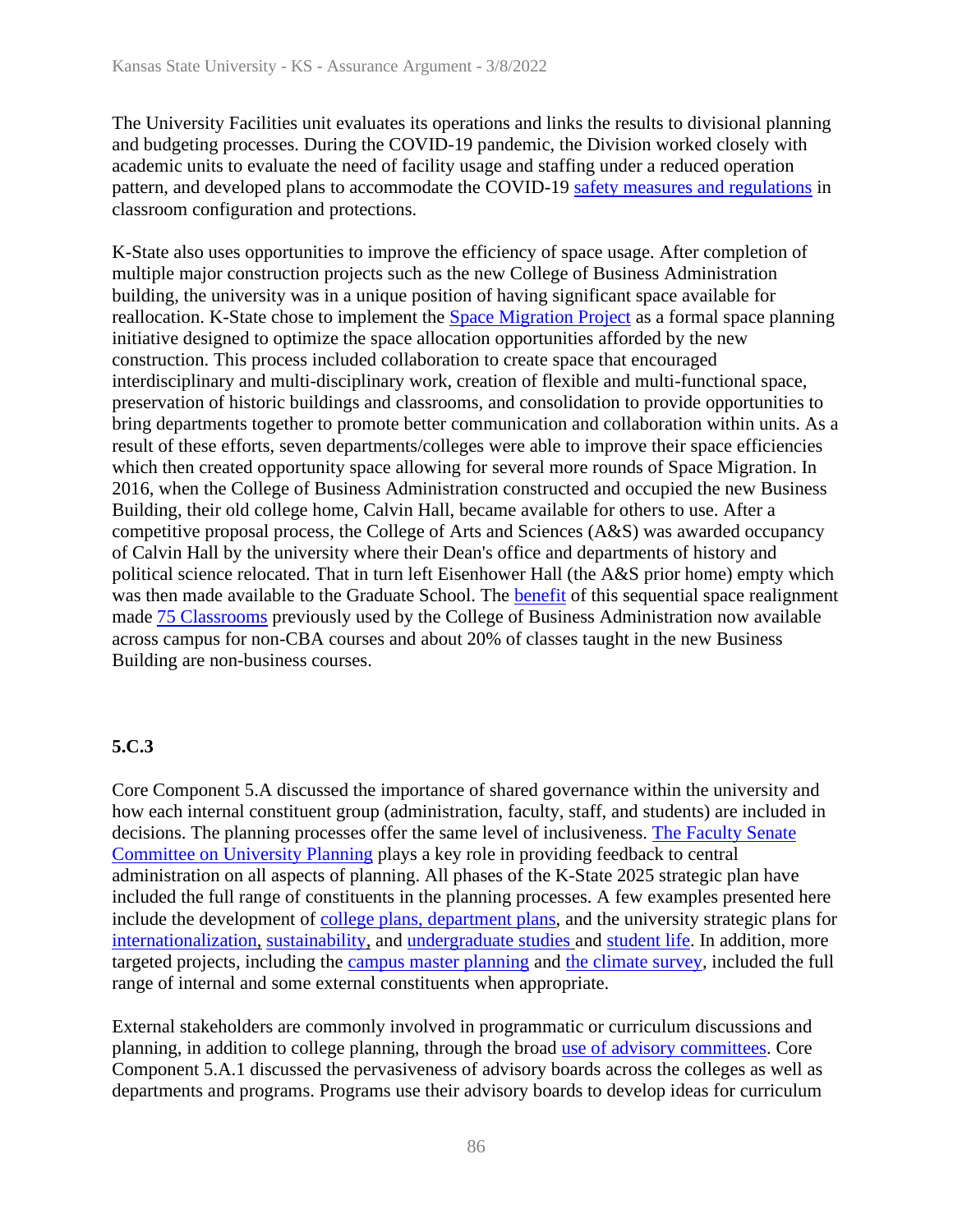development, especially in seeking the types of courses that satisfy the needs of future employers of students.

K-State has strong partnerships with area communities. As discussed in Core Component 5.B.2, there are numerous collaborative projects with the city of Manhattan that affect the joint interests of the university and the city. The joint City-University Fund Committee, composed of city staff, university, and resident members, proposes projects that are in the joint interests of both the university and the city, and such projects are considered for inclusion in the city budget. The Manhattan City Commission has the final approval for the projects to be included. In 2019, the [fund reached \\$850,000.](file:///C:/Users/evidence/viewfile%3ffileId=1334215) [The Edge Collaboration District](file:///C:/Users/evidence/viewfile%3ffileId=1342542) is where industry, K-State research and the creation of workforce talent come together to produce meaningful innovations and real outcomes for Kansas and beyond, inspired by the university's land-grant mission.

K-State Salina established close partnership with the city of Salina, as discussed in 5.B.2. K-State Olathe maintains partnerships with Johnson County, which supports the campus through a taxing authority managed by the Johnson County Education and Research Triangle. The campus works directly with industry in addressing workforce needs, co-locating research/education offerings, and responding to changing technologies.

At the Federal level, after a three-year site selection process, Manhattan, Kansas, was selected as the location for the [National Bio and Agro-defense Facility,](file:///C:/Users/evidence/viewfile%3ffileId=1342543) or NBAF. The \$1.25 billion facility, which is adjacent to the K-State Manhattan campus, is a biosafety highest level (level-4) laboratory and will replace the aging Plum Island Animal Disease Center in the state of New York. NBAF is expected to be operational by 2022-2023 and it will be America's foremost animal disease research facility. The facility will provide opportunities for research collaborations with a number of existing biosafety [Level 3](file:///C:/Users/evidence/viewfile%3ffileId=1342544) and Level 2 research institutes and laboratories of K-State.

At the state level, the KBOR coordinates some level of planning efforts among all Regents' institutions. In 2010, the KBOR developed a 10-year strategic agenda for the state's public higher education system. Titled [Foresight 2020,](file:///C:/Users/evidence/viewfile%3ffileid=1212749) the KBOR plan set long-range achievement goals that were measurable, reportable, and ensured the state's higher education system meets Kansans' expectations. In June 2020, the KBOR voted to adopt a new strategic plan for the state's public higher education system, [Building a Future.](file:///C:/Users/evidence/viewfile%3ffileId=1334218) This new plan seeks to help the system better serve Kansas families, Kansas businesses and the state's economic prosperity. As a result of the new KBOR strategic plan, the university has officially unveiled its [Economic Prosperity in](file:///C:/Users/evidence/viewfile%3ffileid=1354941)  [Kansas p](file:///C:/Users/evidence/viewfile%3ffileid=1354941)lan that is directly related to the new KBOR strategic plan.

Planning for the continuity of teaching, learning, and services has been an important part of responses to the massive and unprecedented challenges during the COVID-19 pandemic. All planning process encompassed the institution as a whole and considered the perspectives of internal and external stakeholders. Since March 2019, K-State has made changes and adjustments in instructional and operational areas of the university to support teaching and learning. The university established multiple venues such as [President's townhall meetings,](file:///C:/Users/evidence/viewfile%3ffileId=1334271) committees, daily news briefings, [COVID-19 websites](file:///C:/Users/evidence/viewfile%3ffileId=1318253) and regular communications, which allow faculty, students, and staff to provide inputs and suggestions. Externally, the university worked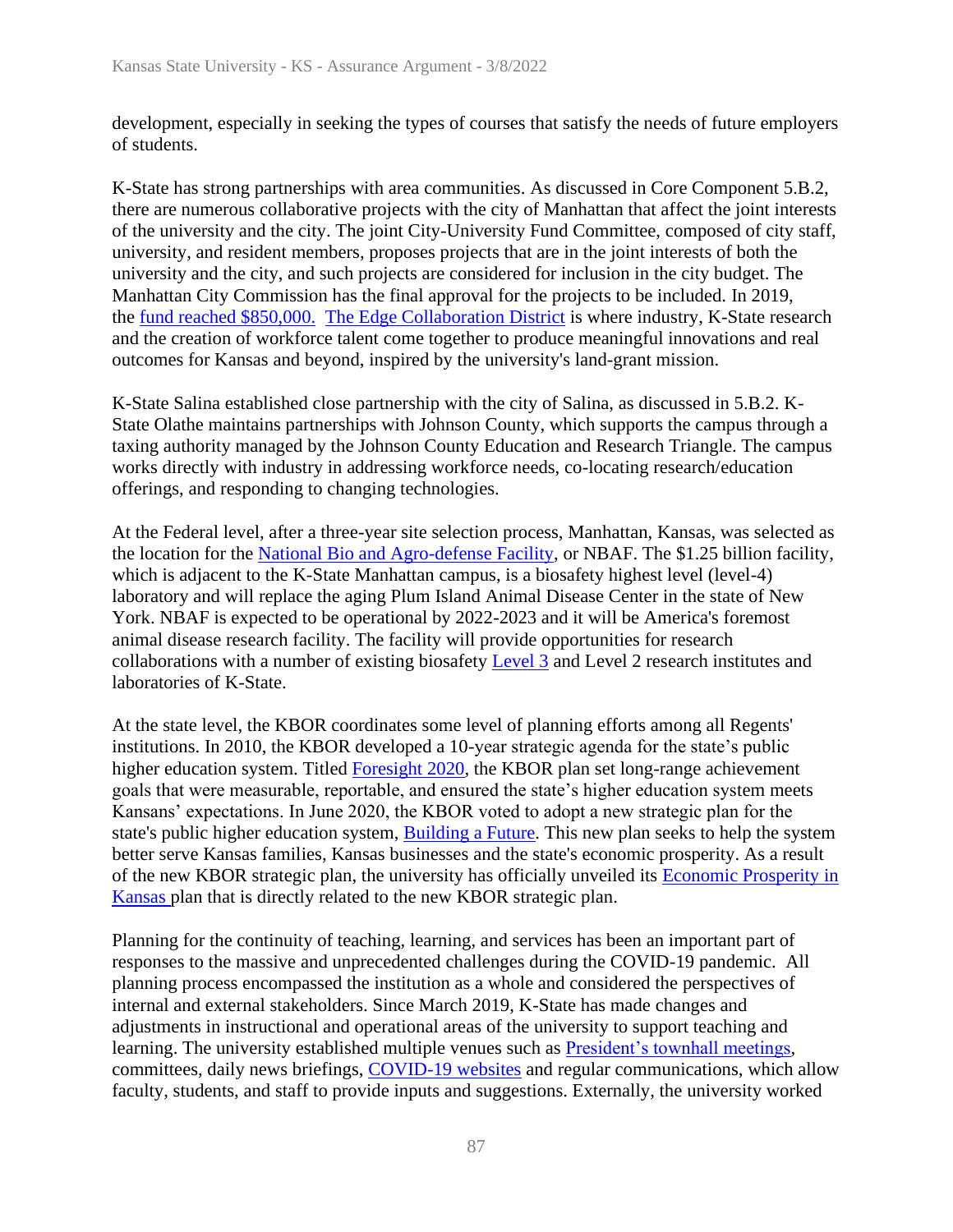closely with the cities of Manhattan, Salina, Olathe, and corresponding county authorities, and State health agencies to coordinate testing, contact tracing, data sharing, health alert activities and to mitigate the spread of the virus.

### **5.C.4**

As noted earlier in Core Component 5.B, between 2013 and 2016 the Budget Advisory [Committee,](file:///C:/Users/evidence/viewfile%3ffileid=1213021) which represented all internal constituent groups in the university, provided input in the budgeting and planning process for new spending. In their assessment of budget priorities, the committee carefully considered all possible fluctuations in state funding, capped on increases in tuition or fees, projected changes in enrollment, the capacity of restricted funds and their potential use, other possible revenue streams, new state and federal mandates, energy costs, and other economic factors. Budget scenarios were considered through the lens of the impact of all such factors. The proposal of any new projects was carefully vetted by the committee, to determine their ultimate cost to the university and whether the budget could support them. The recommendations of the Budget Advisory Committee were taken by the President and Vice President for Administration and Finance who made the final decisions on the budget for the each of the fiscal years during the period (between 2013-2019), and the plans for those beyond one year.

In late 2017, the President launched the [University's Budget Modernization initiative;](file:///C:/Users/evidence/viewfile%3ffileid=1318519) and in August 2018, the new Provost took office. As a result of these new initiatives and leadership changes, a new [General Use Budget Planning & Oversight Structure](file:///C:/Users/evidence/viewfile%3ffileid=1318029) was established. The new structure continued the tradition of the Budget Advisory Committee of gathering broad input and planning on the basis of a sound understanding of institutional capacity, and further streamline the process between input, planning, allocation, monitoring activities.

A few recent examples to demonstrate K-State has planned on the basis of a sound understanding of its current capacity include the sudden revenue loss as a result of the COVID-19 pandemic. The university responded quickly by making budget adjustment for individual units and implementing **employee furloughs**; many senior administrators also took pay reductions during the 2020-2021 fiscal year. As a result of enrollment declines, K-State announced [voluntary](file:///C:/Users/evidence/viewfile%3ffileId=1334277)  [separation incentive program](file:///C:/Users/evidence/viewfile%3ffileId=1334277) in October 2021 for tenured faculty for the first time in its history to right size its instructional workforce.

Another specific example of a project that has been implemented in the past few years is the University Engineering Initiative. In 2011, the Kansas Legislature approved the University Engineering Act in order to increase the number of engineering graduates statewide by almost 60% over a 10-year period. The state of Kansas pledged support over the 10 years of the project, as long as the university provides a one-to-one match of the funds. The goal is to increase the number of graduates from the K-State College of Engineering by 160 in 10 years, increasing the student body by about 750 students. The state funds, matching funds, and additional private giving have been used to complete the expansion of the Engineering complex, and provided funding for the addition of 30 new faculty positions. These funds will also assist programs in the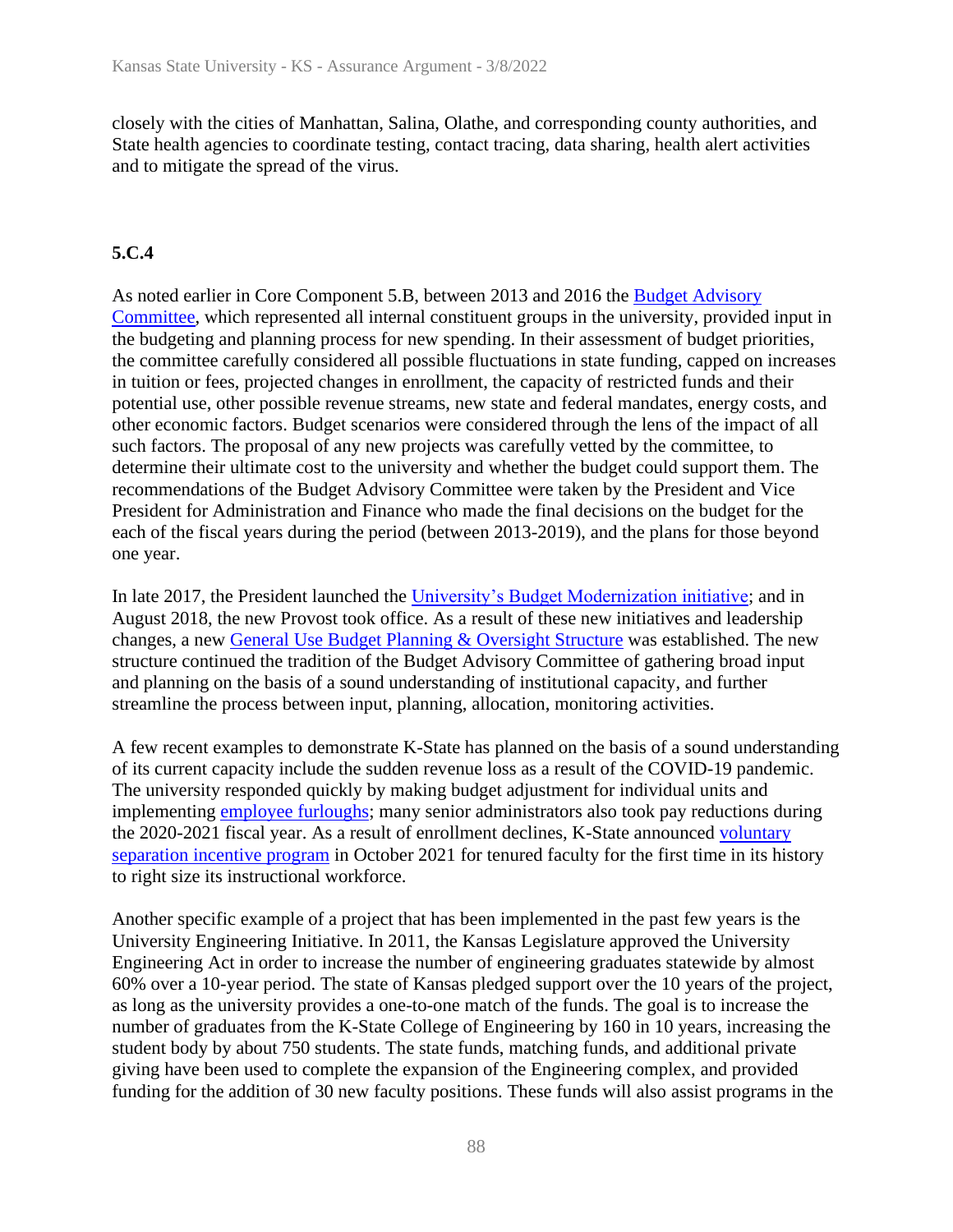College of Arts and Sciences, where a number of core classes for Engineering students reside (such as math, physics, chemistry, etc.). This project has been carefully planned and fits into the future planning of the university. Collectively, all three engineering schools in the state of Kansas met and greatly [exceeded the UEIA goal to provide 1350 graduates](file:///C:/Users/evidence/viewfile%3ffileId=1334293) by the year 2021. As a result, in October 2021, [Kansas Governor Laura Kelly signed and extended](file:///C:/Users/evidence/viewfile%3ffileId=1334583) the University Engineering Initiative Act (UEIA) as House Bill 2101 for another 10 Years.

## **5.C.5**

K-State's budget planning process incorporates a myriad of factors that could impact spending and revenues. Some emerging considerations are a part of focused discussions when their impact is known. Examples of these factors/considerations include:

- The need for new or upgraded technology on campus would trigger inclusion of that factor in the discussions of budget priorities.
- As the number of Kansas high school graduates trends downward, the enrollments of international students and tuition paid by those students have an increasing impact on tuition revenues. Thus, any ability to predict or plan for an increase or decrease in the enrollment of international students would be critical in creating future budget models.
- [Growth in online programs and enrollment](file:///C:/Users/evidence/viewfile%3ffileId=1334281) is another important factor in planning activities. During past years, K-State has seen a steady growth in online education. The impact of COVID-19 pandemic undoubtedly will continue to shift the enrollment landscape between on-campus vs online programs.

Developed in 2019, K-State's *Division of Information Technology's* (ITS) strategic plan provides the overarching directions for actions and projects. As technology evolves, ITS continues to maintain a technological environment that satisfies the needs of the institution's users (faculty, staff, and students), is safe and secure from outside threats, and stays current in infrastructure, hardware, and software. The institution is shifting toward cloud storage to satisfy users' computing and storage needs. The Hale Library fire in May 2018 has increased the attention to and necessity to move forward with an IT cloud strategy. Future investments in new technology are always an important consideration in overall and budget planning processes. In late 2020, the university initiated a new [data and analytics infrastructure project,](file:///C:/Users/evidence/viewfile%3ffileId=1342545) with a focus on building a new, comprehensive, and cloud-based data warehouse. The project will further enable an information-driven organization that utilizes analytics and business intelligence for strategic decisions, and increase consistency and accuracy of data and information through coordination and controls.

Improving classroom technology is also an important part of technology advancement effort of K-State. Before 2019, the university allocated between \$300k-\$500k each year to enhance smart classrooms. The COVID-19 pandemic created a funding gap for this project, but the funding has been restored to the \$340k level this current fiscal year. Some Federal COVID-19 relief funds went into technology support as well. As of the end of 2021, direct spend from Federal funds for technology purposes is approximately \$5.6M (\$3.5M already spent, rest is budgeted). Another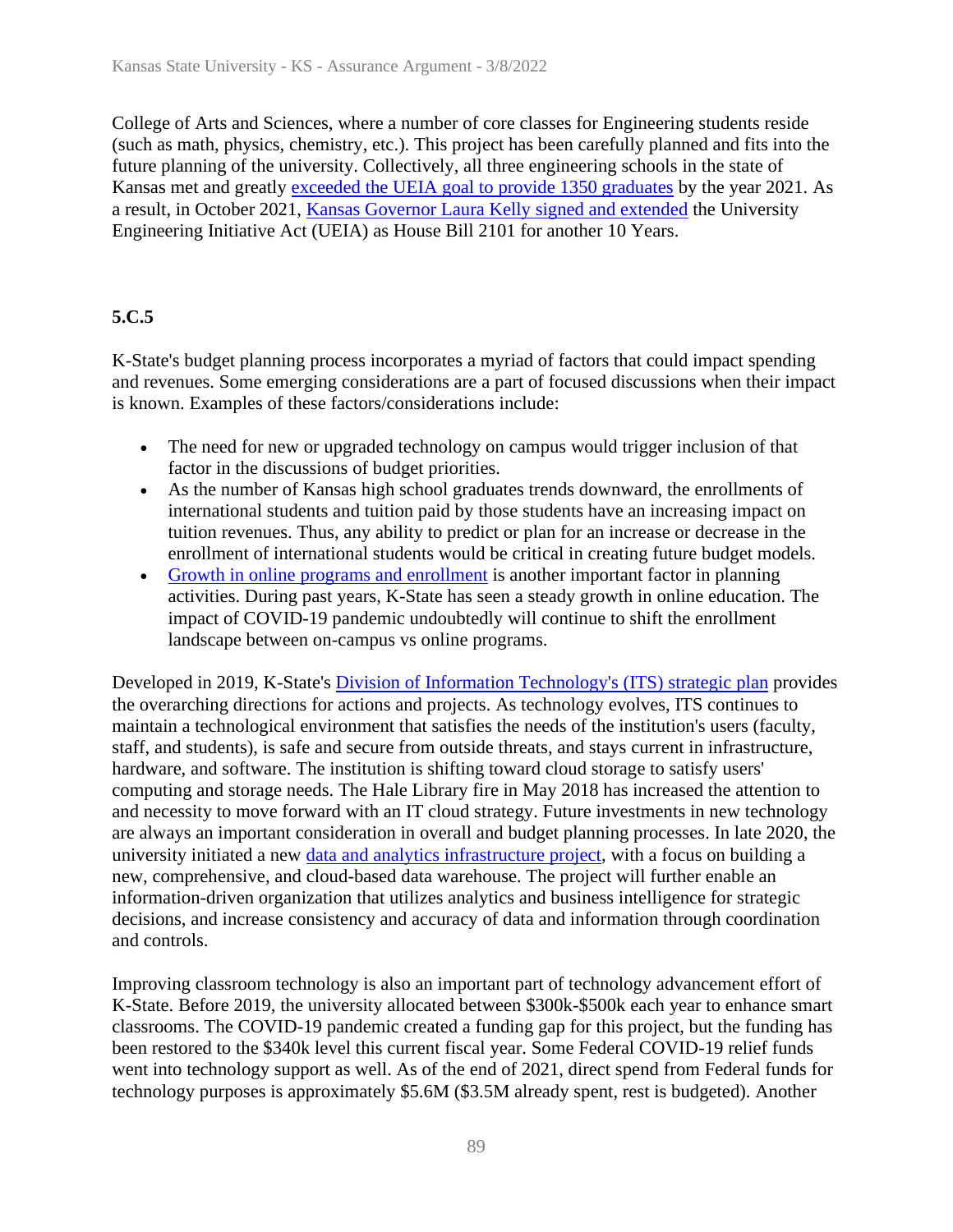example of technology advancement is the completion of [Sunderland Foundation Innovation](file:///C:/Users/evidence/viewfile%3ffileId=1342547)  [Lab.](file:///C:/Users/evidence/viewfile%3ffileId=1342547) Supported by private donations, the lab offers a one-of-a-kind learning experience that is open to all K-Staters. The lab includes 3D printers, a video production studio, and a virtual reality room. Located on the 1st and 2nd floors of Hale Library, this state-of-the-art lab provides opportunities for students and researchers to use the latest innovative technologies.

The changing demographics of the student population indicate that the number of Kansas high school graduates is decreasing. This has created a declining enrollment trend in-state, on-campus students since 2014 when the university had a total enrollment of 24,766. In previous years, K-State has increased its total enrollment through recruitment and retention of international students, out-of-state students, and distance/online students. In fall 2021, K-State's total enrollment declined to 20,229 but has seen some positive signs, including the slowing down of pace of decline from previous years, [increase of new transfer students,](file:///C:/Users/evidence/viewfile%3ffileId=1334285) [growth in online](file:///C:/Users/evidence/viewfile%3ffileid=1334281) and [graduate education programs](file:///C:/Users/evidence/viewfile%3ffileId=1334282) and enrollment in the K-State [Salina campus](file:///C:/Users/evidence/viewfile%3ffileId=1334283) and K-State [Olathe.](file:///C:/Users/evidence/viewfile%3ffileId=1334284) The increase in out-of-state and nontraditional students - many of whom are enrolled in distance and online programs - has created the need for increased investment in education innovation and program revitalization.

The university will continue to examine shifts in demographics of the student population as a factor in future planning. The [K-State 2025 strategic goals](file:///C:/Users/evidence/viewfile%3ffileid=1212633) included internationalization and technology as "Common Elements" in the planning. Thus, many unit plans include aspects of each, as applicable. In 2012, The university created a comprehensive [Internationalization Plan](file:///C:/Users/evidence/viewfile%3ffileid=1333380) to use as a guide for future efforts toward K-State's involvement in international recruitment as well as expansion of programs to locations around the globe. The progress of this plan was impacted by the COVID-19 pandemic, but the goals and actions depicted in the plan will continue to guide K-State internationalization activities moving forward.

### **5.C.6**

Since 2011, the [K-State 2025](file:///C:/Users/evidence/viewfile%3ffileId=1212633) strategic plan has been the road map for major decisions and actions at the university. The eight key outcomes provide the high-level indicators for the performance of the university, but the college and unit plans described earlier break down the institutional goals to levels that can be accomplished by faculty and staff. Each year between 2011 and 2016, the university provided the [progress](file:///C:/Users/evidence/viewfile%3ffileid=1213087) reports on the eight key outcomes as well as other activities that have moved the university forward toward the goal of becoming a top 50 public university by 2025. These annual updates are distributed to constituents in hard copy format, as well as posted on the K-State 2025 website. Since 2016, the President and Provost have made [annual visits to all of the major units a](file:///C:/Users/evidence/viewfile%3ffileId=1334309)cross the university and present updates to faculty and staff.

Colleges, major units, departments, and relevant offices have introduced strategies, processes, and activities that have been intended to enhance the university performance in most of the eight key outcome areas, including retention and graduation rates, endowment, research expenditures, number of doctoral students, and undergraduate research each area. [For graduation and retention](file:///C:/Users/evidence/viewfile%3ffileid=1329883)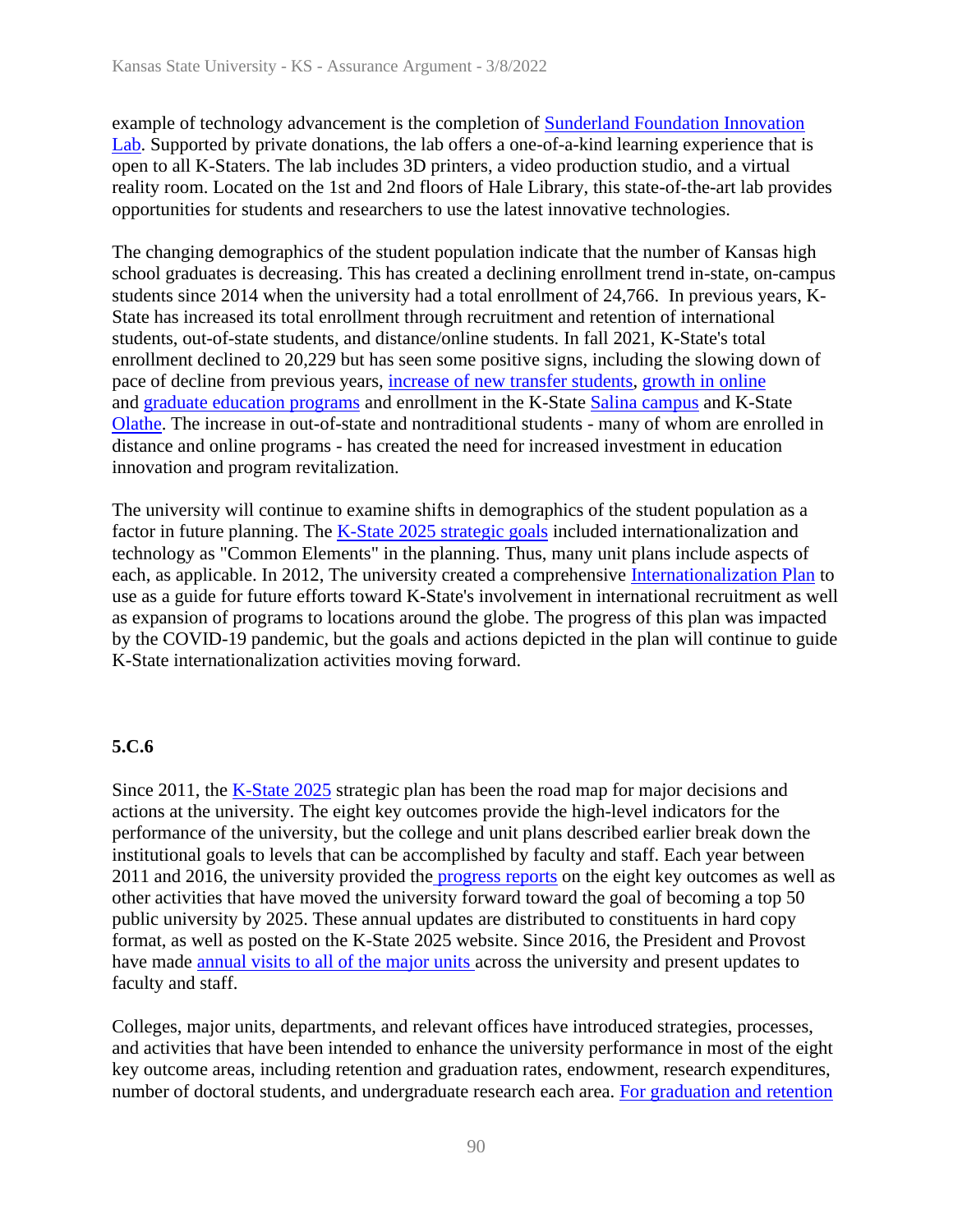[rates,](file:///C:/Users/evidence/viewfile%3ffileid=1329883) these strategies have included enhancing advising at all levels, increasing contact with students, an "early warning system" embedded in the SSC-Navigate system in which advisers are alerted after the initial round of exams to reach out to struggling students in their first semester, counseling students into study skills courses, increasing tutors available for assisting students, assigning external mentors for students, raising more scholarship funding for students, and many more. Most of the activities reflect the efforts of many units across the university and the Office [of Student Success.](file:///C:/Users/evidence/viewfile%3ffileId=1339835) Undergraduate research, which was discussed in Core Component 3.B.4., plays an important role in student engagement and inquiry of knowledge. [The Office of](file:///C:/Users/evidence/viewfile%3ffileid=1331185)  [Undergraduate Research and Creative Inquiry](file:///C:/Users/evidence/viewfile%3ffileid=1331185) serves as the central hub to coordinate, communicate, and support research involvement for undergraduate students. All of these efforts seem to have affected overall first-to-second-year retention rate, which was 87.1% for the fall 2019 incoming freshman cohort. This is the highest such retention rate on record in decades. Sixyear graduation rate also reached 68.4% in fall 2021 for fall 2015 entering cohort, which is the highest both in K-State recent history and among all Kansas Regents universities.

For endowment funds, concerted efforts by the university and KSU Foundation, working with college deans and department heads, has provided impetus for progress. In addition, an outside consultant was hired to assess the operation and needs of the KSU Foundation and the result was the initiation of a series of programs and workshops for deans and department heads, in addition to changing processes at the KSU Foundation. Increasing contacts with potential donors, developing funding ideas at the college and department levels, and raising expectations have all contributed to increasing the endowment to its highest level ever in the history of the university. The increase in the endowment is reflected in the achievements being realized in the \$1.6B Innovation and Inspiration campaign.

[Research](file:///C:/Users/evidence/viewfile%3ffileId=1355147) awards have been increased through the attainment of more grant funding. The total amount of research awards was \$176M in FY 2012 and reached \$214M in FY 2020. These successes occur not only because of the talents of the faculty, but also through improved strategies and processes for locating grant opportunities for more faculty members, developing interdisciplinary teams that can apply for larger grants, and higher expectations on the part of faculty and colleges.

With the increase in research expenditures, more funding is available for doctoral students, which assists recruitment of students. Most programs are only able to increase their doctoral student enrollment by providing funding for them. Colleges and departments have been able to increase such funding through grants and private giving. The most recent data shows that the [number of Ph.D. degrees awarded](file:///C:/Users/evidence/viewfile%3ffileId=1355146) for AY 2012 was 264 but increased to 335 in AY 2021, which is the second highest level for the university (note: before the COVID-19 pandemic, the highest level was 338 in AY 2019).

In addition to the six key outcomes noted above, the university seeks progress on the remaining two outcomes: the number of National Academy of Sciences (NAS) members and the number of national awards earned. These two outcomes are longer term, and not within the control of the institution as much as the others. Even so, some departments have developed strategies for nominating their faculty for other national awards that would enhance their achievements to a level that could be competitive enough to earn the highly prestigious faculty awards noted in the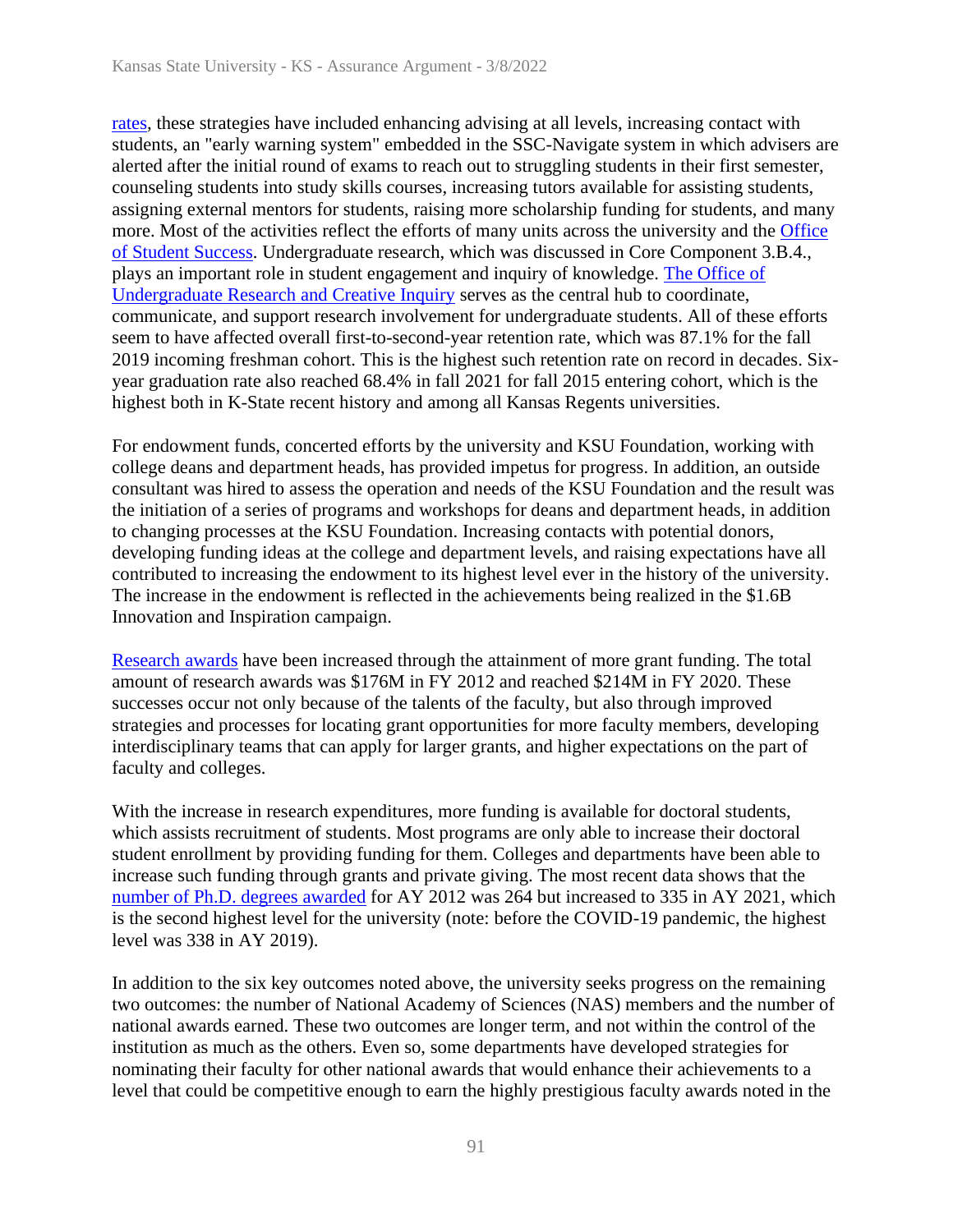list. Some science departments have developed strategies that would assist their highest performing faculty to achieve the type of profile that would potentially earn a nomination to the NAS. As of result of those effort, [Barbara Valent from Plant Pathology](file:///C:/Users/evidence/viewfile%3ffileId=1399960) was named to NAS in 2020.

In September 2019, the university launched the K-State [2025 Refresh initiative,](file:///C:/Users/evidence/viewfile%3ffileid=1332598) which was to reengage the K-State community in university strategic planning to adjust its K-State 2025 visionary plan. With broad input from faculty, staff, and students, a revised new visionary goal was developed. Additionally, the university has engaged a brand consultant, BVK, to provide recommendations for a [brand vision for the university](file:///C:/Users/evidence/viewfile%3ffileId=1337483) in 2019. As part of their work, they engaged with K-Staters, both individually and in focus groups, about our values as a landgrant institution.

# **Criterion 5 - Summary**

The institution's resources, structures, processes and planning are sufficient to fulfill its mission, improve the quality of its educational offerings, and respond to future challenges and opportunities.

## **Summary**

As a land-grant university, Kansas State University's (K-State) mission is always in the center to guide the university's administrative processes, with emphases on community, collaboration, and shared governance, to fulfill its mission. Major policies, procedures, and practices of the university are developed through gathering inputs from key constituent groups, such as the Faculty Senate, Student Governing Association, University Support Staff Senate, and/or committees and councils. Surveys are also broadly used to collect feedback. The restructured Office of Institutional Research and Assessment serves as a main catalyst and key source of information to advocate and build a culture of using data to reach informed decision throughout the university.

With a budget over \$900M for FY 2022 and more than 4,200 full-time and 5,000 part-time and student employees, K-State's resource base supports its educational offerings and its plans for maintaining and strengthening their quality in the future. KSU Foundation, with its endowment over \$860M, also provides much needed support for institutional operations and student aid. The university has seen a significant decline in in-state undergraduate student enrollment due to multiple factors (e.g., college-age population decline in Kansas, in-state competition, and the protracted COVID-19 pandemic), while maintaining steady growth in online and graduate enrollment as well as enrollment on K-State Salina campus and K-State Olathe. The